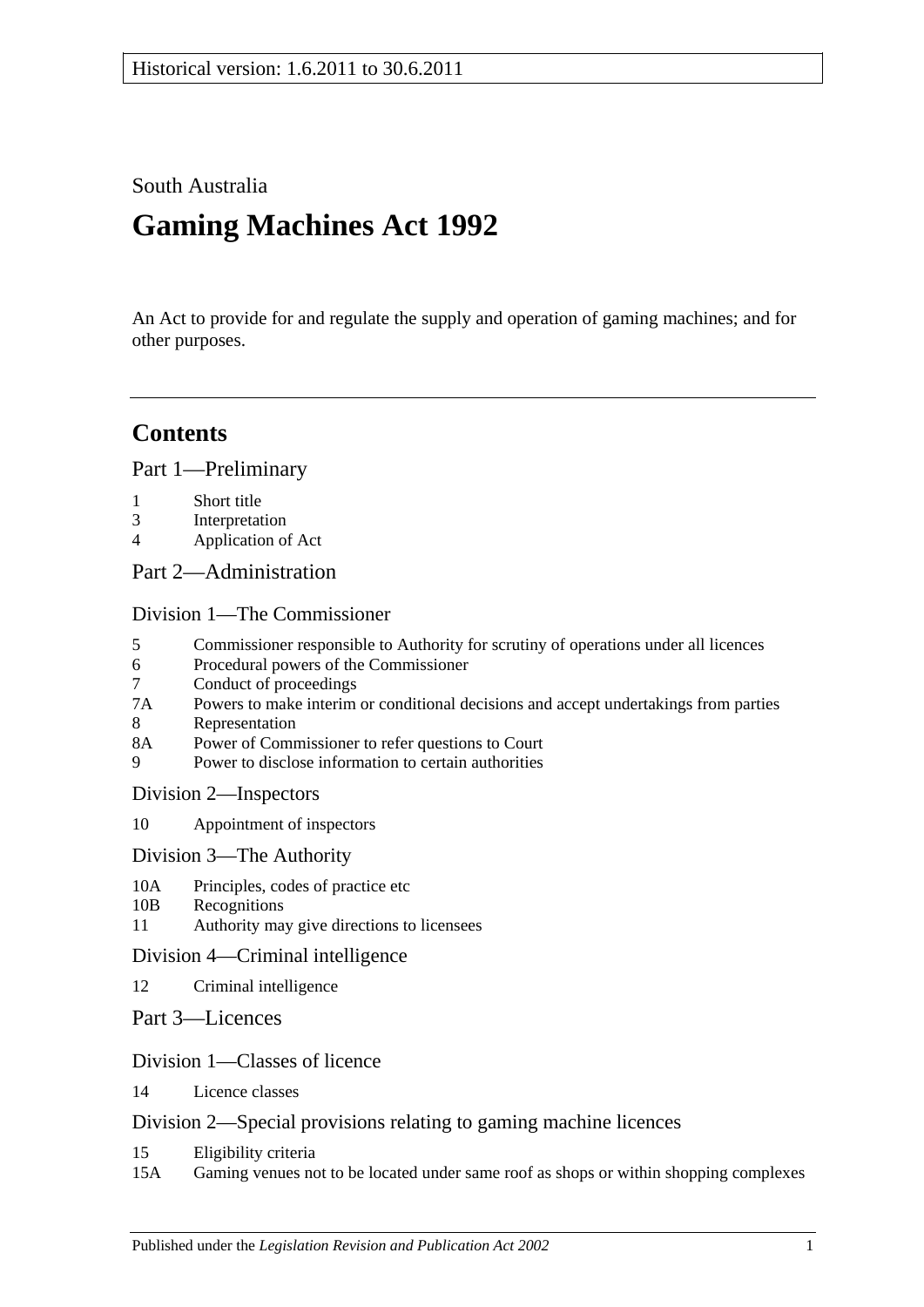- 16 [Number of gaming machines to be operated under licence](#page-18-0)
- 17 [Plurality of licences](#page-18-1)
- 17A [Proposed premises certificate](#page-18-2)
- 17B [Social effect certificate](#page-19-0)

#### [Division 3—Applications, criteria and licence conditions](#page-20-0)

- 18 [Form of application](#page-20-1)<br>19 Certain criteria must
- [Certain criteria must be satisfied by all applicants](#page-21-0)
- 20 [Applications to be given to Commissioner of Police](#page-21-1)
- 21 [Special criteria for gaming machine monitor licence](#page-21-2)
- 22 [Holder of monitor licence cannot hold other licences](#page-21-3)
- 23 [Minors not to hold licence etc](#page-21-4)
- 23A [Discretion to treat application for gaming machine licence as application for proposed](#page-22-0)  [premises certificate](#page-22-0)
- 24 [Discretion to refuse application](#page-22-1)
- 24A [Special club licence](#page-22-2)
- 25 [Independent Gaming Corporation](#page-23-0)
- 26 [State Procurement Board to hold supplier's licence](#page-23-1)
- 26A [How licences are to be held](#page-23-2)
- 27 [Conditions](#page-24-0)
- 27AA [Variation of licence](#page-24-1)

#### [Division 3A—Gaming machine entitlements](#page-25-0)

- 27A [Gaming machine entitlements](#page-25-1)
- 27B [Transferability of gaming machine entitlements](#page-26-0)
- 27C [Premises to which gaming machine entitlements relate](#page-28-0)
- 27D [Effect of this Division on obligations under a lease or mortgage](#page-29-0)
- 27E [Statement of Parliamentary intention with regard to gaming machine numbers](#page-29-1)

#### [Division 4—Transfer of licences](#page-29-2)

- 28 [Certain gaming machine licences only are transferable](#page-29-3)
- 28AA [Applications to be given to Commissioner of Police](#page-30-0)
- 28AAB [Discretion to grant or refuse application under section](#page-31-0) 28
- 28A [Condition requiring payment of gaming machine surcharge](#page-31-1)

#### [Division 4A—Devolution of licensee's rights](#page-31-2)

- 28B [Devolution of licensee's rights](#page-31-3)
- 28C [Bankruptcy or winding up of licensee](#page-32-0)
- 28D [Notice to be given of exercise of powers under Division](#page-32-1)

#### [Division 5—Objections and intervention](#page-32-2)

- 29 [Certain applications require advertisement](#page-32-3)
- 30 [Objections](#page-33-0)
- 31 [Intervention by Commissioner of Police](#page-34-0)

#### [Division 6—Suspension, revocation and surrender of licences and certificates](#page-34-1)

- 32 [Voluntary suspension](#page-34-2)
- 32A [Surrender or revocation of social effect certificate](#page-34-3)
- 33 [Surrender](#page-34-4)
- 34 [Effect of surrender, suspension or revocation of liquor licence](#page-35-0)
- 35 [Cessation of gaming machine monitor licence](#page-35-1)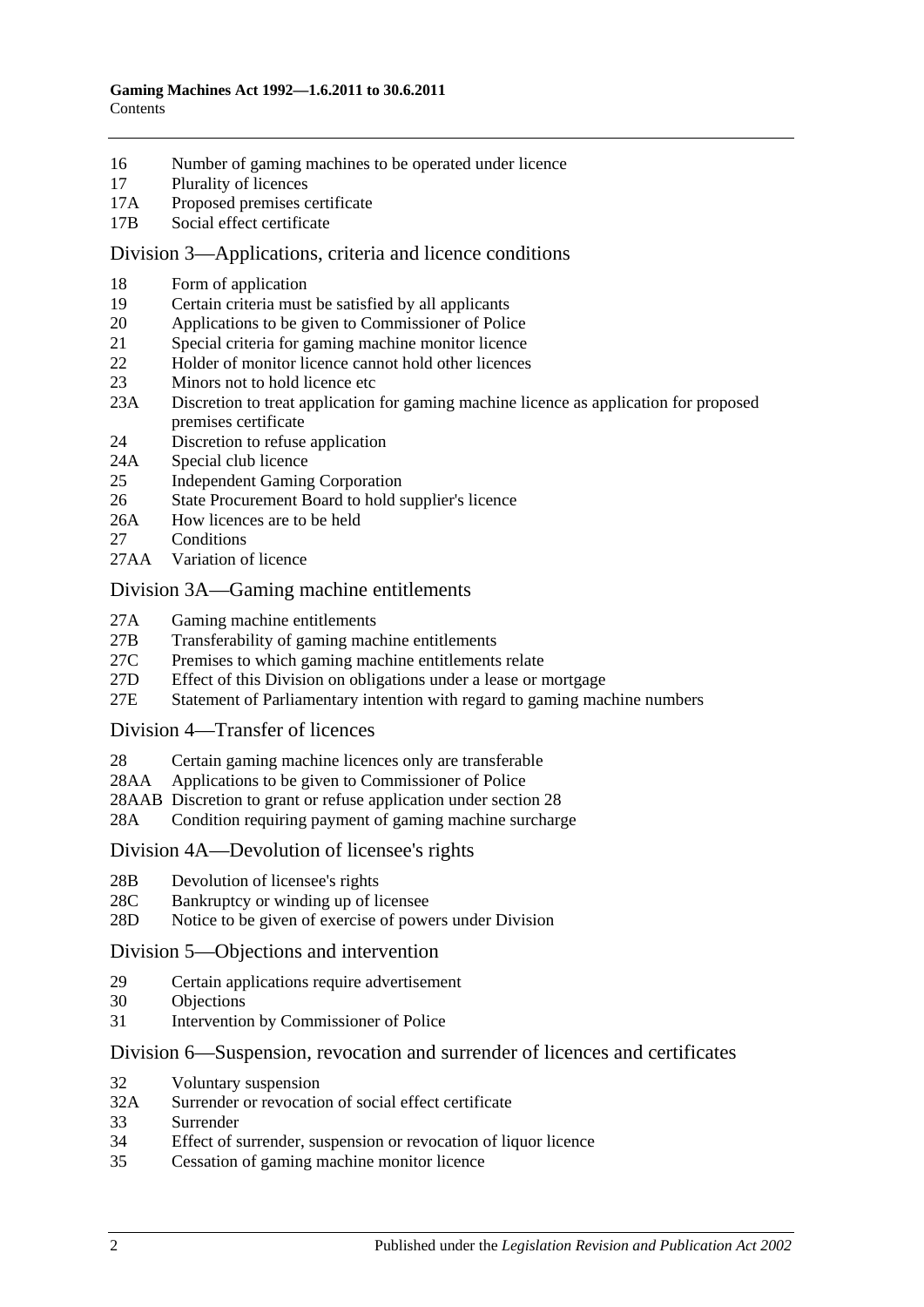[Division 7—Disciplinary action against licensees](#page-35-2)

- 35A [Interpretation](#page-35-3)
- 36 [Cause for disciplinary action against licensees](#page-35-4)
- 36A [Inquiry](#page-36-0)
- 36B Taking [of disciplinary action against licensees](#page-36-1)

#### [Part 4—Approvals](#page-37-0)

- 37 [Commissioner may approve managers and employees](#page-37-1)
- 38 [Commissioner may approve persons in authority](#page-37-2)
- 38A [Condition requiring payment of gaming machine surcharge](#page-38-0)
- 38B [Commissioner may approve gaming machine technicians](#page-38-1)
- 39 [Commissioner may approve agents of Board](#page-38-2)<br>40 Approval of gaming machines and games
- 40 [Approval of gaming machines and games](#page-38-3)
- 41 [Commissioner may approve gaming tokens and gaming token manufacturers](#page-39-0)
- 41A [Applications to be given to Commissioner of Police](#page-39-1)
- 42 [Discretion to grant or refuse approval](#page-39-2)
- 42A [Advertisement of certain applications and objections](#page-40-0)
- 43 [Intervention by Commissioner of Police](#page-40-1)
- 44 [Revocation of approval](#page-40-2)

### [Part 4A—Special provisions relating to licensed dealers](#page-41-0)

- 44A [Prohibition of links between dealers and other licensees](#page-41-1)
- [Part 5—Offences](#page-42-0)

### [Division 1—Offences relating to licences and approvals](#page-42-1)

- 45 [Offence of being unlicensed](#page-42-2)
- 46 [Offence of breach of licence conditions](#page-42-3)
- 47 [Offence of breach of mandatory provisions of codes](#page-43-0)
- 48 [Offences relating to management of business or positions of authority](#page-43-1)<br>49 Offence related to employment in gaming areas
- [Offence related to employment in gaming areas](#page-43-2)
- 50 [Offence related to personal performance of work on gaming machines](#page-44-0)
- 50A [Approved gaming machine managers and employees must carry identification](#page-44-1)
- 51 [Persons who may not operate gaming machines](#page-44-2)

#### [Division 2—Offences relating to conduct of gaming operations](#page-45-0)

- 51A [Cash facilities not to be provided within gaming areas](#page-45-1)
- 51B [Cash facilities withdrawal limit](#page-46-0)
- 52 [Prohibition of lending or extension of credit](#page-46-1)
- 53 [Prohibition of linked jackpots](#page-47-0)
- 53A [Prohibition of certain gaming machine facilities](#page-47-1)
- 53B [Commissioner's directions to ensure security of gaming machines](#page-48-0)
- 54 [Licences to be displayed](#page-48-1)

#### [Division 3—Offences relating to minors](#page-49-0)

- 55 [Minors must not be employed in gaming operations](#page-49-1)
- 56 [Minors not permitted in gaming areas](#page-49-2)
- 57 [Licensee must erect warning notices](#page-49-3)<br>58 Powers in relation to minors in gamin
- [Powers in relation to minors in gaming areas](#page-50-0)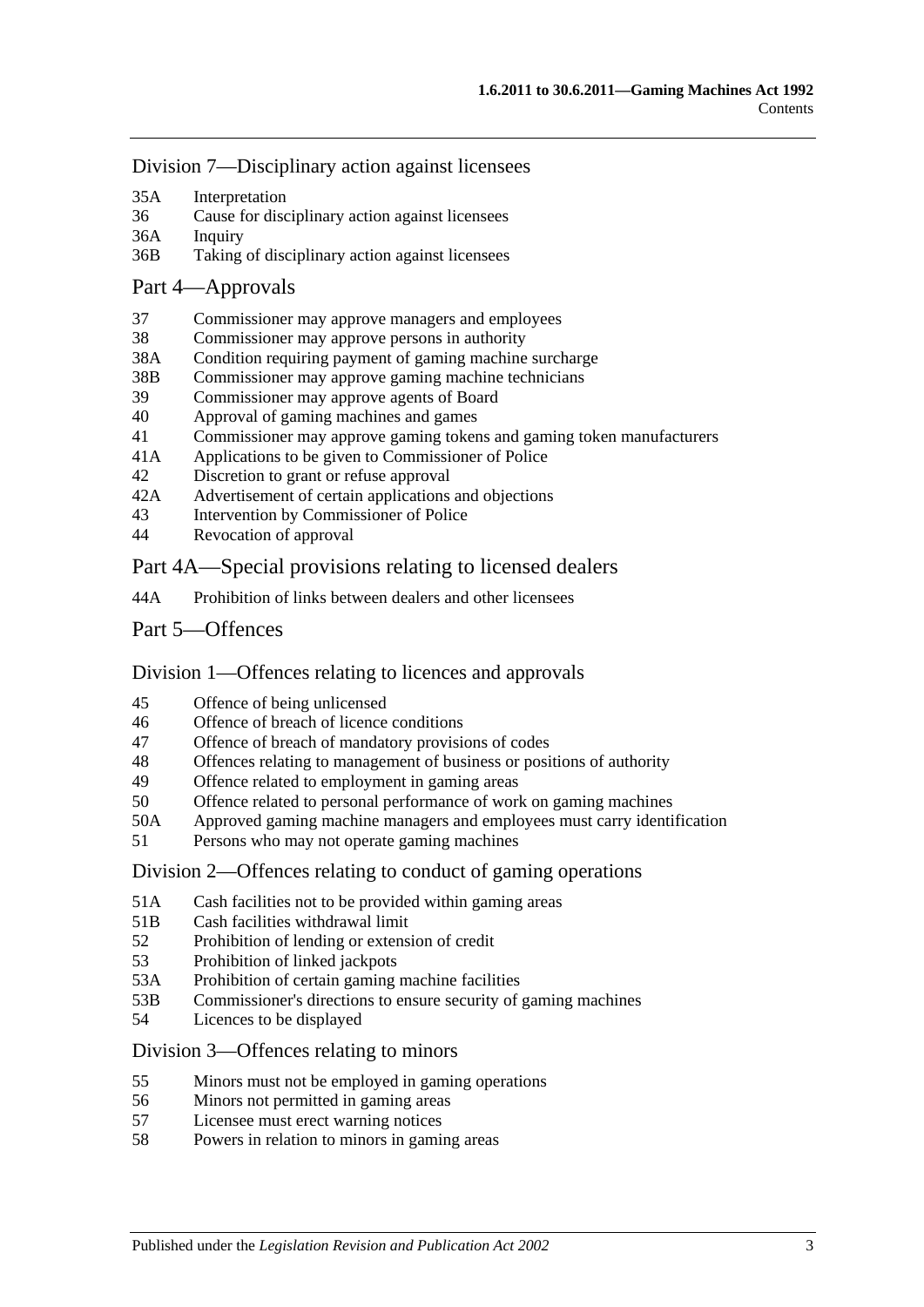#### [Division 4—Persons barred from gaming areas](#page-50-1)

- 59 [Licensee may bar excessive gamblers](#page-50-2)
- 60 [Power to remove persons who have been barred](#page-51-0)
- 61 [Commissioner may review decision of licensee](#page-51-1)

#### [Division 5—Offences relating to cheating etc](#page-51-2)

- 62 [Interference with machines, equipment or games](#page-51-3)
- 63 [Interference devices](#page-51-4)
- 64 [Sealing of gaming equipment and gaming machines](#page-51-5)
- 65 [Removal of gaming tokens](#page-52-0)
- 66 [Machines not to be operated in certain circumstances](#page-52-1)
- 67 [Power to remove offenders](#page-52-2)

#### [Division 6—Offences relating to profit sharing etc](#page-53-0)

68 [Certain profit sharing etc is prohibited](#page-53-1)

#### [Part 6—Appeals](#page-54-0)

- 69 [Right of appeal](#page-54-1)
- 70 [Operation of decisions pending appeal](#page-54-2)
- 70A [Procedure in relation to criminal intelligence](#page-55-0)

#### [Part 7—Powers of inspection etc](#page-55-1)

71 [Powers of authorised officers](#page-55-2)

#### [Part 8—Gaming tax](#page-57-0)

- 71A [Moratorium on increases in rates of gaming tax](#page-57-1)
- 72 [Interpretation](#page-57-2)
- 72A [Gaming tax](#page-60-0)
- 72B [Recovery of tax](#page-60-1)
- 73 [Accounts and monthly returns](#page-61-0)
- 73A [Sport and Recreation Fund](#page-62-0)
- 73B [Charitable and Social Welfare Fund](#page-62-1)
- 73BA [Gamblers Rehabilitation Fund](#page-62-2)
- 73C [Community Development Fund](#page-63-0)

#### [Part 9—Miscellaneous](#page-63-1)

- 74 [Annual reports](#page-63-2)<br>75 Audit requirem
- [Audit requirements for gaming machine monitor licence](#page-63-3)
- 76 [Power to refuse to pay winnings](#page-64-0)
- 76A [Financing of licensee's business](#page-64-1)
- 77 [Certain agreements and arrangements are unlawful](#page-65-0)
- 78 [False or misleading statements](#page-65-1)
- 79 [Bribery](#page-65-2)
- 80 [Licensees to disclose gifts etc](#page-66-0)
- 81 [Liability of licensed dealer for acts of agent](#page-66-1)
- 82 [Service](#page-66-2)
- 84 [Prosecution of summary offences](#page-66-3)
- 85 [Vicarious liability](#page-67-0)
- 85A [Destruction of fingerprints](#page-67-1)
- 86 [Evidentiary provision](#page-67-2)
- 87 [Regulations](#page-68-0)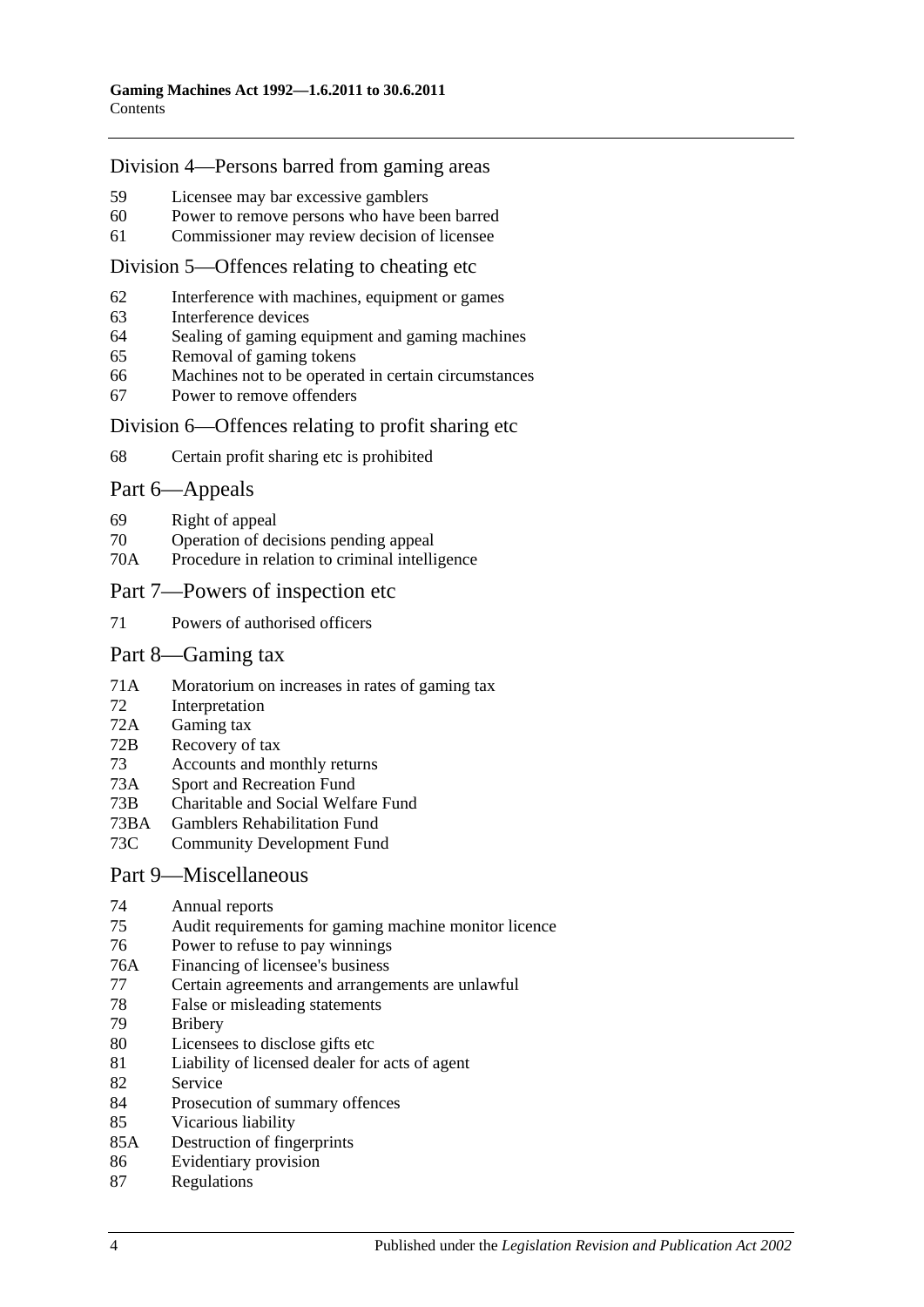- 88 [Exclusion of compensation](#page-69-0)
- 89 [Minister to obtain reports](#page-69-1)
- 90 [Minister to obtain report on Smartcard technology](#page-70-0)
- 91 [Minister to obtain report on gambling rehabilitation programs](#page-70-1)

[Schedule 1—Gaming machine licence conditions](#page-70-2)

[Schedule 2—Gaming machine monitor licence conditions](#page-71-0)

[Schedule 3—Special provision for licence for Roosters Club Incorporated](#page-72-0)

- 1 [Gaming machine licence purportedly granted to Roosters Club Incorporated](#page-72-1)
- 2 [Expiry of Schedule](#page-72-2)

### [Schedule 4—Transitional provision](#page-72-3)

1 [Gaming machine](#page-72-4) entitlements

[Legislative history](#page-73-0)

#### <span id="page-4-0"></span>**The Parliament of South Australia enacts as follows:**

# **Part 1—Preliminary**

#### <span id="page-4-1"></span>**1—Short title**

This Act may be cited as the *Gaming Machines Act 1992*.

### <span id="page-4-2"></span>**3—Interpretation**

(1) In this Act, unless the contrary intention appears—

*advanced problem gambling intervention training* means a course of training recognised under section [10B\(1\)\(b\)](#page-12-1) as advanced problem gambling intervention training;

*advertising code of practice*—see section [10A\(1\)\(d\);](#page-11-2)

*approved* means approved by the Commissioner under this Act;

*approved crowd controller* means a person approved under Part 4 Division 10A of the *[Liquor Licensing Act](http://www.legislation.sa.gov.au/index.aspx?action=legref&type=act&legtitle=Liquor%20Licensing%20Act%201997) 1997* to act as a crowd controller for licensed premises, but does not include a person whose approval has been revoked or suspended;

*approved gaming machine* means a gaming machine of a class approved by the Commissioner for the purposes of this Act;

*approved gaming machine employee* in relation to the gaming operations conducted on licensed premises means a person who is approved under [Part 4](#page-37-0) as a gaming machine employee in respect of those operations;

*approved gaming machine manager* in relation to the gaming operations conducted on licensed premises means—

(a) a person who is approved under [Part 4](#page-37-0) as a gaming machine manager in respect of those operations; or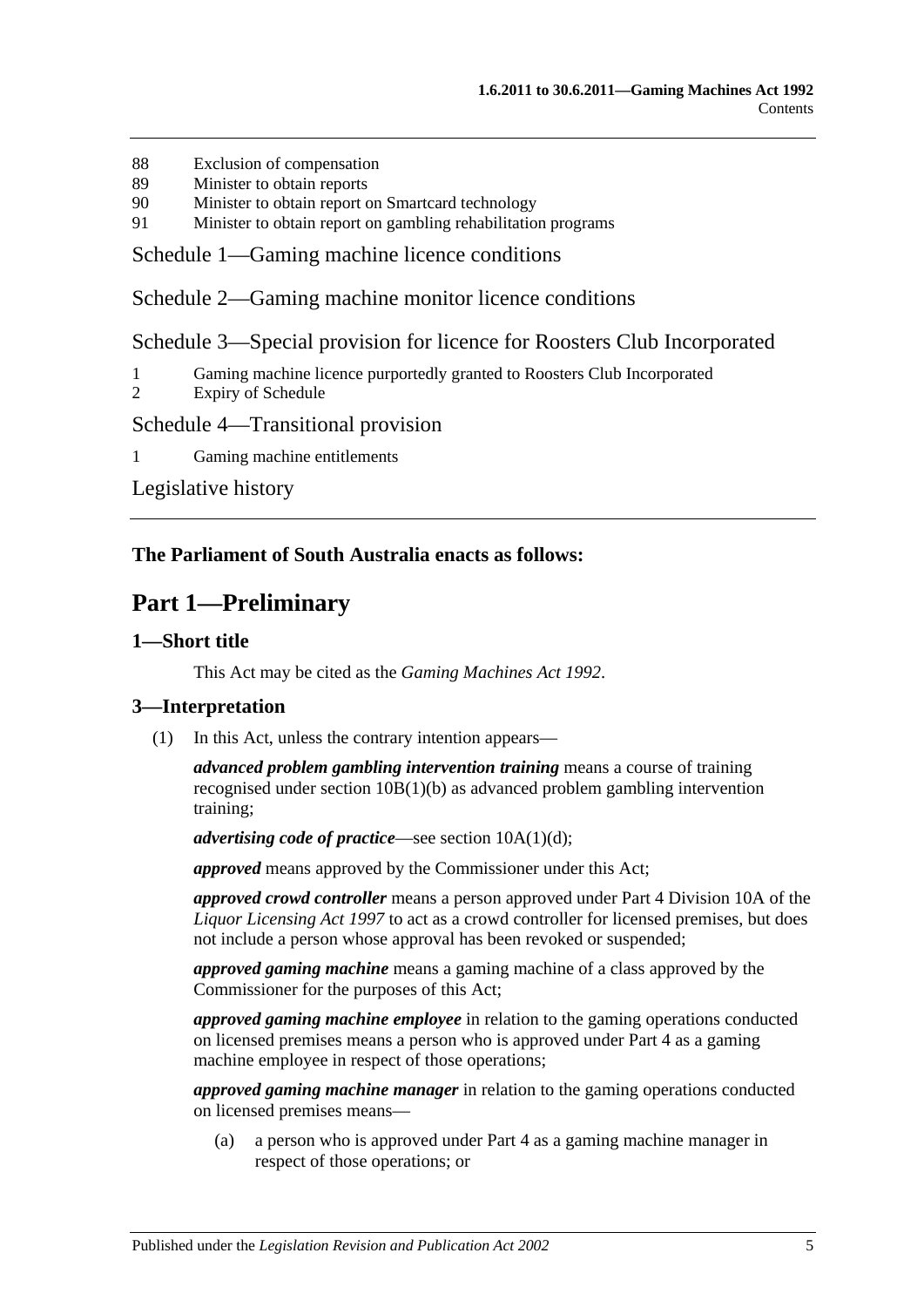(b) a natural person who is a licensee, or a director or member of the governing body of a licensee, in respect of the premises;

*approved gaming machine technician* means a person approved under [Part 4](#page-37-0) as a gaming machine technician for the holder of a gaming machine service licence;

*Authority* means the Independent Gambling Authority established under the *[Independent Gambling Authority Act](http://www.legislation.sa.gov.au/index.aspx?action=legref&type=act&legtitle=Independent%20Gambling%20Authority%20Act%201995) 1995*;

*authorised officer* means—

- (a) the Commissioner; or
- (b) an inspector; or
- (c) a police officer;

*authorised person*, in relation to premises to which a gaming machine licence relates, means—

- (a) the licensee; or
- (b) a responsible person for the licensed premises; or
- (c) an approved gaming machine manager or approved gaming machine employee for the licensed premises; or
- (d) an inspector; or
- (e) a police officer; or
- (f) an approved crowd controller;

*beneficiary* includes an object of a discretionary trust;

*Board* means the State Procurement Board;

*cash facility* means—

- (a) an automatic teller machine; or
- (b) an EFTPOS facility; or
- (c) any other facility, prescribed by the regulations, that enables a person to gain access to his or her funds or to credit;

*category A, B, C or D offence*—see section [10A\(3\);](#page-11-3)

*certificate* means a proposed premises certificate or a social effect certificate;

*club licence* means a club licence under the *[Liquor Licensing Act](http://www.legislation.sa.gov.au/index.aspx?action=legref&type=act&legtitle=Liquor%20Licensing%20Act%201997) 1997*;

*Club One* means the body holding the special club licence (see [section](#page-22-2) 24A);

*the Commissioner* means the Liquor and Gambling Commissioner;

*the Court* means the Licensing Court of South Australia;

*criminal intelligence* means information relating to actual or suspected criminal activity (whether in this State or elsewhere) the disclosure of which could reasonably be expected to prejudice criminal investigations, or to enable the discovery of the existence or identity of a confidential source of information relevant to law enforcement;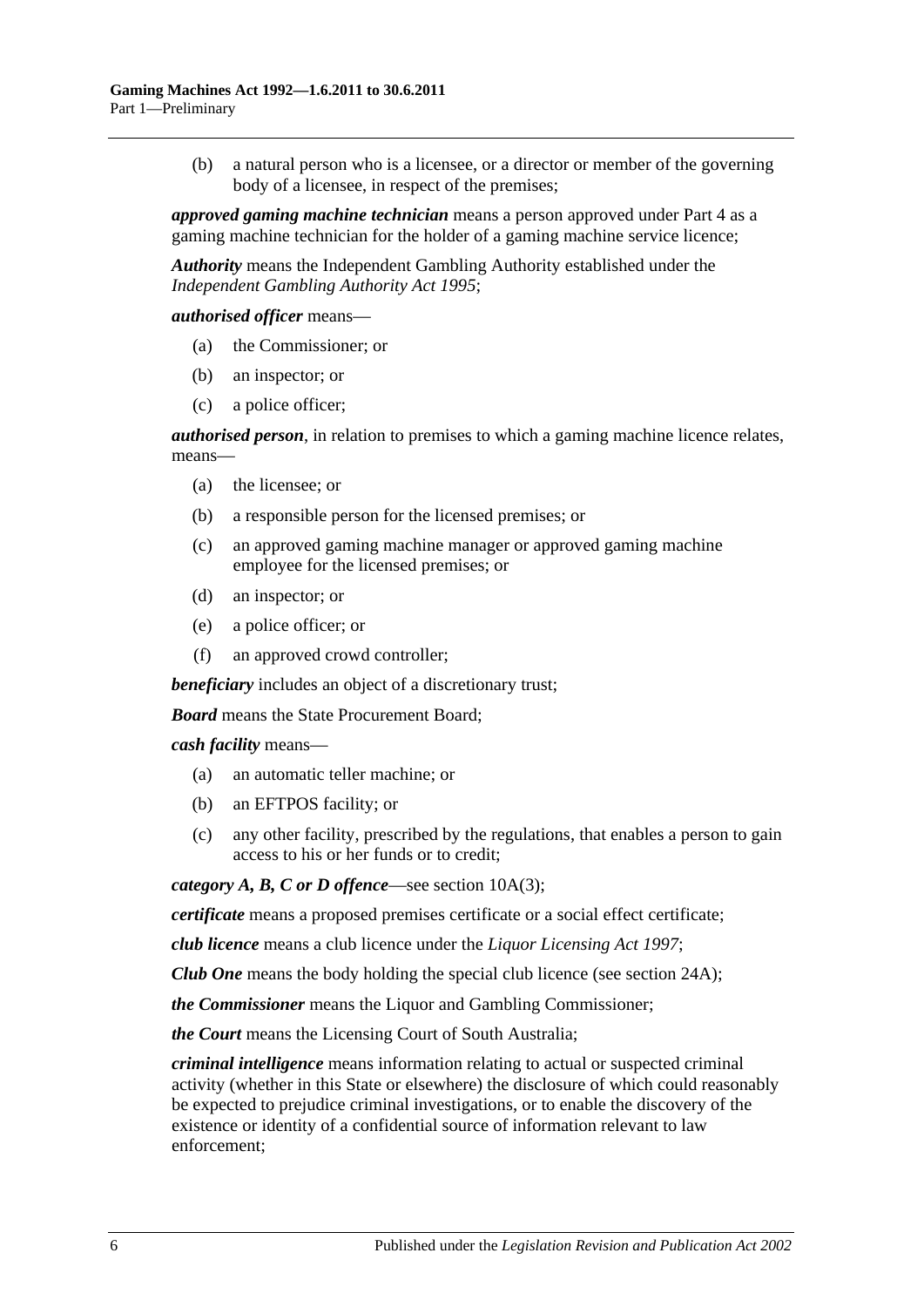*domestic partner* means a person who is a domestic partner within the meaning of the *[Family Relationships Act](http://www.legislation.sa.gov.au/index.aspx?action=legref&type=act&legtitle=Family%20Relationships%20Act%201975) 1975*, whether declared as such under that Act or not;

*gaming area* means that part of licensed premises that is delineated under a gaming machine licence as the area within which gaming machines may be operated pursuant to the licence;

*gaming equipment* means any of the following for use in connection with a gaming machine—

- (a) electronic monitoring equipment; and
- (b) prescribed security devices; and
- (c) any other prescribed equipment;

*gaming machine* means a device—

- (a) that is designed or has been adapted for the purpose of gambling by playing a game of chance or a game combined of chance and skill; and
- (b) and that is capable of being operated by the insertion of a coin or other token (whether in that device or another device to which it is linked) or by the electronic transfer of credits accrued on some other gaming machine;

*gaming machine entitlement* means an entitlement to operate 1 gaming machine under a gaming machine licence;

*hotel licence* means a hotel licence under the *[Liquor Licensing](http://www.legislation.sa.gov.au/index.aspx?action=legref&type=act&legtitle=Liquor%20Licensing%20Act%201997) Act 1997*;

*inspector* means a person appointed as an inspector for the purposes of this Act;

*licence* means a licence under this Act, and *licensed* and *licensee* have correlative meanings;

*linked jackpot equipment* means any fitting or device to be used for, or in connection with, the linking of two or more gaming machines for the purpose only of recording all or part of the winnings from each of those machines;

*liquor licence* means a hotel licence, club licence or special circumstances licence;

*mandatory provision*—see section [10A\(3\);](#page-11-3)

*non-profit association* means incorporated association or some other kind of body corporate as to which the Commissioner is satisfied that profits cannot be returned to members or shareholders;

*officer*—an officer—

- (a) in relation to a body corporate—means a director or a member of the governing body of the body corporate;
- (b) in relation to a trust—means a trustee;

*prescribed gaming machine component* means a component of a gaming machine of a class prescribed by the regulations for the purposes of this definition;

#### *proposed premises certificate*—see [section](#page-18-2) 17A;

*responsible gambling agreement* means an agreement in the form prescribed by the Authority under [section](#page-11-1) 10A between a licensee and an industry body recognised by the Authority under [section](#page-12-0) 10B;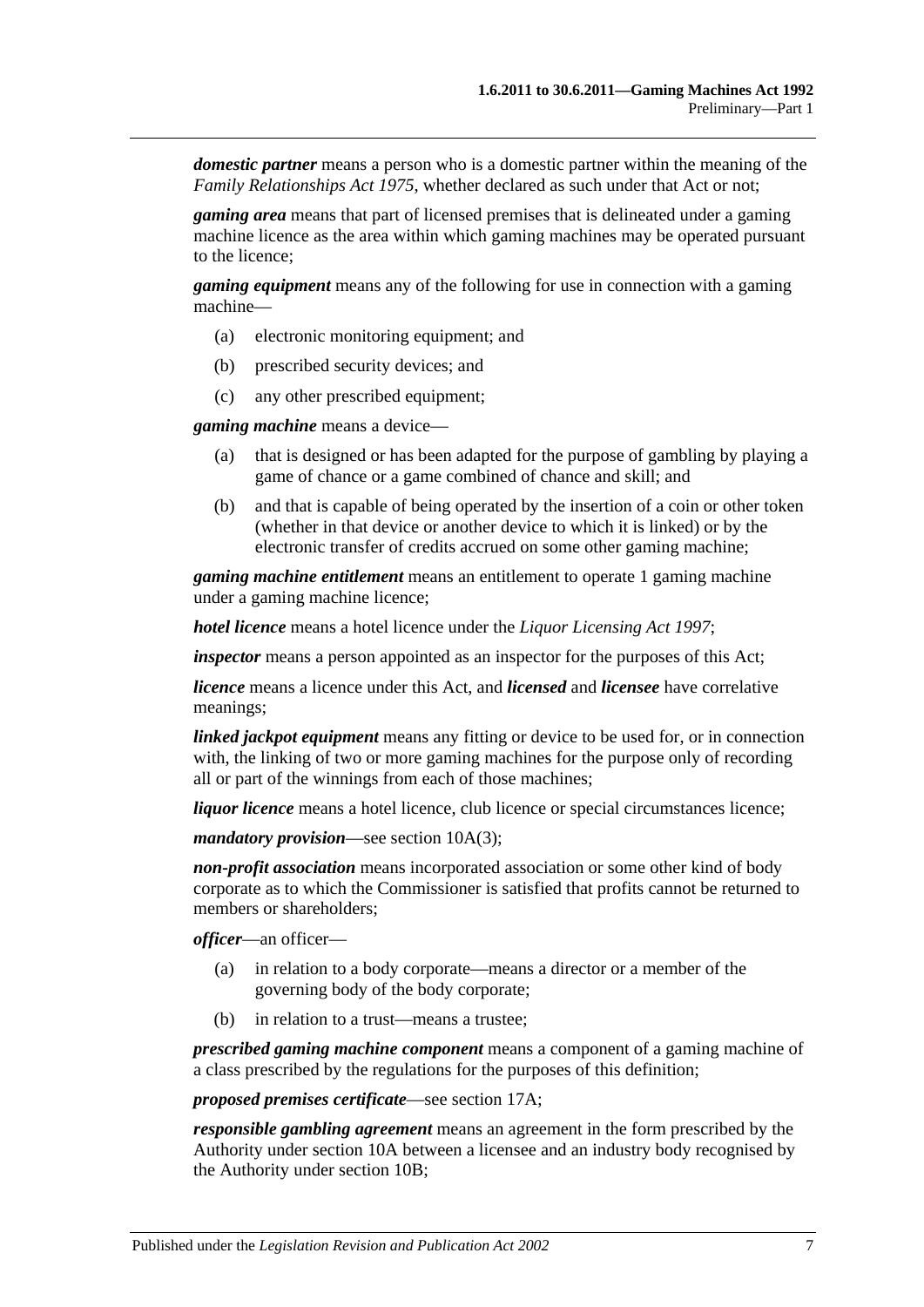*responsible gambling code of practice*—see section [10A\(1\)\(e\);](#page-11-4)

*responsible person* for licensed premises means a person who is, in accordance with section 97 of the *[Liquor Licensing Act](http://www.legislation.sa.gov.au/index.aspx?action=legref&type=act&legtitle=Liquor%20Licensing%20Act%201997) 1997*, responsible for supervising and managing the business conducted under the liquor licence in respect of the licensed premises;

*social effect certificate*—see [section](#page-19-0) 17B;

*social effect inquiry*—see section [10A\(1\)\(a\);](#page-11-5)

*social effect principles*—see section [10A\(1\)\(b\);](#page-11-6)

*special circumstances licence* means a special circumstances licence under the *[Liquor](http://www.legislation.sa.gov.au/index.aspx?action=legref&type=act&legtitle=Liquor%20Licensing%20Act%201997)  [Licensing Act](http://www.legislation.sa.gov.au/index.aspx?action=legref&type=act&legtitle=Liquor%20Licensing%20Act%201997) 1997*;

*spouse*—a person is the spouse of another if they are legally married;

*trust*—a trust is considered for the purposes of this Act as a single entity consisting of the trustees and the beneficiaries;

*trust or corporate entity* means a trust or a body corporate;

*variation of licence* means variation or revocation of conditions of licence or imposition of further conditions of licence.

- (2) A person occupies a position of authority in a trust or corporate entity if the person—
	- (a) in the case of a body corporate—
		- (i) is a director or a member of the governing body of the body corporate;
		- (ii) exercises, or is in a position to exercise, control or substantial influence over the body corporate in the conduct of its affairs;
		- (iii) manages, or is to manage, the undertaking to be carried out under a licence;
		- (iv) if the body corporate is a proprietary company—is a shareholder in the body corporate; or
	- (b) in the case of a trust—is a trustee or beneficiary of the trust.
- (3) However—
	- (a) a minor who is a shareholder in a proprietary company, or a beneficiary under a trust, is not for that reason to be regarded as a person occupying a position of authority; and
	- (b) a charitable organisation that is a beneficiary of a trust is not for that reason to be regarded as a person occupying a position of authority.

# <span id="page-7-0"></span>**4—Application of Act**

- (1) This Act does not apply to or in relation to a gaming machine operated in the licensed casino under the *[Casino Act](http://www.legislation.sa.gov.au/index.aspx?action=legref&type=act&legtitle=Casino%20Act%201997) 1997*.
- (1a) The Governor may, by regulation, apply provisions of this Act, with or without modification, to a person who is not required to hold a gaming machine licence because of a Commonwealth law as if the person holds a gaming machine licence.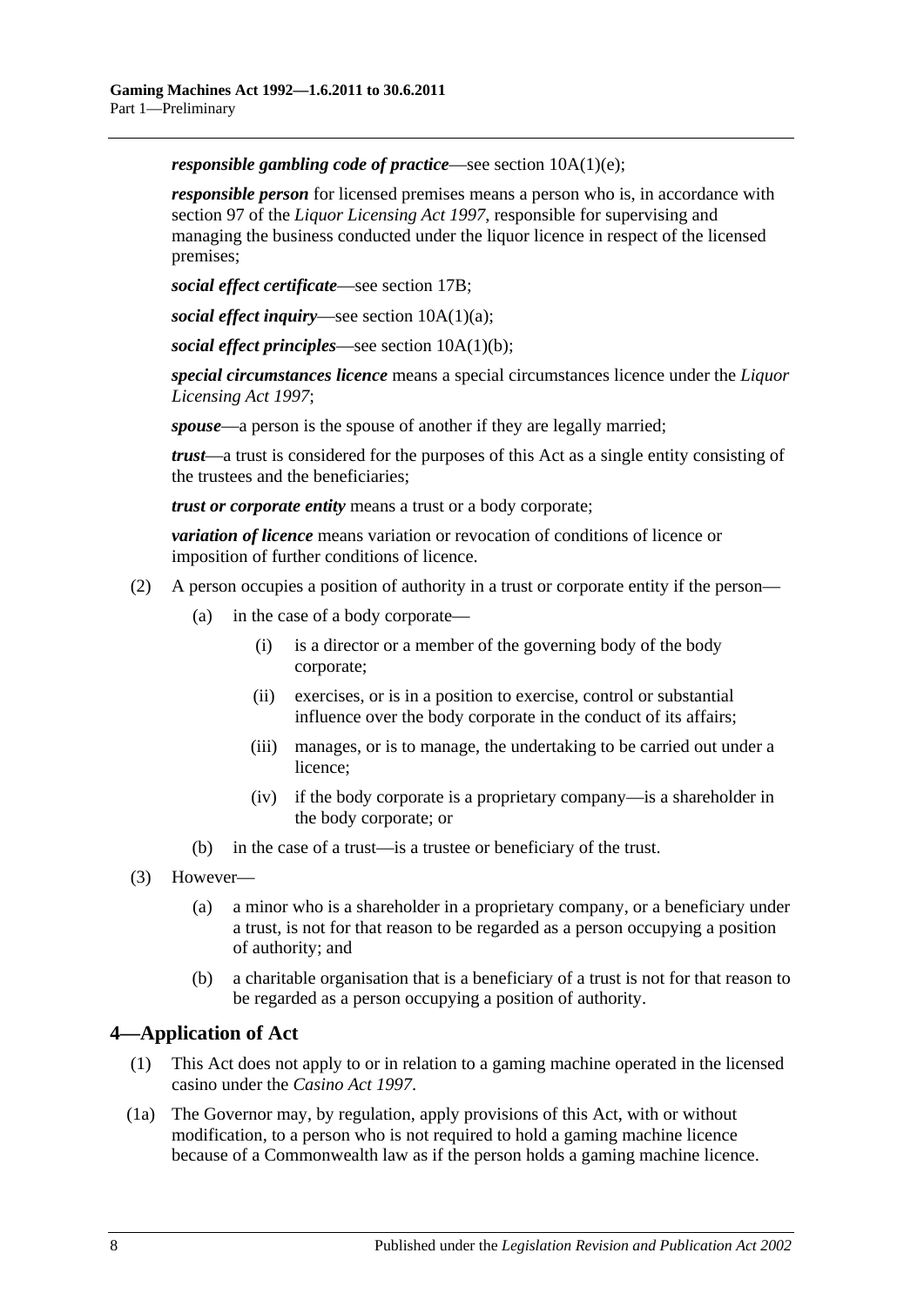- (2) Despite any other Act or law to the contrary, gaming and the possession, sale, supply or operation of a gaming machine, as authorised by this Act or a licence under this Act, are lawful.
- (3) Subject to any other provision of this Act to the contrary, this Act binds the Crown.

# <span id="page-8-0"></span>**Part 2—Administration**

# <span id="page-8-1"></span>**Division 1—The Commissioner**

### <span id="page-8-2"></span>**5—Commissioner responsible to Authority for scrutiny of operations under all licences**

The Commissioner is responsible to the Authority for the constant scrutiny of the operations under all licences (of all classes) under this Act.

#### <span id="page-8-3"></span>**6—Procedural powers of the Commissioner**

- (1) The Commissioner may, for the purposes of proceedings before the Commissioner—
	- (a) by summons, require the attendance of a person before the Commissioner at a time and place specified in the summons; or
	- (b) by summons, require the production of any relevant equipment or other item, or any relevant books, papers or documents; or
	- (c) inspect any equipment, item, books, papers or documents so produced, retain them for such reasonable period as the Commissioner thinks fit and, in the case of books, papers or documents, make copies of any of them or of any of their contents; or
	- (d) require any person appearing before the Commissioner to make an oath or affirmation to answer truthfully all questions put by the Commissioner; or
	- (e) require any person appearing before the Commissioner to answer any question put by the Commissioner or by a person appearing before the Commissioner.
- (2) Subject to this section, a person who—
	- (a) having been served with a summons to appear before the Commissioner, fails, without reasonable excuse, to attend in obedience to the summons; or
	- (b) having been served with a summons to produce equipment or other items, or books, papers or documents, fails, without reasonable excuse, to comply with the summons; or
	- (c) refuses to be sworn or to affirm, or to answer any relevant question when required to do so by the Commissioner,

is guilty of an offence.

Maximum penalty: \$10 000 or imprisonment for 6 months.

(3) A person who appears as a witness before the Commissioner has the same protection as a witness in proceedings before the Supreme Court.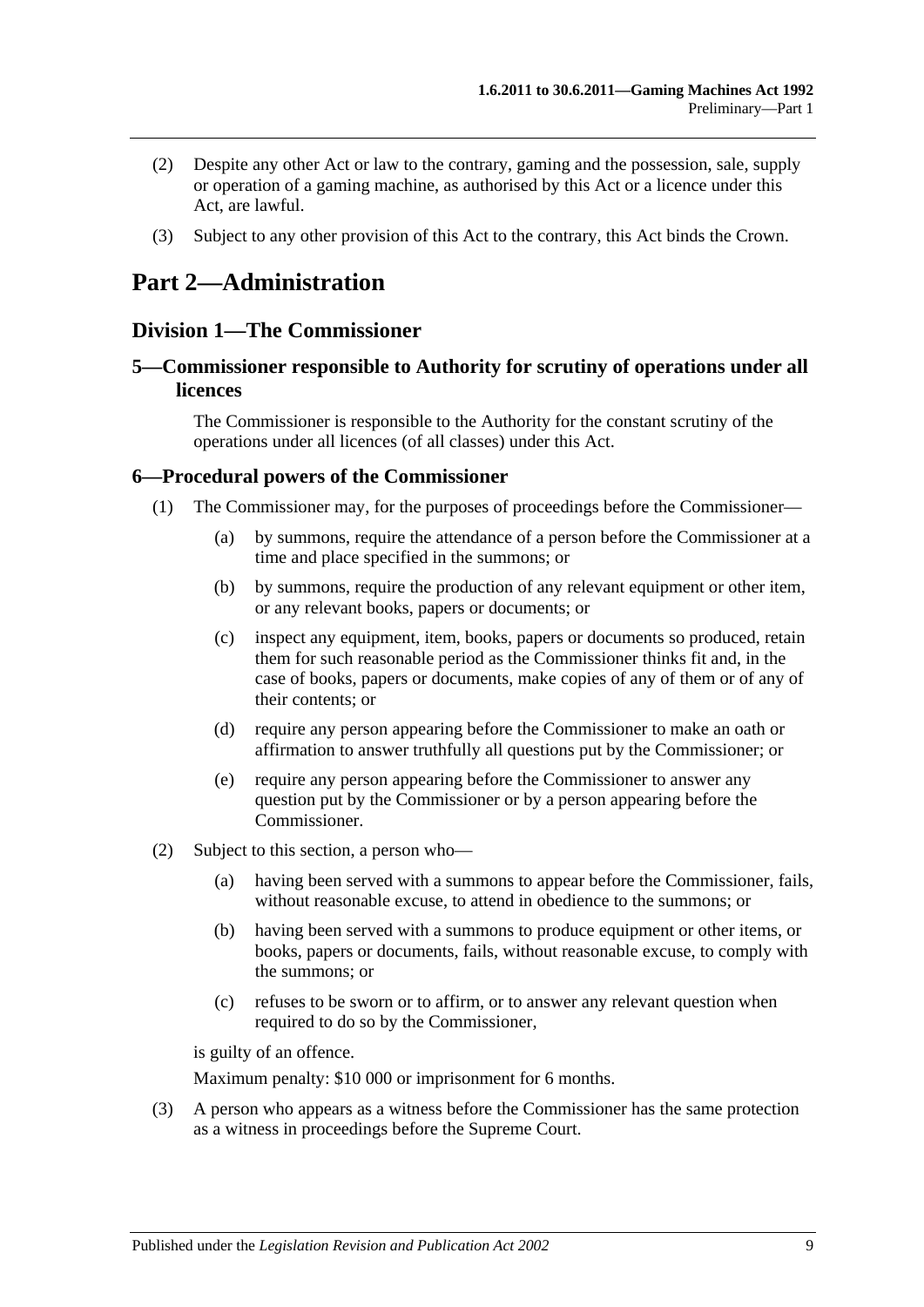# <span id="page-9-0"></span>**7—Conduct of proceedings**

- (1) In proceedings under this Act, the Commissioner—
	- (a) must act without undue formality; and
	- (b) is not bound by the rules of evidence but may inform himself or herself on any question that arises for decision in such manner as he or she thinks fit.
- (2) Subject to [section](#page-13-2) 12, hearings before the Commissioner are open hearings.
- (3) The Commissioner must, subject to [subsection](#page-9-3) (4), make a reasonable attempt to achieve, by conciliation, agreement between an applicant under this Act and any objectors in relation to the application and, if agreement is achieved between the parties, have regard to the agreement in determining the matter.
- <span id="page-9-3"></span>(4) The requirement to conciliate does not arise—
	- (a) in relation to the Commissioner of Police if the Commissioner of Police lodges an objection; or
	- (b) in other circumstances that the Commissioner considers makes conciliation inappropriate.

### <span id="page-9-1"></span>**7A—Powers to make interim or conditional decisions and accept undertakings from parties**

- (1) The Commissioner may—
	- (a) grant an application on an interim basis;
	- (b) specify that a condition of a licence, certificate or approval is to be effective for a specified period,

and, in consequence, may give any necessary procedural directions in the matter.

- <span id="page-9-4"></span>(2) If the Commissioner considers that an applicant should satisfy the Commissioner as to a certain matter for the purposes of determining the application, the Commissioner may, if he or she thinks fit, nevertheless grant the application on the condition that the applicant satisfies the Commissioner as to the matter within a period determined by the Commissioner.
- (3) If a licence, certificate or approval is granted on a condition under [subsection](#page-9-4) (2), the Commissioner may, on failure by the applicant to comply with the condition, revoke the licence, certificate or approval, or suspend the licence, certificate or approval until further order.
- (4) The Commissioner may in proceedings accept an undertaking from a party in relation to the conduct of the proceedings and, on failure by the party to fulfil the undertaking, refuse to hear the party further in the proceedings subject to any further order of the Commissioner.

### <span id="page-9-2"></span>**8—Representation**

- (1) A party to proceedings before the Commissioner may appear in those proceedings—
	- (a) personally;
	- (b) by counsel;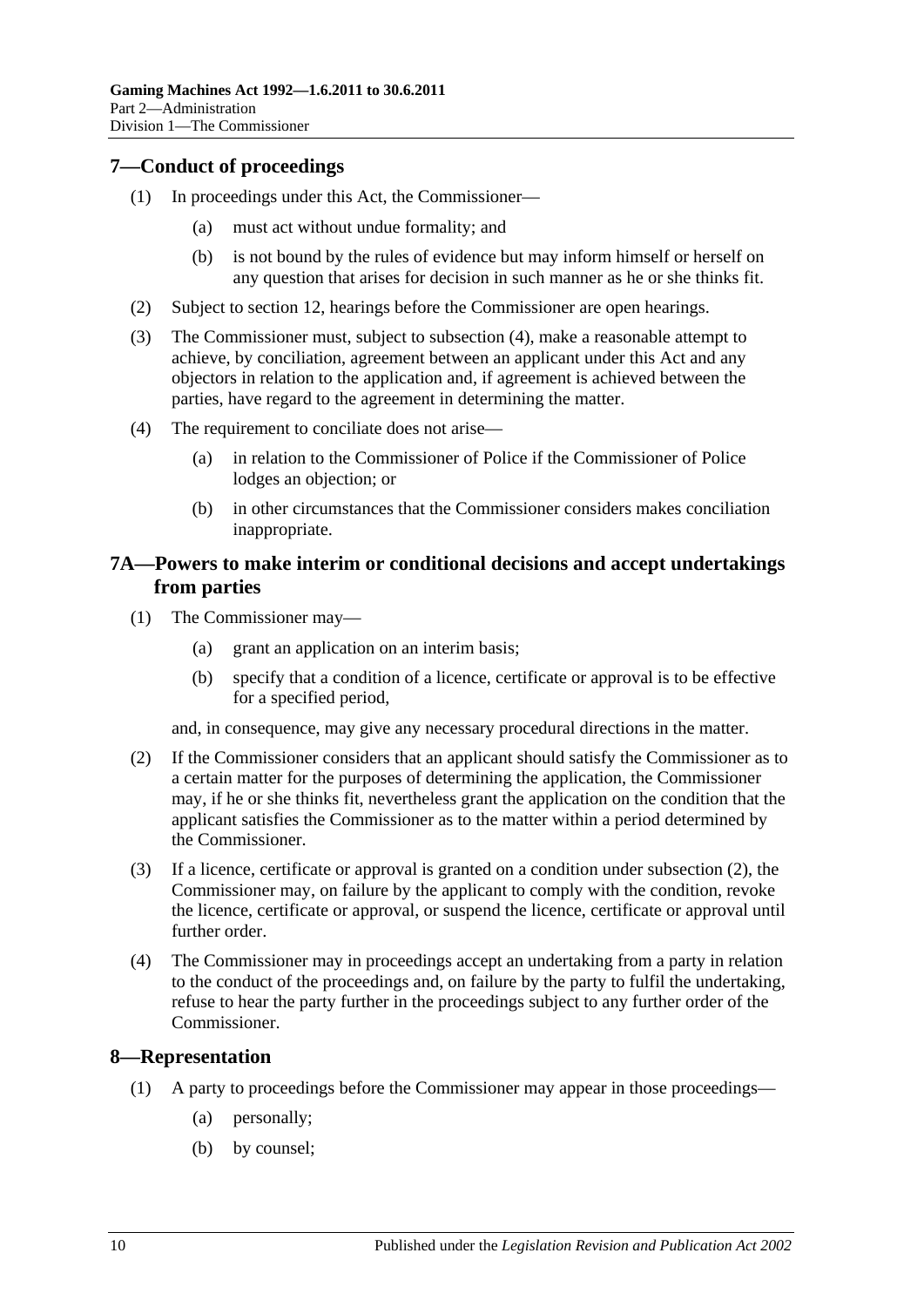- (c) if the party is a trust or corporate entity—by an officer or employee of the entity who has obtained leave of the Commissioner to appear on behalf of the entity;
- (d) if the party is a member of a genuine association formed to promote or protect the interests of a section of the liquor industry or the gaming machine industry or of employees in those industries—by an officer or employee of that association.
- (2) The Commissioner of Police may be represented in proceedings before the Commissioner—
	- (a) by a police officer; or
	- (b) by counsel.

### <span id="page-10-0"></span>**8A—Power of Commissioner to refer questions to Court**

The Commissioner may refer for hearing and determination by the Court—

- (a) proceedings that involve questions of substantial public importance; or
- (b) a question of law that arises in proceedings before the Commissioner; or
- (c) any other matter that should, in the public interest or in the interests of a party to the proceedings, be heard and determined by the Court.

#### <span id="page-10-1"></span>**9—Power to disclose information to certain authorities**

The Commissioner may disclose information gained in the course of the administration of this Act to—

- (a) authorities vested with the administration of gaming machine laws in any other State or a Territory of the Commonwealth; and
- (b) any other authorities that may require the information for the purpose of discharging duties of a public nature; and
- (c) if the information is disclosed in a form that does not identify the person to whom it relates—any other person, or in any other way, the Commissioner (in the exercise of an unqualified discretion) considers appropriate in the public interest.

# <span id="page-10-2"></span>**Division 2—Inspectors**

### <span id="page-10-3"></span>**10—Appointment of inspectors**

- (1) There will be such number of inspectors as are necessary for the proper administration of this Act.
- (2) An inspector is a Public Service employee.
- (3) The Commissioner must provide each inspector with a certificate of identity and an inspector must, at the request of a person in relation to whom the inspector has exercised, or intends to exercise, powers under this Act, produce that certificate.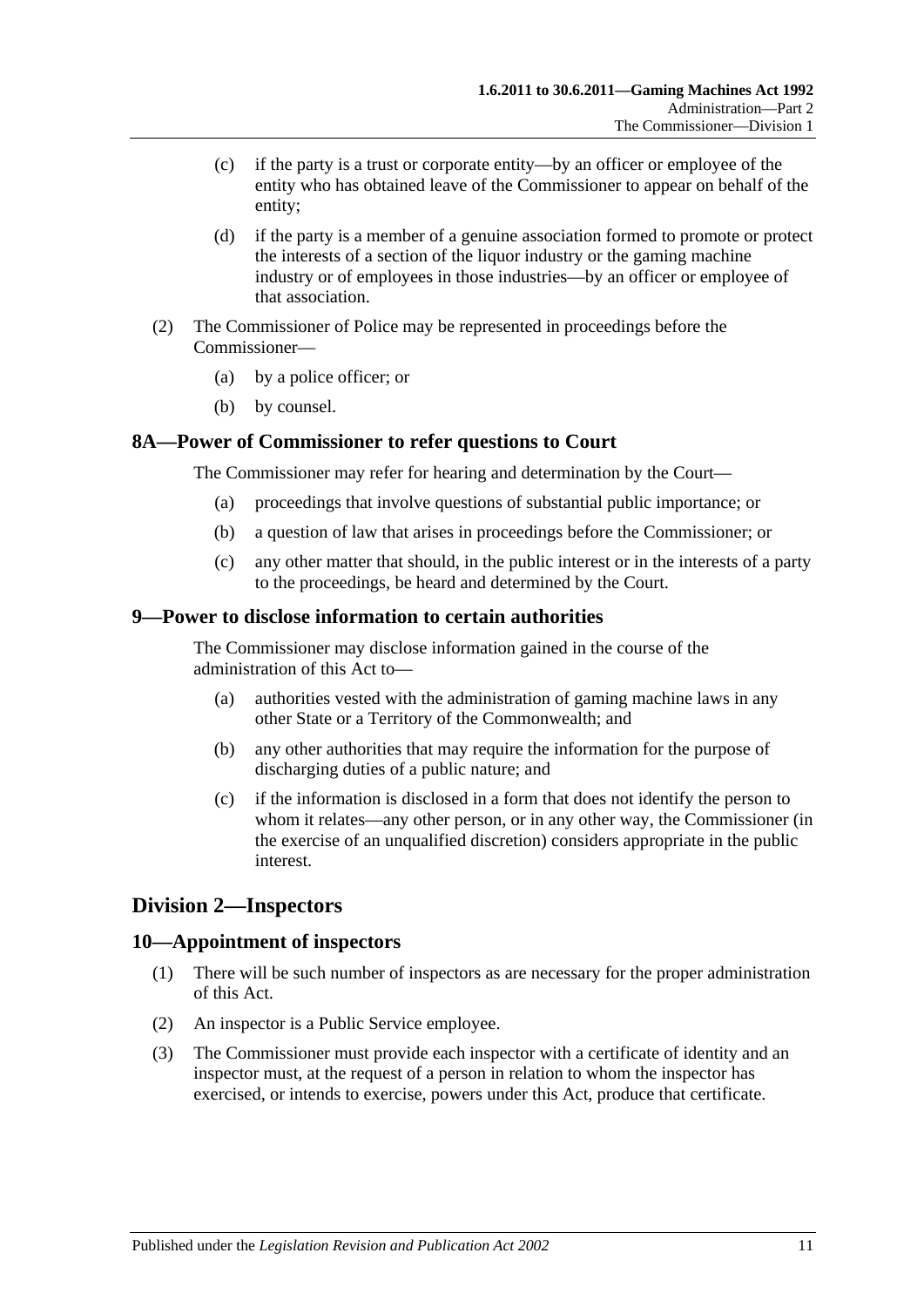# <span id="page-11-0"></span>**Division 3—The Authority**

# <span id="page-11-1"></span>**10A—Principles, codes of practice etc**

- <span id="page-11-6"></span><span id="page-11-5"></span>(1) For the purposes of this Act, the Authority may, by notice in the Gazette, prescribe—
	- (a) an inquiry process that must precede an application for a social effect certificate or, if required by the Commissioner, a variation of a gaming machine licence (a *social effect inquiry*); and
	- (b) principles for assessing the social effect of the grant or variation of a gaming machine licence (*social effect principles*); and
	- (c) principles for assessing whether a game is likely to lead to an exacerbation of problem gambling; and
	- (d) an advertising code of practice; and
	- (e) a responsible gambling code of practice; and
	- (f) the form of a responsible gambling agreement.
- <span id="page-11-4"></span><span id="page-11-2"></span>(2) Without limiting the generality of [subsection](#page-11-4)  $(1)(e)$ , the responsible gambling code of practice may—
	- (a) require the display of signs, and the provision of information at licensed premises relating to responsible gambling and the availability of services to address problems associated with gambling; and
	- (b) require gaming machine licensees to have a program for early intervention in problem gambling designed to promote—
		- (i) early identification of persons engaging in problem gambling, including through observation of the attendance patterns, behaviour and statements of gamblers; and
		- (ii) the provision of information relating to responsible gambling and the availability of services to address problems associated with gambling to persons so identified; and
		- (iii) the use of the barring procedures under this Act in relation to persons so identified; and
		- (iv) the referral of persons so identified to the Department within the meaning of the *[Problem Gambling Family Protection Orders](http://www.legislation.sa.gov.au/index.aspx?action=legref&type=act&legtitle=Problem%20Gambling%20Family%20Protection%20Orders%20Act%202004)  Act [2004](http://www.legislation.sa.gov.au/index.aspx?action=legref&type=act&legtitle=Problem%20Gambling%20Family%20Protection%20Orders%20Act%202004)*; and
	- (c) deal with the provision of training to staff relating to the early intervention program and generally to responsible gambling on gaming machines and the services available to address problems associated with gambling; and
	- (d) include other matters designed to reduce the incidence of problem gambling.
- <span id="page-11-3"></span>(3) The Authority may include provisions in the advertising code of practice or the responsible gambling code of practice that—
	- (a) designate a provision of the code as a mandatory provision for the purposes of [section](#page-43-0) 47; and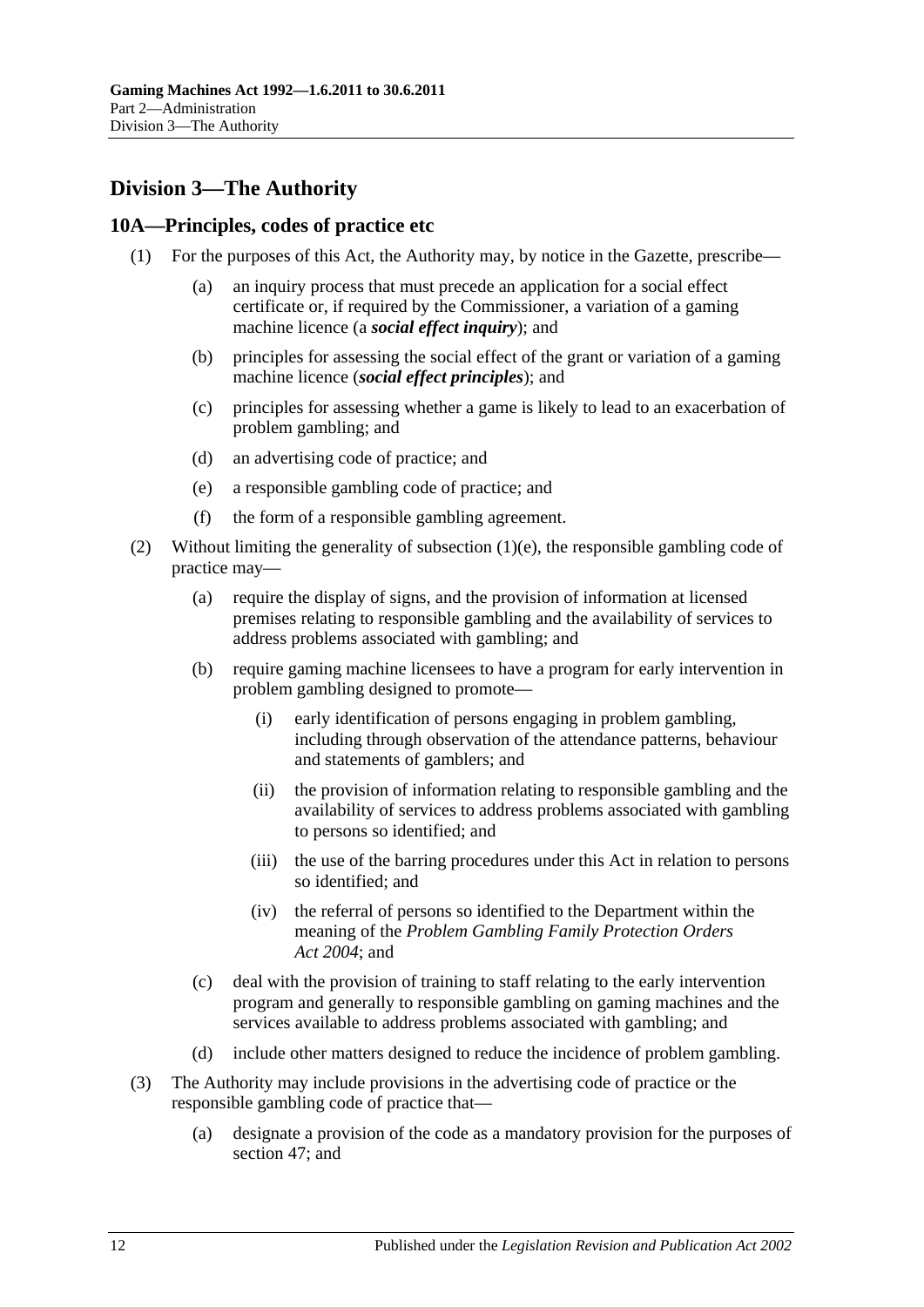- (b) declare whether contravention or failure to comply with the mandatory provision is a category A, B, C or D offence for the purposes of that section; and
- (c) if the offence is to be expiable—declare whether the offence is a category A, B, C or D expiable offence for the purposes of that section.
- (4) The Authority may, by subsequent notice in the Gazette, vary or revoke a notice under this section.
- (5) Before the Authority publishes a notice in the Gazette under this section, the Authority must—
	- (a) give notice in writing of the proposed notice to a body representative of licensees; and
	- (b) consider any representations made by the body about the proposed notice within 28 days after the notice is given or a longer period allowed in the notice.
- (6) A notice published in the Gazette under this section may come into operation on the day on which it is published or on a later day or days specified in the notice.
- (7) Sections 10 and 10A of the *[Subordinate Legislation Act](http://www.legislation.sa.gov.au/index.aspx?action=legref&type=act&legtitle=Subordinate%20Legislation%20Act%201978) 1978* apply to a notice published in the Gazette under this section as if it were a regulation within the meaning of that Act.
- (8) The Authority must review the process, principles, codes and form prescribed under this section at least every 5 years.
- (9) The Authority must seek and consider written submissions from a body representative of gaming machine licensees and from the public when conducting a review.

### <span id="page-12-0"></span>**10B—Recognitions**

- (1) For the purposes of this Act, the Authority may, by notice in the Gazette, recognise—
	- (a) a person as an industry body with whom a licensee may enter into a responsible gambling agreement; and
	- (b) a course of training as advanced problem gambling intervention training.
- <span id="page-12-1"></span>(2) The Authority may, by subsequent notice in the Gazette, withdraw a recognition under this section.
- (3) Before the Authority publishes a notice in the Gazette under this section, the Authority must—
	- (a) give notice in writing of the proposed notice to a body representative of licensees; and
	- (b) consider any representations made by the body about the proposed notice within 28 days after the notice is given or a longer period allowed in the notice.
- (4) If the Authority—
	- (a) refuses to recognise a person or a course under this section; or
	- (b) withdraws a recognition of a person or a course under this section,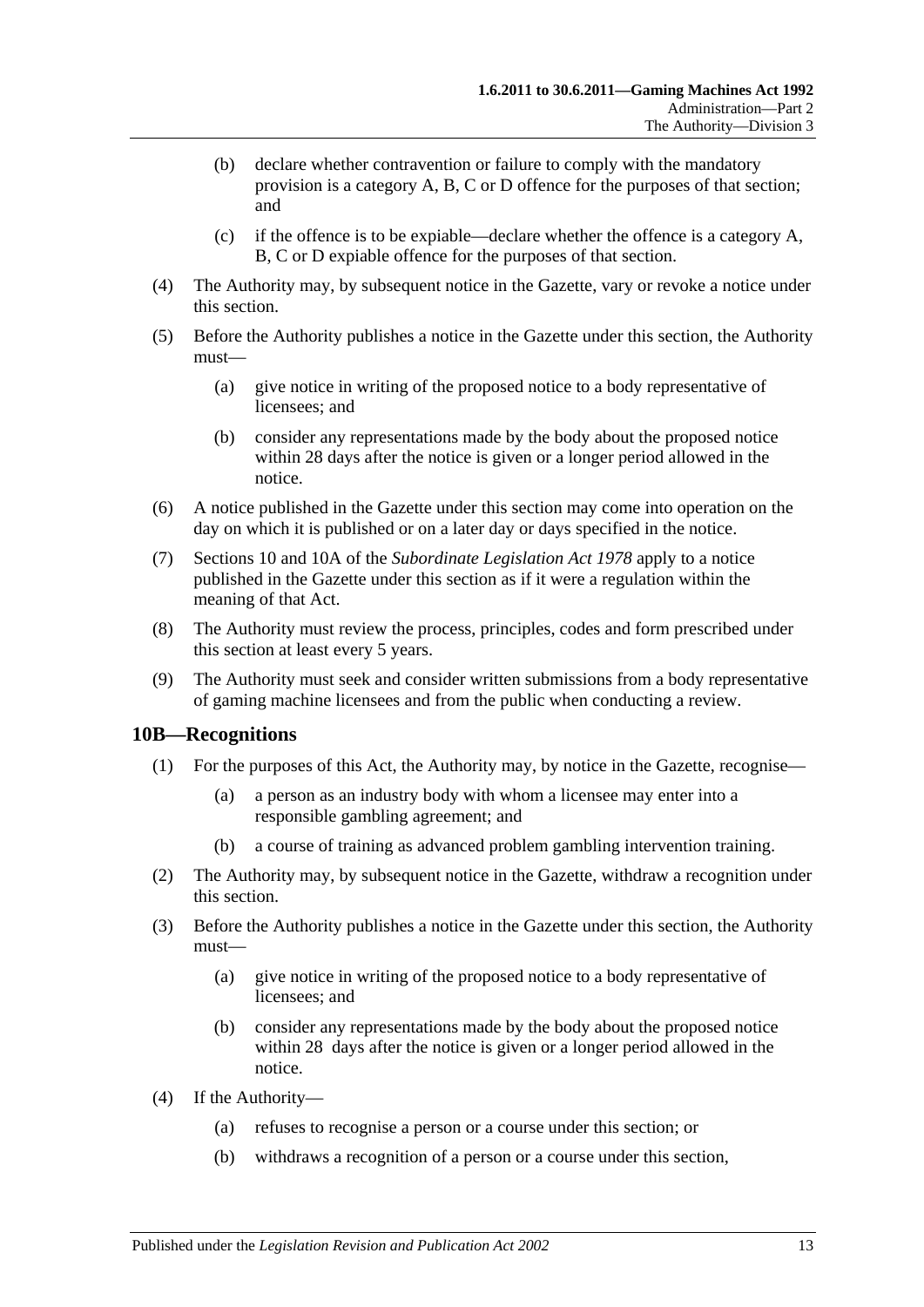the person or the provider of the course may apply to the Minister for a review of that decision.

(5) The Minister may determine the application as the Minister thinks fit and, if the Minister finds in favour of the applicant, grant or preserve the recognition (as appropriate) and require the Authority to publish a notice in the Gazette accordingly.

### <span id="page-13-0"></span>**11—Authority may give directions to licensees**

- (1) The Authority may, by notice in writing to the holder of a licence, give directions in relation to the carrying out of the undertaking under the licence.
- (2) A licensee must diligently observe and carry out a direction given under this section. Maximum penalty:
	- (a) in the case of an offence committed by the holder of the gaming machine monitor licence—\$50 000 or imprisonment for 4 years;
	- (b) in any other case—\$35 000 or imprisonment for 2 years.
- (3) A direction given under this Act to a licensee by the Commissioner is subject to a direction given by the Authority.

# <span id="page-13-1"></span>**Division 4—Criminal intelligence**

### <span id="page-13-2"></span>**12—Criminal intelligence**

- (1) No information provided by the Commissioner of Police to the Authority or the Commissioner may be disclosed to any person (except the Minister, a court or a person to whom the Commissioner of Police authorises its disclosure) if the information is classified by the Commissioner of Police as criminal intelligence.
- (2) If the Commissioner—
	- (a) refuses an application for a licence, certificate, consent or approval, or takes or proposes to take disciplinary action against a licensee, or revokes or proposes to revoke an approval; and
	- (b) the decision to do so is made because of information that is classified by the Commissioner of Police as criminal intelligence,

the Commissioner is not required to provide any grounds or reasons for the decision other than that to grant the application would be contrary to the public interest, or that it would be contrary to the public interest if the licensee were to continue to be licensed, or that it would be contrary to the public interest if the approval were to continue in force.

- (3) In any proceedings under this Act, the Commissioner—
	- (a) must, on the application of the Commissioner of Police, take steps to maintain the confidentiality of information classified by the Commissioner of Police as criminal intelligence, including steps to receive evidence and hear argument about the information in private in the absence of the parties to the proceedings and their representatives; and
	- (b) may take evidence consisting of or relating to information classified by the Commissioner of Police as criminal intelligence by way of affidavit of a police officer of or above the rank of superintendent.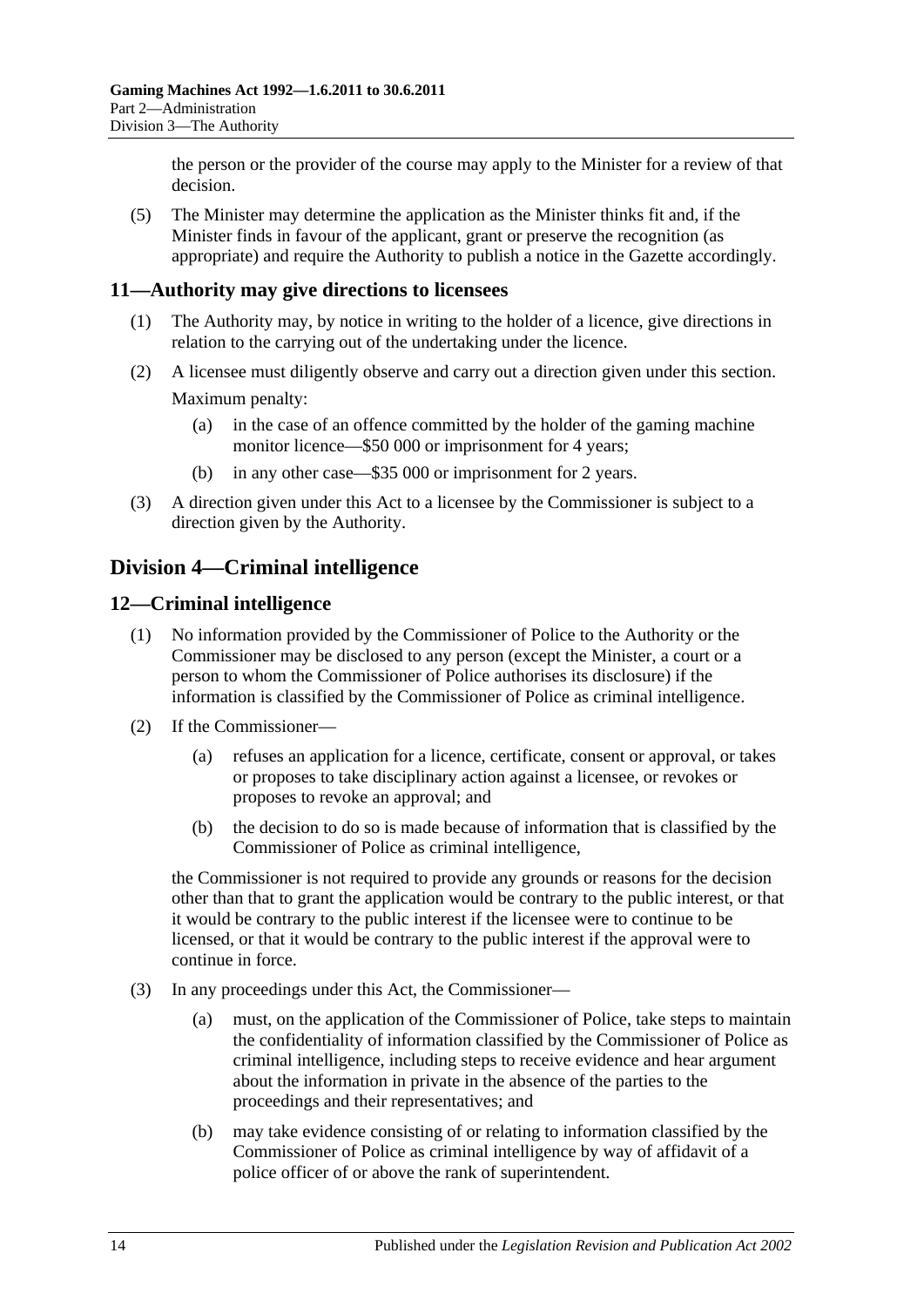- (4) If the Commissioner of Police lodges an objection to an application under this Act because of information that is classified by the Commissioner of Police as criminal intelligence—
	- (a) the Commissioner of Police is not required to serve a copy of the notice of objection on the applicant; and
	- (b) the Commissioner must, at least 7 days before the day appointed for the hearing of the application, advise the applicant in writing that the Commissioner of Police has objected to the application on the ground that to grant the application would be contrary to the public interest.
- (5) The Commissioner of Police may not delegate the function of classifying information as criminal intelligence for the purposes of this Act except to a Deputy Commissioner or Assistant Commissioner of Police.

# <span id="page-14-0"></span>**Part 3—Licences**

# <span id="page-14-1"></span>**Division 1—Classes of licence**

# <span id="page-14-2"></span>**14—Licence classes**

- (1) Licences under this Act are of the following classes:
	- (a) gaming machine licence: subject to this Act and the conditions of the licence, a gaming machine licence authorises the licensee to possess approved gaming machines on premises designated in the licence and to conduct gaming on those machines;
	- (ab) special club licence: subject to the Act and the conditions of the licence, the special club licence authorises the licensee to possess approved gaming machines and to operate them on premises in respect of which someone else holds a gaming machine licence as agent of the holder of the gaming machine licence;
	- (b) gaming machine dealer's licence: subject to this Act and the conditions of the licence, a gaming machine dealer's licence authorises the licensee to manufacture gaming machines and prescribed gaming machine components and to sell or supply to the Board, or to another holder of a gaming machine dealer's licence, approved gaming machines, prescribed gaming machine components and gaming equipment;
	- (c) gaming machine supplier's licence: subject to this Act and the conditions of the licence, a gaming machine supplier's licence authorises the licensee, acting through an approved agent, to purchase from a licensed gaming machine dealer, and to sell or supply to the holders of gaming machine licences or gaming machine service licences, approved gaming machines, prescribed gaming machine components and gaming equipment;
	- (d) gaming machine monitor licence: subject to this Act and the conditions of the licence, a gaming machine monitor licence authorises the licensee to provide and operate an approved computer system for monitoring the operation of all gaming machines operated pursuant to gaming machine licences under this Act;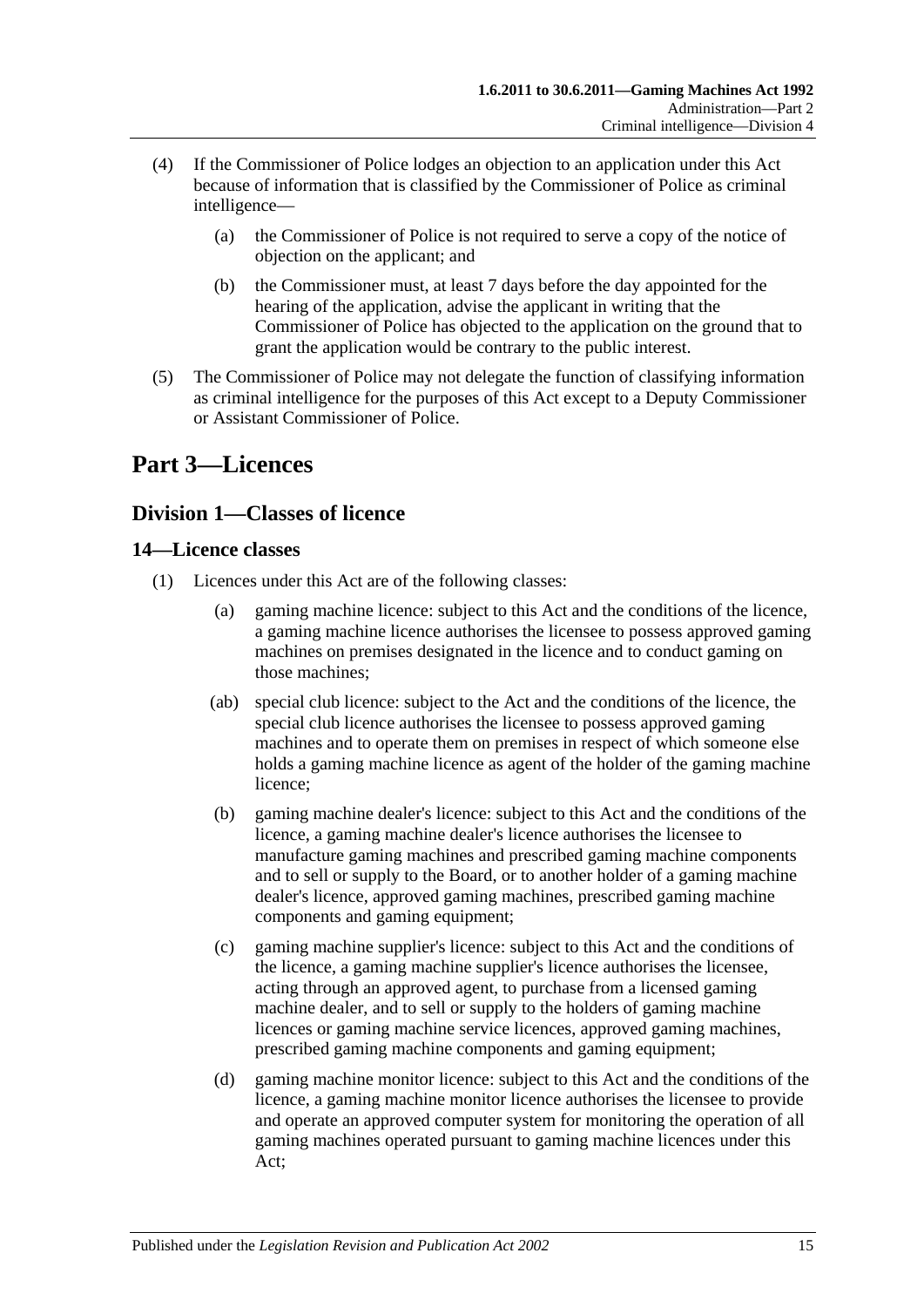- (e) gaming machine service licence: subject to this Act and the conditions of the licence, a gaming machine service licence authorises the licensee to install, service and repair approved gaming machines, prescribed gaming machine components and gaming equipment in the course of a business carried on by the licensee.
- (2) There will be only—
	- (a) 1 special club licence; and
	- (b) 1 gaming machine supplier's licence; and
	- (c) 1 gaming machine monitor licence.

# <span id="page-15-0"></span>**Division 2—Special provisions relating to gaming machine licences**

# <span id="page-15-2"></span><span id="page-15-1"></span>**15—Eligibility criteria**

- (1) The following persons only are eligible to hold a gaming machine licence:
	- (a) the holder of a hotel licence (whether temporary or otherwise);
	- (b) the holder of a club licence, or two or more holders of separate club licences, jointly;
	- (c) the holder of a special circumstances licence (whether temporary or otherwise) if—

 $(i)$  —

- the special circumstances licence was granted on the surrender of a hotel licence or a club licence; and
- the nature of the undertaking carried out under the licence is substantially similar to that of a licensed hotel or club; or
- (ii) the premises to which the special circumstances licence relates constitute—
	- a major sporting venue; or
	- the headquarters in this State for any particular sporting code,

and the nature of the undertaking carried out under the licence is substantially similar to that of a licensed club.

- (1a) Club One is eligible to hold a gaming machine licence for particular premises if it holds a licence under the *[Liquor Licensing Act](http://www.legislation.sa.gov.au/index.aspx?action=legref&type=act&legtitle=Liquor%20Licensing%20Act%201997) 1997* in respect of the premises as required by [subsection](#page-15-2) (1).
- (2) Subject to [subsection](#page-16-0) (3a), the premises to which a liquor licence referred to in [subsection](#page-15-2) (1) relates will be the licensed premises in respect of the gaming machine licence.
- (3) A person referred to in [subsection](#page-15-2) (1) can hold only one gaming machine licence in respect of the premises to which the liquor licence relates.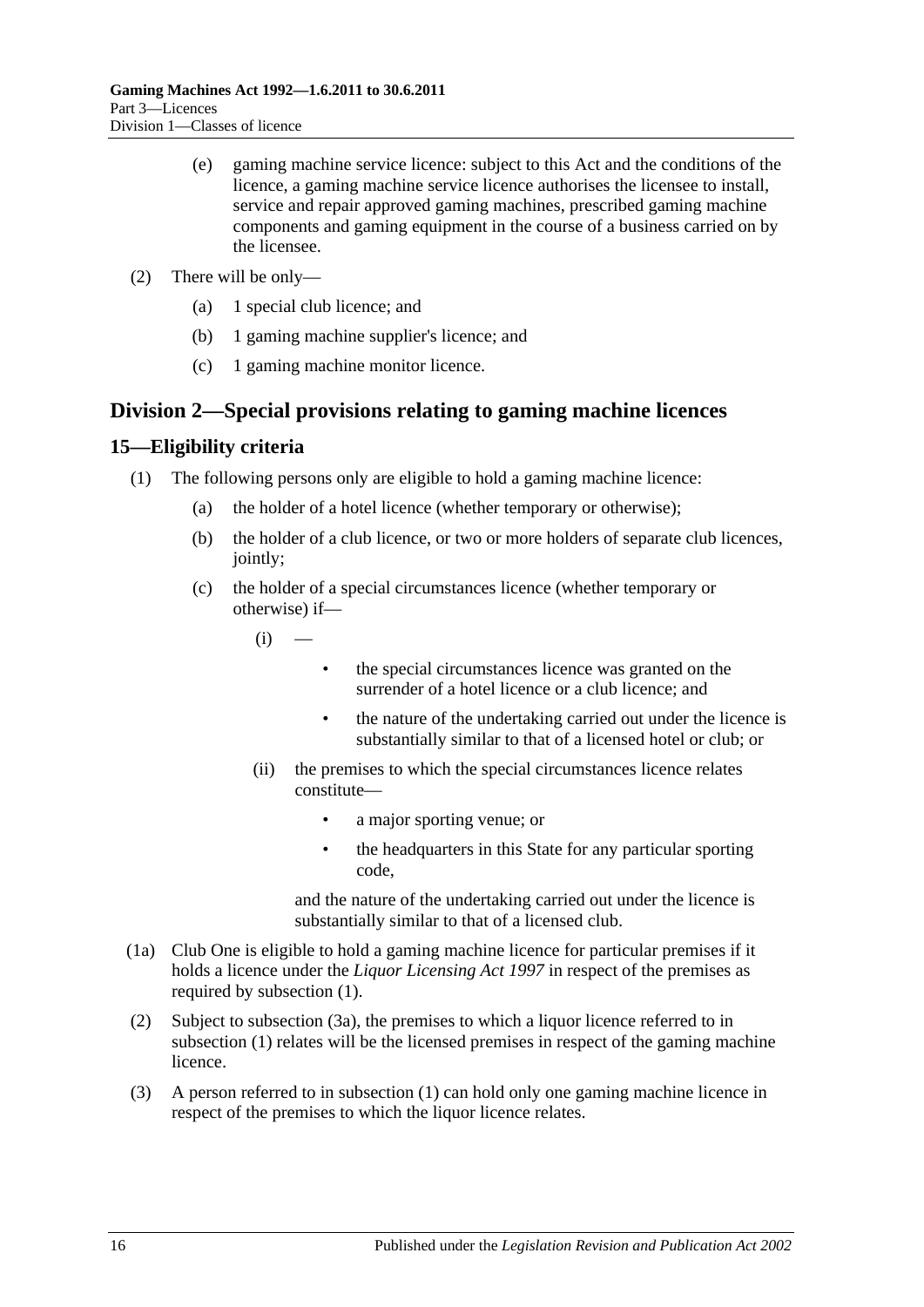- <span id="page-16-0"></span>(3a) If two or more holders of separate club licences are, or are to be, the joint holders of a gaming machine licence, the following provisions apply:
	- (a) none of the holders can hold, either solely or jointly, another gaming machine licence; and
	- (b) the jointly held licence can only relate to the premises of one of the clubs, being the premises nominated by the applicants.
- (4) A gaming machine licence will not be granted unless the applicant for the licence held a social effect certificate for the site of the premises in respect of which the licence is sought at the time of making the application for the licence.
- <span id="page-16-1"></span>(5) A gaming machine licence will not be granted unless—
	- (a) the applicant for the licence satisfies the Commissioner, by such evidence as the Commissioner may require—
		- (i) that the proposed gaming area, or gaming areas, within the premises in respect of which the licence is sought is or are suitable for the purpose; and
		- (ii) that the proposed layout of gaming machines in a gaming area is suitable for the proper conduct of gaming operations within the area; and
		- (iii) that the arrangements proposed for the security of the premises, each gaming area and the gaming machines, and of the gaming operations generally, are adequate; and
		- (iv) that the conduct of the proposed gaming operations on the premises would be unlikely to result in undue offence, annoyance, disturbance or inconvenience to those who reside, work or worship in the vicinity of the premises; and
		- (v) that the size of the proposed gaming operations on the premises would not be such that they would predominate over the undertaking ordinarily carried out on the premises; and
		- (vi) that the conduct of the proposed gaming operations on the premises would not detract unduly from the character of the premises, the nature of the undertaking carried out on the premises or the enjoyment of persons ordinarily using the premises (apart for the purpose of gaming); and
		- (vii) that no proposed gaming area is so designed or situated that it would be likely to be a special attraction to minors; and
		- (viii) that the proposed gaming area is within a place or area that is enclosed as defined by the *[Tobacco Products Regulation Act](http://www.legislation.sa.gov.au/index.aspx?action=legref&type=act&legtitle=Tobacco%20Products%20Regulation%20Act%201997) 1997* (see section  $4(3)$  and  $(4)$ ); or
	- (b) the applicant holds a proposed premises certificate for the premises and satisfies the Commissioner, by such evidence as the Commissioner may require—
		- (i) that the conditions (if any) on which the certificate was granted have been complied with; and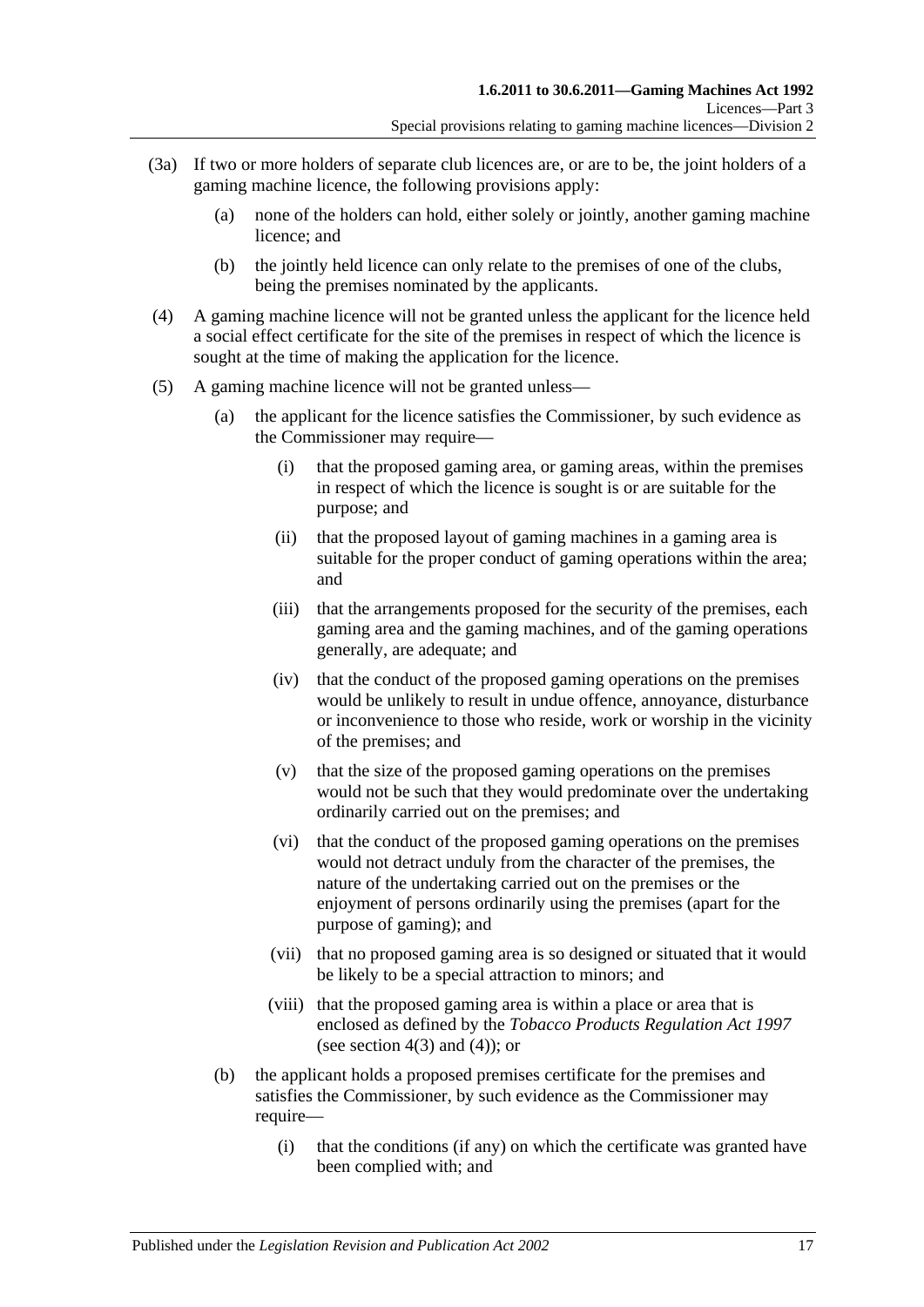(ii) that the premises have been completed in accordance with the plans approved in the certificate or a variation of those plans later approved by the Commissioner.

# <span id="page-17-0"></span>**15A—Gaming venues not to be located under same roof as shops or within shopping complexes**

- <span id="page-17-1"></span>(1) Despite any other provision of this Act, the Commissioner cannot after the commencement of this section grant an application for a gaming machine licence in respect of licensed premises, or grant any other application under this Act in respect of licensed premises that are subject to a gaming machine licence, if to do so would result in the licensed premises, or the whole or part of a gaming area of the licensed premises, being located—
	- (a) under the same roof as a shop, whether or not on the same level or floor as the shop; or
	- (b) anywhere within the boundaries of a shopping complex.
- (2) [Subsection](#page-17-1) (1) applies only in respect of an application made after the commencement of this section (and any grant by the Commissioner of such an application will be taken to be void and of no effect).
- (3) [Subsection](#page-17-1) (1) does not apply where the shop—
	- (a) is a part of the licensed premises set aside for the purpose of selling liquor in bottles to the public; or
	- (b) is intended primarily for the use of guests staying on the licensed premises.
- (4) For the purposes of [subsection](#page-17-1) (1), licensed premises will be regarded as falling within the boundaries of a shopping complex if the land on which the premises are situated—
	- (a) formed part of the complex immediately prior to the granting of the development authorisation (or the first such authorisation if more than one) for the establishment of the licensed premises on the land; or
	- (b) shares a common boundary with the complex and the licensed premises are, in the opinion of the Commissioner, so linked to or integrated with the complex that they may properly be regarded as forming part of the complex.
- (5) In this section—

*shop* means a shop at which goods are sold to the public by retail;

*shopping centre* means a cluster of premises where—

- (a) at least one of the premises is a shop; and
- (b) the premises are located in the one building or in 2 or more buildings that are adjoining or are separated only by the grounds of the centre; and
- (c) the cluster of premises is promoted as, or generally regarded as constituting, a shopping centre, shopping mall, shopping court or shopping arcade;

*shopping complex* means a shop, or shopping centre, together with all parking and other areas adjacent and ancillary to, and intended primarily for the use of persons attending, the shop or shopping centre.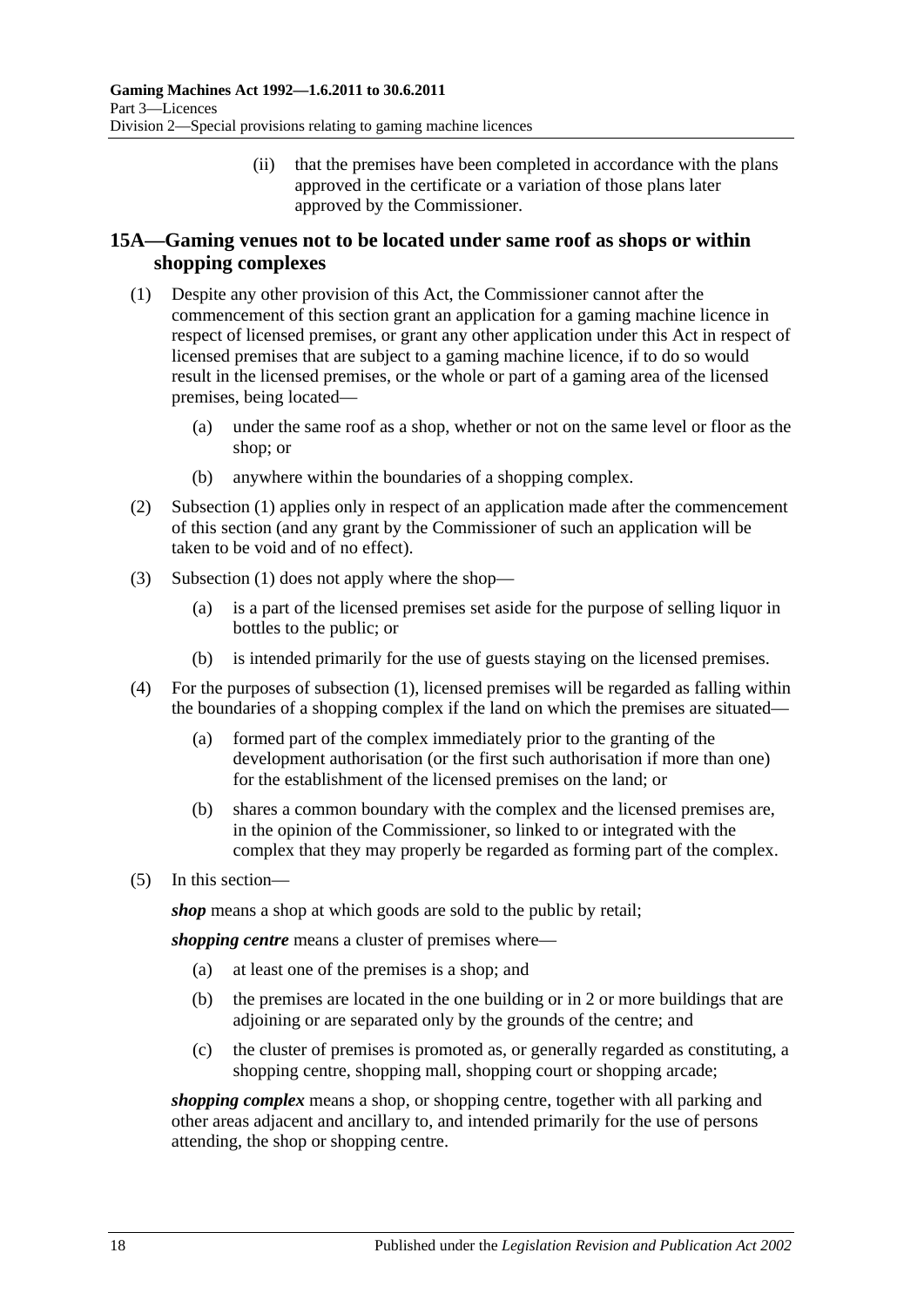### <span id="page-18-0"></span>**16—Number of gaming machines to be operated under licence**

- (1) A gaming machine licence authorises the licensee to possess and operate in the licensed premises a number of gaming machines equivalent to the number of gaming machine entitlements held in respect of the licensed premises (or a lesser number).
- (2) The number of gaming machine entitlements held in respect of particular licensed premises cannot exceed the maximum number approved by the Commissioner for operation under the gaming machine licence for the premises.
- (3) The Commissioner cannot approve more than 40 gaming machines for operation under a gaming machine licence.
- (4) If 2 or more gaming machine licences are in force in relation to the same licensed premises, the aggregate number of gaming machines approved for operation under the licences cannot exceed 40.
- (5) The Commissioner may grant to the holder or former holder of a gaming machine licence a temporary authorisation to possess (but not to operate) gaming machines if the authorisation is necessary or desirable to enable the orderly disposal of gaming machines the holder or former holder is no longer authorised to operate.

### <span id="page-18-1"></span>**17—Plurality of licences**

- (1) More than one gaming machine licence may be held in respect of separate parts of the same premises where those parts are each subject to a separate liquor licence.
- (2) More than one gaming machine licence may be held by separate persons in respect of the same premises if—
	- (a) more than one club licence is held in respect of the premises; and
	- (b) the Commissioner is satisfied that each licensee will have sole control over the gaming machines owned by the club in respect of which he or she holds a club licence.

# <span id="page-18-2"></span>**17A—Proposed premises certificate**

- (1) A proposed premises certificate approving plans submitted by the applicant for the certificate will not be granted unless—
	- (a) the applicant holds a social effect certificate for the site of the proposed premises; and
	- (b) the applicant satisfies the Commissioner, by such evidence as the Commissioner may require—
		- (i) that the requirements of section  $15(5)(a)$  will be met in relation to the proposed premises if completed in accordance with the plans; and
		- (ii) that any approvals, consents or exemptions that are required under the law relating to development to permit the use of the proposed premises for the conduct of gaming operations have been obtained.
- (2) A proposed premises certificate must state the maximum number of gaming machines to be operated under the licence and may state conditions to which the licence should be subject.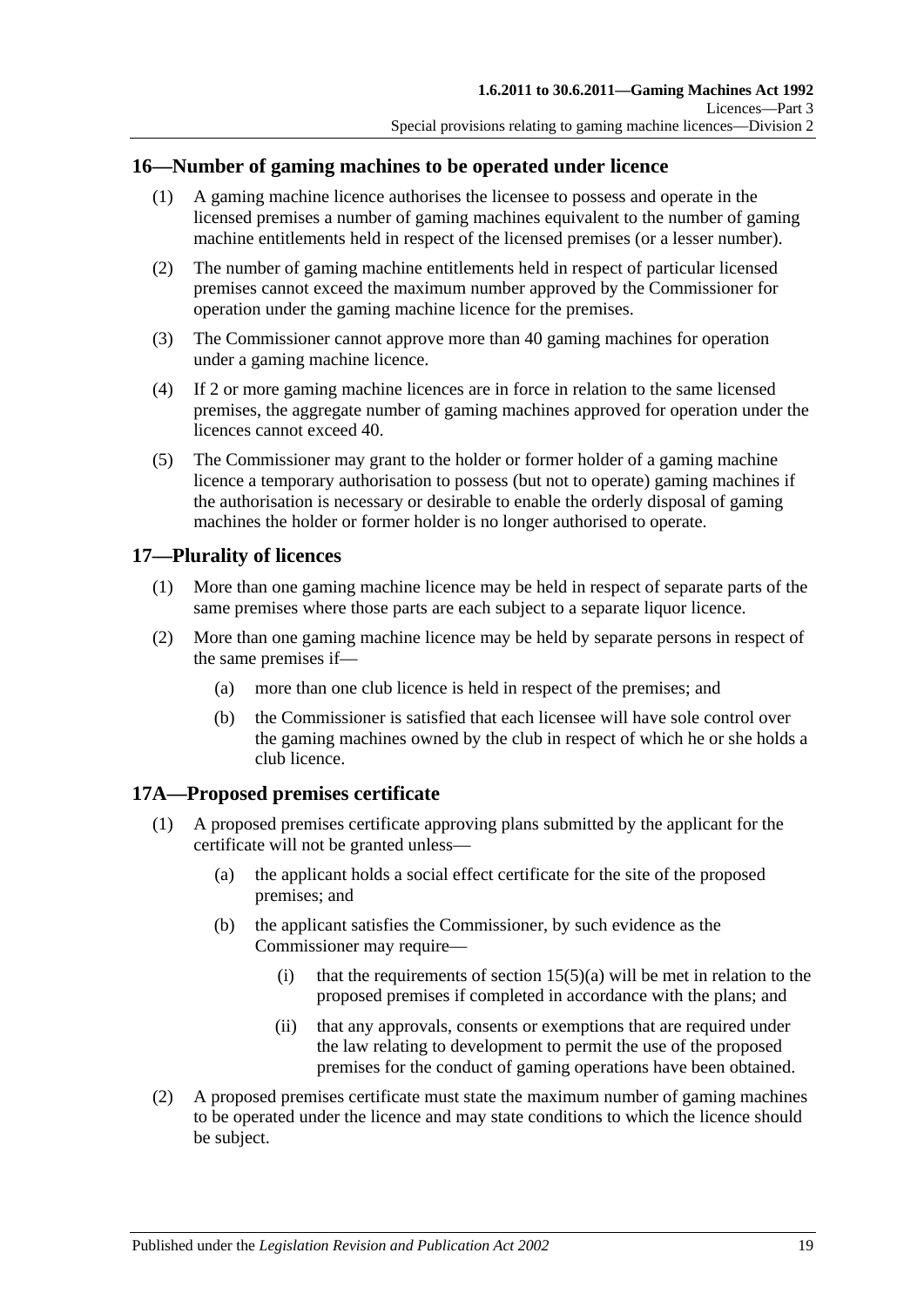- (3) A certificate granted under this section may, on notification to the Commissioner, be transferred to another person.
- (4) The Commissioner may, on application by the holder of a proposed premises certificate, approve a variation of the plans approved in the certificate.

# <span id="page-19-0"></span>**17B—Social effect certificate**

- (1) A social effect certificate
	- may only be granted in relation to a specific site in which the applicant has a proprietary interest; and
	- (b) may not be granted if an application for a gaming machine licence in respect of licensed premises at the site could not be granted under [section](#page-17-0) 15A; and
	- (c) subject to [subsection](#page-19-1) (2), ceases to be in force 18 months after the date on which it is granted.
- <span id="page-19-1"></span>(2) The Commissioner may, on application by the holder of a social effect certificate, extend the period for which the certificate remains in force if, in the Commissioner's opinion, it is appropriate to do so to enable—
	- (a) approvals, consents or exemptions for development on the site that are required under the law relating to development to be obtained; or
	- (b) development on the site that has been commenced to be completed.
- (3) A social effect certificate will only be granted if the applicant satisfies the Commissioner, by such evidence as the Commissioner may require, that the grant of a gaming machine licence in respect of premises on the site would not be contrary to the public interest on the ground of the likely social effect on the local community and, in particular, the likely effect on problem gambling within the local community.
- (4) In assessing the social effect of the grant of a gaming machine licence, the Commissioner—
	- (a) must apply the social effect principles; and
	- (b) must not have regard to the economic effect that the granting of a gaming machine licence might have on the business of other licensed premises in the relevant locality (except insofar as that economic effect may be relevant to an assessment of the likely social effect of the grant of the licence on the local community); and
	- (c) must take each site in respect of which a social effect certificate is then in force into account as if a gaming machine licence were held for licensed premises on the site.
- (5) A certificate granted under this section may, on notification to the Commissioner, be transferred to another person with a proprietary interest in the site to which the certificate relates.
- (6) The Commissioner must—
	- (a) keep a register of social effect certificates; and
	- (b) cause the register to be published on a website to which the public has access free of charge.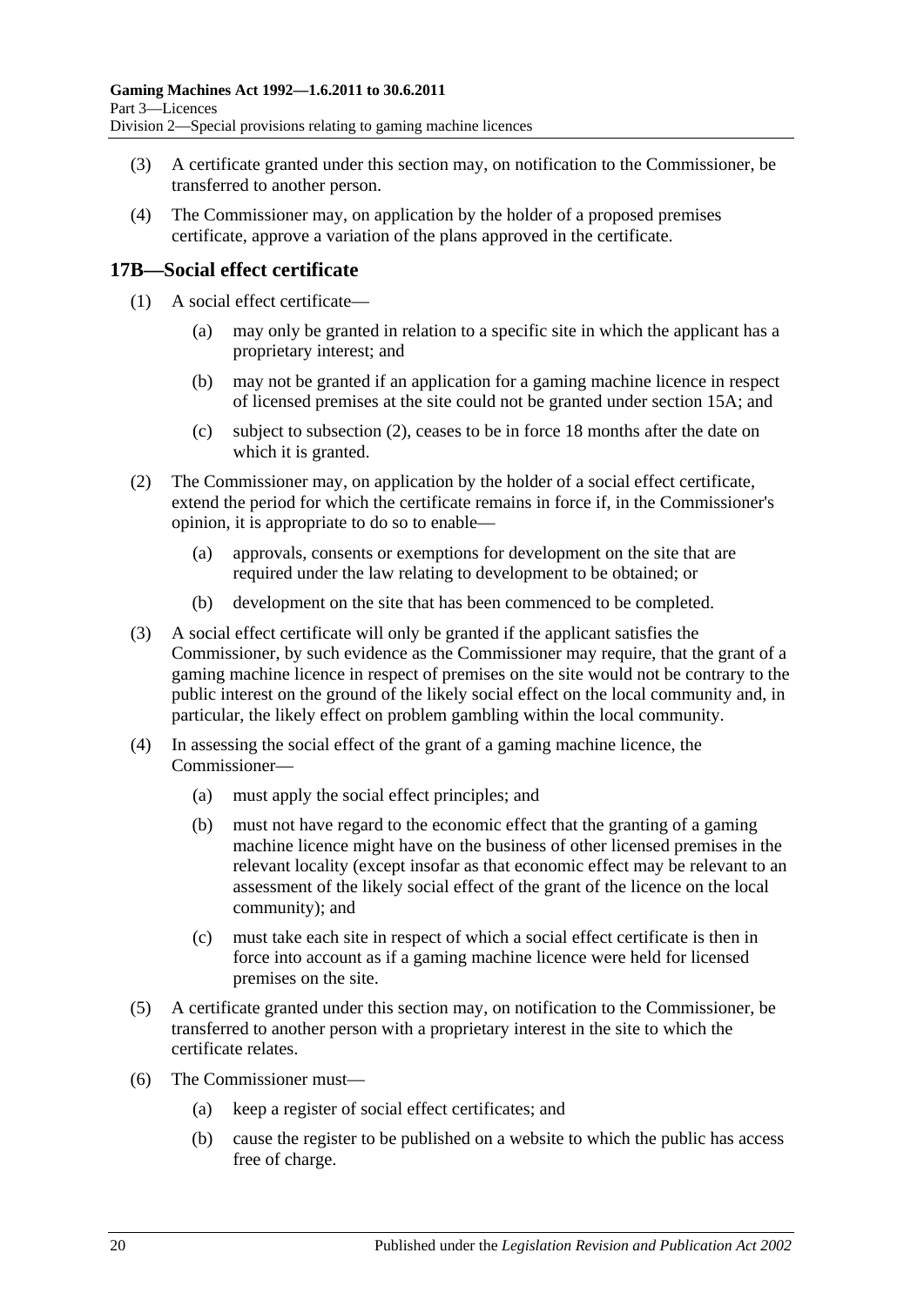- (7) The Commissioner must—
	- (a) record on the register for each social effect certificate—
		- (i) the name of the holder of the certificate; and
		- (ii) the date on which it was granted; and
		- (iii) the site to which it relates; and
	- (b) remove from the register any social effect certificate that has ceased to be in force.

# <span id="page-20-0"></span>**Division 3—Applications, criteria and licence conditions**

#### <span id="page-20-1"></span>**18—Form of application**

- (1) An application for a licence or a certificate—
	- (a) must be made in the prescribed manner and form (which may include requirements relating to consultation and reports);
	- (b) must be accompanied by the prescribed fee;
	- (ba) may, in the case of an application for a social effect certificate, be made only if a social effect inquiry has been completed;
	- (c) may, in the case of an application for a gaming machine licence, be made by a person who does not yet hold the requisite liquor licence but is an applicant for such a licence;
	- (d) may, in the case of an application for a proposed premises certificate or a social effect certificate, be made by a person who does not yet hold the requisite liquor licence.
- <span id="page-20-2"></span>(2) The Commissioner may allow an applicant to vary the application at any time before the determination of the application.
- (3) If the Commissioner allows an application to be varied pursuant to [subsection](#page-20-2) (2), the Commissioner must cause the other parties to the application to be given notice of the variation a reasonable time before the hearing of the application.
- (4) An application for a gaming machine licence or a proposed premises certificate must be accompanied by a plan of the proposed licensed premises that delineates the gaming area or gaming areas within which the gaming machines are to be installed and the layout of the machines within each gaming area.
- (5) An applicant for the gaming machine monitor licence must submit with the application the specifications for the proposed monitoring system.
- (6) The Commissioner may require an applicant to produce to the Commissioner specified documents that are, in the Commissioner's opinion, relevant to the application.
- (7) The Commissioner may, on such conditions (if any) as he or she thinks fit, waive compliance with formal requirements relating to an application.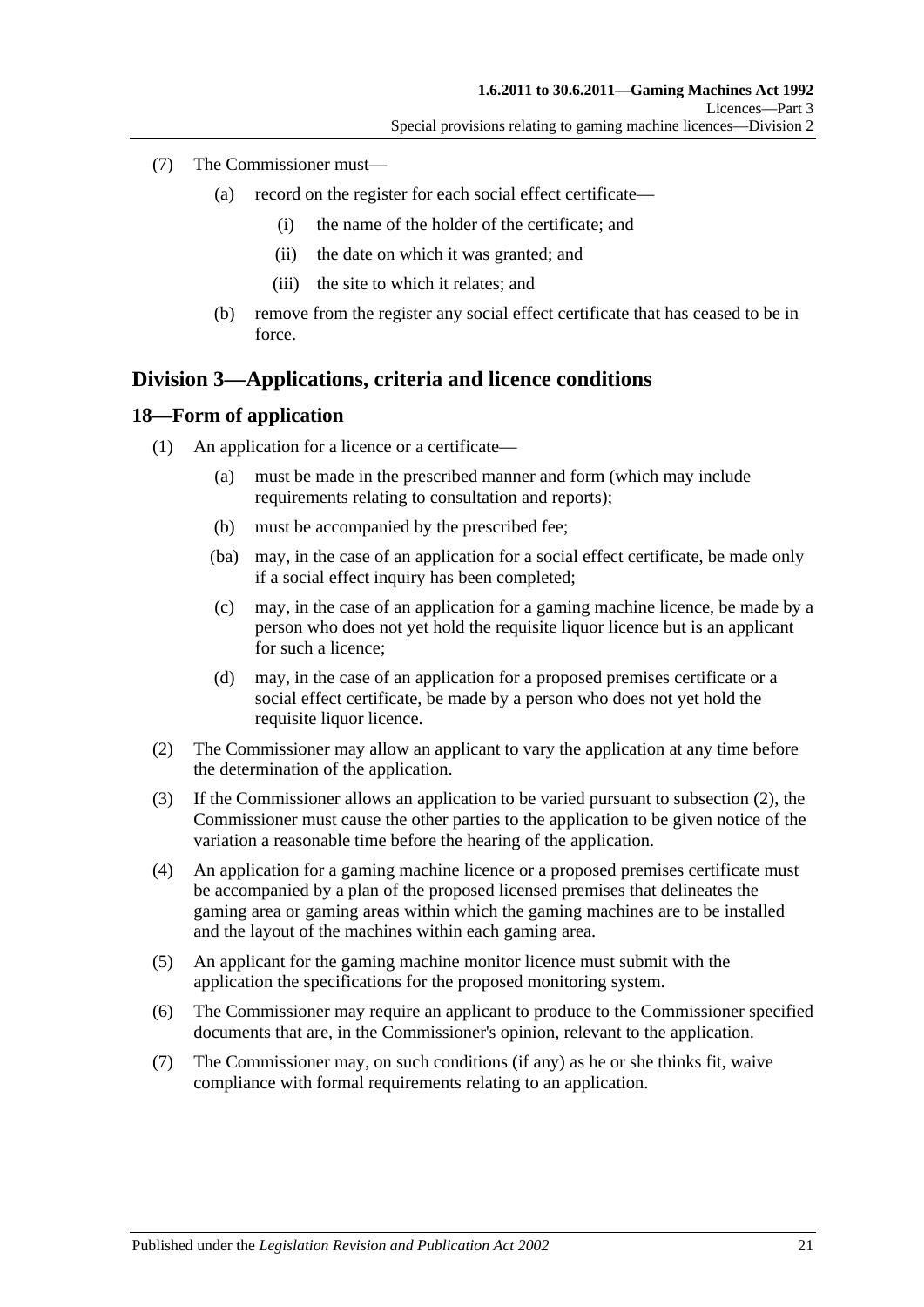# <span id="page-21-0"></span>**19—Certain criteria must be satisfied by all applicants**

- (1) An applicant for a licence must satisfy the Commissioner by such evidence as the Commissioner may require—
	- (a) that the applicant is a fit and proper person to hold the licence; and
	- (b) if the applicant is a trust or corporate entity—that each person who occupies a position of authority in the entity is a fit and proper person to occupy such a position in an entity holding a licence of the class sought in the application.
- (2) For the purpose of determining whether a person is a fit and proper person to hold a licence or to occupy a position of authority in a trust or corporate entity that holds a licence—
	- (a) the Commissioner may cause the person's photograph and fingerprints to be taken; and
	- (b) the reputation, honesty and integrity (including the creditworthiness) of the person are matters to which consideration must be given; and
	- (c) the reputation, honesty and integrity of the person's known associates (including persons who are relatives) must also be considered.

### <span id="page-21-5"></span><span id="page-21-1"></span>**20—Applications to be given to Commissioner of Police**

- (1) The Commissioner must give the Commissioner of Police a copy of each application for a licence.
- (2) As soon as reasonably practicable following receipt of an application under [subsection](#page-21-5) (1), the Commissioner of Police—
	- (a) must make available to the Commissioner information about criminal convictions; and
	- (b) may make available to the Commissioner other information to which the Commissioner of Police has access,

relevant to whether the application should be granted.

#### <span id="page-21-2"></span>**21—Special criteria for gaming machine monitor licence**

An applicant for the gaming machine monitor licence must satisfy the Commissioner by such evidence as the Commissioner may require that the applicant has appropriate management and technical expertise.

### <span id="page-21-3"></span>**22—Holder of monitor licence cannot hold other licences**

The holder of the gaming machine monitor licence cannot hold any other licence under this Act.

#### <span id="page-21-4"></span>**23—Minors not to hold licence etc**

- (1) A minor cannot—
	- (a) hold a licence; or
	- (b) occupy a position of authority in a trust or corporate entity that holds a licence.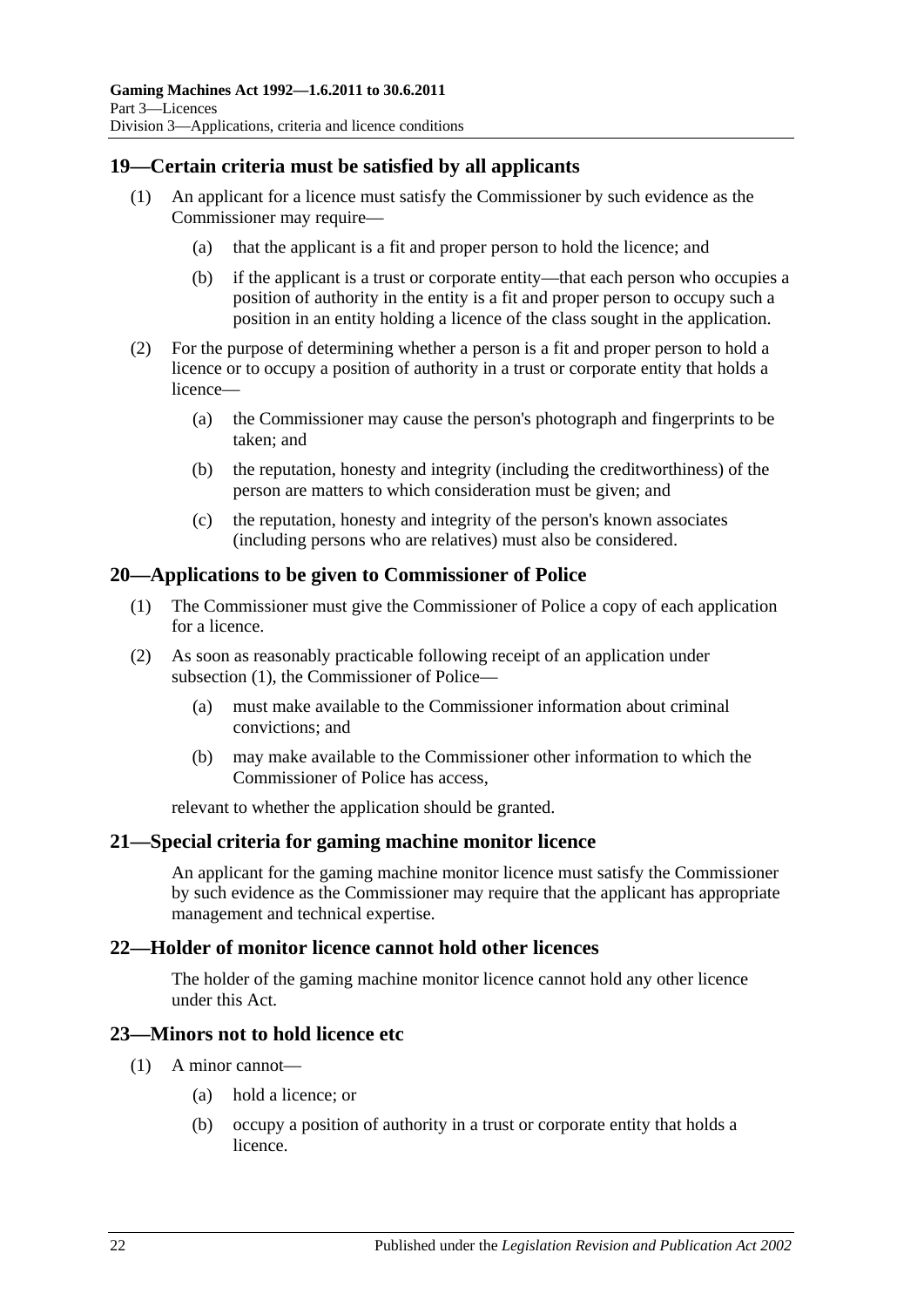# <span id="page-22-0"></span>**23A—Discretion to treat application for gaming machine licence as application for proposed premises certificate**

The Commissioner may treat an application for a gaming machine licence for proposed premises as if it were an application for a proposed premises certificate having regard to the extent to which the proposed premises are uncompleted.

# <span id="page-22-1"></span>**24—Discretion to refuse application**

- (1) Subject to this Act, the Commissioner has an unqualified discretion to refuse an application for a licence on any ground, or for any reason, that the Commissioner thinks fit.
- (2) The Commissioner should not grant an application as a matter of course without a proper inquiry into its merits (whether or not the Commissioner of Police has intervened in the proceedings or there are any objections to the application).
- (3) An application for a licence can only be granted if the Commissioner is satisfied that to grant the application would not be contrary to the public interest.

# <span id="page-22-2"></span>**24A—Special club licence**

- (1) The special club licence is to be granted to a body (referred to in this Act as *Club One*) that, on making due application for the licence, satisfies the Commissioner—
	- (a) that it is representative of a substantial number of clubs in the State; and
	- (b) that it has available to it the appropriate skills and expertise to operate gaming machines, and conduct gaming machine business.
- (2) The directors, or members of the board of management, of Club One must include the following:
	- (a) at least 1 person who is a lawyer of at least 3 years standing with experience in the club and gaming industry;
	- (b) at least 1 person who is a qualified accountant of at least 3 years standing with experience in the club and gaming industry;
	- (c) at least 1 person with experience in dealing with the issues of problem gambling and gambling addiction.
- (3) When Club One, in the exercise of its powers as the holder of the special club licence, has or operates gaming machines on the premises of some other person holding a gaming machine licence—
	- (a) Club One is to be regarded as an agent of the holder of the gaming machine licence; and
	- (b) Club One and the holder of the gaming machine licence are jointly and severally responsible to ensure compliance with the conditions of the gaming machine licence; and
	- (c) breach of a condition of the gaming machine licence is to be regarded as a breach by each licensee of a condition of their respective licences; and
	- (d) Club One and the holder of the gaming machine licence are jointly and severally responsible to ensure compliance with—
		- (i) the provisions of this Act regarding payment of gaming tax; and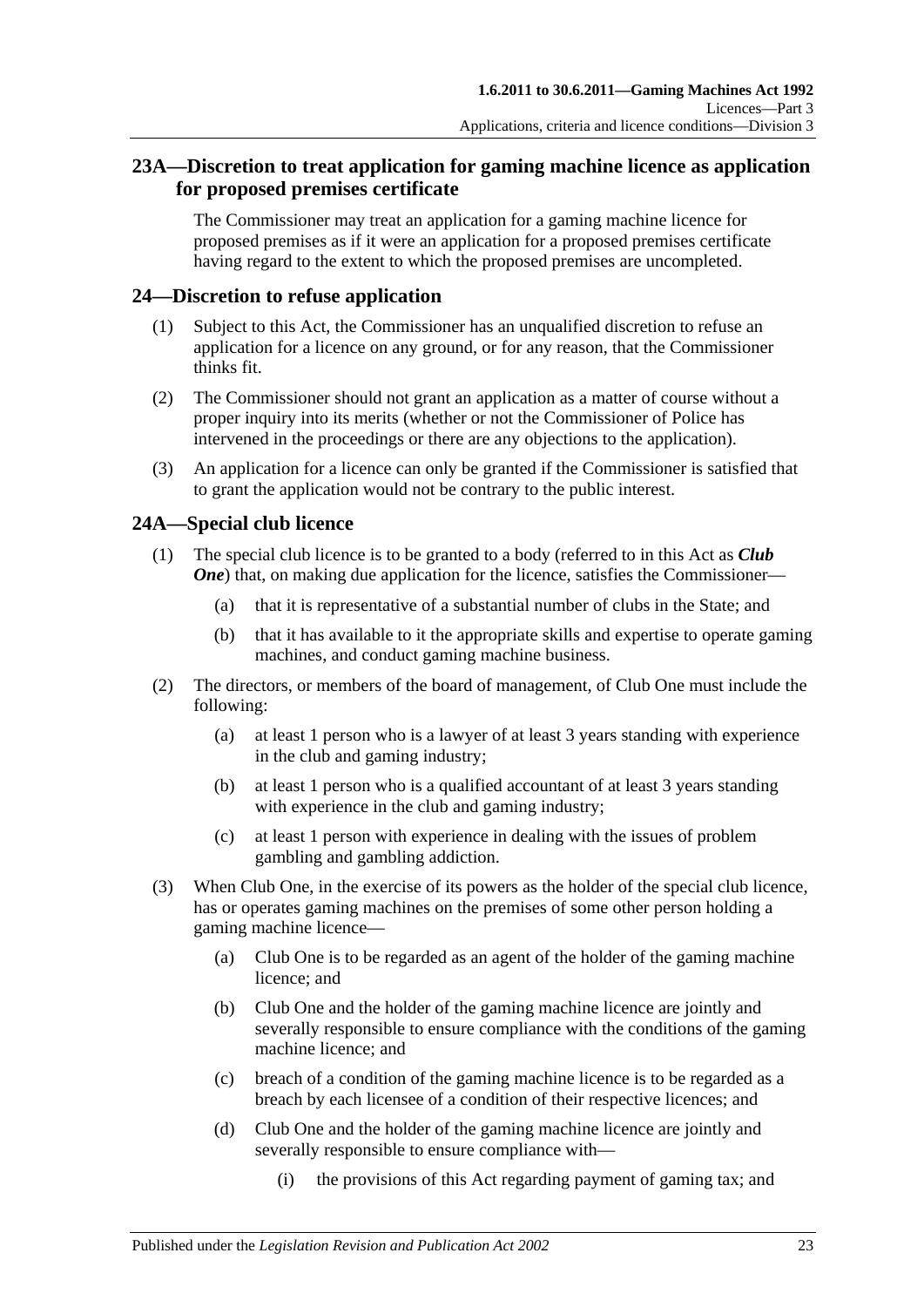- (ii) the keeping of accounts and the furnishing of monthly returns.
- (4) A special club licence is subject to the following further conditions:
	- (a) a condition requiring the holder of the licence to submit for the Commissioner's approval contracts or arrangements under which management services are to be provided, officers or employees engaged in senior management positions are to be remunerated or profits are to be shared with other licensees;
	- (b) a condition requiring the holder of the licence to provide a report to the Minister, no later than 30 September in each year, on the conduct of its financial affairs during the financial year ending on the previous 30 June, including reference to distribution of funds among community, sporting and recreational groups;
	- (c) other conditions determined by the Commissioner and specified in the licence.
- (5) The Minister must, within 12 sitting days of receiving the report referred to above, cause a copy of the report to be laid before each House of Parliament.

# <span id="page-23-0"></span>**25—Independent Gaming Corporation**

- (1) The body corporate known as the *Independent Gaming Corporation* will, on due application being made and the Commissioner being satisfied as to the matters specified in [sections](#page-21-0) 19 and [21,](#page-21-2) be granted the gaming machine monitor licence issued under this Act.
- (2) Nothing in this section will be taken to prevent the grant of the gaming machine monitor licence to some other person or authority in the event of the Independent Gaming Corporation not being granted the licence or, if it is granted the licence, in the event of the licence being surrendered or revoked pursuant to this Act.

### <span id="page-23-1"></span>**26—State Procurement Board to hold supplier's licence**

- (1) The Board will be granted the gaming machine supplier's licence.
- (2) [Sections](#page-20-1) 18 and [19](#page-21-0) do not apply to or in relation to the grant of the licence to the Board.
- (3) The Board cannot appoint a person to act as its agent in the performance of its functions as a licensee unless that person has been approved by the Commissioner to act as such an agent.
- (4) The Board cannot act under the gaming machine supplier's licence except through an approved agent.

### <span id="page-23-2"></span>**26A—How licences are to be held**

- (1) A licence may be held jointly by two or more persons.
- (2) If a licence is held jointly by two or more persons, those persons are jointly and severally liable to any civil or criminal liability that attaches to the licensee under this Act.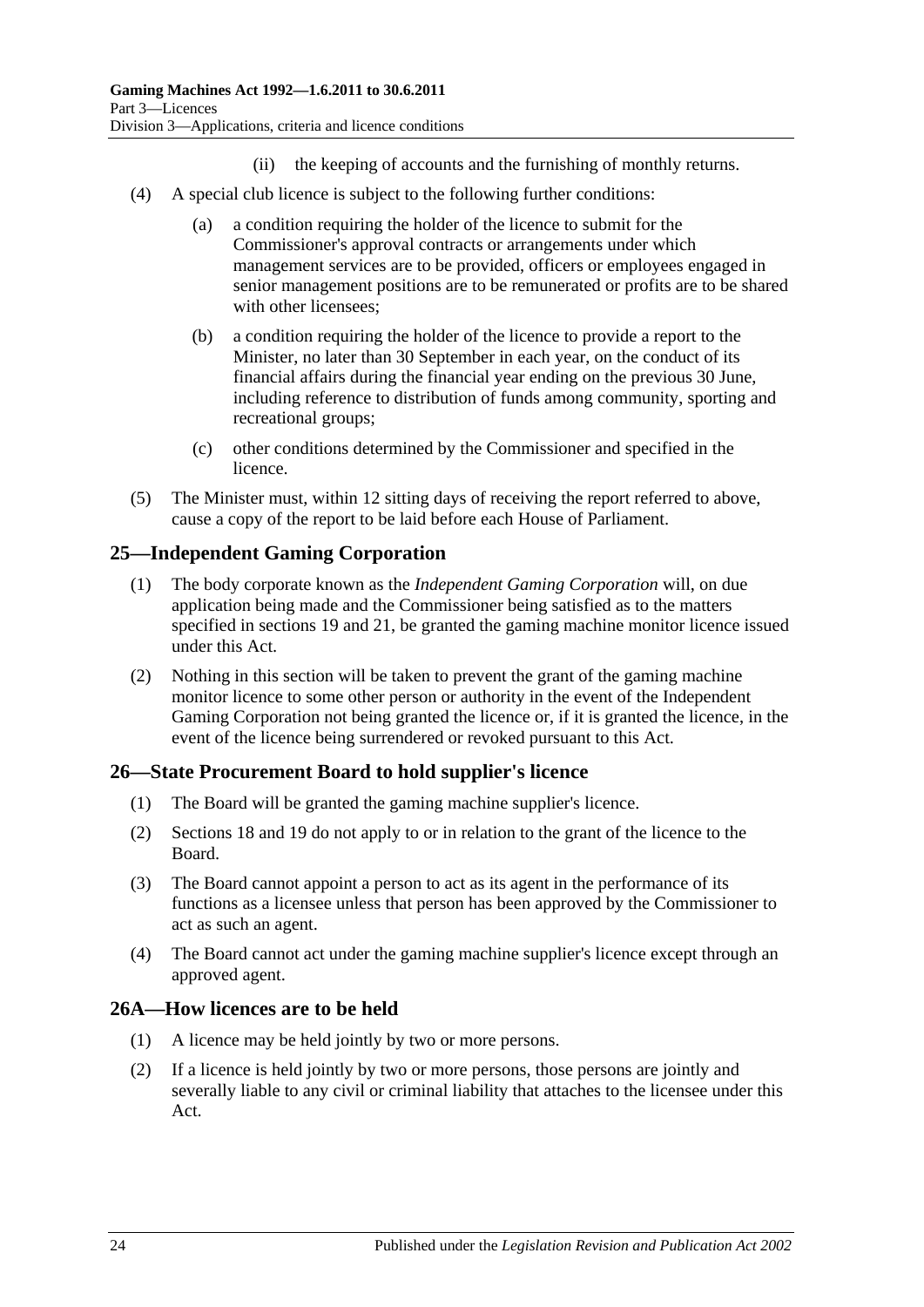- (3) If the trustee of a trust holds a licence for the purposes of a business conducted by the trustee under a trust—
	- (a) the name of the trust is to be specified in the licence; and
	- (b) the trust is to be considered as an entity holding the licence jointly with the trustee.

### <span id="page-24-0"></span>**27—Conditions**

- (1) The conditions to which a gaming machine licence will be subject are set out in [Schedule 1.](#page-70-2)
- (2) The conditions to which the gaming machine monitor licence will be subject are set out in [Schedule 2.](#page-71-0)
- (3) The Commissioner may grant any other licence under this Act subject to such conditions as he or she thinks fit and specifies in the licence.
- (7) In fixing (or varying) the hours during which gaming operations may be conducted pursuant to a gaming machine licence, the Commissioner—
	- (a) cannot fix hours that are outside the hours during which the licensed premises are authorised to be open for the sale of liquor; and
	- (b) must ensure—
		- (i) that gaming operations cannot be conducted on the premises on Christmas Day or Good Friday; and
		- (ii) that at other times there are at least 6 hours in each 24 hour period (which may be a continuous period of 6 hours, or 2 separate periods of 3 hours or 3 separate periods of 2 hours) during which gaming operations cannot be conducted on the premises.

#### <span id="page-24-2"></span><span id="page-24-1"></span>**27AA—Variation of licence**

- (1) Subject to this section, the Commissioner may, by notice in writing addressed to the licensee, vary or revoke any condition of a licence or impose further conditions on the licence.
- (2) The Commissioner may exercise his or her powers under [subsection](#page-24-2) (1) on his or her own initiative or on application by the licensee or the Commissioner of Police.
- (3) The Commissioner cannot revoke the statutory conditions of a licence and cannot vary them except in relation to those matters that are determinable by the Commissioner for the purposes of those conditions.
- (4) The Commissioner may require an applicant for variation of a gaming machine licence to complete a social effect inquiry if of the opinion that the variation of the licence in respect of the premises may significantly alter the likely social effect on the local community and, in particular, the likely effect on problem gambling within the local community.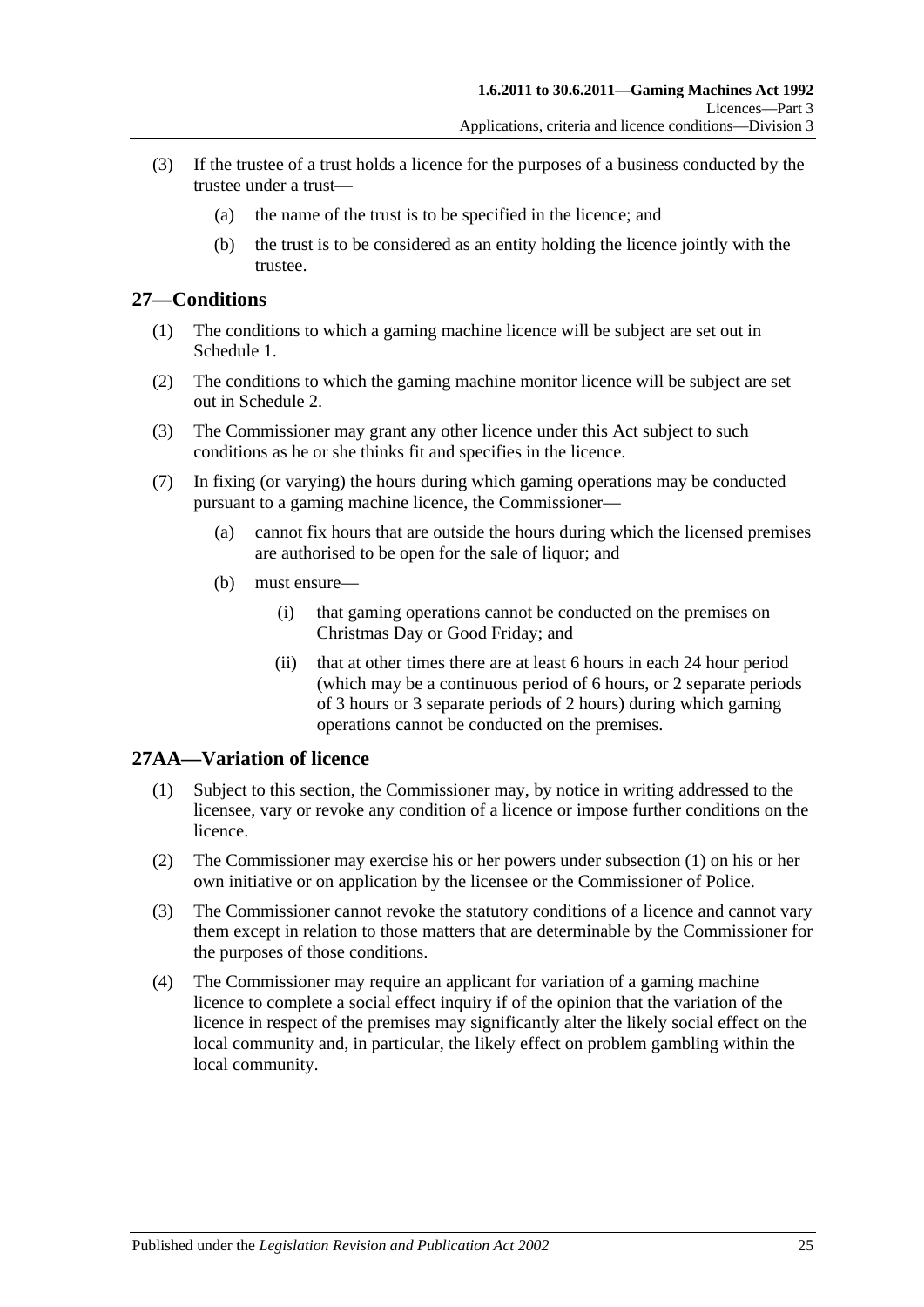- (5) If an applicant is required to complete a social effect inquiry, the licence may not be varied unless the applicant satisfies the Commissioner, by such evidence as the Commissioner may require, that the variation of the licence in respect of the premises would not be contrary to the public interest on the ground of the likely social effect on the local community and, in particular, the likely effect on problem gambling within the local community.
- (6) In assessing the social effect of the variation of a gaming machine licence, the Commissioner—
	- (a) must apply the social effect principles; and
	- (b) must not have regard to the economic effect that the variation of a gaming machine licence might have on the business of other licensed premises in the relevant locality (except insofar as that economic effect may be relevant to an assessment of the likely social effect of the variation of the licence on the local community); and
	- (c) must take each site in respect of which a social effect certificate is then in force into account as if a gaming machine licence were held for licensed premises on the site.

# <span id="page-25-0"></span>**Division 3A—Gaming machine entitlements**

### <span id="page-25-1"></span>**27A—Gaming machine entitlements**

- (1) On the commencement of this Division, the Commissioner is to assign to each licensee who holds a gaming machine licence gaming machine entitlements as follows:
	- $(a)$  if—
		- (i) the Commissioner has approved the operation of 20 gaming machines or less under the licence; or
		- (ii) the Commissioner has approved the operation of more than 20 gaming machines under the licence and the licensee is a non-profit association,

the Commissioner is to issue to the licensee a number of gaming machine entitlements equivalent to the number approved by the Commissioner; and

- $(b)$  if—
	- (i) the Commissioner has approved the operation of more than 20 but not more than 28 gaming machines under the licence; and
	- (ii) the licensee is not a non-profit association,

the Commissioner is to issue 20 gaming machine entitlements to the licensee; and

- $(c)$  if—
	- (i) the Commissioner has approved the operation of more than 28 gaming machines under the licence; and
	- (ii) the licensee is not a non-profit association,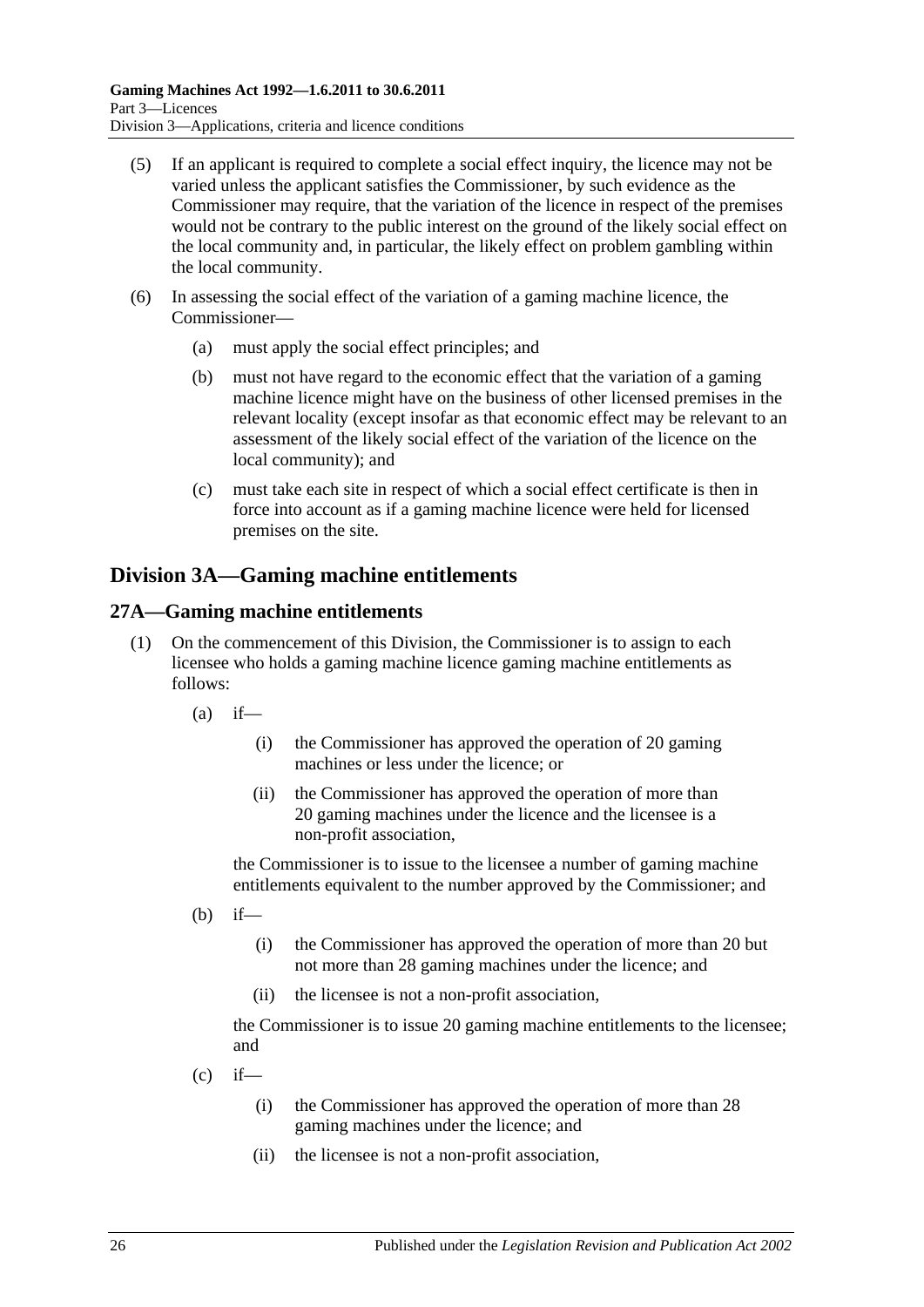the Commissioner is to issue to the licensee a number of gaming machine entitlements calculated by subtracting 8 from the approved number.

- (2) A gaming machine entitlement may be held only by—
	- (a) a licensee holding a gaming machine licence who has an approval from the Commissioner to operate on the licensed premises a number of gaming machines equal to or exceeding the number of gaming machine entitlements held by the licensee; or
	- (b) Club One.
- (3) The Commissioner must—
	- (a) keep a register of licensees holding gaming machine entitlements; and
	- (b) cause the register to be published on a website to which the public has access free of charge.
- (4) The Commissioner must record on the register—
	- (a) the number of gaming machine entitlements held by each licensee; and
	- (b) the premises to which the gaming machine entitlements relate.

#### <span id="page-26-0"></span>**27B—Transferability of gaming machine entitlements**

- <span id="page-26-2"></span><span id="page-26-1"></span>(1) A gaming machine entitlement is transferable as follows:
	- (a) if a gaming machine licence is transferred, the transferor may transfer together with the licence all gaming machine entitlements held by the transferor immediately before the transfer;
	- (b) a non-profit association that holds a gaming machine licence may transfer, absolutely or for a limited period, a gaming machine entitlement to Club One under an arrangement approved by the Commissioner;
	- (c) a non-profit association that holds a gaming machine licence may transfer, absolutely or for a limited period, a gaming machine entitlement to another licensed non-profit association, under an arrangement approved by the Commissioner, for the purpose of facilitating merger or amalgamation of gaming machine operations for the benefit of both non-profit associations;
	- (d) if a person is authorised by or under [Part 3 Division 4A](#page-31-2) to carry on the business of a licensee, the licensee's gaming machine entitlements vest in the authorised person for the duration of the authorisation (and are not otherwise transferable during that period) but then revert to the person in whom they would (apart from this paragraph) have been vested;
	- (e) if a person holds a temporary licence under [Part 3 Division 4A,](#page-31-2) the former licensee's gaming machine entitlements vest in the licensee for the duration of the temporary licence (and are not otherwise transferable during that period) but then—
		- (i) if the temporary licence is converted into an ordinary licence—vest on the conversion in the holder of the licence; or
		- (ii) if the temporary licence is not converted into an ordinary licence—revert to the person in whom they would (apart from this paragraph) have been vested;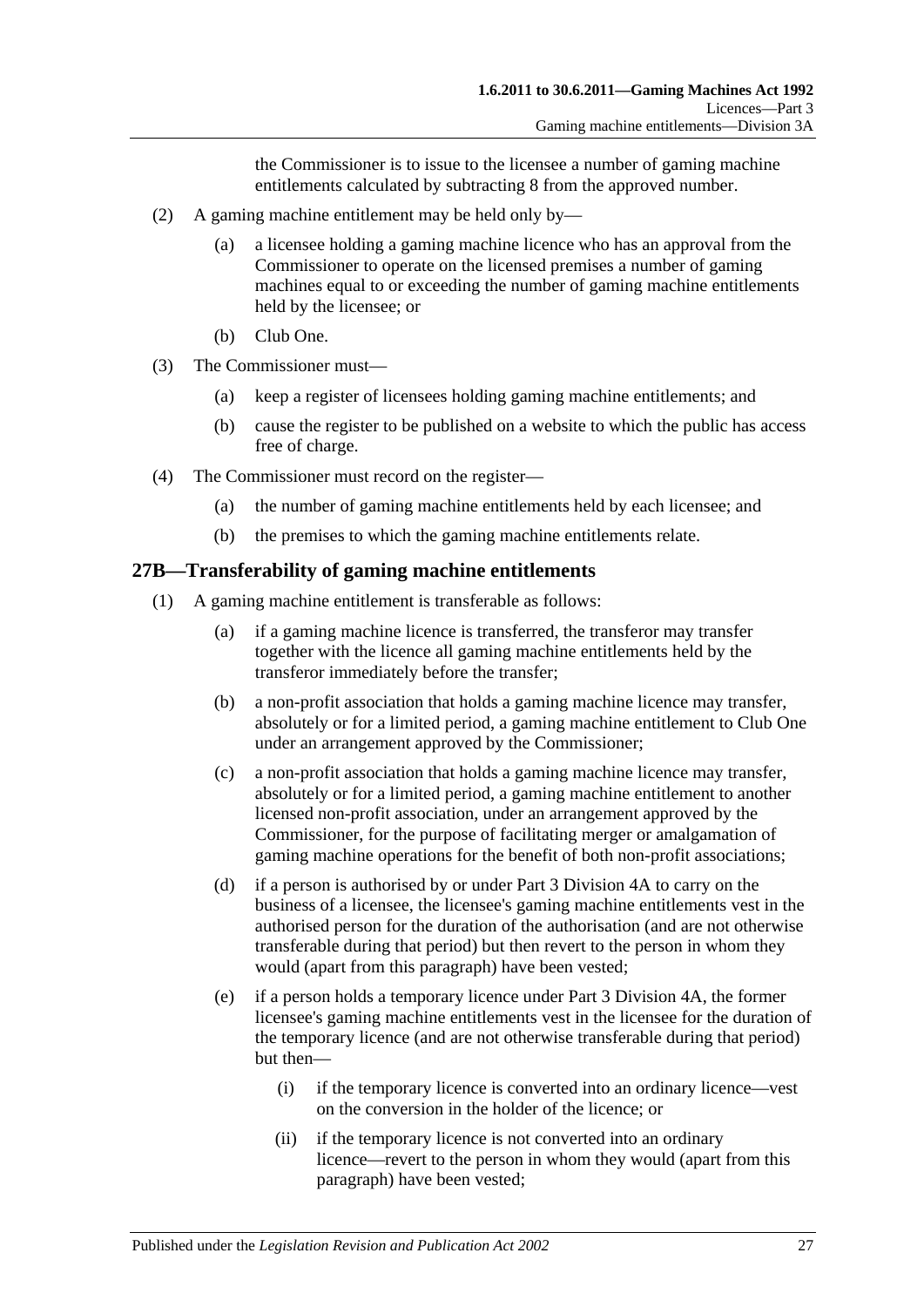- (f) the holder of gaming machine entitlements may (subject to this section) sell 1 or more of the entitlements under the approved trading system.
- <span id="page-27-1"></span>(2) The approved trading system is a system established by the regulations under which—
	- (a) the holder of gaming machine entitlements may offer 1 or more of them for sale at a fixed price of \$50 000 for each entitlement; and
	- (b) intending purchasers may submit offers to purchase at that price.
- (3) The regulations establishing the approved trading system may include the following:
	- (a) provisions dealing with the eligibility of intending sellers and purchasers to participate in the system;
	- (b) conditions and restrictions on the sale of gaming machine entitlements (such as, for example, a condition providing that a gaming machine entitlement formerly held by the holder of a particular type of liquor licence may only be purchased by the holder of a liquor licence of a similar type);
	- (c) provisions for allocating gaming machine entitlements that are available for purchase under the approved trading system between intending purchasers;
	- (d) a provision requiring the purchaser of a gaming machine entitlement to acquire and operate a gaming machine under the entitlement within a specified period and providing that, if the purchaser fails to do so, the entitlement is to lapse;
	- (e) a provision requiring an intending seller of gaming machine entitlements to surrender a proportion of its entitlements to the Crown and prescribing how the Crown is to deal with entitlements so surrendered;
	- (f) a provision for the payment of a commission (not exceeding one-third of the purchase price) to the Crown on sale of a gaming machine entitlement under the approved trading system;
	- (g) a provision for the payment of fees by participants in the approved trading system;
	- (h) provisions dealing with any other aspect of the approved trading system.
- (4) Any commission on the sale of a gaming machine entitlement is to be paid into the Gamblers Rehabilitation Fund.
- <span id="page-27-0"></span>(5) If a gaming machine entitlement relates to premises that are (or were) held by the licensee under a lease, the right to sell the entitlement under the approved trading system is qualified as follows:
	- (a) if the lease is entered into after the commencement of this section, the lease may exclude or limit the right of sale;
	- (b) if the lease was entered into before the commencement of this section, the right may only be exercised if—
		- (i) all parties to the lease agree; or
		- (ii) the District Court, on application by the holder of the entitlement, determines that it is fair and equitable to authorise its sale and gives its authorisation accordingly.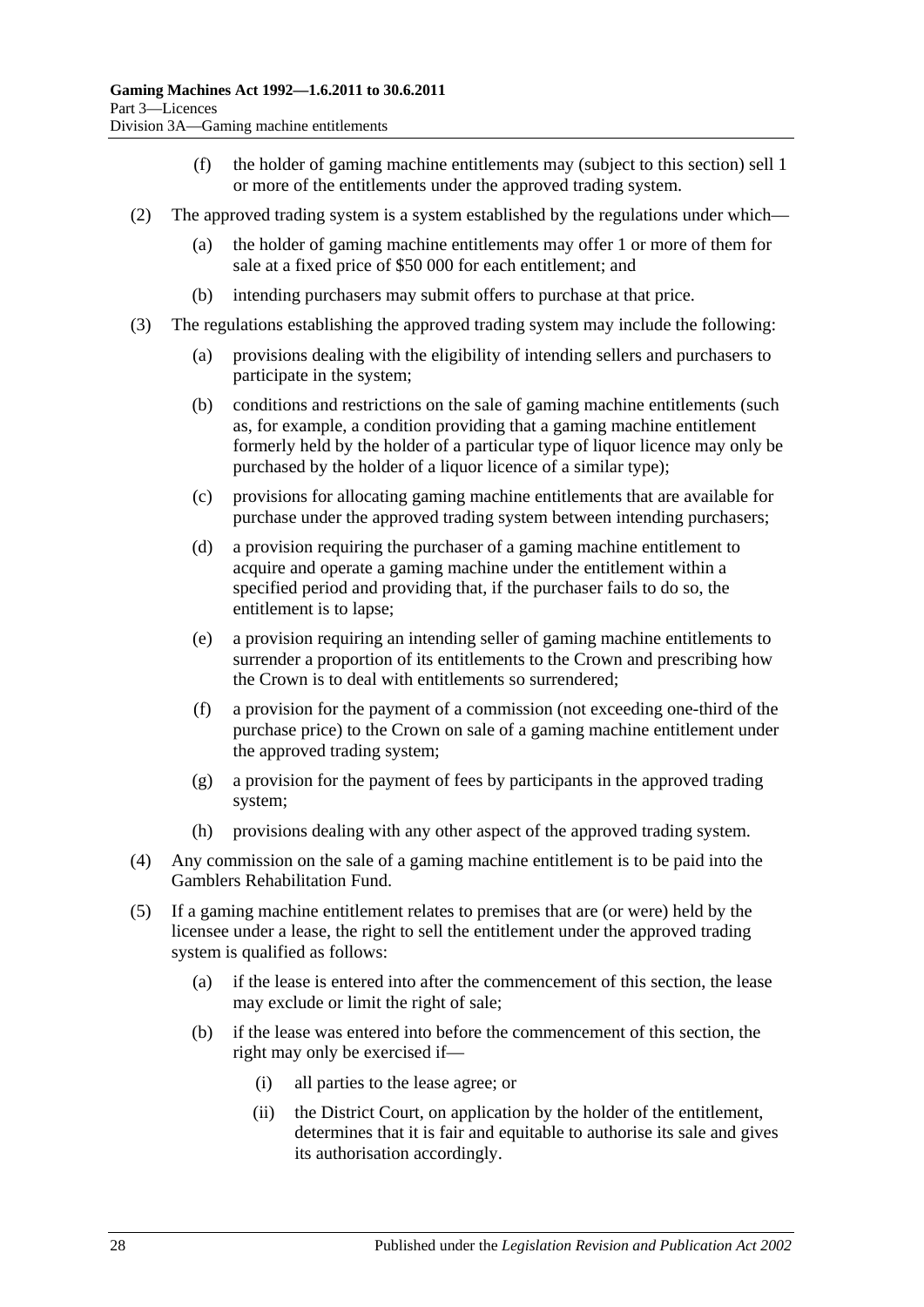- (6) If the District Court gives an authorisation under [subsection](#page-27-0) (5)(b), it may exercise either or both of the following powers:
	- (a) it may impose conditions, such as a condition that the proceeds of the sale be shared between the parties on a fair and equitable basis;
	- (b) it may make a consequential alteration to the terms of the lease.
- (7) If the holder of a gaming machine entitlement makes an application for an authorisation under [subsection](#page-27-0) (5)(b) and, before the proceedings are determined—
	- (a) the applicant is required under the terms of a lease to transfer the entitlement to someone else; or
	- (b) the entitlement vests in someone else on conversion of a temporary licence into an ordinary licence under [Part 3 Division 4A,](#page-31-2)

the District Court may order the sale of the entitlement under the approved trading system and the payment of the net proceeds of sale to the applicant or the division of the net proceeds of the sale between the applicant and another or others in proportions the District Court considers fair and equitable.

(8) No liability to stamp duty arises in relation to a transfer of gaming machine entitlements under [subsection](#page-26-1) (1)(b), [\(c\)](#page-26-2) or [\(f\)](#page-27-1) executed after the commencement of this subsection.

### <span id="page-28-0"></span>**27C—Premises to which gaming machine entitlements relate**

- (1) A gaming machine entitlement is to be issued for the licensed premises in respect of which the licensee to whom it is issued holds a gaming machine licence.
- (2) The following provisions apply on the transfer of a gaming machine entitlement:
	- (a) if the entitlement is transferred together with a gaming machine licence, it will upon transfer relate to the same licensed premises;
	- (b) if the entitlement is transferred by a non-profit association under an arrangement approved by the Commissioner, it will upon transfer relate to premises nominated in the arrangement;
	- (c) if the entitlement is sold under the approved trading system, it will relate to premises nominated by the purchaser and approved by the Commissioner as part of the trading process.
- (3) However, the Commissioner may approve the acquisition of gaming machine entitlements by Club One on the basis that the entitlements will be subsequently allocated to licensed premises with the Commissioner's approval.
- (4) The Commissioner may approve the re-allocation by Club One of gaming machine entitlements from 1 set of licensed premises to another (but gaming machine entitlements allocated to premises in respect of which Club One itself holds a gaming machine licence cannot be re-allocated under this subsection).
- (5) The Commissioner may approve the re-allocation by a licensee of gaming machine entitlements from 1 set of licensed premises (*premises A*) to another (*premises B*) if—
	- (a) the licensee has surrendered the gaming machine licence held in respect of premises A; and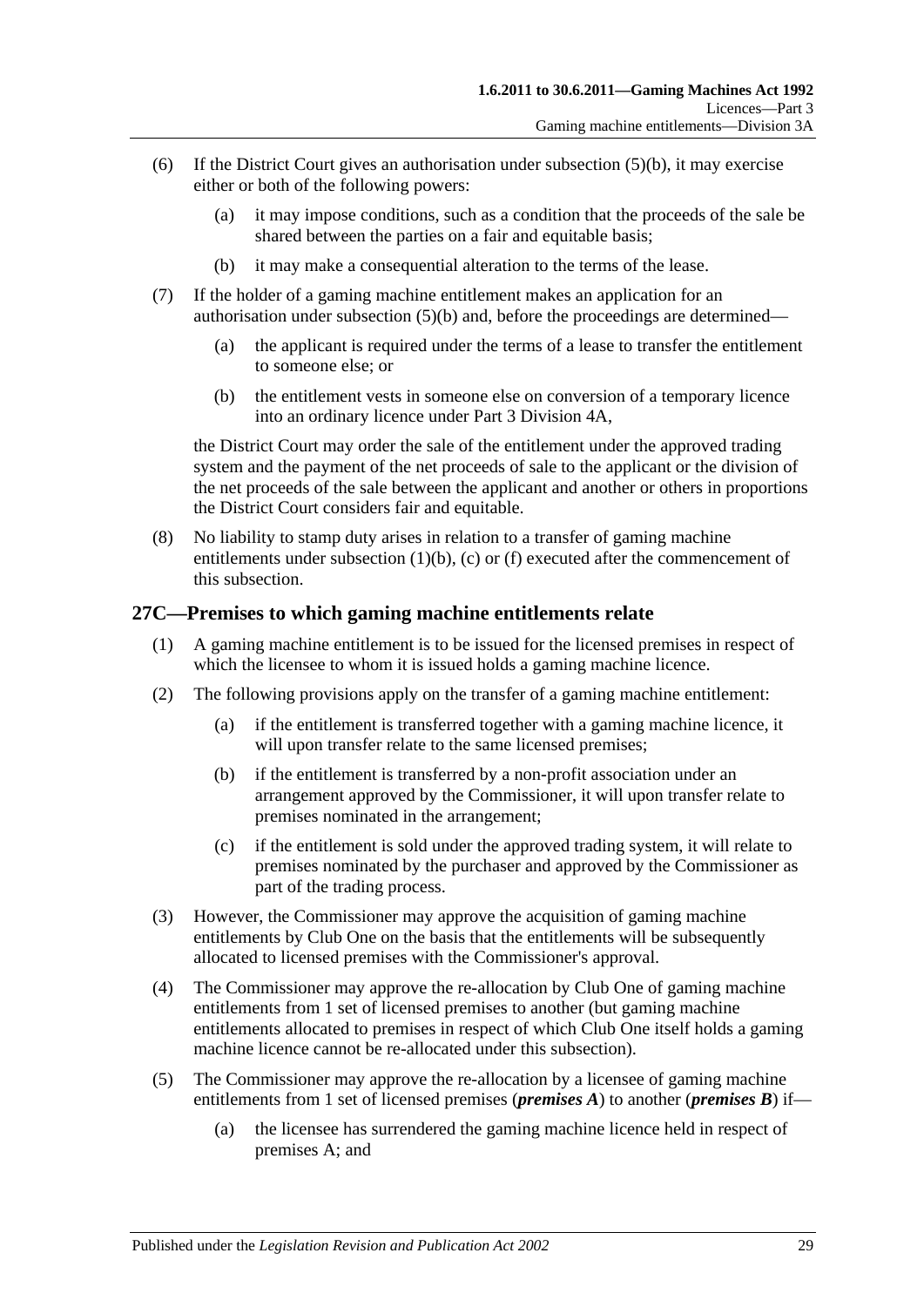- (b) the licensee's liquor licence has been removed from premises A to premises B; and
- (c) premises A and premises B are in the same locality (but this requirement does not apply where the licensee is a non-profit association).

#### <span id="page-29-0"></span>**27D—Effect of this Division on obligations under a lease or mortgage**

- If—
	- (a) a lease, mortgage or related agreement was entered into before the commencement of this Division; and
	- (b) the licensee is required by the lease, mortgage or related agreement to maintain a certain number of gaming machines in operation on the licensed premises; and
	- (c) the number exceeds the number of gaming machine entitlements assigned to the licensee on the commencement of this Division,

the lease, mortgage or related agreement will be construed as if it required the licensee to maintain a number of gaming machines in operation on the licensed premises equivalent to the number of gaming machine entitlements assigned to the licensee on the commencement of this Division.

### <span id="page-29-1"></span>**27E—Statement of Parliamentary intention with regard to gaming machine numbers**

It is Parliament's intention to make no further reduction in gaming machine numbers (beyond the reduction resulting from the implementation of this Division) before 30 June 2014.

# <span id="page-29-2"></span>**Division 4—Transfer of licences**

### <span id="page-29-4"></span><span id="page-29-3"></span>**28—Certain gaming machine licences only are transferable**

- (1) Where a hotel licence or special circumstances licence is transferred, any gaming machine licence held by the transferor may, with the consent of the Commissioner, be transferred to the transferee of the hotel or special circumstances licence.
- <span id="page-29-5"></span>(1a) A gaming machine licence held by the holder of a club licence may, with the consent of the Commissioner, be transferred to that holder jointly with one or more other holders of separate club licences.
- (1b) A gaming machine licence is not transferable otherwise than under [subsection](#page-29-4) (1) or [\(1a\).](#page-29-5)
- (2) No other licence under this Act is transferable.
- (3) The Commissioner cannot consent to the transfer of a gaming machine licence unless—
	- (a) application for consent is made in the prescribed manner and form; and
	- (b) the application is accompanied by the prescribed fee; and
	- (c) each applicant satisfies the Commissioner, by such evidence as the Commissioner may require—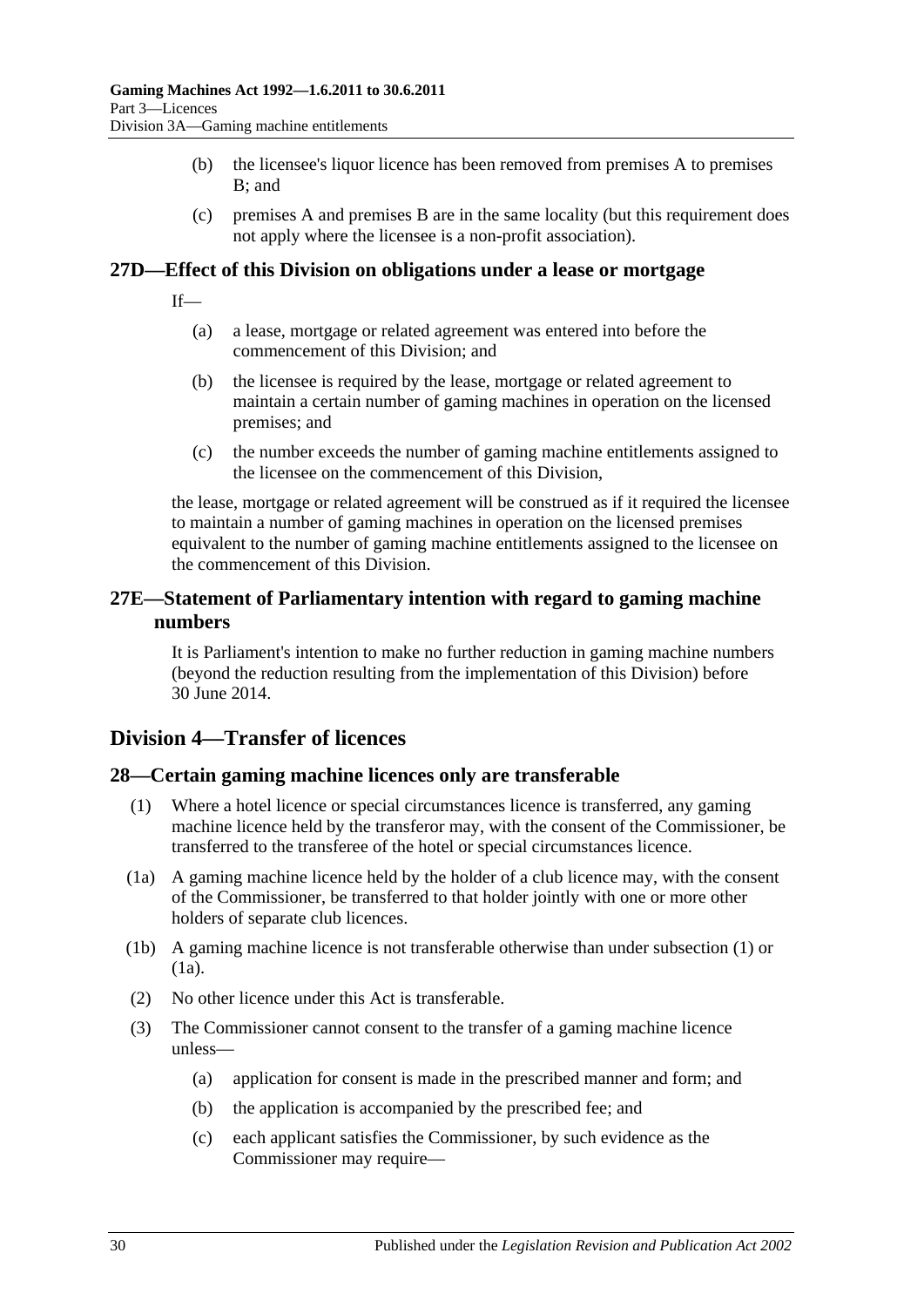- (i) that the applicant is a fit and proper person to hold the licence; and
- (ii) if the applicant is a trust or corporate entity—that each person who occupies a position of authority in the entity is a fit and proper person to occupy such a position in an entity holding such a licence.
- (4) For the purpose of determining whether a person is a fit and proper person to hold a licence or to occupy a position of authority in a trust or corporate entity that holds a licence—
	- (a) the Commissioner may cause the person's photograph and fingerprints to be taken; and
	- (b) the reputation, honesty and integrity (including the creditworthiness) of the person are matters to which consideration must be given; and
	- (c) the reputation, honesty and integrity of the person's known associates (including persons who are relatives) must also be considered.
- (5) An application under [subsection](#page-29-4) (1) may be made by a person who is not yet the holder of a hotel licence or special circumstances licence but who is an applicant for the transfer of such a licence.
- (6) The Commissioner may require an applicant for transfer to produce to the Commissioner specified documents that are, in the Commissioner's opinion, relevant to the application.
- <span id="page-30-1"></span>(7) A licensee cannot sell or assign the rights to carry on business in pursuance of a gaming machine licence to which [subsection](#page-29-4) (1) refers unless the Commissioner has consented to the transfer of the licence to the purchaser or assignee in accordance with this section.
- (8) [Subsection](#page-30-1) (7) does not prevent a licensee from entering into a contract for the sale or assignment of those rights if the contract is subject to a condition precedent that the sale or assignment will not take effect unless and until the Commissioner has consented to the transfer of the licence to the purchaser or assignee in accordance with this section.
- (9) Subject to [subsection](#page-30-2) (10), where a gaming machine licence is transferred pursuant to this section, each transferee succeeds to the liabilities of the transferor under this Act.
- <span id="page-30-2"></span>(10) A transferee of a gaming machine licence is jointly and severally liable with the transferor for any gaming tax outstanding at the date of transfer, except for any such tax arising out of an intentional understatement of gross gaming turnover or net gambling revenue by the transferor.

### <span id="page-30-3"></span><span id="page-30-0"></span>**28AA—Applications to be given to Commissioner of Police**

- (1) The Commissioner must give the Commissioner of Police a copy of each application for consent under [section](#page-29-3) 28.
- (2) As soon as reasonably practicable following receipt of an application under [subsection](#page-30-3) (1), the Commissioner of Police—
	- (a) must make available to the Commissioner information about criminal convictions; and
	- (b) may make available to the Commissioner other information to which the Commissioner of Police has access,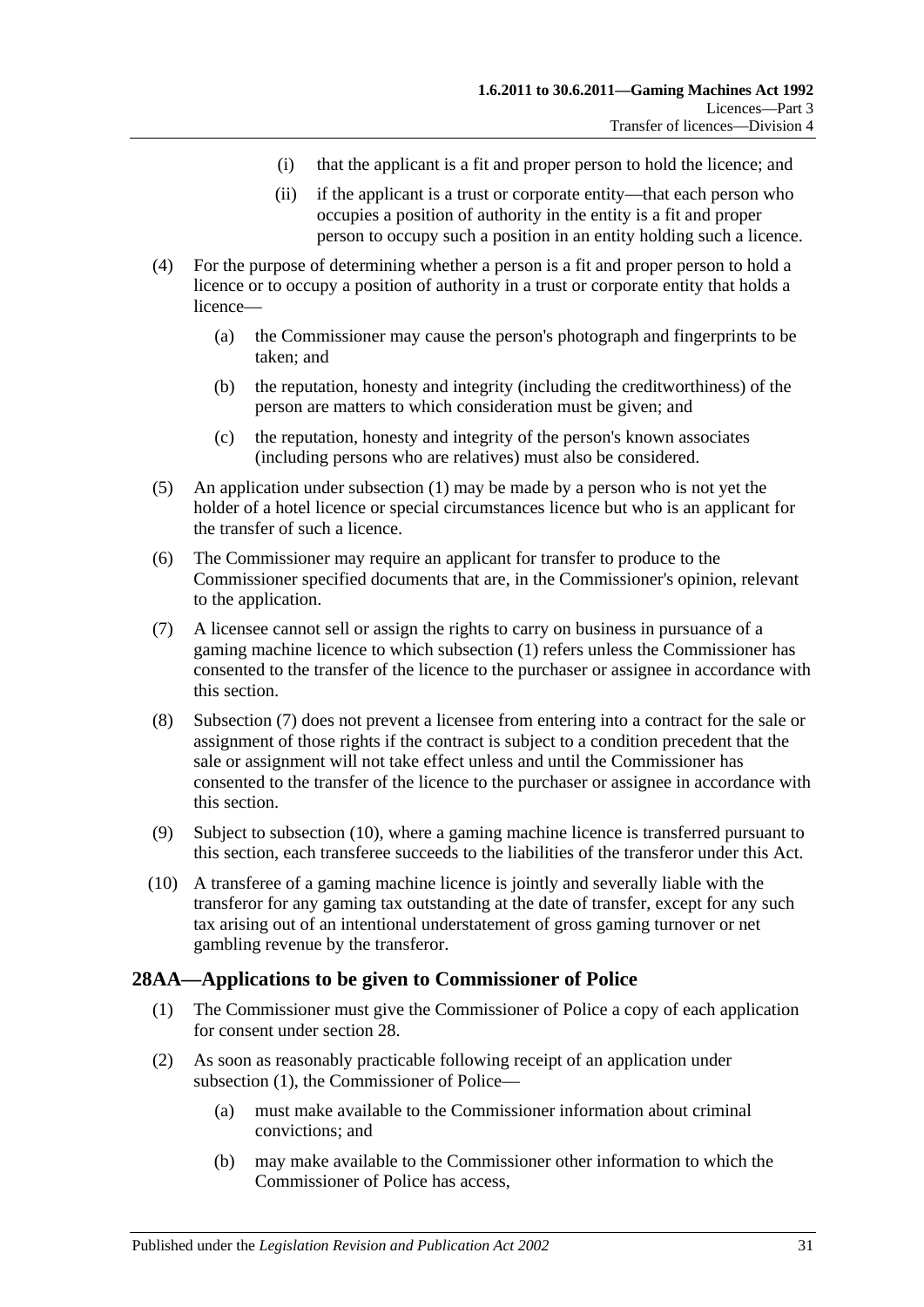relevant to whether the application should be granted.

#### <span id="page-31-0"></span>**28AAB—Discretion to grant or refuse application under [section](#page-29-3) 28**

- (1) Subject to this Act, the Commissioner has an unqualified discretion to grant or refuse an application for consent under [section](#page-29-3) 28 on any ground, or for any reason, that the Commissioner thinks fit.
- (2) The Commissioner should not grant an application for consent under [section](#page-29-3) 28 as a matter of course without a proper inquiry into its merits (whether or not the Commissioner of Police has intervened in the proceedings or there are any objections to the application).
- (3) An application for consent under [section](#page-29-3) 28 can only be granted if the Commissioner is satisfied that to grant the application would not be contrary to the public interest.

### <span id="page-31-1"></span>**28A—Condition requiring payment of gaming machine surcharge**

If, on the Commissioner's consenting to the transfer of a gaming machine licence, any gaming machine surcharge payable under the *[Stamp Duties Act](http://www.legislation.sa.gov.au/index.aspx?action=legref&type=act&legtitle=Stamp%20Duties%20Act%201923) 1923* in respect of the transfer of the business conducted under the licence has not been paid, it is a condition of the licence that the surcharge be paid within the period allowed under that Act.

# <span id="page-31-2"></span>**Division 4A—Devolution of licensee's rights**

### <span id="page-31-3"></span>**28B—Devolution of licensee's rights**

- (1) If a licensee or 1 of 2 or more joint licensees dies—
	- (a) the executor of the will or the administrator of the estate; or
	- (b) a relative of the deceased acting with the permission of the Commissioner,

may, for 1 month after the date of death or a longer period approved by the Commissioner, carry on business as the licensee or 1 of the licensees (as the case requires) under the licence.

- (2) If a licensee or 1 of 2 or more joint licensees becomes physically or mentally incapable of carrying on business under the licence—
	- (a) a person authorised or appointed by law to administer the licensee's affairs; or
	- (b) a relative of the licensee acting with the permission of the Commissioner,

may, for 1 month after the commencement of the incapacity or a longer period approved by the Commissioner, carry on business as the licensee or 1 of the licensees (as the case requires) under the licence.

- (3) If a licensee ceases to occupy the licensed premises to which the licence relates, a landlord, mortgagee or other person acting with the permission of the Commissioner may, for a period of 1 month or a longer period approved by the Commissioner, carry on business as the licensee under the licence.
- (4) If a licence is surrendered or revoked, the Commissioner may, on application by a landlord, mortgagee or other person who satisfies the Commissioner that it stands to suffer loss in consequence of the surrender or revocation, grant a temporary licence—
	- (a) of the same class, and subject to the same conditions, as the licence that was surrendered or revoked; but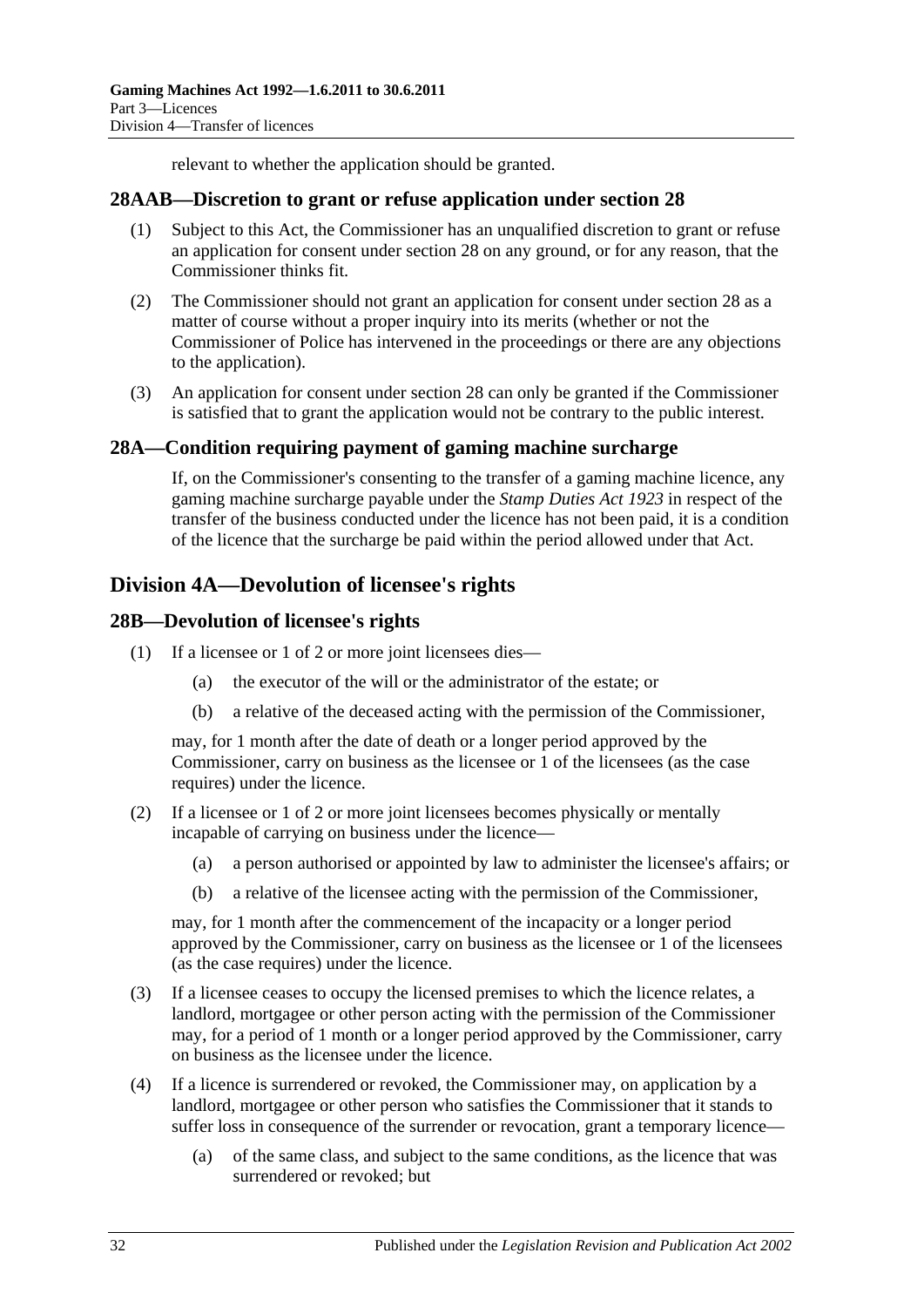- (b) subject to a condition that the licence will expire at the end of a term fixed by the Commissioner not exceeding 6 months.
- <span id="page-32-4"></span>(5) An approval, permission or temporary licence may be granted under this section by the Commissioner—
	- (a) on the application of the person seeking it without hearing or inviting representations from any other person; and
	- (b) on conditions the Commissioner thinks fit.
- (6) A temporary licence under this section may be converted into an ordinary licence by revocation of the condition referred to in [subsection](#page-32-4) (4)(b), but an application for revocation of such a condition must not be granted unless the Commissioner is satisfied—
	- (a) that the person who is to hold the licence on revocation of the condition is a fit and proper person to hold a licence of the relevant class; and
	- (b) if that person is a trust or corporate entity—that each person who occupies a position of authority in the entity is a fit and proper person to occupy such a position in an entity holding a licence of that class.

### <span id="page-32-0"></span>**28C—Bankruptcy or winding up of licensee**

- (1) If a licensee becomes bankrupt or insolvent, the official receiver may carry on business as the licensee under the licence.
- (2) If a corporate licensee is being wound up or is under administration, receivership or official management, a person vested by law with power to administer the affairs of the body corporate may carry on business as the licensee under the licence.

### <span id="page-32-1"></span>**28D—Notice to be given of exercise of powers under Division**

A person who exercises rights under this Division (except by prior permission of the Commissioner) must, within 7 days after starting to do so, give notice in writing of that fact to the Commissioner.

# <span id="page-32-2"></span>**Division 5—Objections and intervention**

#### <span id="page-32-3"></span>**29—Certain applications require advertisement**

- (1) The following applications must be advertised in accordance with this section:
	- (a) an application for the grant of a gaming machine licence;
	- (ab) an application for the grant of a proposed premises certificate;
	- (ac) an application for the grant of a social effect certificate;
	- (ad) an application for the variation of a gaming machine licence if the applicant is required to conduct a social effect inquiry;
	- (b) an application for the transfer of a gaming machine licence;
	- (c) an application for the grant of a gaming machine dealer's licence;
	- (d) an application of any other class if the Commissioner so directs.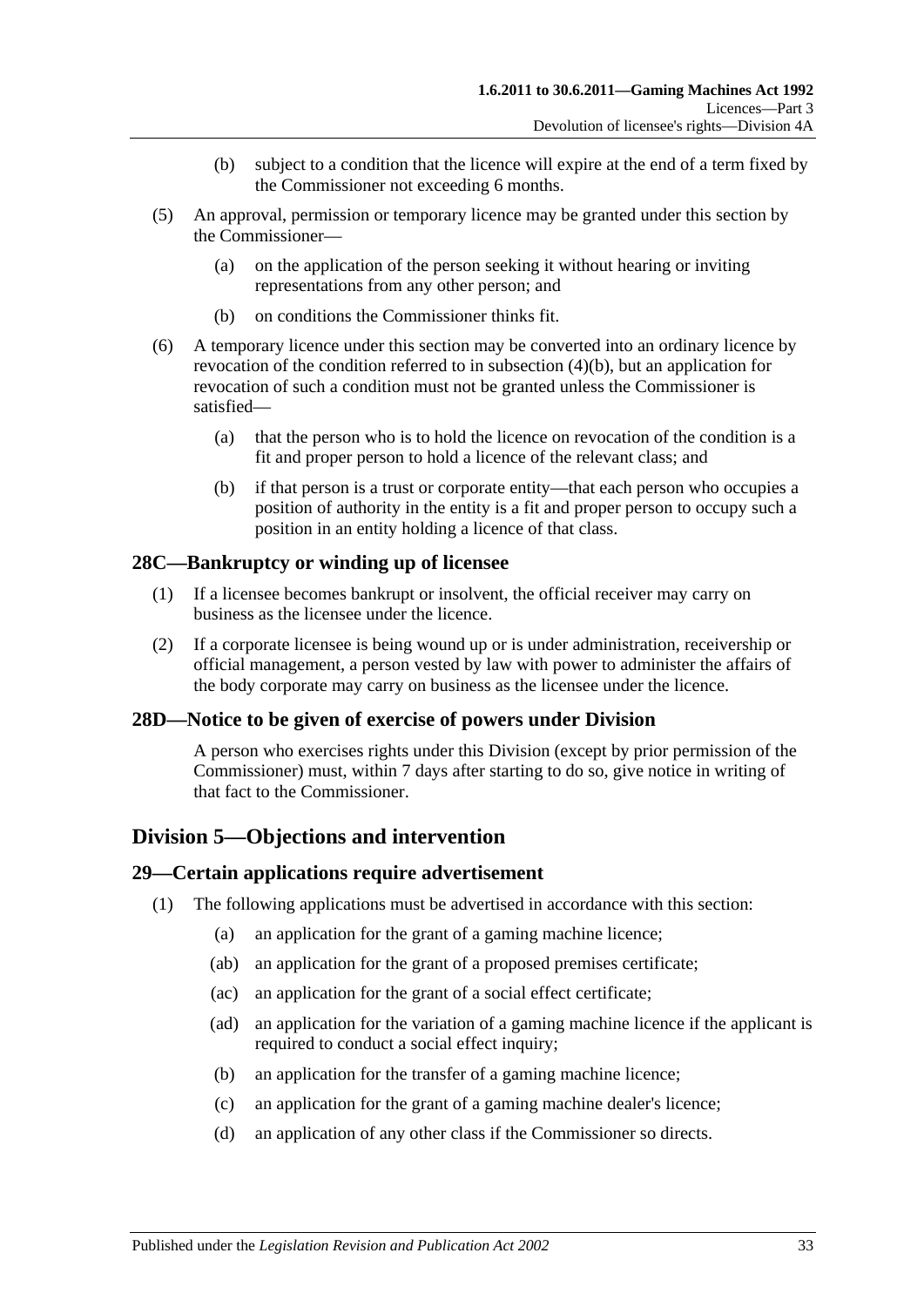- <span id="page-33-1"></span>(2) Where an application is required to be advertised, notice of the application, in the prescribed form, must—
	- (a) be published by the applicant—
		- (i) in a newspaper circulating generally throughout the State; and
		- (ii) in the case of an application in respect of a gaming machine licence, a proposed premises certificate or a social effect certificate—in another newspaper circulating in the area in which the licensed premises are, or are to be, situated; and
		- (iii) in the Gazette,

at least 28 days before the date fixed for the hearing of the application; and

- (b) in the case of an application in respect of a gaming machine licence, a proposed premises certificate or a social effect certificate, be served on the council under the *[Local Government Act](http://www.legislation.sa.gov.au/index.aspx?action=legref&type=act&legtitle=Local%20Government%20Act%201999) 1999* for the area in which the licensed premises are, or are to be, situated.
- (3) The Commissioner may, in an appropriate case, dispense with or modify a requirement of [subsection](#page-33-1) (2).

#### <span id="page-33-0"></span>**30—Objections**

- (1) Where an application has been advertised under this Part, any person may, by notice in the prescribed form lodged with the Commissioner at least seven days before the day appointed for the hearing of the application, object to the application.
- (2) Subject to [section](#page-13-2) 12, a copy of the notice of objection must be served by the objector on the applicant at least 7 days before the day appointed for the hearing of the application.
- (2a) However, the Commissioner may (in the Commissioner's absolute discretion) accept an objection even though it is lodged, or served on the applicant, out of time.
- (3) An objection may be made on behalf of an unincorporated association under this section by an agent duly appointed for the purpose.
- (4) An objection may be made on the ground that the grant of the application would be contrary to this Act, in that any one or more of the matters as to which the Commissioner is required by this Act to be satisfied before granting the application would not, in the opinion of the objector, be satisfied.
- <span id="page-33-2"></span>(5) The Commissioner may allow a person who has made an objection to vary the objection at any time before the determination of the proceedings.
- (6) If the Commissioner allows an objection to be varied pursuant to [subsection](#page-33-2) (5), the Commissioner must cause the parties to the proceedings to be given notice of the variation a reasonable time before the hearing of the proceedings.
- (7) An objector to an application is a party to proceedings on the application.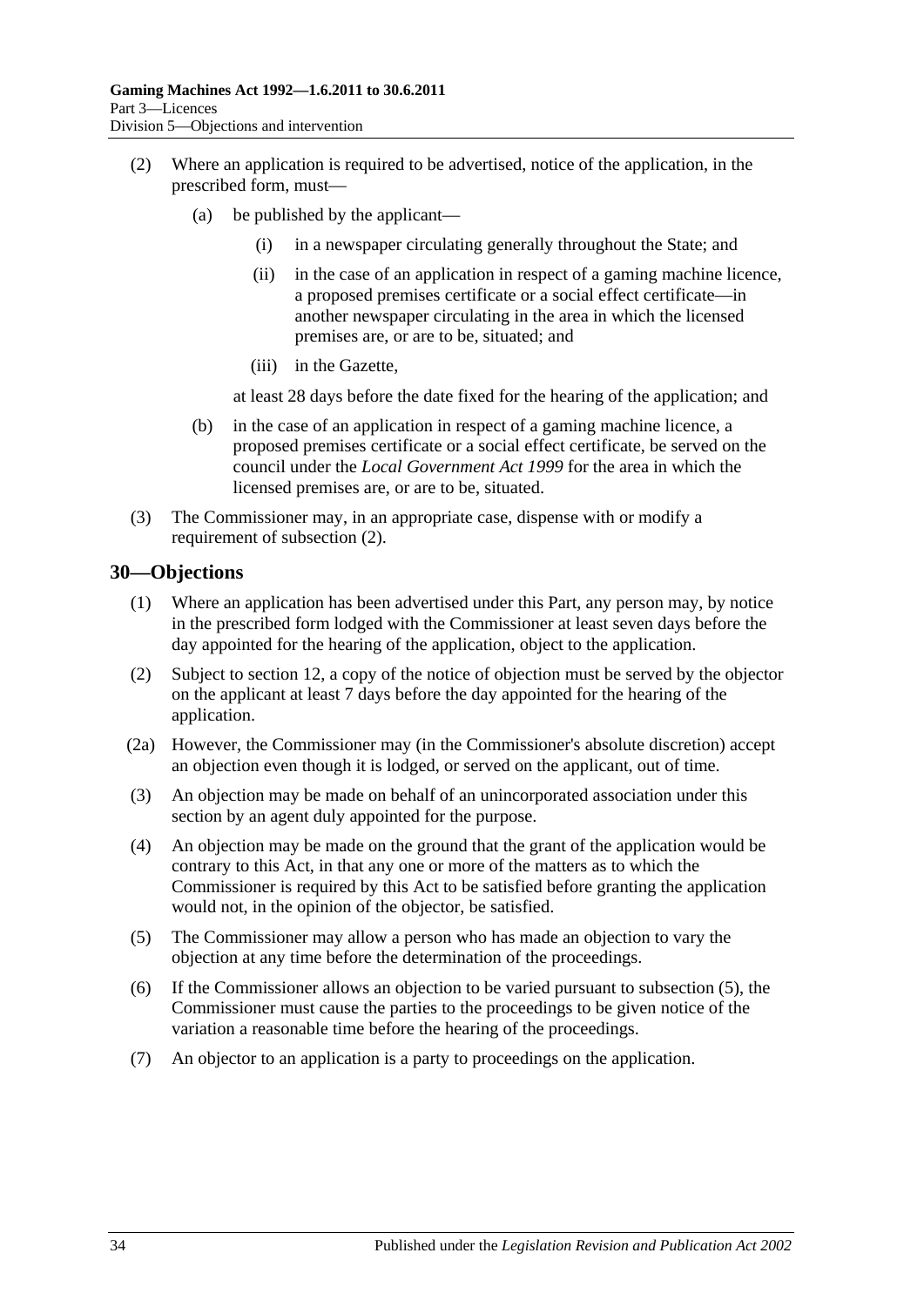### <span id="page-34-0"></span>**31—Intervention by Commissioner of Police**

- (1) The Commissioner of Police may intervene in any proceedings before the Commissioner on an application under this Part for the purpose of introducing evidence or making submissions and, in particular, may intervene on the question of—
	- (a) whether a person is a fit and proper person; or
	- (b) whether, if the application were to be granted, public disorder or disturbance would be likely to result; or
	- (c) whether to grant the application would be contrary to the public interest.
- (2) The Commissioner of Police is a party to any proceedings in which he or she has intervened.

# <span id="page-34-1"></span>**Division 6—Suspension, revocation and surrender of licences and certificates**

### <span id="page-34-2"></span>**32—Voluntary suspension**

The Commissioner may, on the application of a licensee, suspend the licence held by the licensee for such period as the Commissioner thinks fit.

### <span id="page-34-3"></span>**32A—Surrender or revocation of social effect certificate**

- (1) The holder of a social effect certificate may, by notice in writing to the Commissioner, surrender the social effect certificate and the certificate will cease to be in force on acceptance by the Commissioner of the surrender.
- (2) The Commissioner cannot accept a surrender of a social effect certificate while there is an application before the Commissioner for a gaming machine licence in respect of premises on the site to which the certificate relates.
- (3) The Commissioner may, by notice in writing to the holder of a social effect certificate, revoke the certificate if satisfied that the holder has ceased to have a proprietary interest in the site to which the certificate relates.
- (4) The Commissioner must, before revoking a social effect certificate—
	- (a) give notice in writing to the holder of the certificate of the proposed revocation; and
	- (b) allow the holder a period of 21 days (or such longer period as the Commissioner may in any particular case allow) to show cause why the certificate should not be revoked.

### <span id="page-34-4"></span>**33—Surrender**

- (1) A licensee may, by notice in writing addressed to the Commissioner, surrender his or her licence and the licence will cease to operate on acceptance by the Commissioner, by endorsement on the licence, of the surrender.
- (2) The surrender of a licence does not affect liabilities incurred by the licensee under this Act up to the date on which the licensee ceases to operate.
- (3) The Commissioner cannot accept a surrender of a gaming machine licence unless he or she is satisfied that all gaming machines have been removed from the premises to which the licence related.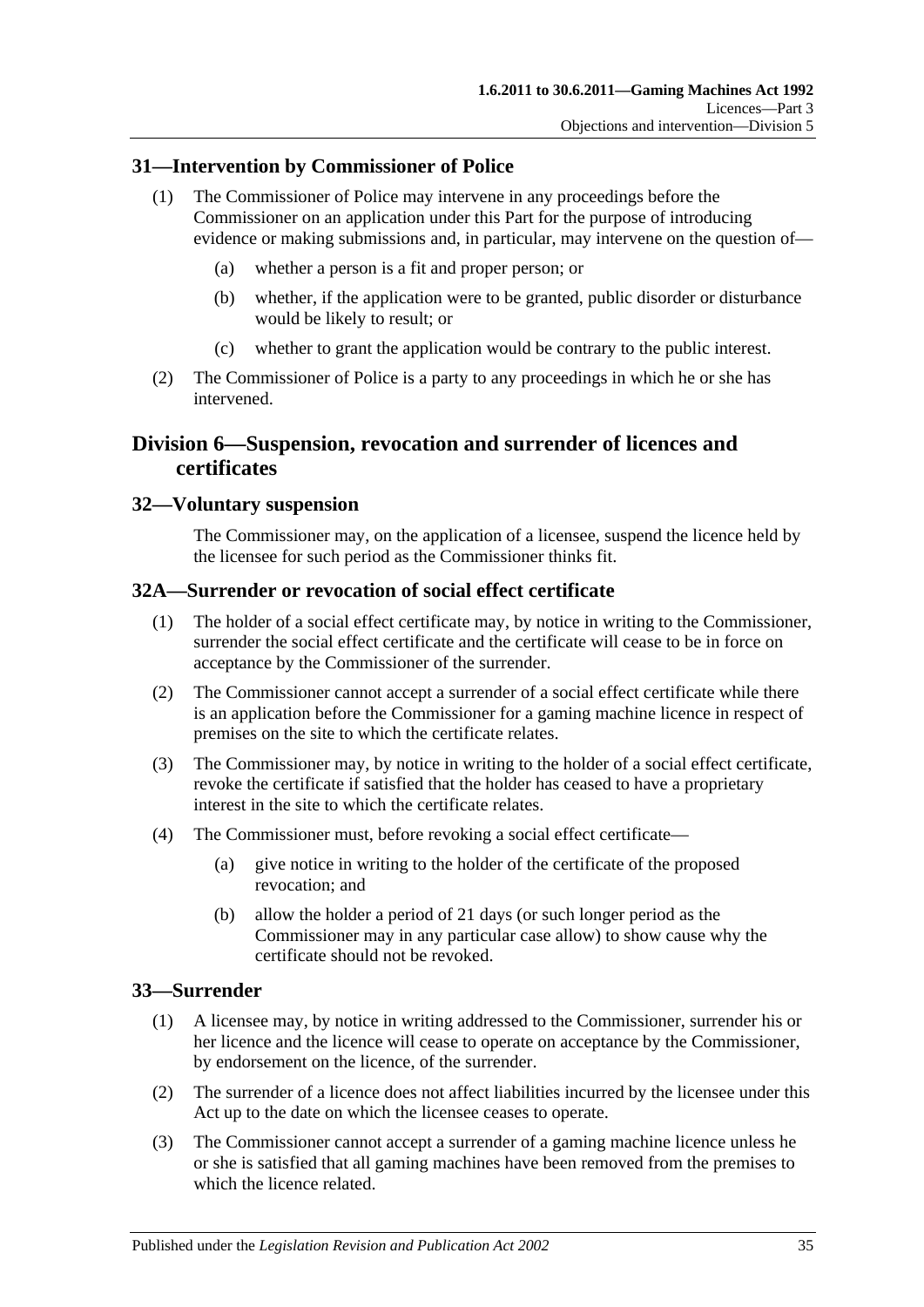# <span id="page-35-0"></span>**34—Effect of surrender, suspension or revocation of liquor licence**

If a liquor licence held by a licensee under the *[Liquor Licensing Act](http://www.legislation.sa.gov.au/index.aspx?action=legref&type=act&legtitle=Liquor%20Licensing%20Act%201997) 1997* in respect of any premises is surrendered, revoked or suspended, any gaming machine licence held by that licensee in respect of those premises will be taken to have been surrendered or revoked, or suspended until the liquor licence comes back into operation, as the case may require.

### <span id="page-35-1"></span>**35—Cessation of gaming machine monitor licence**

In the event of—

- (a) the gaming machine monitor licence being revoked, suspended or surrendered; or
- (b) the holder of that licence ceasing for any reason to carry on the undertaking authorised by the licence,

the Commissioner or a person authorised by the Commissioner for the purpose may—

- (c) enter the premises in which the monitor system is situated; and
- (d) take possession and assume control of the system; and
- (e) operate the system until such time as the suspension terminates, or a further licence is granted to some other person or authority, as the case may be.

# <span id="page-35-2"></span>**Division 7—Disciplinary action against licensees**

#### <span id="page-35-3"></span>**35A—Interpretation**

In this Division—

*licensee* includes former licensee.

#### <span id="page-35-4"></span>**36—Cause for disciplinary action against licensees**

- (1) There is proper cause for disciplinary action against a licensee if the Commissioner is satisfied that—
	- (a) the licence was improperly obtained; or
	- (b) the licensee is not a fit and proper person to hold the licence; or
	- (c) in the case of a licensee that is a trust or corporate entity—a person who occupies a position of authority in the entity is not a fit and proper person to occupy such a position in an entity holding such a licence; or
	- (d) the licensee has contravened or failed to comply with a provision of this Act or a condition of the licence; or
	- (da) the licensee has contravened or failed to comply with the advertising code of practice or the responsible gambling code of practice; or
	- (e) the licensee has been convicted of an offence against this Act; or
	- (f) the licensee has been convicted of an offence punishable by imprisonment; or
	- (g) the licensee has ceased to operate gaming machines on the premises the subject of a gaming machine licence; or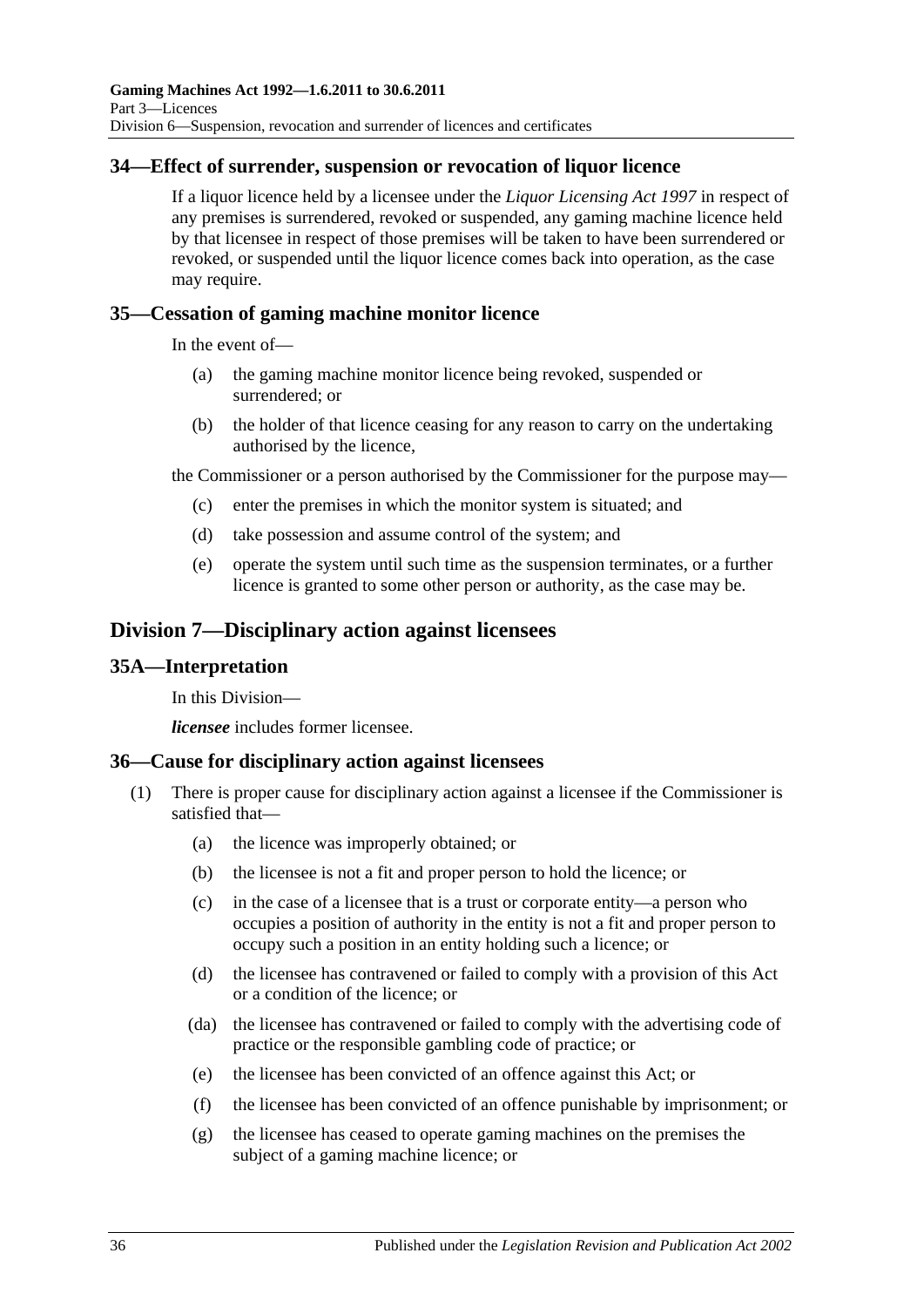- (h) it would be contrary to the public interest if the licensee were to continue to be licensed.
- (2) In determining whether there is proper cause for disciplinary action against a licensee under [subsection](#page-35-0) (1), regard may be had to such evidence of the conduct (no matter when the conduct is alleged to have occurred) of the licensee or persons with whom the licensee associates (or has associated at any relevant time) as the Commissioner considers relevant, including information that existed at the time the licence was granted, regardless of whether that information was known or could have been made known to the Commissioner at that time.

## **36A—Inquiry**

- (1) The Commissioner may, of his or her own motion or on the complaint of the Commissioner of Police, hold an inquiry to determine whether there is proper cause for disciplinary action against a licensee.
- (2) The Commissioner must give the licensee and the Commissioner of Police at least 21 days' written notice of an inquiry under this section and, subject to [section](#page-13-0) 12, afford the licensee and the Commissioner of Police a reasonable opportunity to call and give evidence, to examine and cross-examine witnesses, and to make submissions to the Commissioner.
- (3) If a party does not attend at the time and place fixed by the Commissioner for the commencement or resumption of proceedings under this section, the Commissioner may proceed to hear and determine the matter in the absence of the party.
- (4) On giving notice to a licensee under this section, the Commissioner may, in the same or a subsequent notice, suspend the licence pending determination of the disciplinary proceedings.

## **36B—Taking of disciplinary action against licensees**

- (1) If, on an inquiry, the Commissioner is satisfied there is proper cause for disciplinary action against a licensee, the Commissioner may take disciplinary action against the licensee by doing 1 or more of the following:
	- (a) administering a reprimand;
	- (b) adding to, or altering, the conditions of the licence;
	- (c) cancelling 1 or more gaming machine entitlements;
	- (d) suspending or revoking the licence;
	- (e) imposing a fine not exceeding \$20 000;
	- (f) if a licence is revoked—disqualifying the former licensee from being licensed or approved under this Act.
- (2) When the Commissioner revokes a licence, the Commissioner must determine whether all or any of the gaming machine entitlements held by the former licensee should be cancelled and, if so, cancel them accordingly.
- (3) The Commissioner may—
	- (a) direct that a disqualification is to apply permanently;
	- (b) direct that a suspension or disqualification is to apply—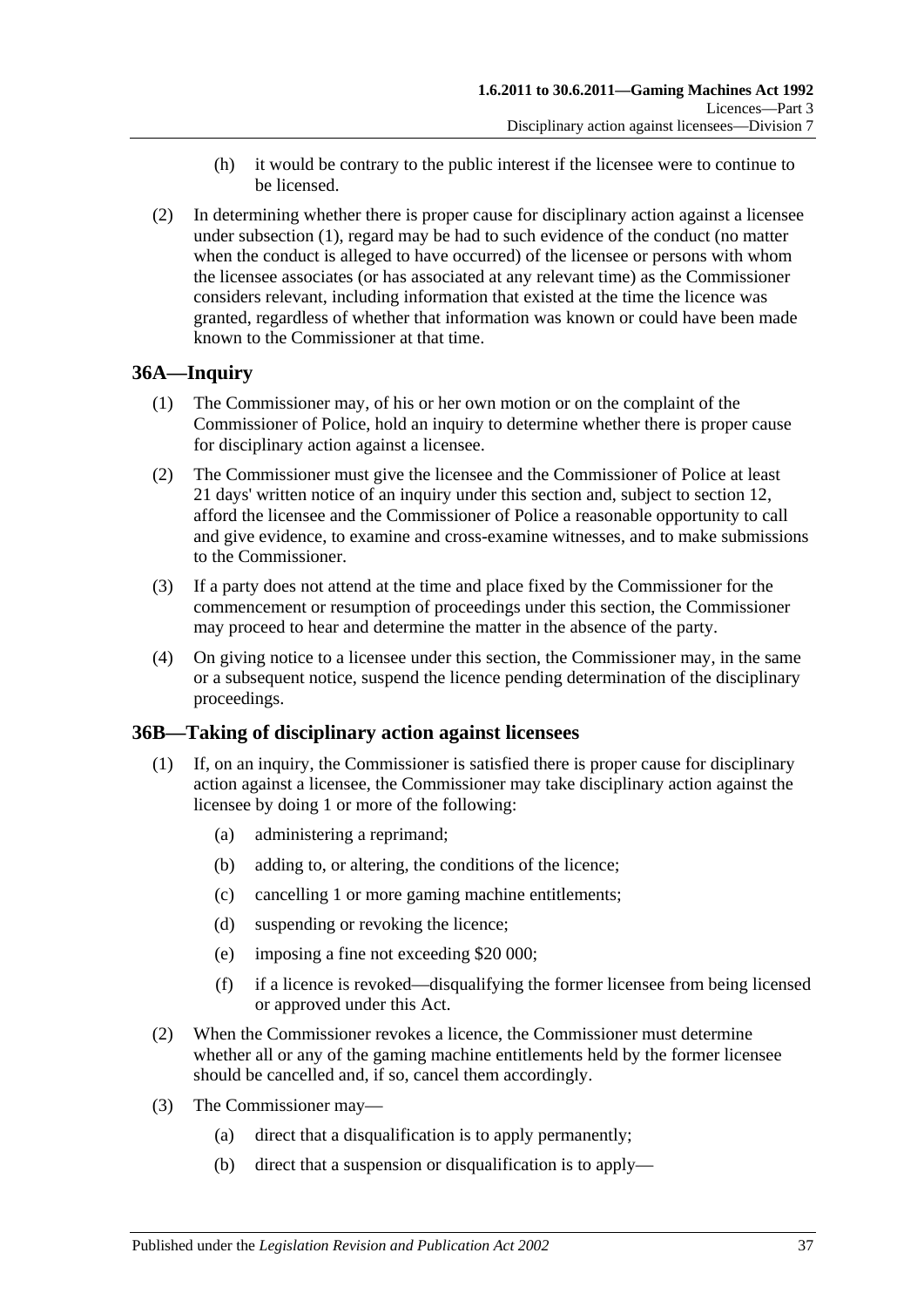- (i) for a specified period; or
- (ii) until the fulfilment of stipulated conditions; or
- (iii) until further order;
- (c) direct that disciplinary action is to have effect at a specified future time or is to have effect at a specified future time unless stipulated conditions are fulfilled.

```
(4) If—
```
- (a) a person has been found guilty of an offence; and
- (b) the circumstances of the offence form, in whole or in part, the grounds for disciplinary action,

the person is not liable to a fine under this section for conduct giving rise to the offence.

- (5) A fine imposed under this section may be recovered summarily.
- (6) When the Commissioner cancels gaming machine entitlements under this section, an equivalent number of entitlements may be offered for sale by the Crown under the approved trading system.
- (7) However, the Crown may only exercise its power of sale if the total number of gaming machine entitlements in force under this Act is less than a number calculated by subtracting 3 000 from the number of gaming machines approved for operation under this Act immediately before the commencement of [section](#page-25-0) 27A.

# **Part 4—Approvals**

## **37—Commissioner may approve managers and employees**

- (1) The Commissioner may, on application by the holder of a gaming machine licence or the special club licence, approve a natural person as a gaming machine manager or a gaming machine employee for the purposes of the gaming operations conducted pursuant to that licence.
- (3) The Commissioner—
	- (a) cannot approve a person as a gaming machine manager or a gaming machine employee if the person is an employee of the holder of a gaming machine dealer's licence; and
	- (b) may, if he or she thinks it appropriate to do so, refuse to grant such an approval in respect of a person who provides services under contract to the holder of a gaming machine dealer's licence.

## **38—Commissioner may approve persons in authority**

The Commissioner may, on the application of a person who seeks to assume a position of authority in a trust or corporate entity that holds a licence, approve the assumption by that person of that position in the entity.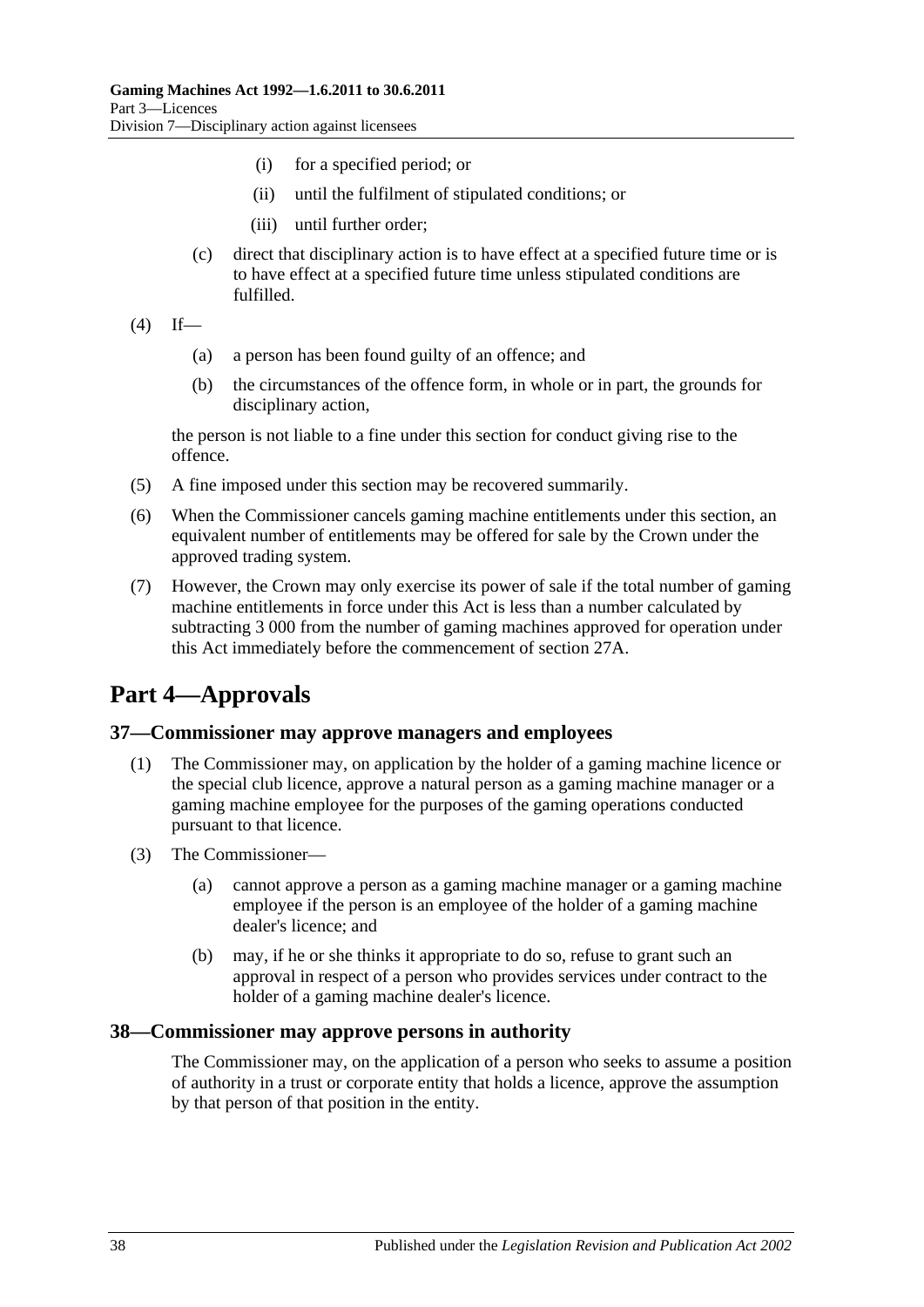## **38A—Condition requiring payment of gaming machine surcharge**

If, on approval by the Commissioner of the assumption by a person of a position in authority in a trust or corporate entity that holds a gaming machine licence, any gaming machine surcharge payable under the *[Stamp Duties Act](http://www.legislation.sa.gov.au/index.aspx?action=legref&type=act&legtitle=Stamp%20Duties%20Act%201923) 1923* in respect of a transaction related to the assumption by the person of the position has not been paid, it is a condition of the licence that the surcharge be paid within the period allowed under that Act.

#### **38B—Commissioner may approve gaming machine technicians**

The Commissioner may, on application by the holder of a gaming machine service licence, approve a natural person as a gaming machine technician for the holder of the licence.

#### **39—Commissioner may approve agents of Board**

- (1) The Commissioner may, on application by the Board approve a person to act as an agent of the Board.
- (2) The Commissioner cannot approve a person to act as an agent of the Board if the person—
	- (a) is the holder of a gaming machine licence or a gaming machine dealer's licence; or
	- (b) is associated with the holder of a gaming machine licence or a gaming machine dealer's licence.
- (3) A person is associated with the holder of a gaming machine licence or a gaming machine dealer's licence if that person is—
	- (a) a body corporate of which the licensee is a director or a member of the governing body; or
	- (b) a proprietary company in which the licensee is a shareholder; or
	- (c) a beneficiary under a trust of which the licensee is a trustee; or
	- (d) a partner of the licensee; or
	- (e) an employer or an employee of the licensee; or
	- (f) the spouse, domestic partner, parent or child of the licensee.

#### <span id="page-38-0"></span>**40—Approval of gaming machines and games**

- (1) The Commissioner may, on application by a person, approve particular gaming machines, or particular games, to be of a class that is approved for the purposes of this Act.
- (3) If the Commissioner is of the opinion that the game the subject of the application is likely to lead to an exacerbation of problem gambling, the Commissioner must refuse the application.
- (4) In determining whether a game is likely to lead to an exacerbation of problem gambling, the Commissioner must apply the principles prescribed by the Authority under section  $10A(1)(c)$ .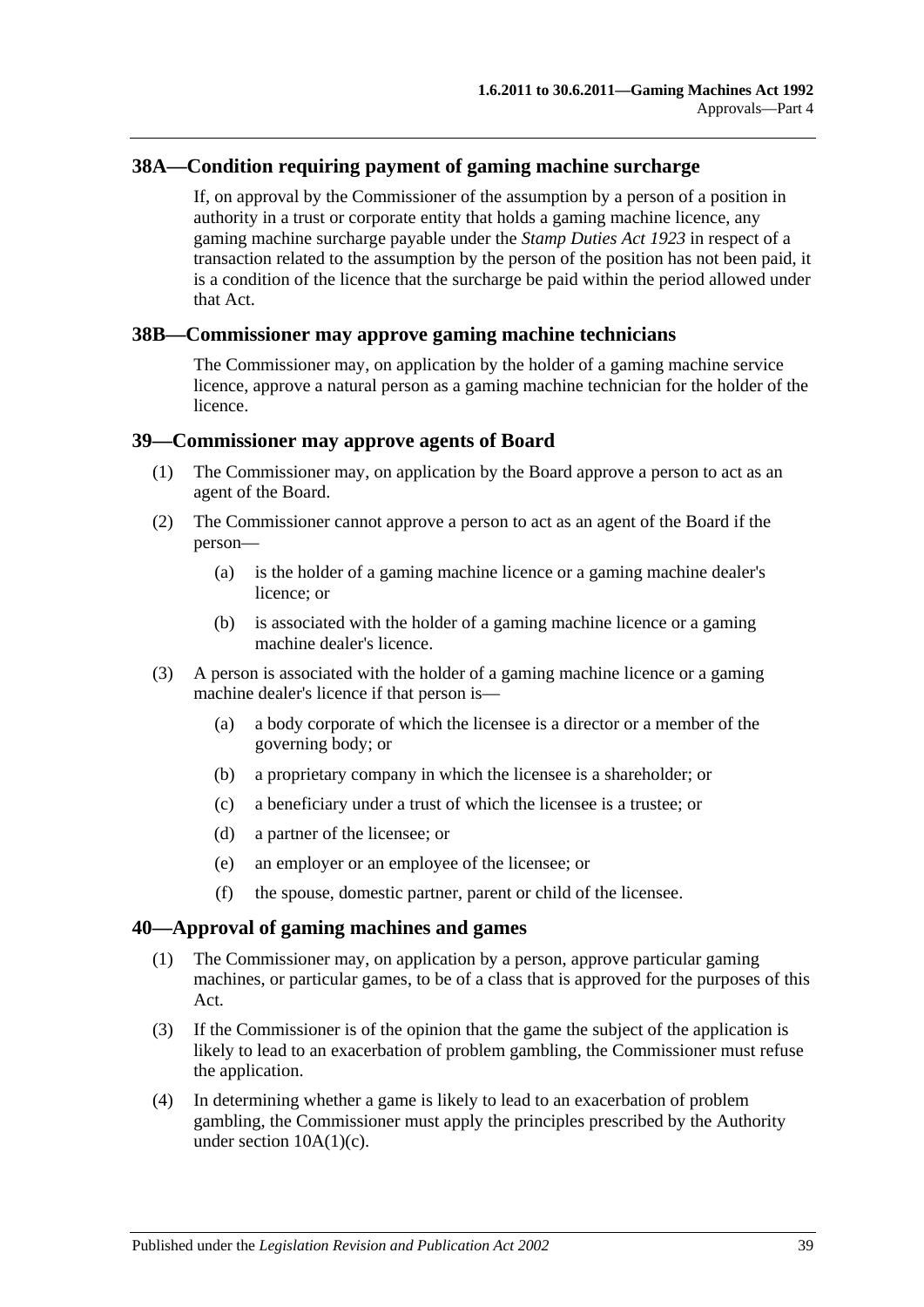## <span id="page-39-0"></span>**41—Commissioner may approve gaming tokens and gaming token manufacturers**

- (1) The Commissioner may, on application by a manufacturer of gaming tokens, approve the manufacturer for the purposes of this Act.
- (2) The Commissioner may, on application by a person, approve particular gaming tokens to be of a class that is approved for the purposes of this Act.

## **41A—Applications to be given to Commissioner of Police**

- (1) The Commissioner must give the Commissioner of Police a copy of each application for approval made under this Part other than under [section](#page-38-0) 40 or [41.](#page-39-0)
- (2) As soon as reasonably practicable following receipt of an application under [subsection](#page-21-0) (1), the Commissioner of Police—
	- (a) must make available to the Commissioner information about criminal convictions; and
	- (b) may make available to the Commissioner other information to which the Commissioner of Police has access,

relevant to whether the application should be granted.

#### <span id="page-39-6"></span>**42—Discretion to grant or refuse approval**

- (1) Subject to this Act, the Commissioner has an unqualified discretion to grant or refuse an application for approval on any ground, or for any reason, that the Commissioner thinks fit.
- (1a) An application for approval can only be granted if the Commissioner is satisfied that to grant the application would not be contrary to the public interest.
- <span id="page-39-1"></span>(2) The Commissioner cannot approve a person as a gaming machine manager unless satisfied, by such evidence as he or she may require, that the person is a fit and proper person to carry out the duties of gaming machine manager.
- <span id="page-39-2"></span>(3) The Commissioner cannot approve a person as a gaming machine employee unless satisfied, by such evidence as he or she may require, that the person is a fit and proper person to carry out prescribed duties.
- <span id="page-39-3"></span>(3a) The Commissioner cannot approve a person as a gaming machine technician unless satisfied, by such evidence as he or she may require, that the person is a fit and proper person to personally perform the work of installing, servicing and repairing gaming machines.
- <span id="page-39-4"></span>(4) The Commissioner cannot approve the assumption by a person of a position of authority in a trust or corporate entity that holds a licence unless satisfied, by such evidence as he or she may require, that the person is a fit and proper person to assume such a position.
- <span id="page-39-5"></span>(5) The Commissioner cannot approve a person to act as an agent of the Board unless satisfied, by such evidence as he or she may require, that the person is a fit and proper person to act as such an agent.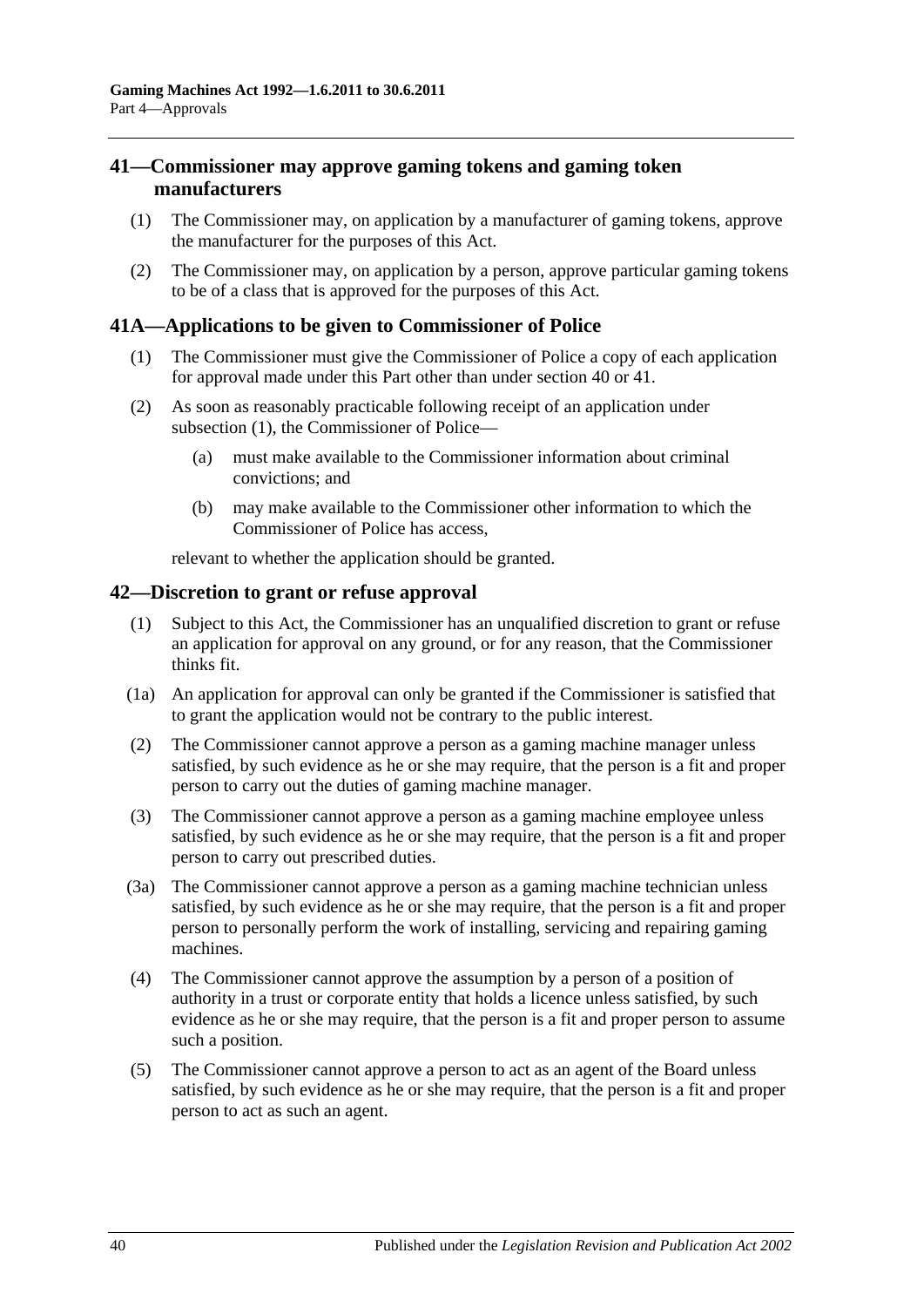- (6) In making a determination for the purposes of [subsection](#page-39-1) (2), [\(3\),](#page-39-2) [\(3a\),](#page-39-3) [\(4\)](#page-39-4) or [\(5\),](#page-39-5) the Commissioner may cause the person's photograph and fingerprints to be taken and must give consideration to—
	- (a) the reputation, honesty and integrity (including the creditworthiness) of the person; and
	- (b) the reputation, honesty and integrity of the person's known associates (including persons who are relatives).

## **42A—Advertisement of certain applications and objections**

- (1) An application for approval must, if the Commissioner so directs, be advertised by publication by the applicant of notice, in a form approved by the Commissioner, in a newspaper circulating generally throughout the State and in the Gazette at least 28 days before the date fixed for the hearing of the application.
- (2) If an application has been advertised under this section, any person may, by notice in the prescribed form lodged with the Commissioner at least 7 days before the day appointed for the hearing of the application, object to the application.
- (3) A copy of the notice of objection must be served by the objector on the applicant at least 7 days before the day appointed for the hearing of the application.
- (4) However, the Commissioner may (in the Commissioner's absolute discretion) accept an objection even though it is lodged, or served on the applicant, out of time.
- (5) An objection may be made on behalf of an unincorporated association under this section by an agent duly appointed for the purpose.
- (6) An objection may be made on the ground that the grant of the application would be contrary to this Act.
- <span id="page-40-0"></span>(7) The Commissioner may allow a person who has made an objection to vary the objection at any time before the determination of the proceedings.
- (8) If the Commissioner allows an objection to be varied pursuant to [subsection](#page-40-0) (7), the Commissioner must cause the parties to the proceedings to be given notice of the variation a reasonable time before the hearing of the proceedings.
- (9) An objector to an application is a party to proceedings on the application.

## **43—Intervention by Commissioner of Police**

- (1) The Commissioner of Police may intervene in proceedings before the Commissioner on an application for approval under this Part other than under [section](#page-38-0) 40 or [41](#page-39-0) for the purpose of introducing evidence or making submissions and, in particular, may intervene on the question of whether the person to whom the application relates is a fit and proper person or whether to grant the application would be contrary to the public interest.
- (2) The Commissioner of Police is a party to any proceedings in which he or she has intervened.

## <span id="page-40-1"></span>**44—Revocation of approval**

(1) The Commissioner has an unqualified discretion to revoke an approval given under this Part on such ground or for such reason as he or she thinks fit.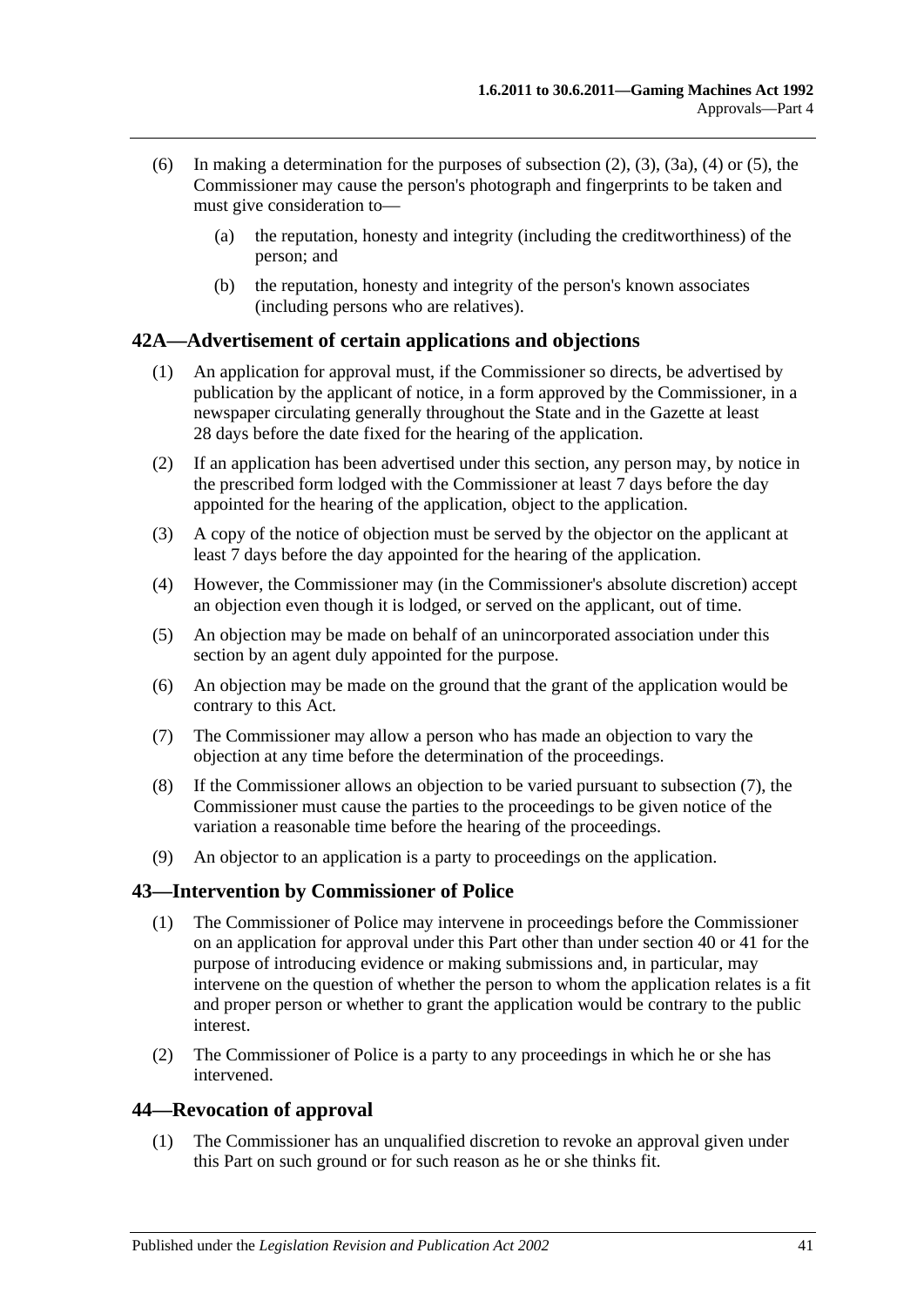- (2) The Commissioner must, before exercising powers under [subsection](#page-40-1) (1) in relation to a person—
	- (a) give written notice to the person of the proposed revocation, including, subject to [section](#page-13-0) 12, a statement of the reasons that the Commissioner considers justify the revocation; and
	- (b) allow the person a period of 21 days (or such longer period as the Commissioner may in any particular case allow) to show cause why the approval should not be revoked.
- (3) The Commissioner may suspend an approval pending final determination of the question as to whether the approval should be revoked.
- (4) On revoking an approval, the Commissioner must cause notice of the revocation to be given, personally or by post, to all persons affected by the revocation.

# **Part 4A—Special provisions relating to licensed dealers**

## <span id="page-41-0"></span>**44A—Prohibition of links between dealers and other licensees**

- (1) A person must not, at the one time—
	- (a) be the holder of both a gaming machine dealer's licence and a licence of some other class under this Act; or
	- (b) be the holder of a gaming machine dealer's licence and be associated with a licensee of some other class under this Act; or
	- (c) be the holder of a licence (other than a gaming machine dealer's licence) and be associated with the holder of a gaming machine dealer's licence; or
	- (d) be associated with both a licensed gaming machine dealer and a licensee of some other class under this Act.
- (2) The Commissioner must refuse an application for a licence or for any approval under this Act if the grant of the application would result in a contravention of [subsection](#page-41-0)  $(1)$ .
- (3) It is a ground for the Commissioner to exercise his or her powers under this Act to revoke or suspend any relevant licence or approval if a contravention of [subsection](#page-41-0) (1) has occurred or is about to occur.
- (4) For the purposes of this section, a person is associated with a licensee—
	- (a) in the case of a licensee that is a body corporate, if—
		- (i) the person is a related body corporate (as defined in the *Corporations Act 2001* of the Commonwealth); or
		- (ii) the person occupies a position of authority in the body corporate;
	- (b) in the case of a licensee that is not a body corporate, if—
		- (i) the person manages, or is to manage, the undertaking to be carried out under the licence; or
		- (ii) the person is the spouse or domestic partner of the licensee; or
	- $(c)$  in any case, if —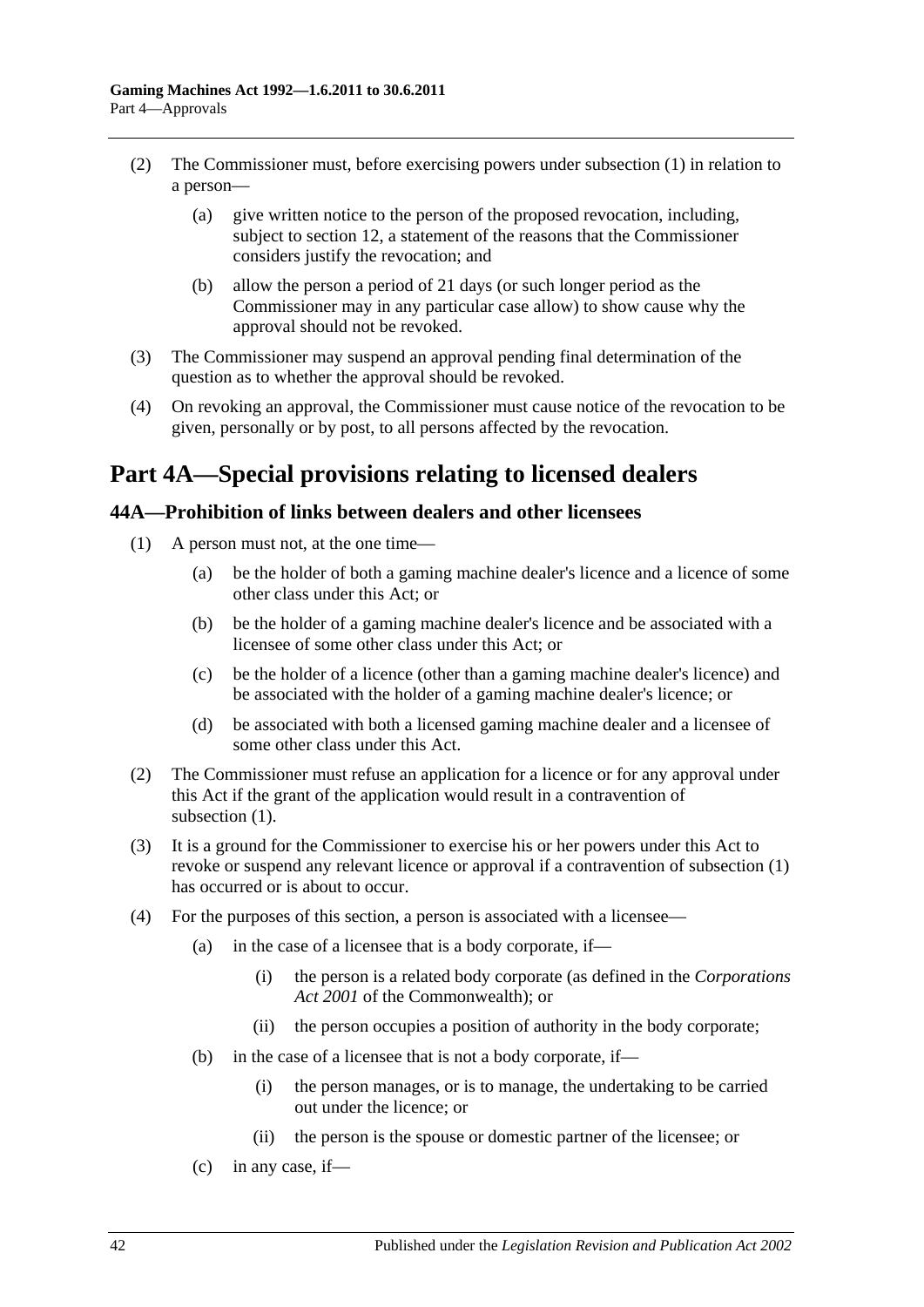- (i) the person is the partner or agent of the licensee; or
- (ii) the person and the licensee have an agreement, arrangement or understanding under which one acts in accordance with the directions or wishes of the other, or they act in accordance with a pre-arranged pattern; or
- (iii) the person and the licensee have common employees or the employees of one provide services for the other; or
- (iv) the person and the licensee are trustees or beneficiaries of the same trust or one is a trustee and the other is a beneficiary of the same trust (a *trust* in this subparagraph being a trust that relates to the undertaking under a licence); or
- (v) there is some other relationship or connection between the person and the licensee or any other person that could, in the opinion of the Commissioner, prejudice the proper operation of this Act or of the licensee's undertaking under the licence.

## **Part 5—Offences**

## **Division 1—Offences relating to licences and approvals**

#### **45—Offence of being unlicensed**

A person must not—

- (a) have possession of a gaming machine on any premises; or
- (b) manufacture, sell or supply a gaming machine or a prescribed gaming machine component; or
- (c) sell or supply gaming equipment to the holder of the gaming machine supplier's licence or the holder of a gaming machine dealer's licence; or
- (d) install, service or repair a gaming machine, gaming equipment or a prescribed gaming machine component; or
- (e) provide a computer-based system for monitoring the operation of gaming machines,

without being licensed to do so.

Maximum penalty: \$35 000 or imprisonment for 2 years.

#### **46—Offence of breach of licence conditions**

A licensee must not contravene or fail to comply with a condition of his or her licence. Maximum penalty:

- (a) in the case of an offence committed by the holder of the gaming machine monitor licence—\$50 000 or imprisonment for 4 years;
- (b) in the case of an offence committed by the holder of a gaming machine licence—
	- (i) except in the case referred to in [subparagraph](#page-43-0) (ii)—\$35 000 or imprisonment for 2 years;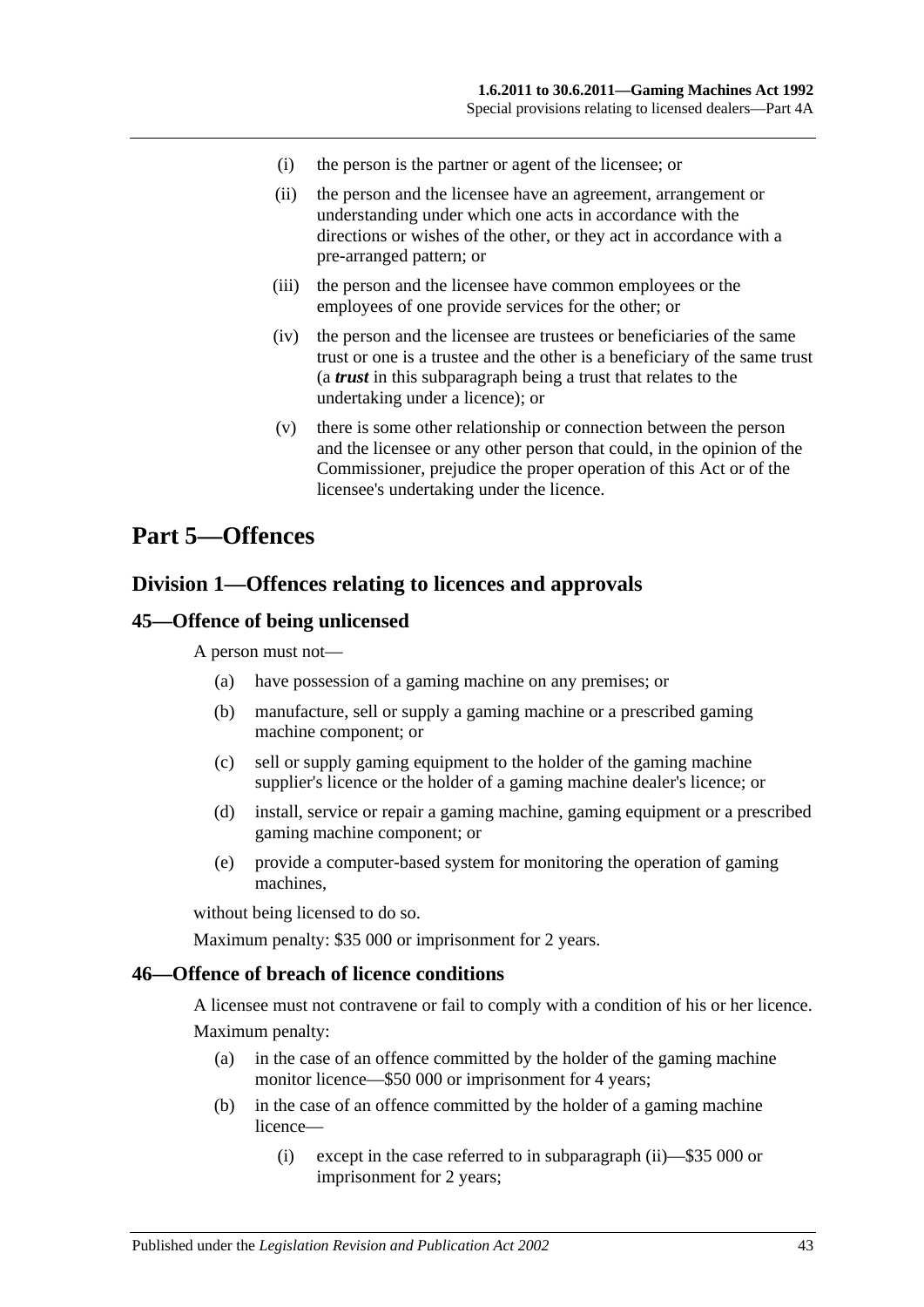- (ii) if the offence is constituted of the contravention of or failure to comply with a condition imposed under [Schedule 1\(](#page-70-0)o)—\$10 000;
- <span id="page-43-0"></span>(c) in any other case—\$35 000 or imprisonment for 2 years.

Expiation fee: in the case of an offence allegedly committed by the holder of a gaming machine licence and constituted of the alleged contravention of or failure to comply with a condition imposed under [Schedule 1\(](#page-70-0)o)—\$1 200.

## **47—Offence of breach of mandatory provisions of codes**

The holder of a gaming machine licence must not contravene or fail to comply with a mandatory provision of the advertising code of practice or the responsible gambling code of practice.

Maximum penalty:

- (a) for a category A offence—\$10 000;
- (b) for a category B offence—\$5 000;
- (c) for a category C offence—\$2 500;
- (d) for a category D offence—\$1 250.

Expiation fee:

- (a) for a category A expiable offence—\$1 200;
- (b) for a category B expiable offence—\$315;
- (c) for a category C expiable offence—\$210;
- (d) for a category D expiable offence—\$160.

#### **48—Offences relating to management of business or positions of authority**

(1) If the gaming operations conducted on any premises pursuant to a gaming machine licence are supervised or managed by a person who is not an approved gaming machine manager in respect of those gaming operations, the licensee and the person are each guilty of an offence.

Maximum penalty: \$35 000 or imprisonment for 2 years.

(2) If a person assumes a position of authority in a trust or corporate entity that holds a licence without the approval of the Commissioner, the licensee and the person are each guilty of an offence.

Maximum penalty: \$35 000 or imprisonment for 2 years.

#### **49—Offence related to employment in gaming areas**

If prescribed duties are carried out in connection with the gaming operations conducted on licensed premises by a person who is not—

- (a) an approved gaming machine manager in respect of those premises; or
- (b) an approved gaming machine employee in respect of those premises,

the licensee and the person are each guilty of an offence.

Maximum penalty: \$10 000 or imprisonment for 6 months.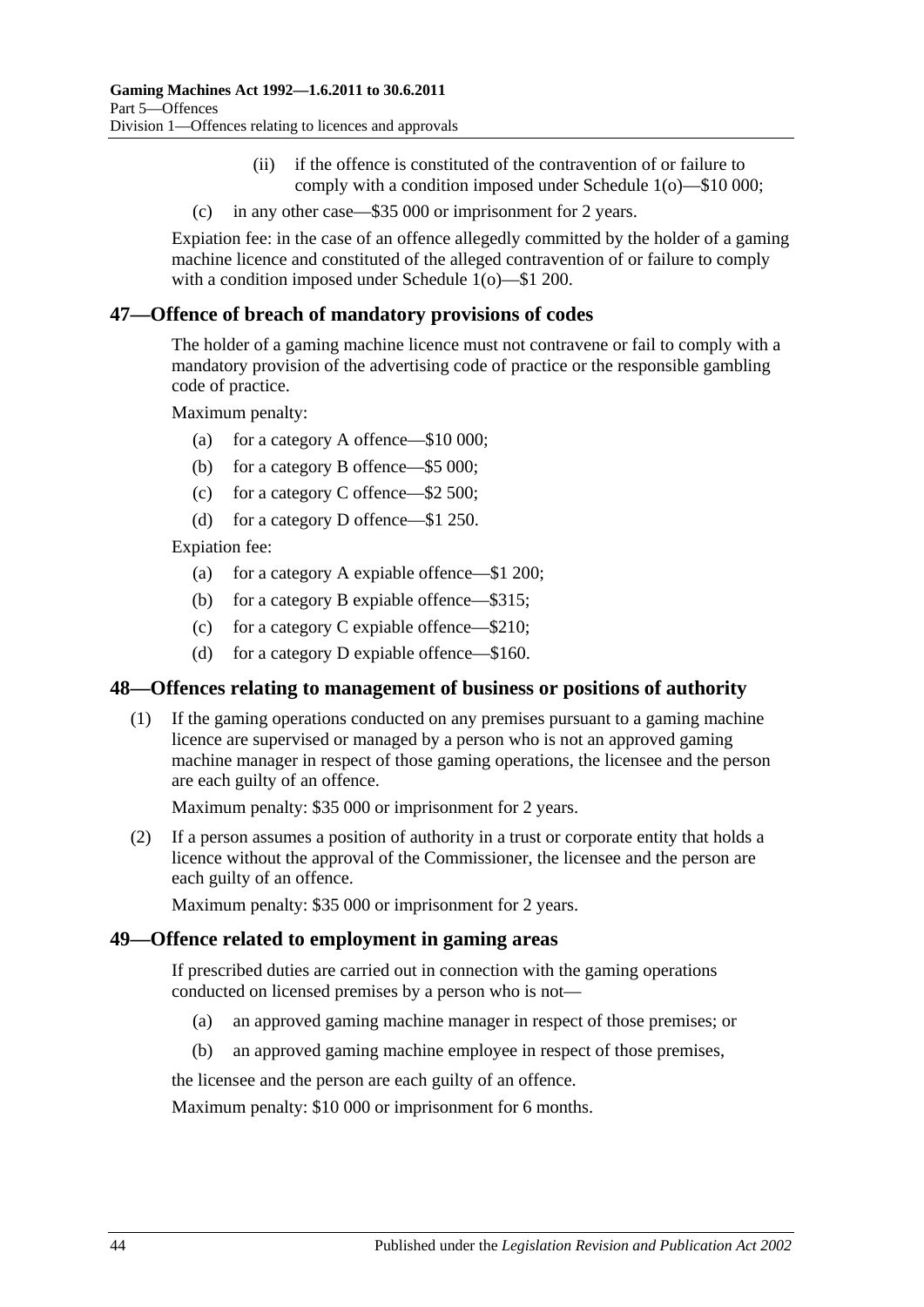#### **50—Offence related to personal performance of work on gaming machines**

If the work of installing, servicing or repairing a gaming machine is personally performed on licensed premises by a person who is not—

- (a) the holder of a gaming machine service licence; or
- (b) approved as a gaming machine technician for the holder of a gaming machine service licence,

the licensee and the person are each guilty of an offence.

Maximum penalty: \$10 000 or imprisonment for 6 months.

## **50A—Approved gaming machine managers and employees must carry identification**

If an approved gaming machine manager or approved gaming machine employee does not, while carrying out his or her duties on the licensed premises, wear an identification card—

- (a) that is in the form approved by the Commissioner; and
- (b) that is clearly visible to other persons,

the licensee and the person are each guilty of an offence.

Maximum penalty:

- (a) in the case of an offence committed by a licensee—\$2 500;
- (b) in any other case—\$1 250.

Expiation fee:

- (a) in the case of an offence allegedly committed by a licensee—\$210;
- (b) in any other case—\$160.

#### **51—Persons who may not operate gaming machines**

(1) The holder of a gaming machine licence or a person who occupies a position of authority in a trust or corporate entity that holds such a licence, or an approved gaming machine manager or approved gaming machine employee for any particular licensed premises, must not, except as is necessary for the purpose of carrying out his or her duties, operate a gaming machine on the licensed premises.

Maximum penalty:

- (a) in the case of an offence committed by the holder of a gaming machine licence or a person who occupies a position of authority in a trust or corporate entity that holds such a licence—\$10 000 or imprisonment for 6 months;
- (b) in the case of an offence committed by an approved gaming machine manager or gaming machine employee—\$5 000.

Expiation fee: in the case of an offence allegedly committed by an approved gaming machine manager or gaming machine employee—\$315.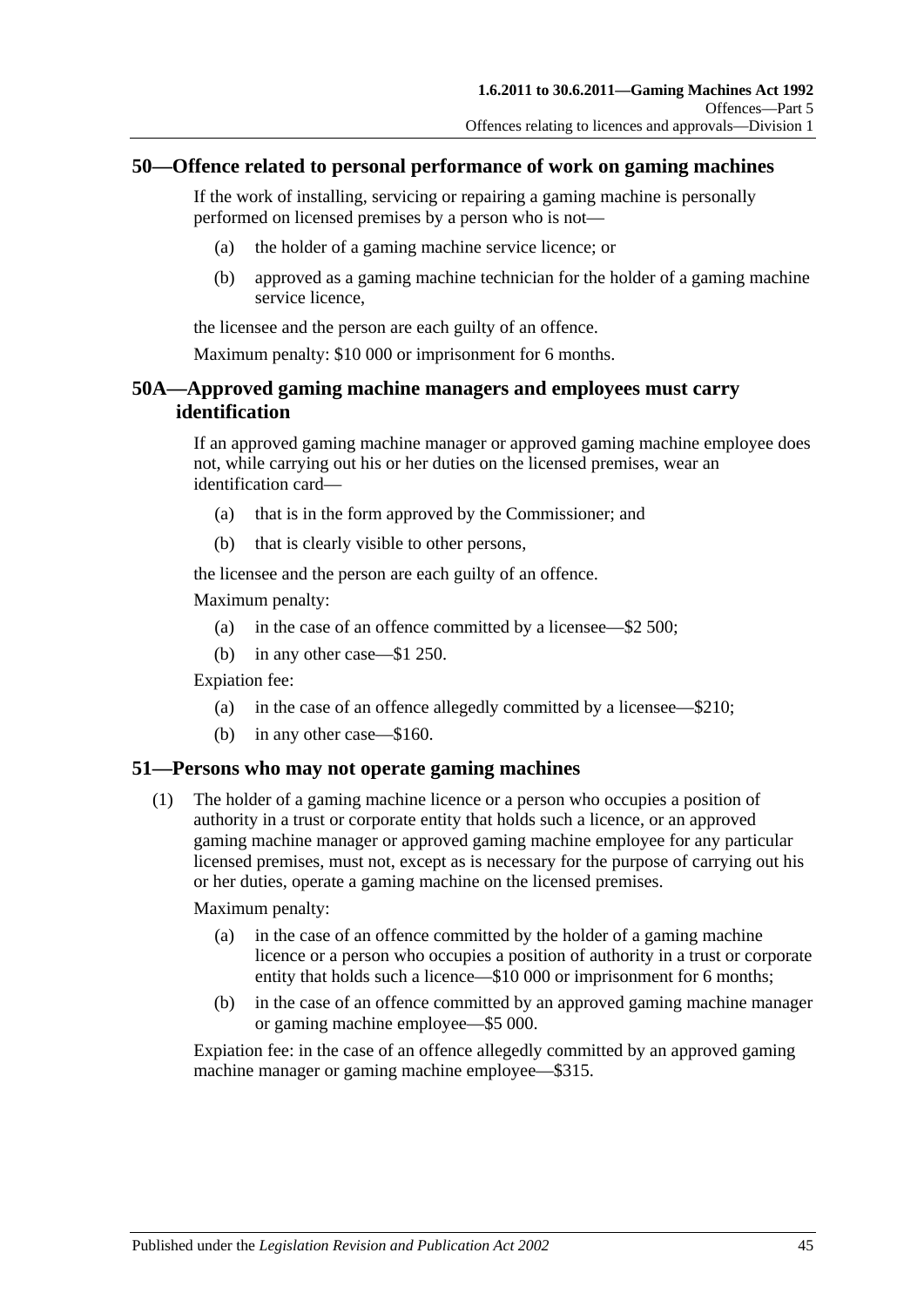(2) A person must not, within 28 days of ceasing to be the holder of a gaming machine licence or a person who occupies a position of authority in a trust or corporate entity that holds such a licence, or to be an approved gaming machine manager or approved gaming machine employee in any particular licensed premises, operate a gaming machine on the licensed premises.

Maximum penalty:

- (a) in the case of an offence committed by the holder of a gaming machine licence or a person who occupies a position of authority in a trust or corporate entity that holds such a licence—\$10 000 or imprisonment for 6 months;
- (b) in the case of an offence committed by an approved gaming machine manager or gaming machine employee—\$5 000.

Expiation fee: in the case of an offence allegedly committed by an approved gaming machine manager or gaming machine employee—\$315.

(3) The holder of a gaming machine dealer's licence, or a person in a position of authority in a trust or corporate entity that holds such a licence, must not, except as is necessary for the purpose of carrying out duties pursuant to the licence, operate a gaming machine on any licensed premises.

Maximum penalty: \$10 000 or imprisonment for 6 months.

(4) The holder of the gaming machine monitor licence, an employee of such a licensee or a person in a position of authority in a trust or corporate entity that holds such a licence must not operate a gaming machine on any licensed premises.

Maximum penalty: \$10 000 or imprisonment for 6 months.

(4a) The holder of a gaming machine service licence or a person in a position of authority in a trust or corporate entity that holds such a licence, or an approved gaming machine technician for the holder of such a licence, must not, except as is necessary for the purpose of carrying out his or her duties, operate a gaming machine on any licensed premises.

Maximum penalty: \$10 000 or imprisonment for 6 months.

- (5) The following persons must not, except as is necessary for the purposes of the administration of this Act, operate a gaming machine on any licensed premises:
	- (a) the Commissioner;
	- (b) an inspector;
	- (c) a member of the Board.

Maximum penalty: \$10 000 or imprisonment for 6 months.

## **Division 2—Offences relating to conduct of gaming operations**

## **51A—Cash facilities not to be provided within gaming areas**

(1) The holder of a gaming machine licence must not provide, or allow another person to provide, a cash facility within a gaming area on the licensed premises. Maximum penalty: \$35 000.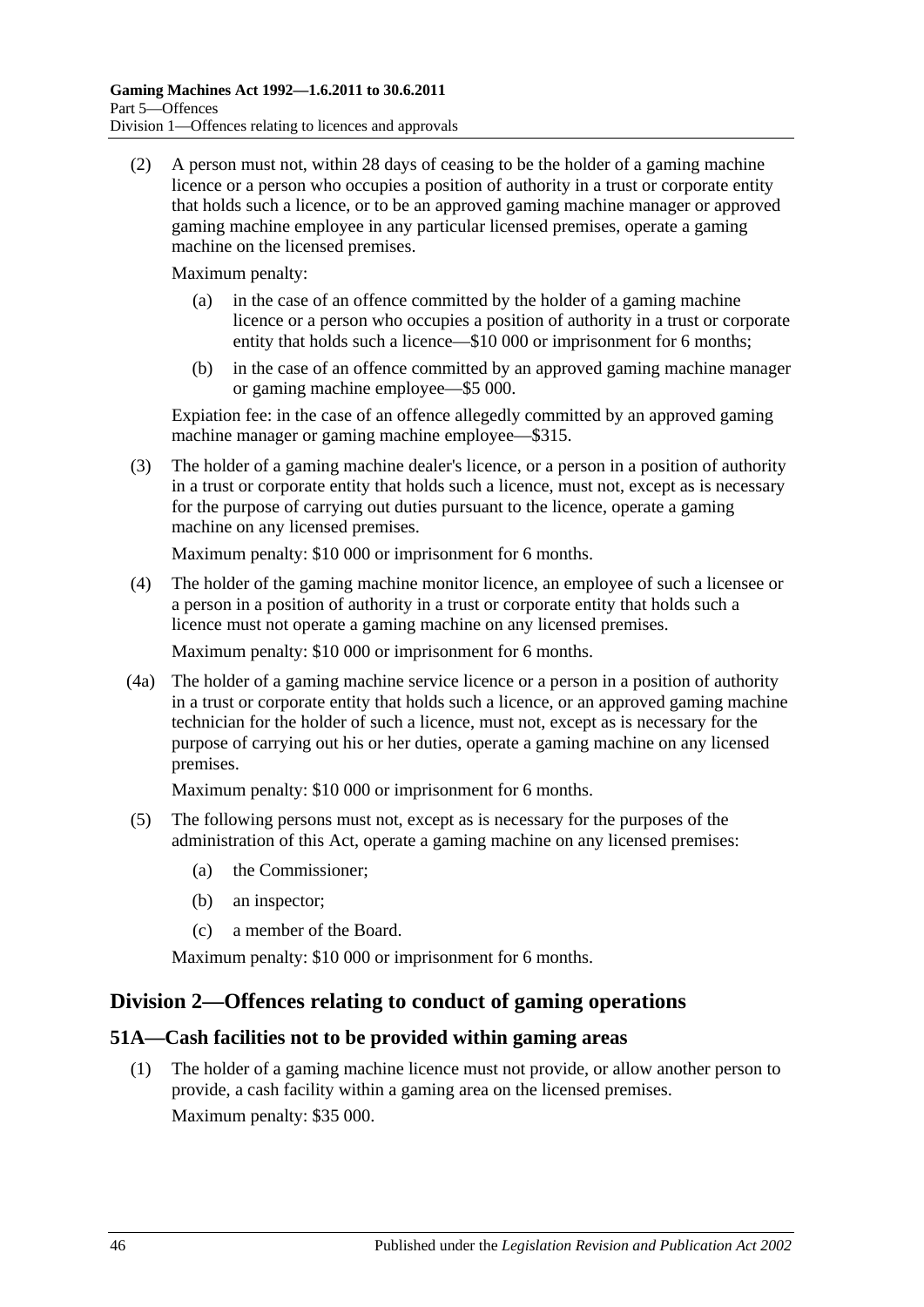- <span id="page-46-0"></span>(2) The Commissioner may, by instrument in writing, exempt a licensee who has, on the commencement of this section, a cash facility within a gaming area on the licensed premises from the operation of this section.
- (3) An exemption may be granted under [subsection](#page-46-0) (2) only for such period as the Commissioner thinks necessary for the purpose of the removal of the cash facility from the gaming area and as is specified in the instrument of exemption.
- <span id="page-46-1"></span>(4) The Minister may, if he or she thinks exceptional circumstances exist for doing so, exempt a licensee (conditionally or unconditionally) from the operation of this section.
- (5) A licensee who contravenes a condition of an exemption granted under [subsection](#page-46-1) (4) is guilty of an offence.

Maximum penalty: \$35 000.

#### <span id="page-46-3"></span>**51B—Cash facilities withdrawal limit**

- <span id="page-46-2"></span>(1) The holder of a gaming machine licence must not, on or after the prescribed day, provide, or allow another person to provide, cash facilities on the licensed premises that allow a person to obtain by means of those facilities, in any one transaction, on any one debit or credit card, an amount of cash that exceeds—
	- (a) if the Commissioner has fixed a monetary limit in respect of the premises under this section—that limit;
	- (b) in any other case—
		- (i) the sum of \$200; or
		- (ii) if some other sum is prescribed by the regulations for the purposes of this section—that sum.

Maximum penalty: \$35 000.

- (2) The Commissioner may from time to time, by notice in writing to the licensee, fix a monetary limit for daily withdrawals on a debit or credit card from cash facilities on particular licensed premises that is higher than the limit applicable under [subsection](#page-46-2) (1)(b), if the Commissioner thinks that good reason (eg, the location of the licensed premises) exists for doing so.
- <span id="page-46-4"></span>(3) The holder of a gaming machine licence must not, on or after the prescribed day, provide, or allow another person to provide, cash facilities on the licensed premises that allow a person to obtain cash by means of those facilities more than once, on any one debit or credit card, on any one day.
- (4) In this section—

#### *prescribed day* means—

- (a) for the purposes of [subsection](#page-46-3) (1)—the day falling 3 months after the commencement of this section;
- (b) for the purposes of [subsection](#page-46-4) (3)—a day fixed by proclamation.

#### **52—Prohibition of lending or extension of credit**

- (1) The holder of a gaming machine licence—
	- (a) who lends or offers to lend money to a person who is in or who is about to enter the licensed premises; or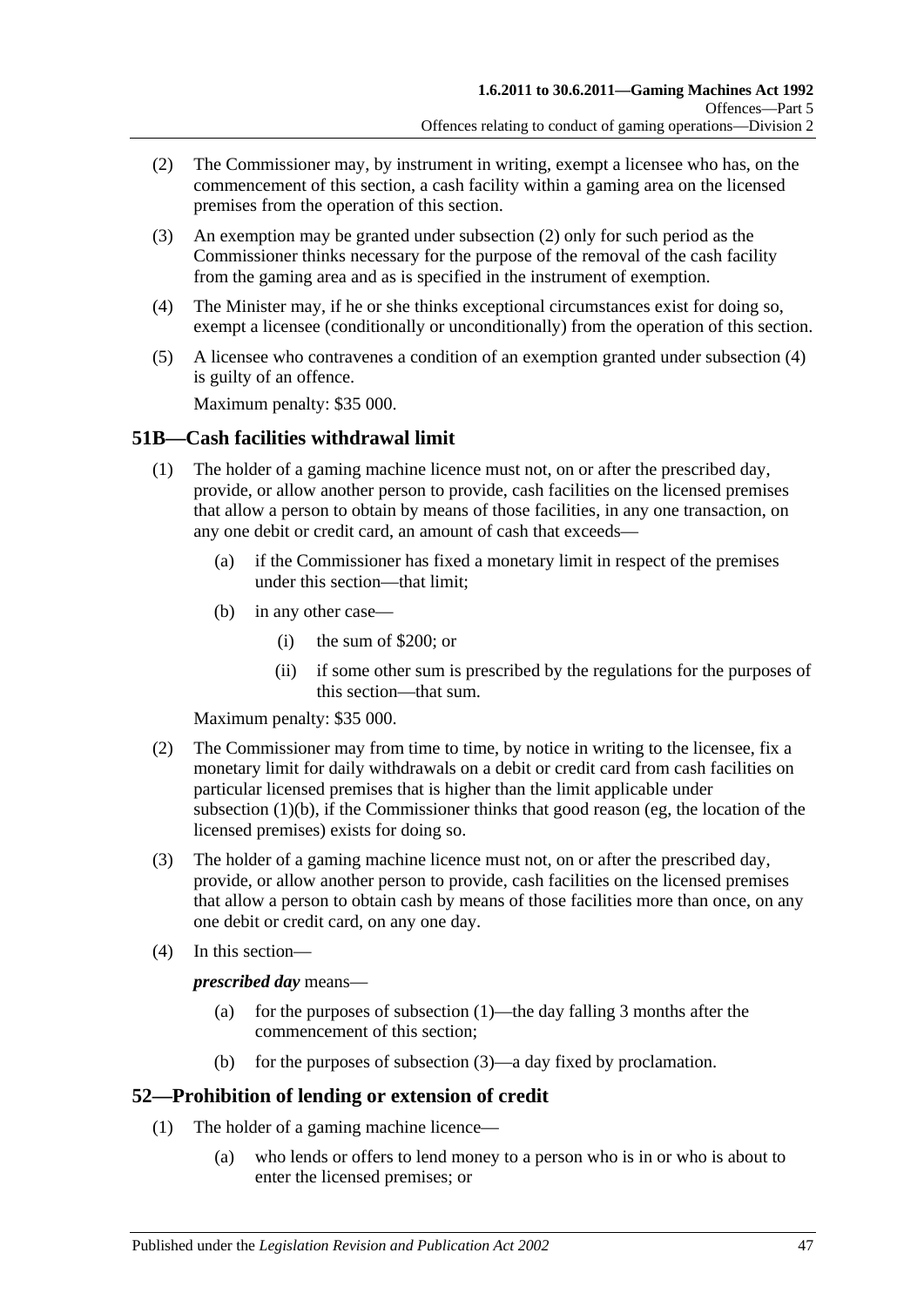- (b) who allows a person to use a credit card or charge card for the purpose of paying for playing the gaming machines on the licensed premises or in circumstances where the holder could reasonably be expected to know that the use of the card is for that purpose; or
- (c) who otherwise extends or offers to extend credit to any person for the purpose of enabling the person to play the gaming machines on the licensed premises or in circumstances where the holder could reasonably be expected to know that the credit is to be used for that purpose,

is guilty of an offence.

Maximum penalty: \$35 000 or imprisonment for 2 years.

- (2) If an approved gaming machine manager or an approved gaming machine employee—
	- (a) lends or offers to lend money to a person who is in or who is about to enter the licensed premises; or
	- (b) allows a person to use a credit card or charge card for the purpose of paying for playing the gaming machines on the licensed premises or in circumstances where the manager or employee could reasonably be expected to know that the use of the card is for that purpose; or
	- (c) otherwise extends or offers to extend credit to any person for the purpose of enabling the person to play the gaming machines on the licensed premises or in circumstances where the manager or employee could reasonably be expected to know that the credit is to be used for that purpose,

the licensee and the manager or employee are each guilty of an offence.

Maximum penalty: \$35 000 or imprisonment for 2 years.

## **53—Prohibition of linked jackpots**

The holder of a gaming machine licence must not cause, suffer or permit any gaming machine on the licensed premises—

- (a) to be fitted with linked jackpot equipment; or
- (b) to be linked in any manner that allows the winnings, or part of the winnings, from the machine to accumulate with the winnings, or part of the winnings, from any other gaming machine.

Maximum penalty: \$35 000 or imprisonment for 2 years.

## <span id="page-47-0"></span>**53A—Prohibition of certain gaming machine facilities**

(1) The holder of a gaming machine licence must not provide any gaming machine on the licensed premises that is capable of being operated by means other than the insertion of a coin in the machine or in any linked device.

Maximum penalty: \$35 000.

- <span id="page-47-1"></span>(2) The Governor may, by regulation, grant an exemption from [subsection](#page-47-0) (1) for a specified period for the purposes of the conduct of a trial of a system designed to monitor or limit levels of gambling through the operation of gaming machines otherwise than by the insertion of coins.
- (3) Regulations made for the purposes of [subsection](#page-47-1) (2) may make provision for the recording and reporting of data in connection with the trial.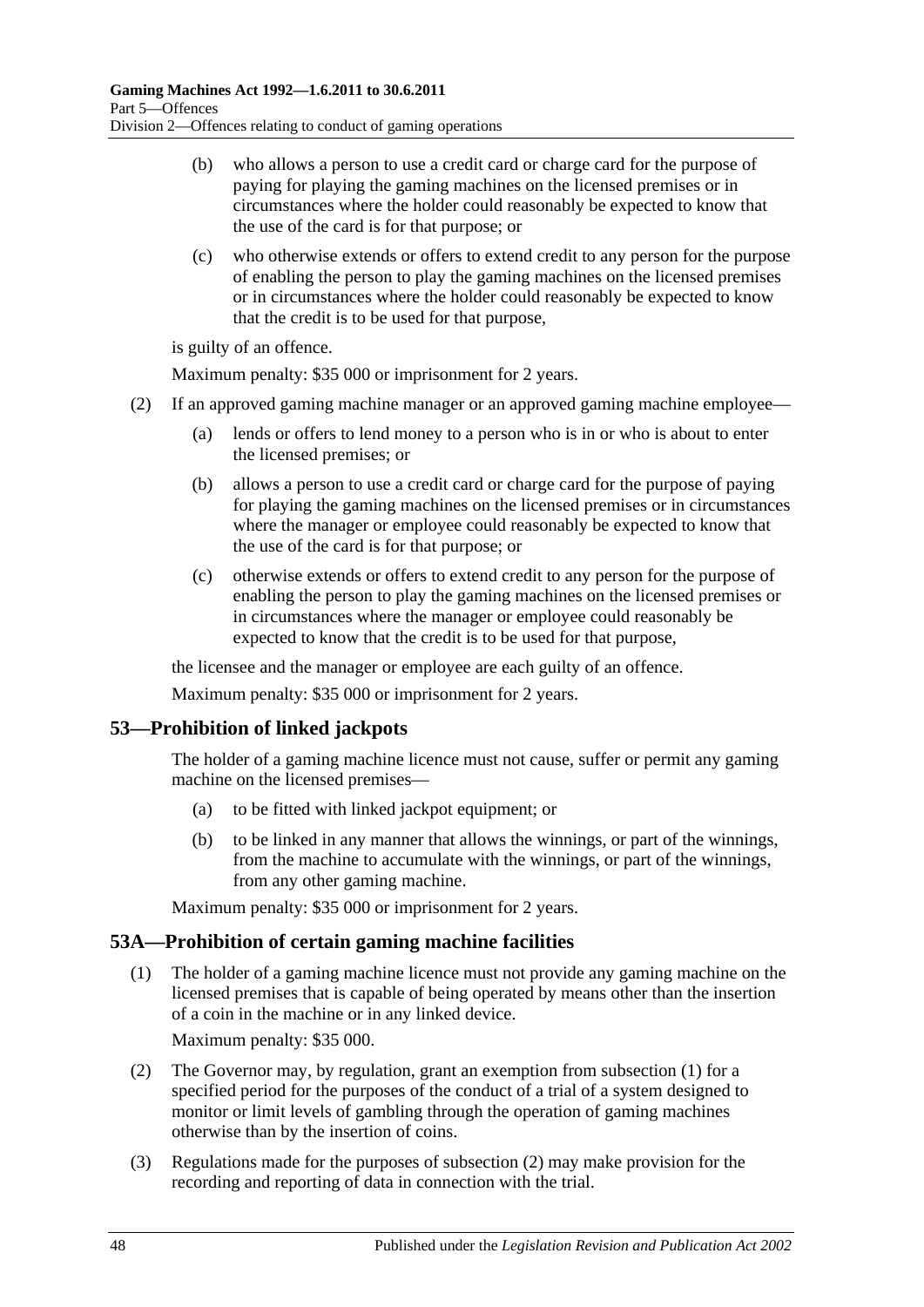- (4) A regulation under [subsection](#page-47-1) (2) cannot come into operation until the time has passed during which the regulation may be disallowed by resolution of either House of Parliament.
- (5) The Minister must, within 3 months after expiry of an exemption under [subsection](#page-47-1) (2), cause a report to be laid before both Houses of Parliament about the conduct and results of the trial.
- <span id="page-48-0"></span>(6) The holder of a gaming machine licence must not, on or after the prescribed day, provide any gaming machine on the licensed premises that is fitted with a device or mechanism designed to allow the playing of successive games by an automatic process.

Maximum penalty: \$35 000.

(7) In this section—

*prescribed day* means the day falling 3 months from the commencement of [subsection](#page-48-0)  $(6)$ .

## **53B—Commissioner's directions to ensure security of gaming machines**

- $(1)$  If—
	- (a) gaming machines are left on licensed premises after the premises have been vacated by the licensee; or
	- (b) the Commissioner has any reason to believe that gaming machines on licensed premises are not adequately secured against unauthorised use or interference,

the Commissioner may give any directions, in writing, that the Commissioner considers are reasonably required to secure the machines against unauthorised use or interference.

- (2) The Commissioner may, for example, do either or both of the following:
	- (a) direct the licensee to remove the machines to a secure storage location;
	- (b) direct the holder of the gaming machine monitor licence to electronically disable the machines (and maintain its monitoring of the machines).
- (3) A person given a direction by the Commissioner under this section must not fail to comply with the direction.

Maximum penalty: \$35 000.

## **54—Licences to be displayed**

The holder of a gaming machine licence must display a copy of the gaming machine licence in a prominent position at the entrance to each gaming area on the licensed premises or, if there is more than one entrance, at the principal entrance.

Maximum penalty: \$10 000.

Expiation fee: \$1 200.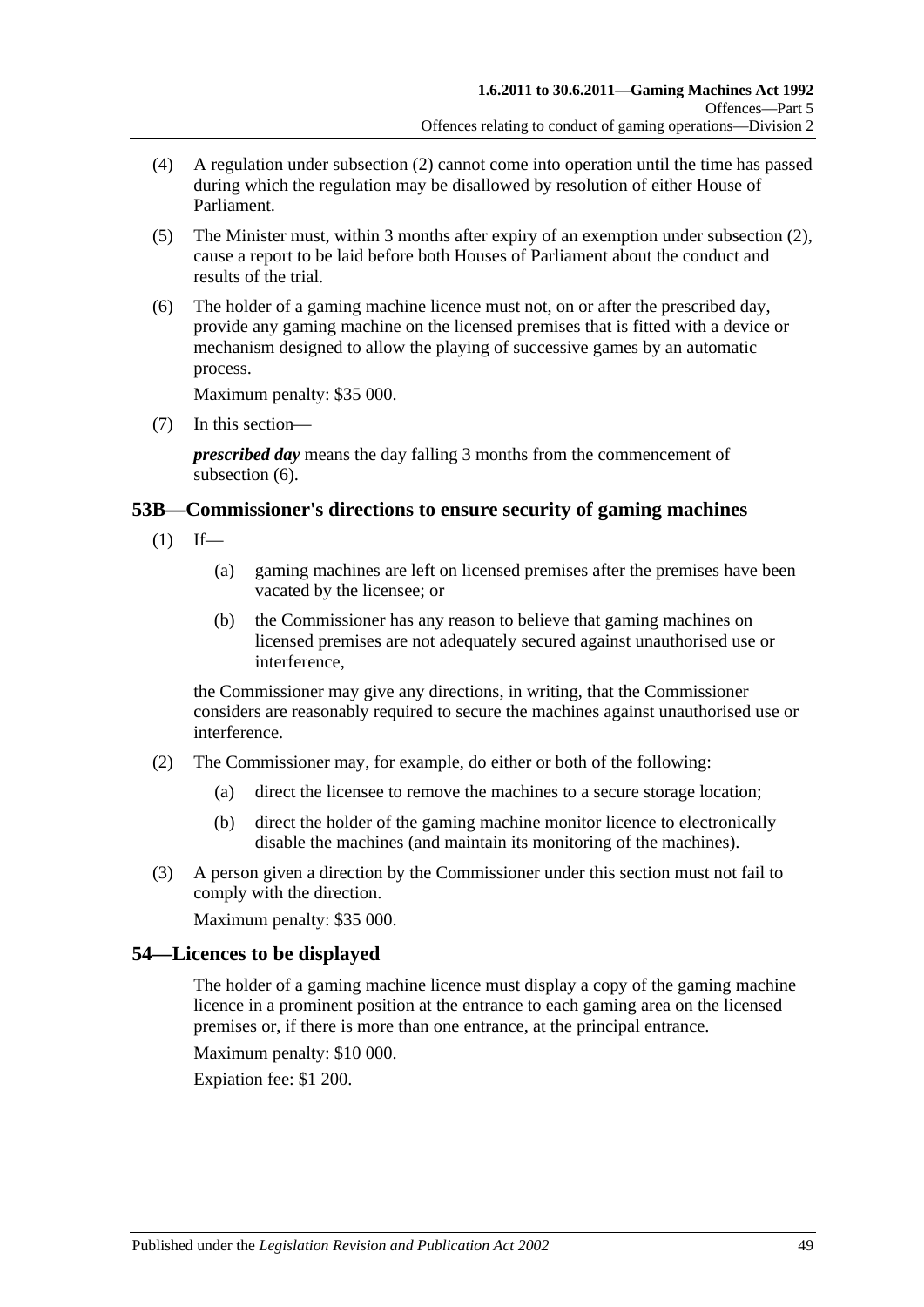## **Division 3—Offences relating to minors**

#### **55—Minors must not be employed in gaming operations**

If a minor is employed in any capacity in connection with the conduct of gaming operations on licensed premises, the licensee is guilty of an offence.

Maximum penalty: \$10 000 or imprisonment for 6 months.

#### **56—Minors not permitted in gaming areas**

(1) A minor must not enter or remain in a gaming area or operate a gaming machine on licensed premises.

Maximum penalty: \$2 500.

<span id="page-49-0"></span>(2) Where a minor enters or remains in a gaming area or operates a gaming machine on licensed premises, the licensee and the approved gaming machine manager on duty at the time are each guilty of an offence.

Maximum penalty: \$10 000.

- (3) It is a defence to a charge of an offence against [subsection](#page-49-0) (2) for the defendant to prove that he or she took reasonable steps to prevent the entry of the minor to, or to remove the minor from, the gaming area or to prevent him or her from operating the gaming machine.
- (4) A holder of a gaming machine licence or an approved gaming machine manager who permits a minor to enter or remain in a gaming area on the licensed premises, or to operate a gaming machine on the premises, is guilty of an offence.

Maximum penalty: \$20 000.

(5) A minor who operates a gaming machine in contravention of this section is not entitled to any winnings he or she may have made on the machine and those winnings are forfeited to the Crown.

#### <span id="page-49-1"></span>**57—Licensee must erect warning notices**

- (1) The holder of a gaming machine licence must cause a notice, in the prescribed form, to be erected in a prominent position at each entrance to each gaming area on the licensed premises and to be displayed prominently on each gaming machine.
- (2) The notice must state—
	- (a) the minimum age at which a person may enter and remain in the gaming area and operate a gaming machine; and
	- (b) that a person suspected of being under the minimum age may be required to provide evidence of age; and
	- (c) that a person under the minimum age is not entitled to any winnings from the operation of a gaming machine on the premises; and
	- (d) the maximum penalties for entering or remaining in the gaming area or for operating a gaming machine; and
	- (e) any other information required by the regulations or the gaming machine licence conditions.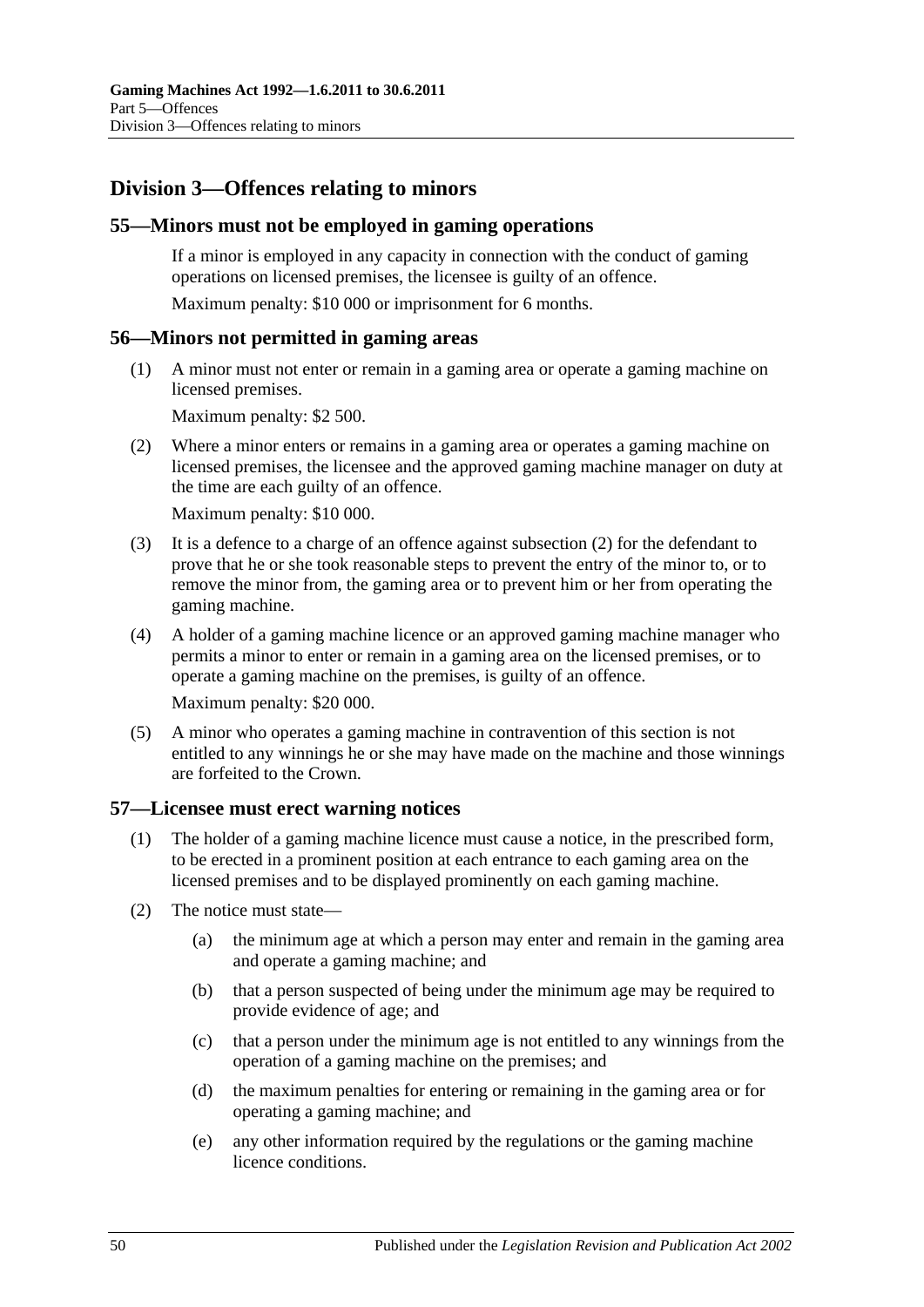(3) A licensee who fails to comply with [subsection](#page-49-1) (1) is guilty of an offence. Maximum penalty: \$10 000. Expiation fee: \$1 200.

## **58—Powers in relation to minors in gaming areas**

- (1) Where an authorised person suspects on reasonable grounds that a person in a gaming area may be a minor, he or she may require the person to produce evidence to the authorised person's satisfaction as to the person's age.
- (2) A person who—
	- (a) fails, without reasonable excuse, to comply with a requirement under this section; or
	- (b) makes a false statement, or produces false evidence, in response to such a requirement,

is guilty of an offence.

Maximum penalty: \$2 500.

- <span id="page-50-0"></span>(3) Where an authorised person suspects on reasonable grounds that a person who is in a gaming area or who is about to enter a gaming area is a minor, the authorised person may require the person to leave the gaming area.
- (4) If a person refuses or fails to comply with a requirement under [subsection](#page-50-0) (3), the authorised person may remove him or her from the licensed premises, using only such force as is reasonably necessary for the purpose.
- (5) An authorised person must comply with any procedures prescribed under the *[Liquor](http://www.legislation.sa.gov.au/index.aspx?action=legref&type=act&legtitle=Liquor%20Licensing%20Act%201997)  [Licensing Act](http://www.legislation.sa.gov.au/index.aspx?action=legref&type=act&legtitle=Liquor%20Licensing%20Act%201997) 1997* in relation to the removal by authorised persons (within the meaning of that Act) of minors from licensed premises or a part of licensed premises.

## **Division 4—Persons barred from gaming areas**

## **59—Licensee may bar excessive gamblers**

- (1) A person who enters or remains in a gaming area from which he or she has been barred pursuant to this section is guilty of an offence. Maximum penalty: \$2 500.
- (2) If the holder of a gaming machine licence is satisfied that the welfare of a person, or the welfare of a person's dependants, is seriously at risk as a result of the excessive playing of gaming machines by the person, he or she may, by order, bar the person from entering or remaining in the gaming area, or areas, of the premises to which the licence relates.
- (3) The holder of a gaming machine licence may revoke an order made by him or her under this section.
- (4) The holder of a gaming machine licence who suffers or permits a person to enter or remain in a gaming area from which the person has been barred is guilty of an offence. Maximum penalty: \$10 000.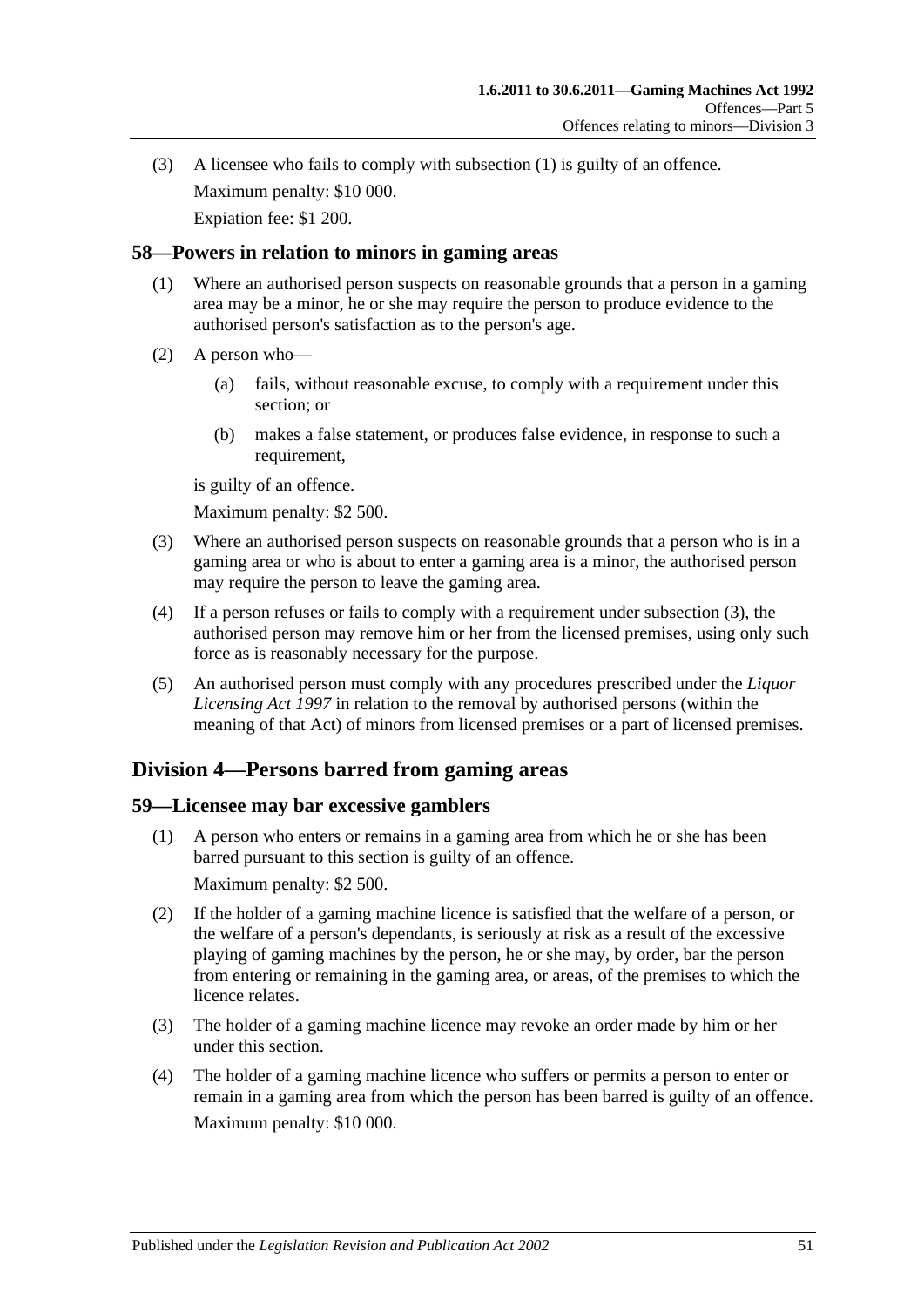(5) If an approved gaming machine manager or an approved gaming machine employee suffers or permits a person to enter or remain in a gaming area from which the person has been barred, the licensee and the manager or employee are each guilty of an offence.

Maximum penalty: \$10 000.

#### <span id="page-51-0"></span>**60—Power to remove persons who have been barred**

- (1) Where an authorised person suspects on reasonable grounds that a person who is in, or who is entering or about to enter, a gaming area is barred from that gaming area pursuant to this Division, the authorised person may require the person to leave the gaming area.
- (2) If a person refuses or fails to comply with a requirement under [subsection](#page-51-0) (1), the authorised person may remove him or her from the licensed premises, using only such force as is reasonably necessary for the purpose.
- (3) An authorised person must comply with any procedures prescribed under the *[Liquor](http://www.legislation.sa.gov.au/index.aspx?action=legref&type=act&legtitle=Liquor%20Licensing%20Act%201997)  [Licensing Act](http://www.legislation.sa.gov.au/index.aspx?action=legref&type=act&legtitle=Liquor%20Licensing%20Act%201997) 1997* in relation to the removal by authorised persons (within the meaning of that Act) of persons from licensed premises.

#### **61—Commissioner may review decision of licensee**

- (1) The Commissioner may, on application by a person who is aggrieved by a decision of a licensee to bar a person from a gaming area, review that decision.
- (2) The Commissioner may confirm or revoke the decision and his or her decision on the matter is not appealable.

## **Division 5—Offences relating to cheating etc**

#### **62—Interference with machines, equipment or games**

A person who interferes in any way with the proper operation of an approved gaming machine or gaming equipment, or the proper operation of an approved game in a gaming machine, with the intent of gaining any benefit or advantage for himself or herself or any other person, is guilty of an offence.

Maximum penalty: \$50 000 or imprisonment for 4 years.

## **63—Interference devices**

A person who manufactures, sells, supplies or has in his or her possession a device designed, adapted or intended to be used for the purpose of interfering with the proper operation of an approved gaming machine or gaming equipment or the proper operation of an approved game in a gaming machine is guilty of an offence.

Maximum penalty: \$50 000 or imprisonment for 4 years.

## **64—Sealing of gaming equipment and gaming machines**

(1) A person other than an authorised officer must not seal any gaming equipment or break or in any way interfere with any such seal.

Maximum penalty: \$5 000 or imprisonment for 3 months.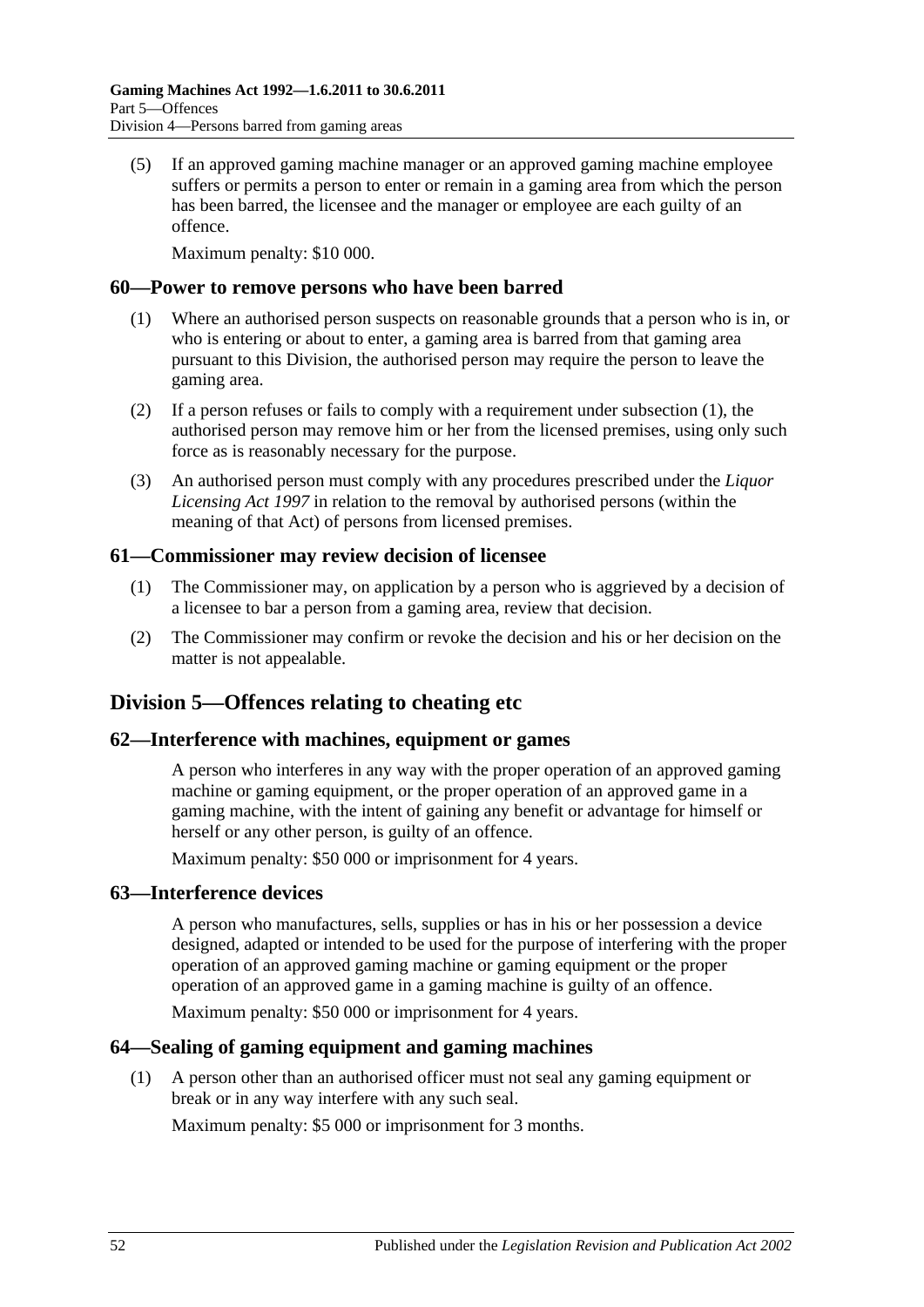(2) A person other than an authorised officer or an approved gaming machine technician must not seal any part of a gaming machine or break or in any way interfere with any such seal.

Maximum penalty: \$5 000 or imprisonment for 3 months.

## **65—Removal of gaming tokens**

A person other than a person acting in the course of his or her duties must not remove any cash or gaming tokens from a gaming machine.

Maximum penalty: \$5 000 or imprisonment for 3 months.

## **66—Machines not to be operated in certain circumstances**

- (1) If, at any time when a gaming area on licensed premises is open for business, the licensee or an approved gaming machine manager suffers or permits a gaming machine to be operated—
	- (a) while the gaming machine or any game in the machine is not operating in such a manner that the rules of the game are being complied with, while the sequence or incidence of winnings has in any way been altered or while the machine is in any other way operating defectively; or
	- (b) while the gaming machine is not connected to the computer monitoring system or the connection is in anyway defective; or
	- (c) while the door of its computer cabinet is not sealed in the manner approved by the Commissioner,

the licensee or manager is guilty of an offence.

Maximum penalty: \$20 000 or imprisonment for 1 year.

## <span id="page-52-0"></span>**67—Power to remove offenders**

- (1) An authorised person, if satisfied that a person who is in a gaming area on licensed premises—
	- (a) has damaged or physically abused any gaming machine; or
	- (b) has committed, is committing or is about to commit an offence; or
	- (c) is behaving in an offensive, abusive or disorderly manner,

may remove the person from the licensed premises, using only such force as is reasonably necessary for the purpose.

(2) A person removed from licensed premises under [subsection](#page-52-0) (1) who enters or attempts to enter the premises within 24 hours of being so removed from them is guilty of an offence.

Maximum penalty: \$2 500.

- <span id="page-52-1"></span>(3) An authorised person may refuse entry to, or prevent from entering, the gaming area, or areas, on licensed premises any person who is behaving in an offensive, abusive or disorderly manner.
- (4) A person—
	- (a) who is refused entry to, or prevented from entering, a gaming area under [subsection](#page-52-1) (3); and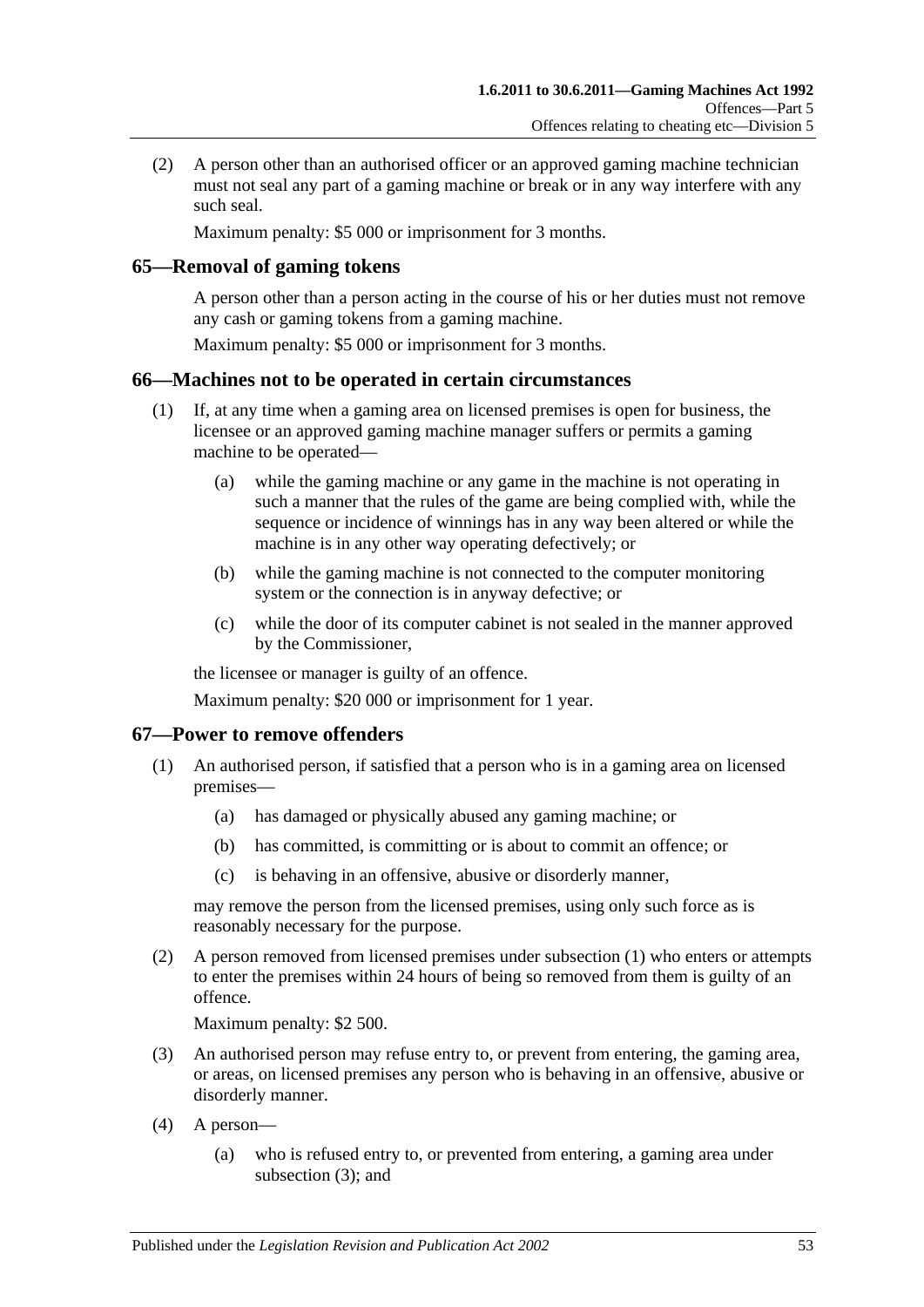(b) who enters or attempts to enter any of the gaming areas on the premises within 24 hours after entry is so refused or prevented,

is guilty of an offence.

Maximum penalty: \$2 500.

- <span id="page-53-0"></span>(4a) The regulations may prescribe procedures to be observed by authorised persons in or in connection with the prevention of persons from entering gaming areas.
- (4b) An authorised person must comply with any procedures—
	- (a) prescribed under [subsection](#page-53-0) (4a); or
	- (b) prescribed under the *[Liquor Licensing Act](http://www.legislation.sa.gov.au/index.aspx?action=legref&type=act&legtitle=Liquor%20Licensing%20Act%201997) 1997* in relation to the removal by authorised persons (within the meaning of that Act) of persons from licensed premises.
- (5) The powers exercisable under this section are in addition to any other powers that are exercisable at law.

## **Division 6—Offences relating to profit sharing etc**

## <span id="page-53-1"></span>**68—Certain profit sharing etc is prohibited**

- (1) If the holder of a gaming machine licence—
	- (a) enters into partnership with an unlicensed person (that is to say, a person who is not one of the holders of the gaming machine licence) in relation to the business conducted pursuant to the licence; or
	- (b) is party to any agreement or arrangement under which an unlicensed person in any way participates in the proceeds or profits of the business carried on pursuant to the licence; or
	- (c) remunerates an unlicensed person (other than the holder of the gaming machine monitor licence) by reference to the proceeds or profits of, or the amount staked in the course of, the business carried on pursuant to the licence; or
	- (d) permits an unlicensed person (not being a person who is an approved gaming machine manager in respect of the business) to conduct, superintend or manage the business carried on pursuant to the licence; or
	- (e) permits an unlicensed person to hold himself or herself out to the public as the licensee,

the licensee and the unlicensed person are each guilty of an offence.

Maximum penalty: \$20 000 or imprisonment for 1 year.

- (2) [Subsection](#page-53-1) (1) does not apply to—
	- (a) an agreement or arrangement providing for the disbursement of proceeds or profits to a person in a position of authority in a trust or corporate entity that holds the gaming machine licence; or
	- (b) an agreement or arrangement on terms approved by the Commissioner.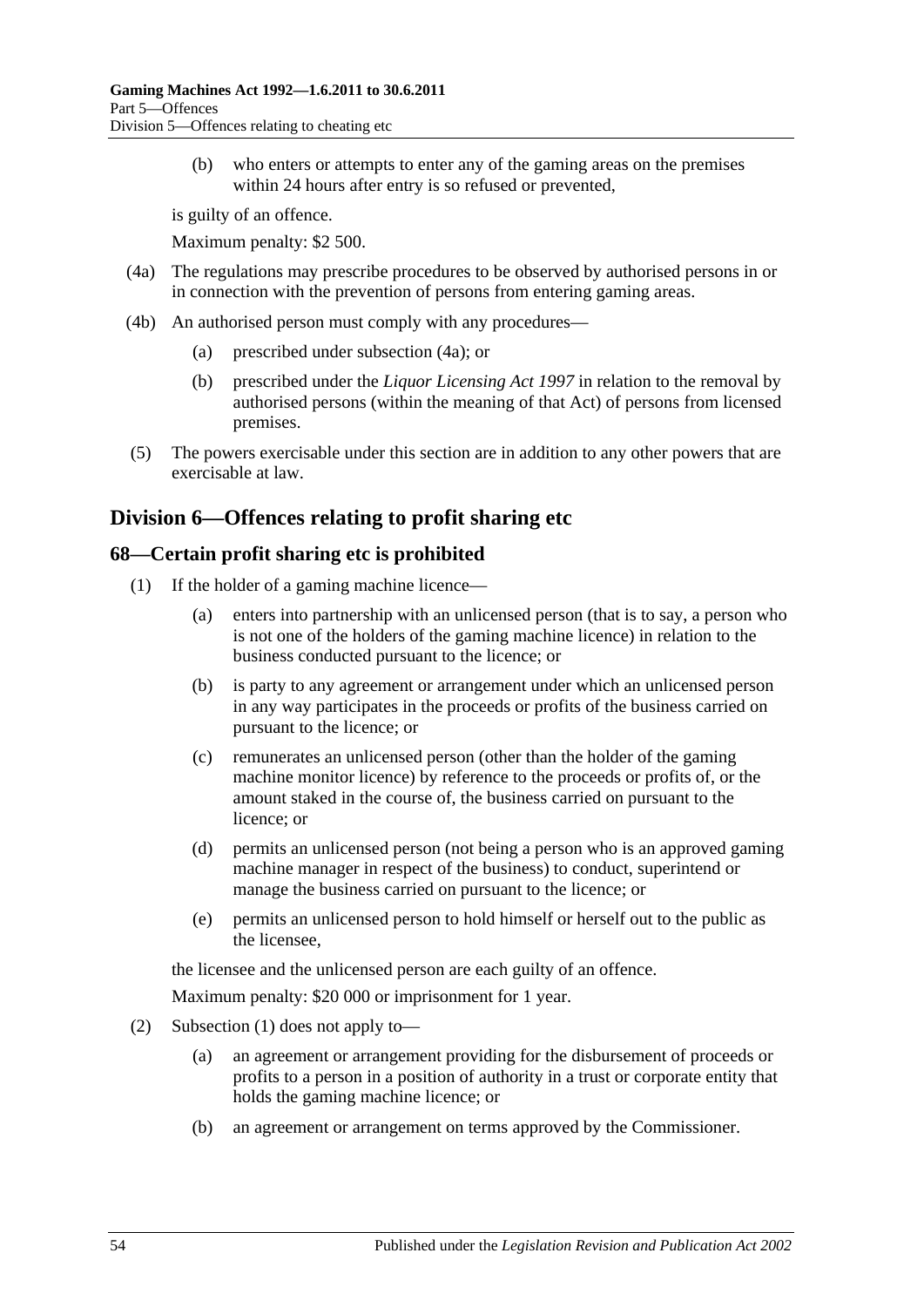# **Part 6—Appeals**

## **69—Right of appeal**

- (1) A party to proceedings before the Commissioner who is dissatisfied with a decision or order made or given in the proceedings may appeal to the Court against the decision or order.
- (2) A person who is the subject of a direction given by the Commissioner under this Act (except when acting as an authorised officer) may appeal to the Authority against that direction.
- (3) An appeal under this section must be instituted within one month of the decision, or order or direction being made or given or such longer period as the Court or the Authority, as the case may be, may allow.
- (4) An appeal under this section is in the nature of a rehearing.
- (5) The Court or Authority may, on an appeal under this section, do such of the following as the Court or Authority thinks appropriate:
	- (a) affirm, vary or quash the decision, order or direction subject to the appeal;
	- (b) substitute, or make in addition, any decision, order or direction that the Commissioner could make;
	- (c) remit the matter to the Commissioner for further consideration;
	- (d) make any incidental or ancillary order.
- (6) For the purposes of this section, the transferor of a gaming machine licence is a party to any proceedings relating to the transfer of the licence.
- (6a) For the purposes of this section, a person who has objected to an application under this Act is entitled to be joined as a party to any proceedings relating to the application.
- (7) No right of appeal lies against a decision or order of the Court or Authority on an appeal under this section.

## **70—Operation of decisions pending appeal**

- (1) Subject to [subsection](#page-54-0) (2), a decision, order or direction against which a right of appeal lies continues to operate despite that right of appeal or the institution of appeal proceedings.
- <span id="page-54-0"></span>(2) The Commissioner or the appropriate appellate authority may—
	- (a) suspend the operation of a decision, order or direction against which an appeal has been commenced or is proposed; or
	- (b) make any other order or direction that may be appropriate in the circumstances.
- (3) In [subsection](#page-54-0) (2)—

#### *appropriate appellate authority* means—

- (a) if the appeal lies to the Court—the Court;
- (b) if the appeal lies to the Authority—the Authority.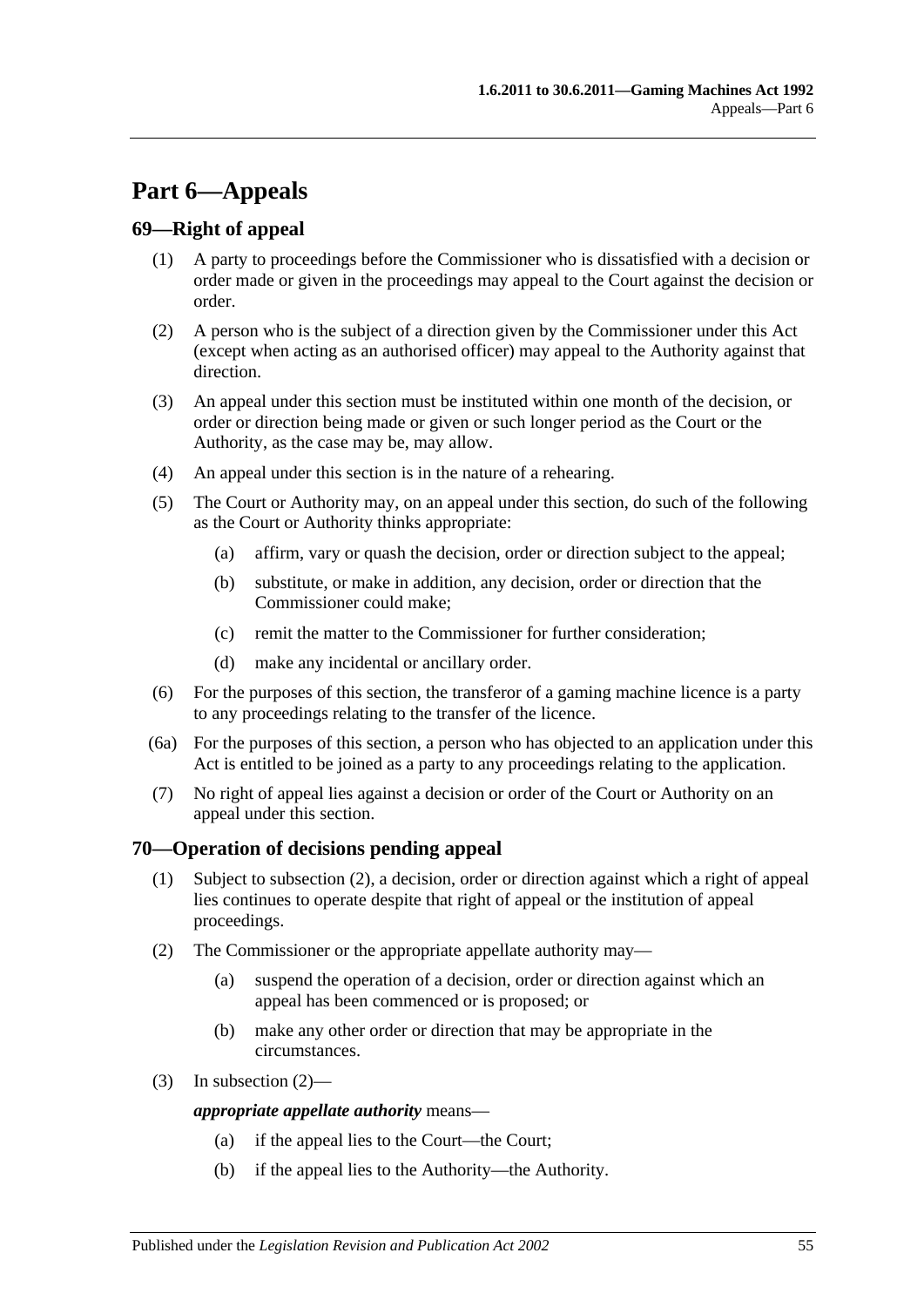## **70A—Procedure in relation to criminal intelligence**

In any proceedings under this Part, the Court or the Authority—

- (a) must, on the application of the Commissioner of Police, take steps to maintain the confidentiality of information classified by the Commissioner of Police as criminal intelligence, including steps to receive evidence and hear argument about the information in private in the absence of the parties to the proceedings and their representatives; and
- (b) may take evidence consisting of or relating to information classified by the Commissioner of Police as criminal intelligence by way of affidavit of a police officer of or above the rank of superintendent.

# **Part 7—Powers of inspection etc**

## **71—Powers of authorised officers**

- (1) An authorised officer—
	- (a) may, for the purposes of ascertaining whether the provisions of this Act or a licence under this Act are being complied with, at any time while premises on which the holder of a licence conducts any business pursuant to the licence are open for business or at any other reasonable time; or
	- (b) may, where the officer suspects on reasonable grounds that an offence has been, is being or is about to be committed on any premises or that evidence of an offence is likely to be found on any premises, at any time,

<span id="page-55-0"></span>exercise all or any of the following powers:

- (c) enter or, where necessary, break into the premises, using only such force as is reasonably necessary for the purpose;
- (d) inspect or search the premises or anything on the premises;
- (e) require any person on the premises to—
	- (i) produce any equipment or other items, or any books, papers or documents, that are in the person's custody or control;
	- (ii) answer any questions put by the authorised officer;
	- (iii) open any gaming machine on the premises or any part of such a machine;
- (f) inspect any books, papers or documents produced to him or her and retain them for so long as is reasonably necessary for the purpose of copying or taking extracts from any of them;
- (g) if the authorised officer suspects on reasonable grounds that an offence has been committed, seize and retain anything that he or she believes affords evidence of the offence;
- (h) give such directions as are reasonably necessary for, or as are incidental to, the effective exercise of the officer's powers under this section.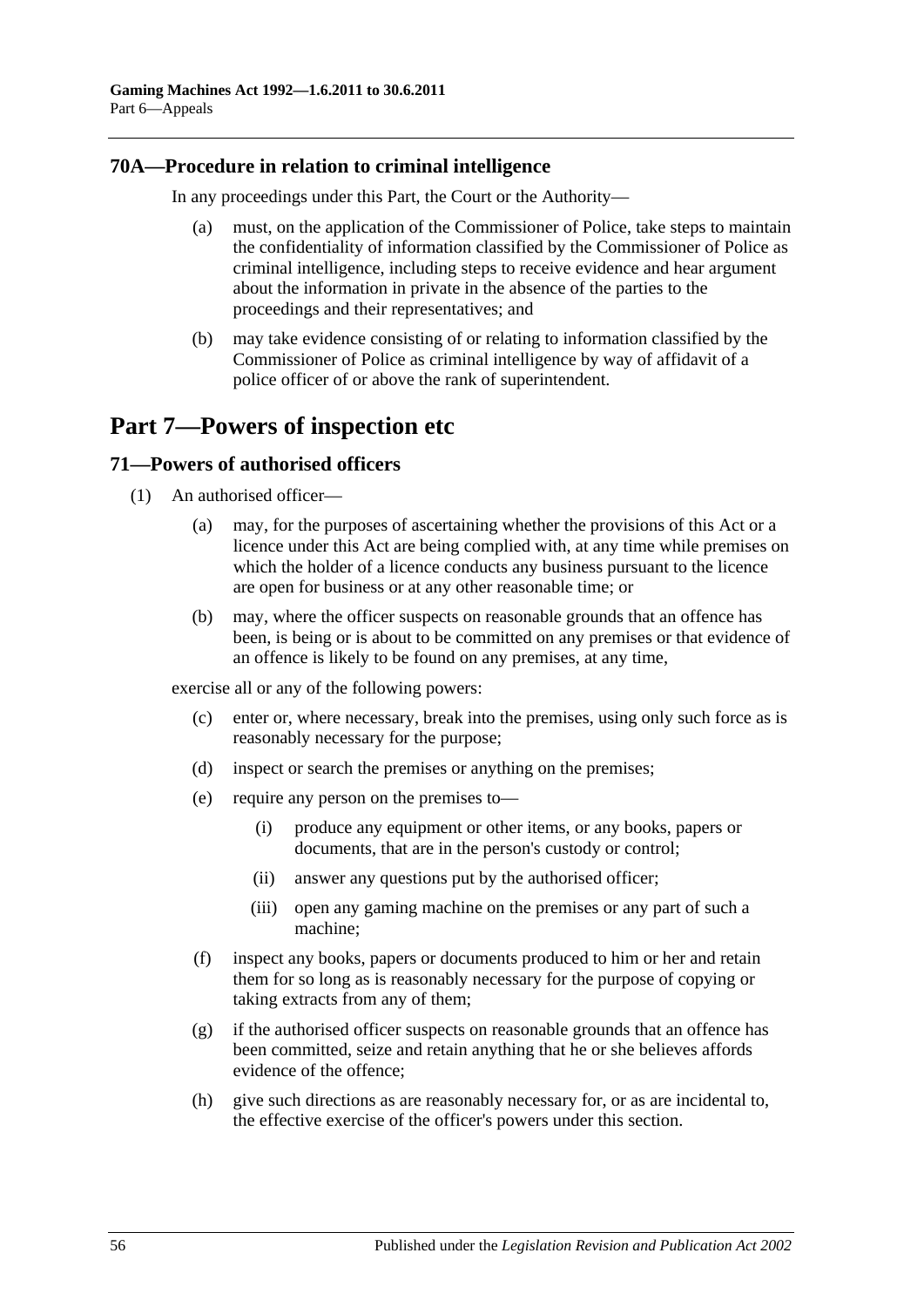- <span id="page-56-0"></span>(2) An authorised officer cannot exercise powers under [subsection](#page-55-0) (1)(c) in relation to premises that are not used in the course of a business carried on pursuant to a licence under this Act except on the authority of a warrant issued by a justice.
- (3) A justice cannot issue a warrant under [subsection](#page-56-0) (2) unless satisfied, on information given on oath—
	- (a) that there are reasonable grounds for suspecting that an offence has been, is being or is about to be committed; and
	- (b) that the warrant is reasonably required in the circumstances.
- (4) An authorised officer may, in exercising powers under this section, be accompanied by such assistants as are reasonably necessary for the purpose.
- <span id="page-56-1"></span>(5) Where an authorised officer suspects on reasonable grounds that—
	- (a) a gaming machine, an approved game or any gaming equipment is defective or is not operating correctly; or
	- (b) that the computer system by which the operation of gaming machines is monitored is defective or is not operating correctly,

the authorised officer may give such directions to any licensee or employee of a licensee as the officer thinks fit for the purpose of ensuring compliance with this Act or the proper conduct of gaming operations.

- (6) If a person refuses or fails to comply with a direction given under [subsection](#page-56-1) (5), the authorised officer may himself or herself do such things as are reasonably necessary to ensure compliance with the direction, including, if the officer believes it to be the only effective way of ensuring compliance, the seizure of any gaming machine, gaming machine component or gaming equipment.
- (6a) An authorised officer may—
	- (a) require a person who has custody or control of books, papers or documents relevant to a business conducted under a licence to produce them at a specified place for inspection at a specified time or within a specified period; and
	- (b) inspect books, papers or documents so produced and retain them for as long as is reasonably necessary for the purposes of copying or taking extracts from any of them.
- (7) Subject to [subsection](#page-57-0) (8), a person who—
	- (a) without reasonable excuse, hinders or obstructs an authorised officer in the exercise of powers under this section; or
	- (b) fails to answer a question put by an authorised officer to the best of his or her knowledge, information or belief; or
	- (c) fails to comply with any other lawful requirement or direction of an authorised officer; or
	- (d) uses abusive, threatening or insulting language to an authorised officer or a person assisting an authorised officer; or
	- (e) falsely represents, by word or conduct, that he or she is an authorised officer,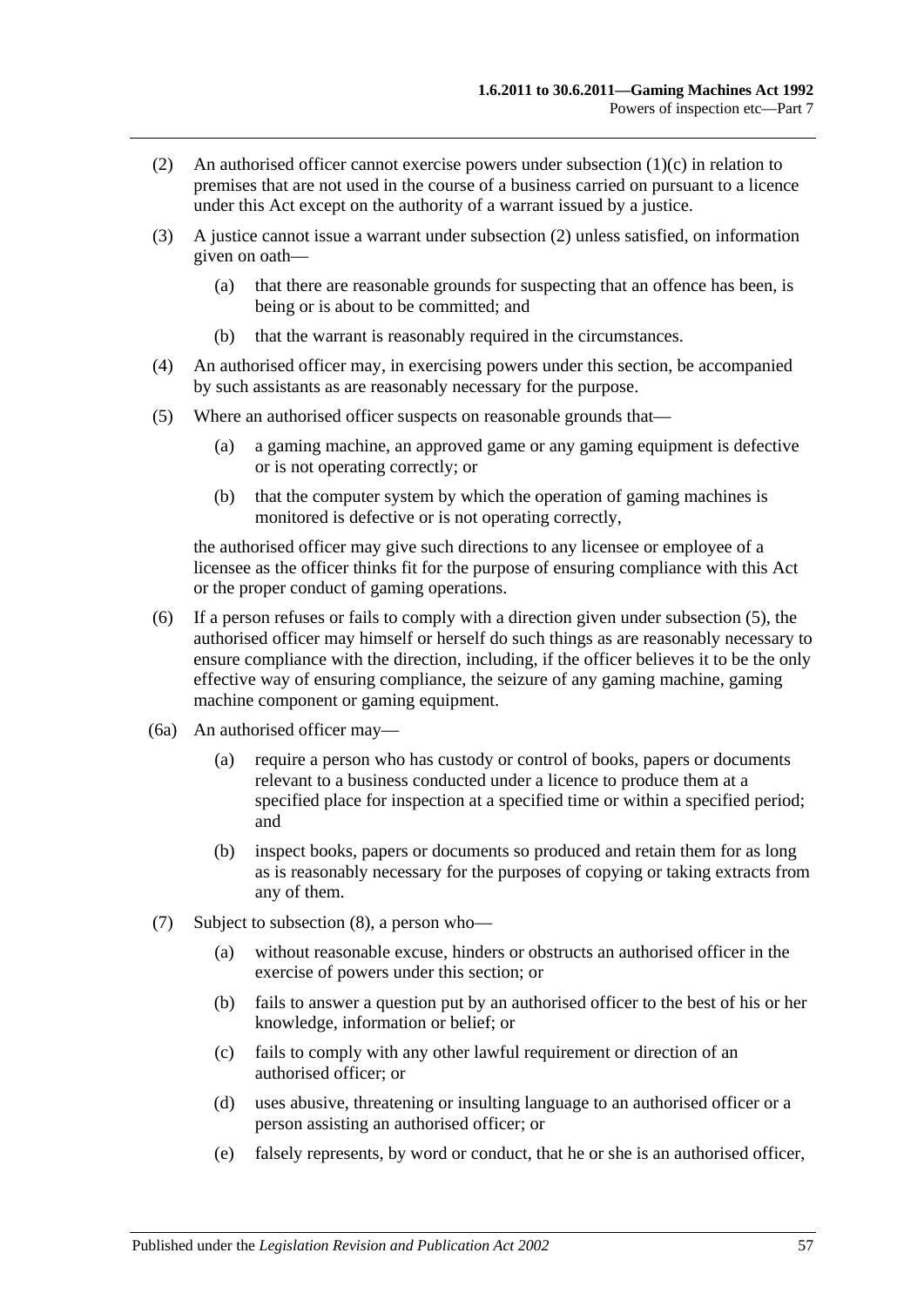is guilty of an offence.

Maximum penalty: \$20 000.

- <span id="page-57-0"></span>(8) A person is not required to answer a question, or to produce books, papers or documents, under this section if—
	- (a) the answer to the question or the contents of the books, papers or documents would tend to incriminate the person of an offence; or
	- (b) by answering the question or producing the books, papers or documents the person would commit a breach of legal professional privilege.
- (9) In this section—

*offence* means an offence against this Act or any other offence arising out of or committed in connection with the conduct of gaming operations pursuant to this Act.

## **Part 8—Gaming tax**

#### **71A—Moratorium on increases in rates of gaming tax**

It is the intention of Parliament that the rates of gaming tax, as in force at the time of the enactment of this section, should not be increased before 30 June 2014.

#### **72—Interpretation**

In this Part—

*net gambling revenue* or *NGR*, in relation to the holder of a gaming machine licence and a financial year, means the total amount of all bets made on the gaming machines on the licensed premises during the year less the total amount of all prizes won on the machines during the year;

*non-profit business* means a business carried out under a gaming machine licence held by or on behalf of a body corporate or association, where the Minister is satisfied that the profits of the business cannot be returned to the members or shareholders of the body corporate or association;

#### *prescribed gaming tax*—

- (a) in respect of the 2002/2003 financial year, means—
	- (i) in the case of a non-profit business—the amount of tax calculated in accordance with Part 1 of the following table, as adjusted, for the 6 months from 1 January 2003 until 30 June 2003 (the *second 6 months*), by subtracting or adding (as the case requires) the adjustment amount in accordance with Part 2 of the table:

| Part 1                                                                                                                     |                                                              |
|----------------------------------------------------------------------------------------------------------------------------|--------------------------------------------------------------|
| <b>Tax Threshold</b>                                                                                                       | Tax                                                          |
| For NGR of \$399 000 or less for the financial 20.91% of the NGR<br>year                                                   |                                                              |
| For NGR of more than \$399 000 but equal to or\$83 430.90 plus 25.91% of the<br>less than \$945 000 for the financial year | excess NGR over \$399 000                                    |
| For NGR of more than \$945 000 for the<br>financial year                                                                   | \$224 899.50 plus 30.91% of<br>the excess NGR over \$945 000 |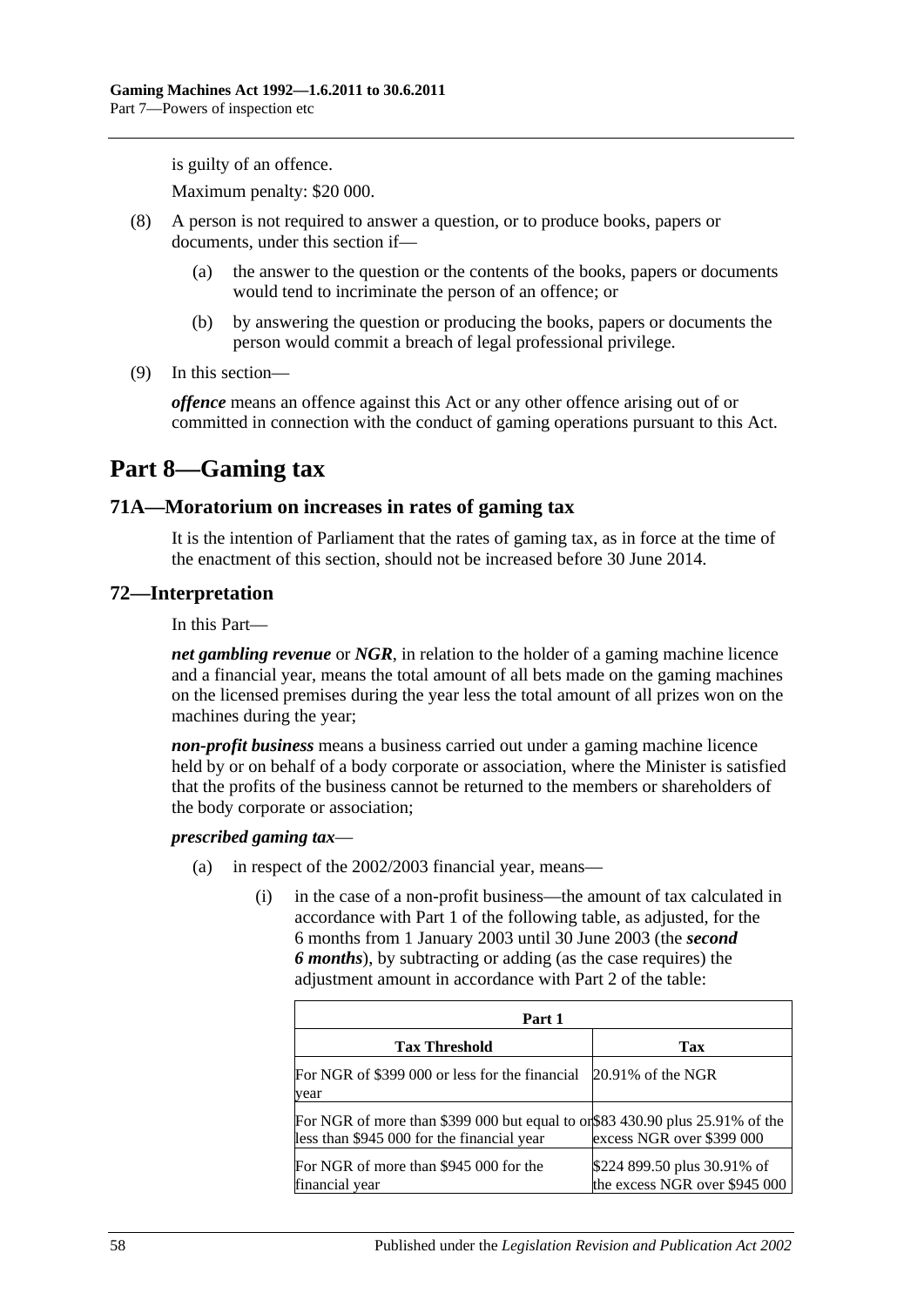| Part 2                                                                                                                                               |                                                                         |
|------------------------------------------------------------------------------------------------------------------------------------------------------|-------------------------------------------------------------------------|
| <b>Adjustment Threshold</b>                                                                                                                          | Adjustment                                                              |
| For NGR of \$37 500 or less for the second<br>6 months                                                                                               | subtract $20.91\%$ of the NGR                                           |
| For NGR of more than \$37 500 but equal to or<br>less than \$199 500 for the second 6 months                                                         | subtract \$7 841.25 and add<br>0.09% of the excess NGR over<br>\$37 500 |
| For NGR of more than \$199 500 but equal to or subtract \$7 695.45 and add<br>less than \$472 500 for the second 6 months                            | 2.59% of the excess NGR over<br>\$199 500                               |
| For NGR of more than \$472 500 but equal to or subtract \$624.75<br>less than \$750 000 for the second 6 months                                      |                                                                         |
| For NGR of more than \$750 000 but equal to or subtract \$624.75 and add<br>less than \$1 250 000 for the second 6 months                            | 6.59% of the excess NGR over<br>\$750 000                               |
| For NGR of more than \$1 250 000 but equal to add \$32 325.25 plus 16.09% of<br>or less than \$1 750 000 for the second 6 months the excess NGR over | \$1 250 000                                                             |
| For NGR of more than \$1 750 000 for the<br>second 6 months                                                                                          | add \$112 775.25 plus 24.09%<br>of the excess NGR over<br>\$1 750 000   |

(ii) in any other case—the amount of tax calculated in accordance with Part 1 of the following table, as adjusted, for the 6 months from 1 January 2003 until 30 June 2003 (the *second 6 months*), by subtracting or adding (as the case requires) the adjustment amount in accordance with Part 2 of the table:

| Part 1                                                                                                     |  |
|------------------------------------------------------------------------------------------------------------|--|
| Tax                                                                                                        |  |
| For NGR of \$399 000 or less for the financial 25.91% of the NGR                                           |  |
| For NGR of more than \$399 000 but equal to or\$103 380.90 plus 34.41% of<br>the excess NGR over \$399 000 |  |
| \$291 259.50 plus 40.91% of<br>the excess NGR over \$945 000                                               |  |
|                                                                                                            |  |

| Part 2                                                                                                                    |                                                                         |
|---------------------------------------------------------------------------------------------------------------------------|-------------------------------------------------------------------------|
| <b>Adjustment Threshold</b>                                                                                               | Adjustment                                                              |
| For NGR of \$37 500 or less for the second<br>6 months                                                                    | subtract $25.91\%$ of the NGR                                           |
| For NGR of more than \$37 500 but equal to or<br>less than \$199 500 for the second 6 months                              | subtract \$9 716.25 and add<br>1.59% of the excess NGR over<br>\$37 500 |
| For NGR of more than \$199 500 but equal to or subtract \$7 140.45 and add<br>less than \$472 500 for the second 6 months | 2.59% of the excess NGR over<br>\$199 500                               |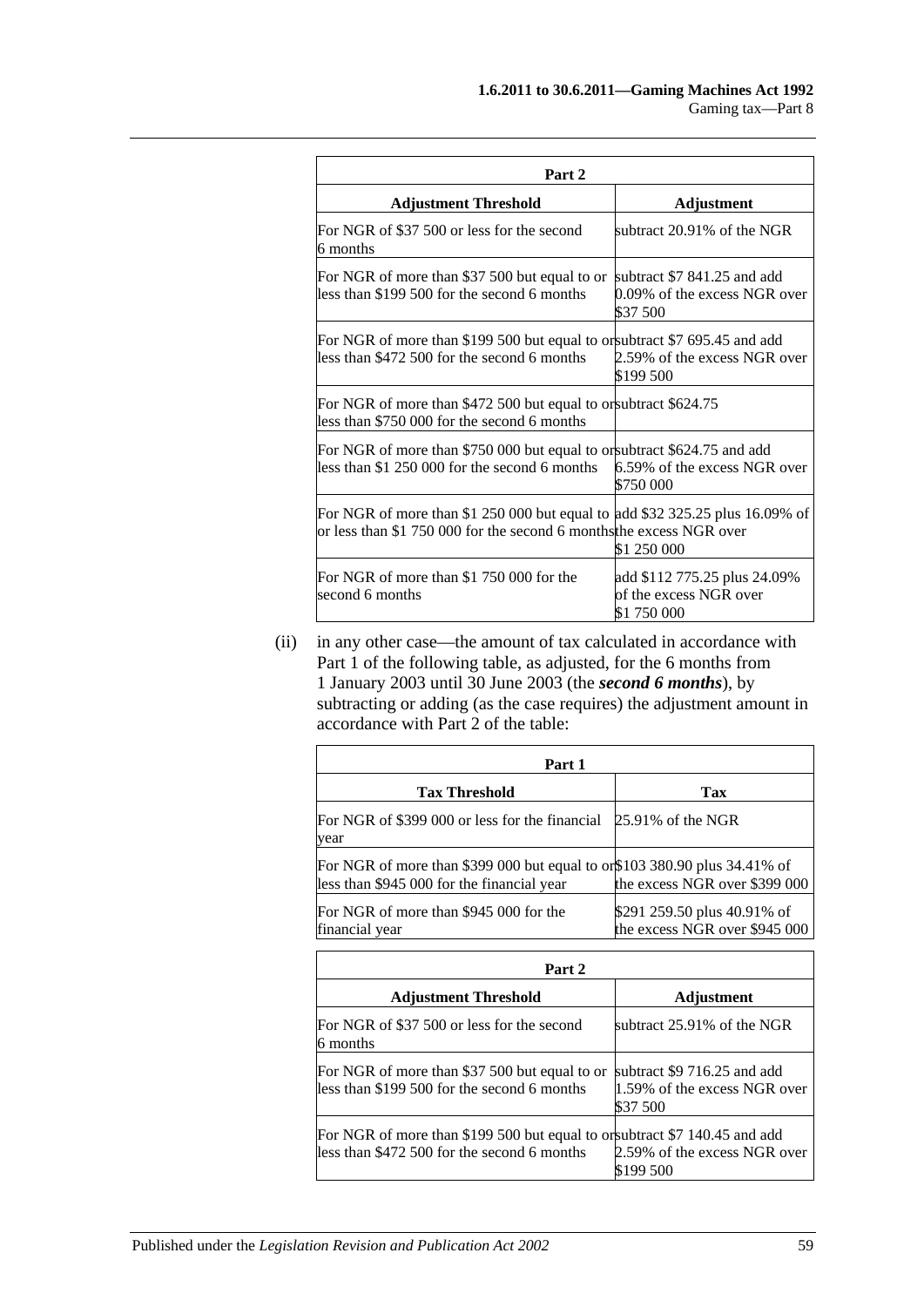| Part 2                                                                                                                                               |                                                                       |  |
|------------------------------------------------------------------------------------------------------------------------------------------------------|-----------------------------------------------------------------------|--|
| <b>Adjustment Threshold</b>                                                                                                                          | <b>Adjustment</b>                                                     |  |
| For NGR of more than \$472 500 but equal to or subtract \$69.75<br>less than \$750 000 for the second 6 months                                       |                                                                       |  |
| For NGR of more than \$750 000 but equal to or subtract \$69.75 and add 6.59%<br>less than \$1 250 000 for the second 6 months                       | of the excess NGR over<br>\$750 000                                   |  |
| For NGR of more than \$1 250 000 but equal to add \$32 880.25 plus 16.09% of<br>or less than \$1 750 000 for the second 6 months the excess NGR over | \$1 250 000                                                           |  |
| For NGR of more than \$1 750 000 for the<br>second 6 months                                                                                          | add \$113 330.25 plus 24.09%<br>of the excess NGR over<br>\$1 750 000 |  |

- (b) in respect of the 2003/2004 financial year and each successive financial year, means—
	- (i) in the case of a non-profit business—the amount of tax calculated in accordance with the following table:

| <b>Tax Threshold</b>                                                                                                       | Tax                            |
|----------------------------------------------------------------------------------------------------------------------------|--------------------------------|
| For NGR of \$75 000 or less for the financial<br>year                                                                      | hil                            |
| For NGR of more than \$75 000 but equal to or                                                                              | 21% of the excess NGR over     |
| less than \$399 000 for the financial year                                                                                 | \$75 000                       |
| For NGR of more than \$399 000 but equal to or \$68 040 plus 28.5% of the<br>less than \$945 000 for the financial year    | excess NGR over \$399 000      |
| For NGR of more than \$945 000 but equal to or\$223 650 plus 30.91% of the<br>less than \$1 500 000 for the financial year | excess NGR over \$945 000      |
| For NGR of more than \$1 500 000 but equal to                                                                              | \$395 200.50 plus 37.5% of the |
| or less than \$2 500 000 for the financial year                                                                            | excess NGR over \$1 500 000    |
| For NGR of more than \$2 500 000 but equal to                                                                              | \$770 200.50 plus 47% of the   |
| or less than \$3 500 000 for the financial year                                                                            | excess NGR over \$2 500 000    |
| For NGR of more than \$3 500 000 for the                                                                                   | \$1 240 200.50 plus 55% of the |
| financial year                                                                                                             | excess NGR over \$3 500 000    |

(ii) in any other case—the amount of tax calculated in accordance with the following table:

| <b>Tax Threshold</b>                                                                                                         | Tax                                      |
|------------------------------------------------------------------------------------------------------------------------------|------------------------------------------|
| For NGR of \$75 000 or less for the financial<br>year                                                                        | nil                                      |
| For NGR of more than \$75 000 but equal to or<br>less than \$399 000 for the financial year                                  | 27.5% of the excess NGR over<br>\$75 000 |
| For NGR of more than \$399 000 but equal to or \$89 100 plus 37% of the excess<br>less than \$945 000 for the financial year | NGR over \$399 000                       |
| For NGR of more than \$945 000 but equal to or \$291 120 plus 40.91% of the<br>less than \$1 500 000 for the financial year  | excess NGR over \$945 000                |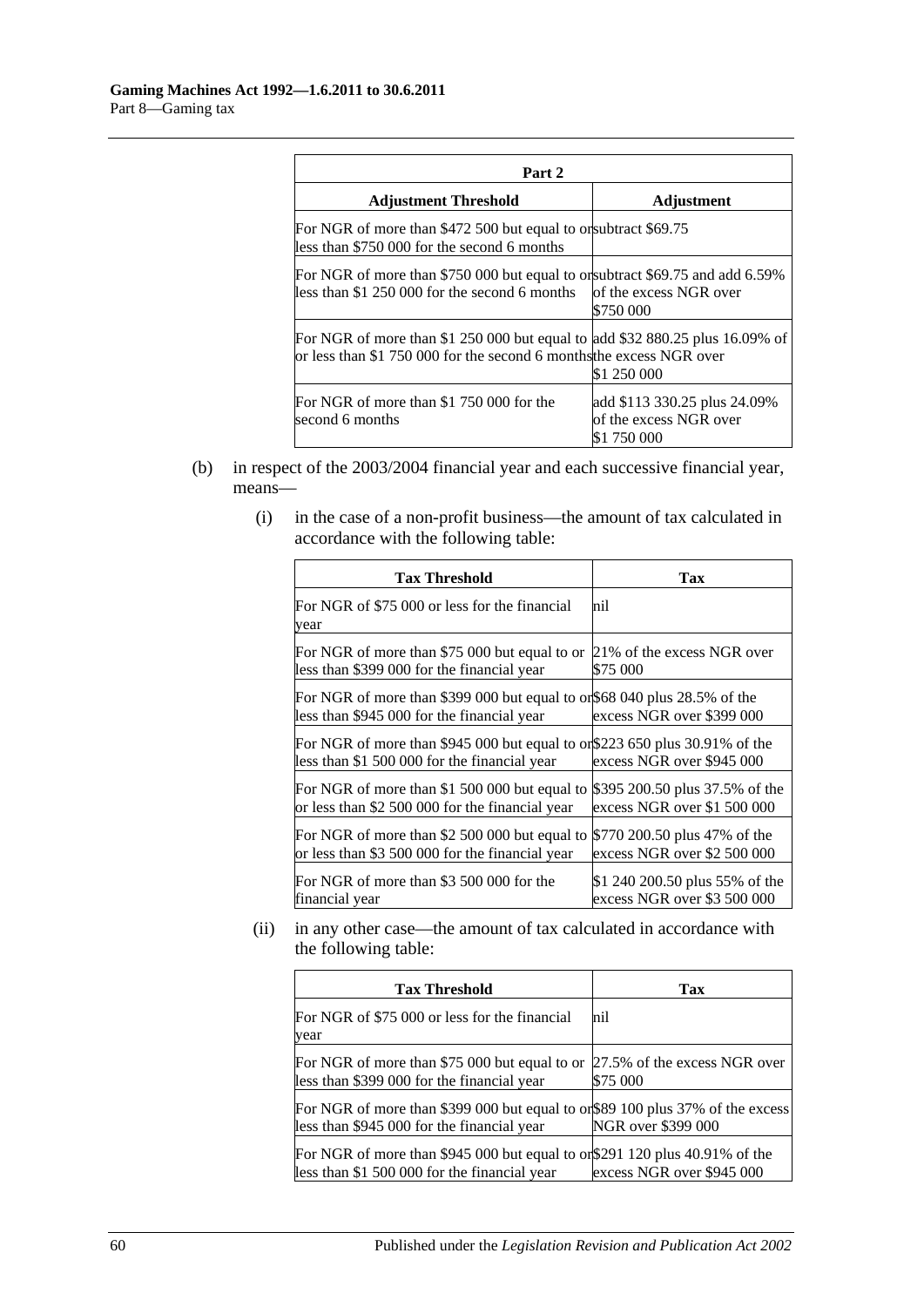| <b>Tax Threshold</b>                                                                                                            | Tax                            |
|---------------------------------------------------------------------------------------------------------------------------------|--------------------------------|
| For NGR of more than \$1 500 000 but equal to \$518 170.50 plus 47.5% of the<br>or less than \$2 500 000 for the financial year | excess NGR over \$1 500 000    |
| For NGR of more than \$2 500 000 but equal to                                                                                   | \$993 170.50 plus 57% of the   |
| or less than \$3 500 000 for the financial year                                                                                 | excess NGR over \$2 500 000    |
| For NGR of more than \$3 500 000 for the                                                                                        | \$1 563 170.50 plus 65% of the |
| financial year                                                                                                                  | excess NGR over \$3 500 000    |

#### <span id="page-60-0"></span>**72A—Gaming tax**

- (1) The holder of a gaming machine licence must pay to the Treasurer, for each financial year, the prescribed gaming tax on the net gambling revenue derived in respect of the licensed premises in the financial year.
- <span id="page-60-2"></span>(3) The tax to which a licensee is liable under [subsection](#page-60-0) (1) is payable in monthly instalments, to be calculated and paid (subject to [subsection](#page-60-1) (3a)) in the manner specified by the Minister by notice in the Gazette.
- (3aa) The Minister may, by further notice in the Gazette, vary or revoke a notice under [subsection](#page-60-2) (3).
- <span id="page-60-1"></span>(3a) The monthly instalments referred to in [subsection](#page-60-2) (3) will be determined on the basis of the net gambling revenue derived in respect of the licensed premises for the whole of the relevant financial year whether that revenue is derived by the same person or different persons during different parts of the year or pursuant to one gaming machine licence or to two or more gaming machine licences during different parts of the year.
- (3b) The holder of a gaming machine licence at the end of a month in respect of which an instalment referred to in [subsection](#page-60-2) (3) is payable is liable for the amount payable in respect of that month whether he or she was the holder of the licence throughout the month or not.
- <span id="page-60-5"></span><span id="page-60-4"></span><span id="page-60-3"></span>(4) The revenue received under this section by the Treasurer in respect of each financial year is to be paid—
	- (a) as to \$3.5 million—into the *Sport and Recreation Fund* established under this Part;
	- (b) as to \$4 million—into the *Charitable and Social Welfare Fund* established under this Part;
	- (ba) as to \$3.845 million—into the *Gamblers Rehabilitation Fund* established under this Part;
	- (c) as to \$20 million—into the *Community Development Fund* established under this Part;
	- (d) as to the balance—into the Consolidated Account.
- <span id="page-60-6"></span>(5) The Treasurer will pay the sums referred to in [subsection](#page-60-3)  $(4)(a)$ ,  $(b)$ ,  $(ba)$  and  $(c)$  into the various Funds in equal monthly instalments (starting in July 1996).

#### <span id="page-60-7"></span>**72B—Recovery of tax**

(1) If default is made by a licensee for more than 7 days in paying an amount due and payable under this Part, a fine of 10 per cent of the amount outstanding is added to that amount.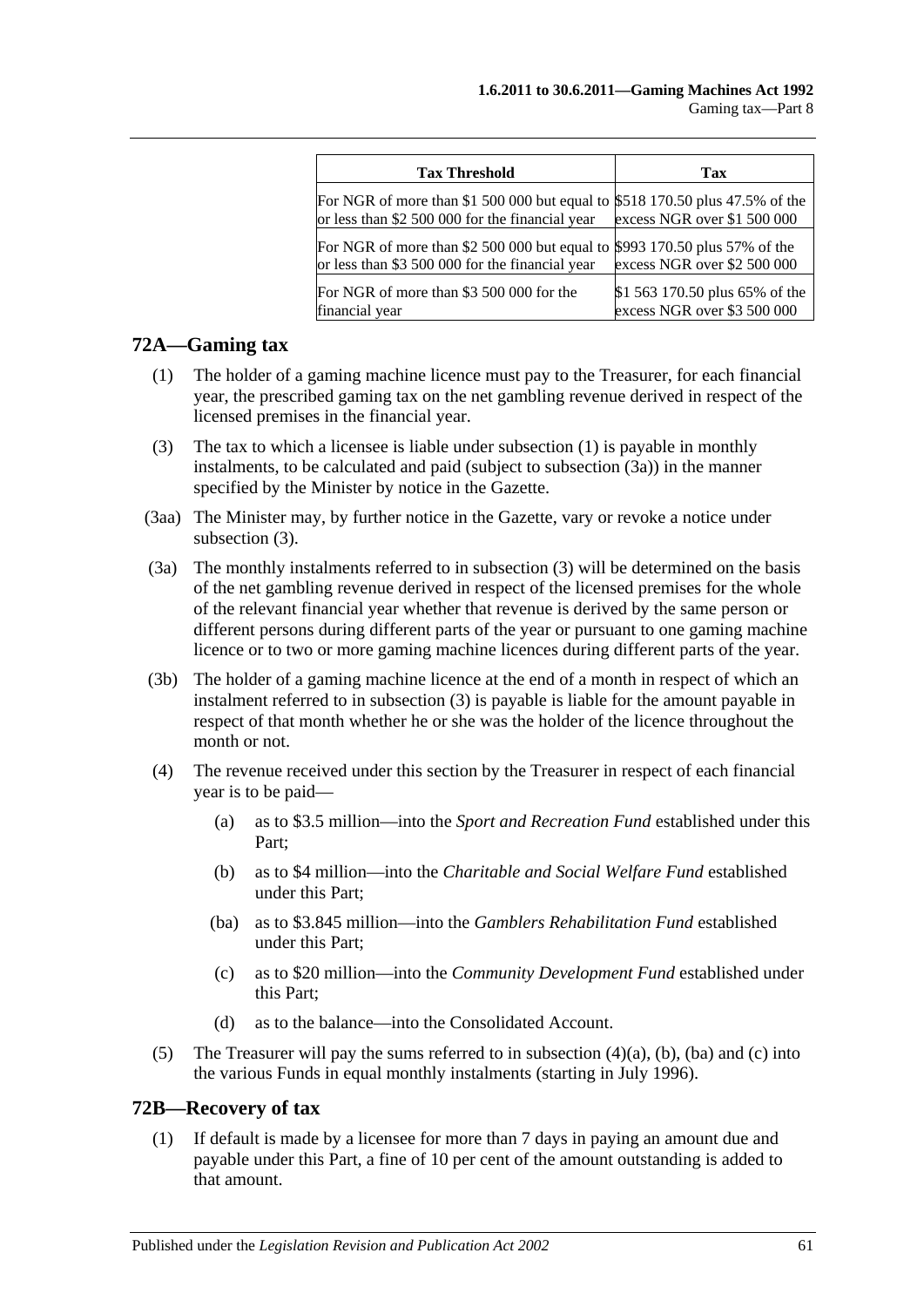- (2) The Commissioner may, if he or she thinks good reason exists for doing so, waive payment of the whole or a part of a fine incurred under [subsection](#page-60-7) (1).
- (2a) If default is made by a licensee for more than 10 days in paying an amount due and payable under this Part, the Commissioner may, by written notice to the licensee, suspend the licence (and the licence will remain suspended until the amount, and any fine, is paid or the Commissioner terminates the suspension of the licence).
- (3) An amount due and payable under this Part is recoverable by the Treasurer as a debt due to the Crown.
- (4) If an amount is due and payable under this Part by a licensee that is a body corporate and—
	- (a) the body corporate is dissolved; or
	- (b) the amount is not satisfied in full within 14 days of written demand being made by the Commissioner,

the amount outstanding may be recovered from—

- (c) a person who was a director or a member of the governing body of the body corporate or former body corporate at the time when the amount became due and payable by the licensee; or
- (d) a body corporate that was a related body corporate (as defined in the *Corporations Law*) at that time or a person who was a director of such a related body corporate at that time.

#### **73—Accounts and monthly returns**

- (1) The holder of a gaming machine licence must cause proper accounts to be kept, in accordance with this section, of the gross gaming turnover and net gambling revenue for each month in respect of the business carried out pursuant to the licence and such other accounts in relation to that business as the Commissioner may require.
- (2) The accounts must—
	- (a) be kept in a form determined by the Commissioner; and
	- (b) be kept on the licensed premises; and
	- (c) be preserved on those premises or, if the business to which they relate no longer exists, at some other place within the State, for a period of six years from the date on which they are compiled.
- (3) The holder of a gaming machine licence must furnish the Commissioner, within seven days of the end of each month in respect of which a payment is to be made pursuant to this Part, with a return in a form determined by the Commissioner giving such information as the Commissioner may require for the purposes of determining the amount of that payment.
- <span id="page-61-0"></span>(4) A licensee who, in a return furnished under this section, knowingly makes any false statement or knowingly gives any false information or particulars is guilty of an offence.

Maximum penalty: \$10 000 or imprisonment for 2 years.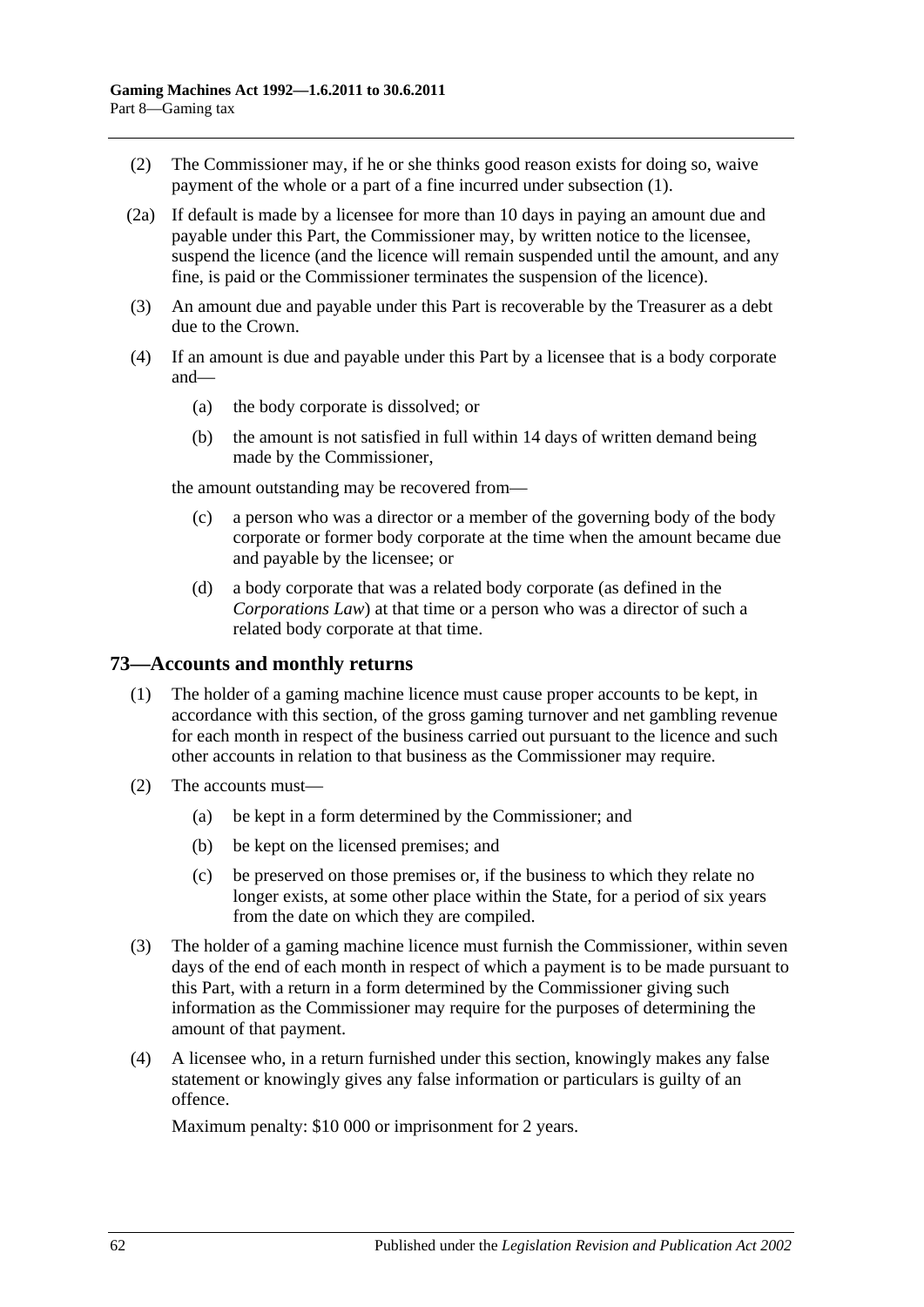(5) A court, on convicting a person of an offence against [subsection](#page-61-0) (4), may, if satisfied that the false statement, information or particulars resulted in a reduced amount of gaming tax being payable, impose (in addition to any other penalty imposed) a fine of an amount equal to twice the amount by which the tax was so reduced.

## **73A—Sport and Recreation Fund**

- (1) The *Sport and Recreation Fund* is established.
- (2) The Fund is to be kept at Treasury.
- <span id="page-62-0"></span>(3) The money paid into the Fund under this Part will from time to time be applied, in accordance with the directions of the prescribed Minister, in financial assistance for sporting or recreation organisations.
- (4) The prescribed Minister must, before giving a direction under [subsection](#page-62-0) (3), consult with the Economic and Finance Committee established under the *[Parliamentary](http://www.legislation.sa.gov.au/index.aspx?action=legref&type=act&legtitle=Parliamentary%20Committees%20Act%201991)  [Committees Act](http://www.legislation.sa.gov.au/index.aspx?action=legref&type=act&legtitle=Parliamentary%20Committees%20Act%201991) 1991*.
- (5) The Chief Executive of the administrative unit of the Public Service responsible to the prescribed Minister must provide the Economic and Finance Committee with such information as the Committee may require relating to applications for financial assistance made by sporting or recreation organisations.
- (6) Financial assistance will not be given under this section to an organisation that is the holder of a gaming machine licence.
- (7) In this section—

*prescribed Minister* means the Minister responsible for the administration of the *[Recreational Greenways Act](http://www.legislation.sa.gov.au/index.aspx?action=legref&type=act&legtitle=Recreational%20Greenways%20Act%202000) 2000*.

## **73B—Charitable and Social Welfare Fund**

- (1) The *Charitable and Social Welfare Fund* is established.
- (2) The Fund will be kept at Treasury.
- <span id="page-62-1"></span>(3) The money paid into the Fund under this Part will from time to time be applied by the Treasurer, in accordance with the directions of a board that must be established by the Minister responsible for the administration of the *[Family and Community Services](http://www.legislation.sa.gov.au/index.aspx?action=legref&type=act&legtitle=Family%20and%20Community%20Services%20Act%201972)  Act [1972](http://www.legislation.sa.gov.au/index.aspx?action=legref&type=act&legtitle=Family%20and%20Community%20Services%20Act%201972)* for the purpose, in financial assistance for charitable or social welfare organisations.
- (4) The board established under [subsection](#page-62-1) (3) is to consist of 5 members—
	- (a) being persons who have, between them, appropriate expertise in financial management and charitable or social welfare organisation administration; and
	- (b) at least 2 of whom are women and 2 are men.
- (5) The procedures of the board will be as determined by the Minister responsible for the administration of the *[Family and Community Services Act](http://www.legislation.sa.gov.au/index.aspx?action=legref&type=act&legtitle=Family%20and%20Community%20Services%20Act%201972) 1972*.

## **73BA—Gamblers Rehabilitation Fund**

- (1) The *Gamblers Rehabilitation Fund* is established.
- (2) The Fund will be kept at the Treasury.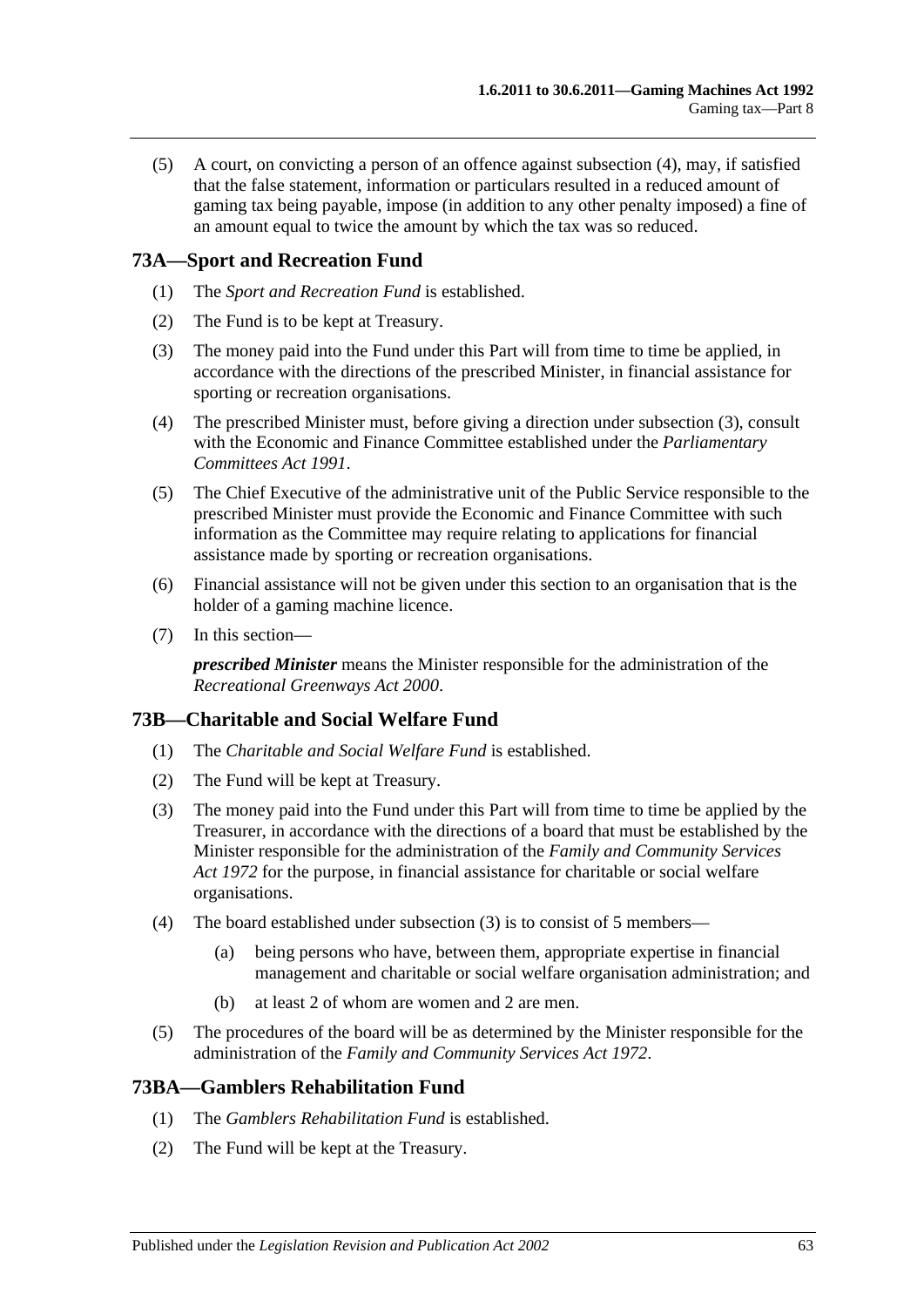- (3) The Minister responsible for the administration of the *[Family and Community Services](http://www.legislation.sa.gov.au/index.aspx?action=legref&type=act&legtitle=Family%20and%20Community%20Services%20Act%201972)  Act [1972](http://www.legislation.sa.gov.au/index.aspx?action=legref&type=act&legtitle=Family%20and%20Community%20Services%20Act%201972)* will invite contributions to the Fund from stakeholders in the gambling industry.
- (4) The money paid into the Fund under this Part will from time to time be applied by the Minister responsible for the administration of the *[Family and Community Services](http://www.legislation.sa.gov.au/index.aspx?action=legref&type=act&legtitle=Family%20and%20Community%20Services%20Act%201972)  Act [1972](http://www.legislation.sa.gov.au/index.aspx?action=legref&type=act&legtitle=Family%20and%20Community%20Services%20Act%201972)* towards programs for or related to minimising problem gambling or rehabilitating problem gamblers.

## **73C—Community Development Fund**

- (1) The *Community Development Fund* is established.
- (2) The Fund will be kept at Treasury.
- <span id="page-63-0"></span>(3) The money paid into the Fund under this Part will from time to time be applied by the Treasurer, in accordance with the directions of the Governor, towards—
	- (a) financial assistance for community development; and
	- (b) the provision of government health, welfare or education services.
- (4) Despite [subsection](#page-63-0) (3), at least \$500 000 must be applied from the Fund in each financial year towards programs that will be of benefit to the live music industry.

## **Part 9—Miscellaneous**

## **74—Annual reports**

- (1) The Authority must, no later than 30 September in each year, submit to the Minister a report on the performance of its functions under this Act during the financial year ending on the previous 30 June.
- (2) The Commissioner must, no later than 30 September in each year, submit to the Minister a report on the administration of this Act during the financial year ending on the previous 30 June.
- (3) The Board must, no later than 30 September in each year, submit to the Minister a report on the activities carried out by the Board pursuant to the gaming machine supplier's licence during the financial year ending on the previous 30 June.
- (4) The Minister must, within 12 sitting days of receiving a report under this section, cause a copy of the report to be laid before each House of Parliament.

## **75—Audit requirements for gaming machine monitor licence**

The accounts of the undertaking carried out pursuant to the gaming machine monitor licence, and the undertaking carried out by the holder of that licence pursuant to any other licence under this Act, may at any time, and must at least once in each year of operation, be audited by the Auditor-General.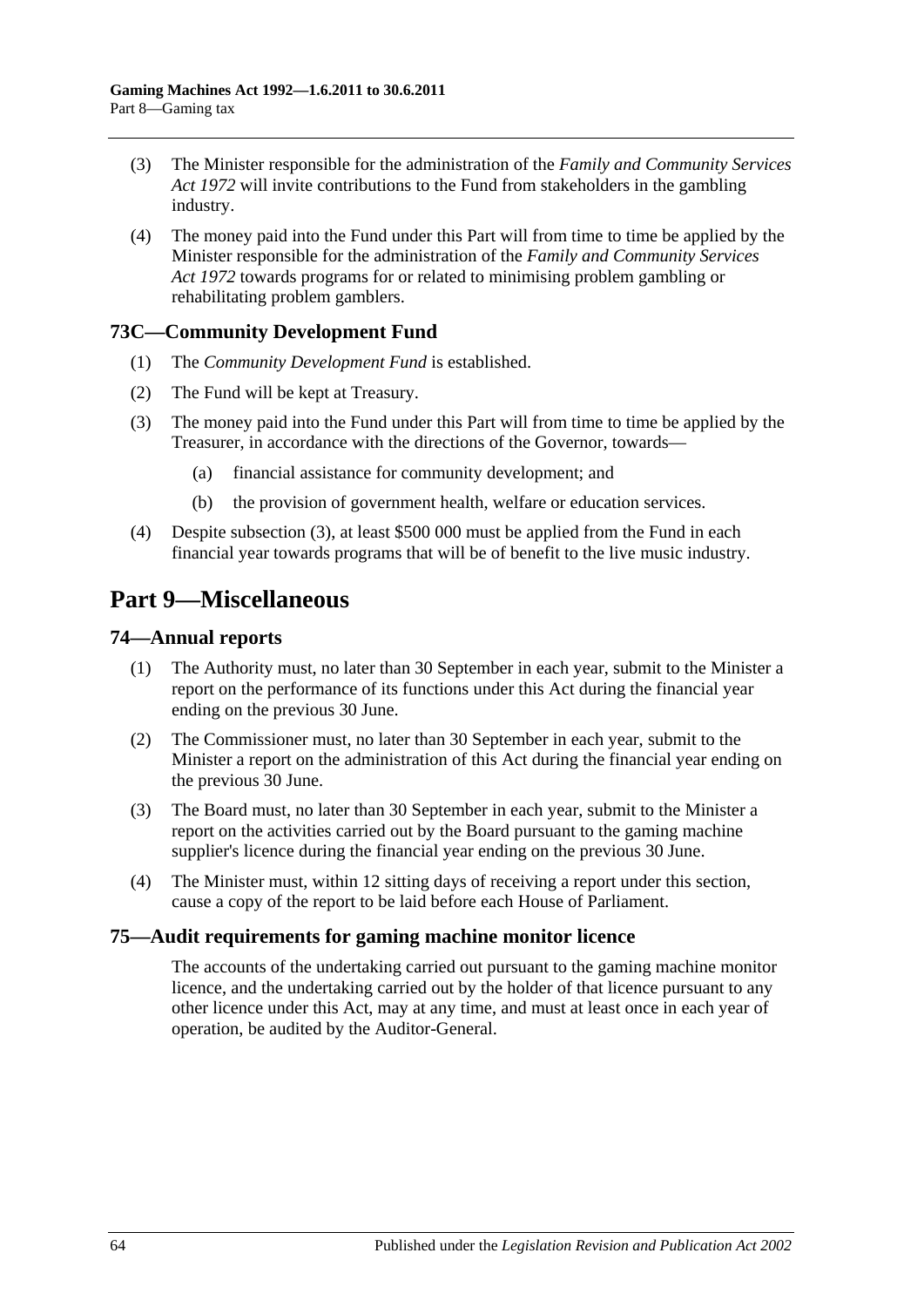#### **76—Power to refuse to pay winnings**

- (1) If the holder of a gaming machine licence or an approved gaming machine manager for the licensed premises is satisfied that a gaming machine on the premises, or a game being played on such a machine, is not operating properly and that it would not be just and equitable to allow a particular player to redeem his or her winnings on the machine, the licensee or manager may withhold those winnings from that player and, in that event, must obtain the player's name and address and inform him or her of the right to have the decision reviewed.
- (2) A player who is aggrieved by a decision to have his or her winnings withheld may apply to the Commissioner for a review of the decision.
- (3) The Commissioner may confirm or revoke the decision and his or her decision on the matter is not appealable.

#### **76A—Financing of licensee's business**

- (1) The Minister may, by notice in the Gazette, grant an exemption from such provisions of this Act as may be necessary for the purpose of enabling—
	- (a) the holder of a gaming machine licence, the special club licence or a gaming machine dealer's licence and a credit provider to enter into any arrangements (including leasing arrangements) for the financing of the licensee's acquisition of gaming machines or gaming machine entitlements or otherwise financing the business conducted on the licensed premises; and
	- (b) a credit provider to exercise rights of repossession and sale over gaming machines, and gaming machine entitlements, subject to any credit arrangement.
- (2) An exemption is subject to any conditions specified in the notice.
- (3) The Minister may, by subsequent notice in the Gazette, vary an exemption.
- (4) If a credit provider repossesses or acquires a gaming machine or gaming machine entitlement under an arrangement to which an exemption relates, the credit provider—
	- (a) must, within 7 days after the repossession or acquisition, give written notice to the Commissioner of the repossession or acquisition; and
	- (b) must ensure the gaming machine is not operated while in the ownership of the credit provider; and
	- (c) must ensure the gaming machine is, while in the ownership of the credit provider, stored by the holder of a gaming machine dealer's licence or gaming machine service licence in a secure storage location; and
	- (d) must not sell the gaming machine except to the holder of a gaming machine dealer's licence; and
	- (e) must, within 7 days after selling or otherwise disposing of the gaming machine or gaming machine entitlement, give written notice to the Commissioner of the details of the sale or other disposition.

Maximum penalty: \$35 000.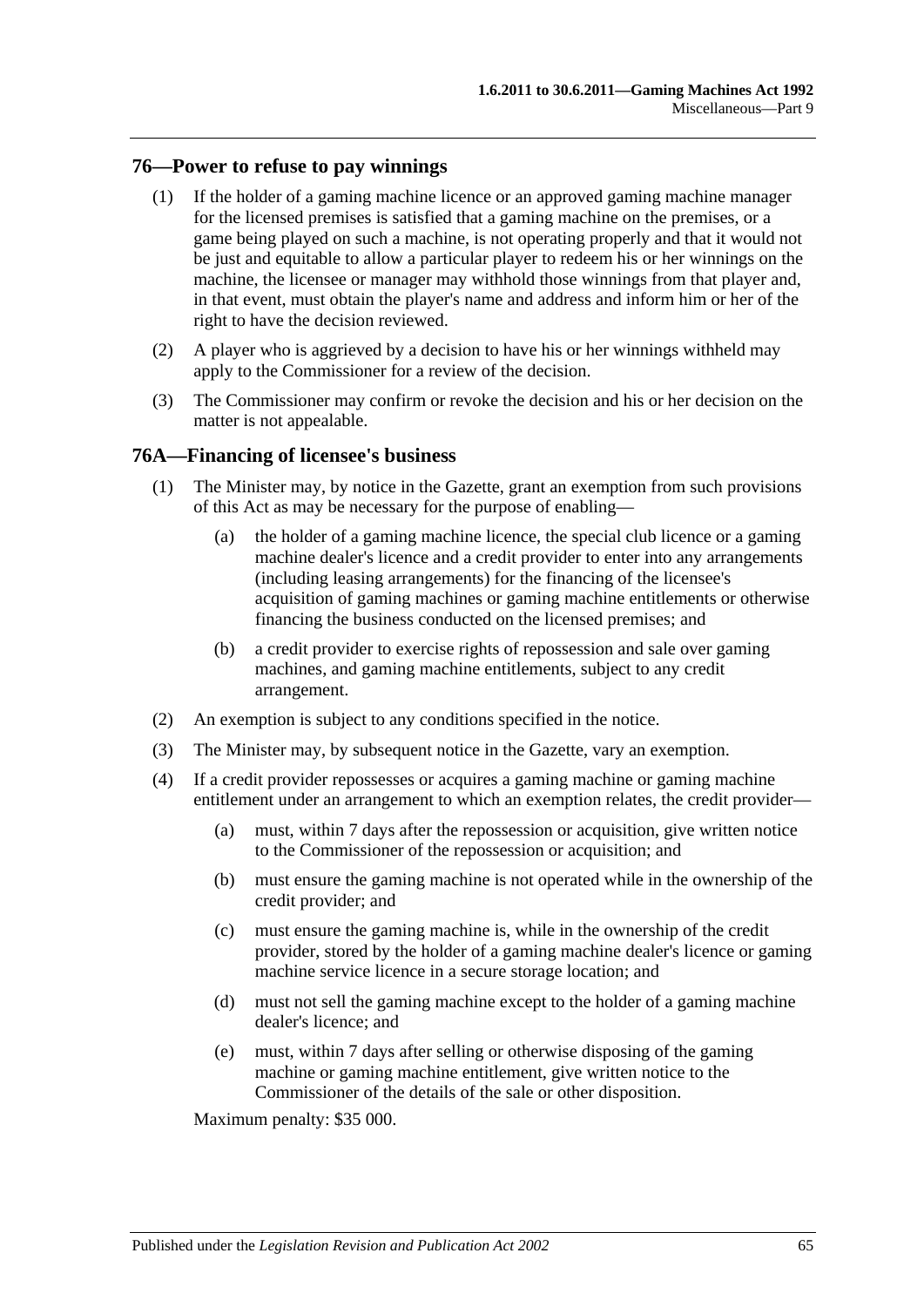## **77—Certain agreements and arrangements are unlawful**

- (1) If any agreement or arrangement is entered into by the holder of a gaming machine licence and any person other than the holder of the gaming machine supplier's licence for, or in connection with, the supply or acquisition of gaming machines, games or prescribed gaming machine components—
	- (a) the agreement or arrangement is null and void; and
	- (b) the parties to the agreement or arrangement are each guilty of an offence.

Maximum penalty: \$10 000.

- (2) An agreement entered into by an approved agent of the Board for the sale or supply of an approved gaming machine, prescribed gaming machine component or gaming equipment to the holder of a gaming machine licence—
	- (a) has no legal effect until it is approved by the Board; and
	- (b) if any money is paid, possession is taken of any machine, component or equipment, or any other action is purported to be taken in execution of the terms of the agreement prior to the Board's approval being given, the parties to the agreement are each guilty of an offence.

Maximum penalty: \$10 000.

- (3) If the Commissioner, an inspector or an approved agent or a member of the holder of the gaming machine supplier's licence enters into any agreement or arrangement of a financial or business nature with a licensee, a person who is an applicant for a licence or approval under this Act or an approved gaming machine manager or gaming machine employee without the prior approval of the Minister—
	- (a) the agreement or arrangement is null and void; and
	- (b) the parties to the agreement or arrangement are each guilty of an offence.

Maximum penalty: \$20 000.

#### **78—False or misleading statements**

A person who knowingly makes a false or misleading statement in an application, a return or any other document furnished by him or her under this Act is guilty of an offence.

Maximum penalty: \$10 000 or imprisonment for 2 years.

#### **79—Bribery**

(1) A person who offers, promises or gives a bribe to a licensee or an approved gaming machine manager or gaming machine employee with the intent of gaining for himself or herself or some other person an improper benefit in the course of gaming conducted pursuant to this Act is guilty of an offence.

Maximum penalty: \$50 000 or imprisonment for 4 years.

(2) A licensee or an approved gaming machine manager or gaming machine employee who solicits, accepts or agrees to accept such a bribe (whether for himself or herself or some other person) is guilty of an offence.

Maximum penalty: \$50 000 or imprisonment for 4 years.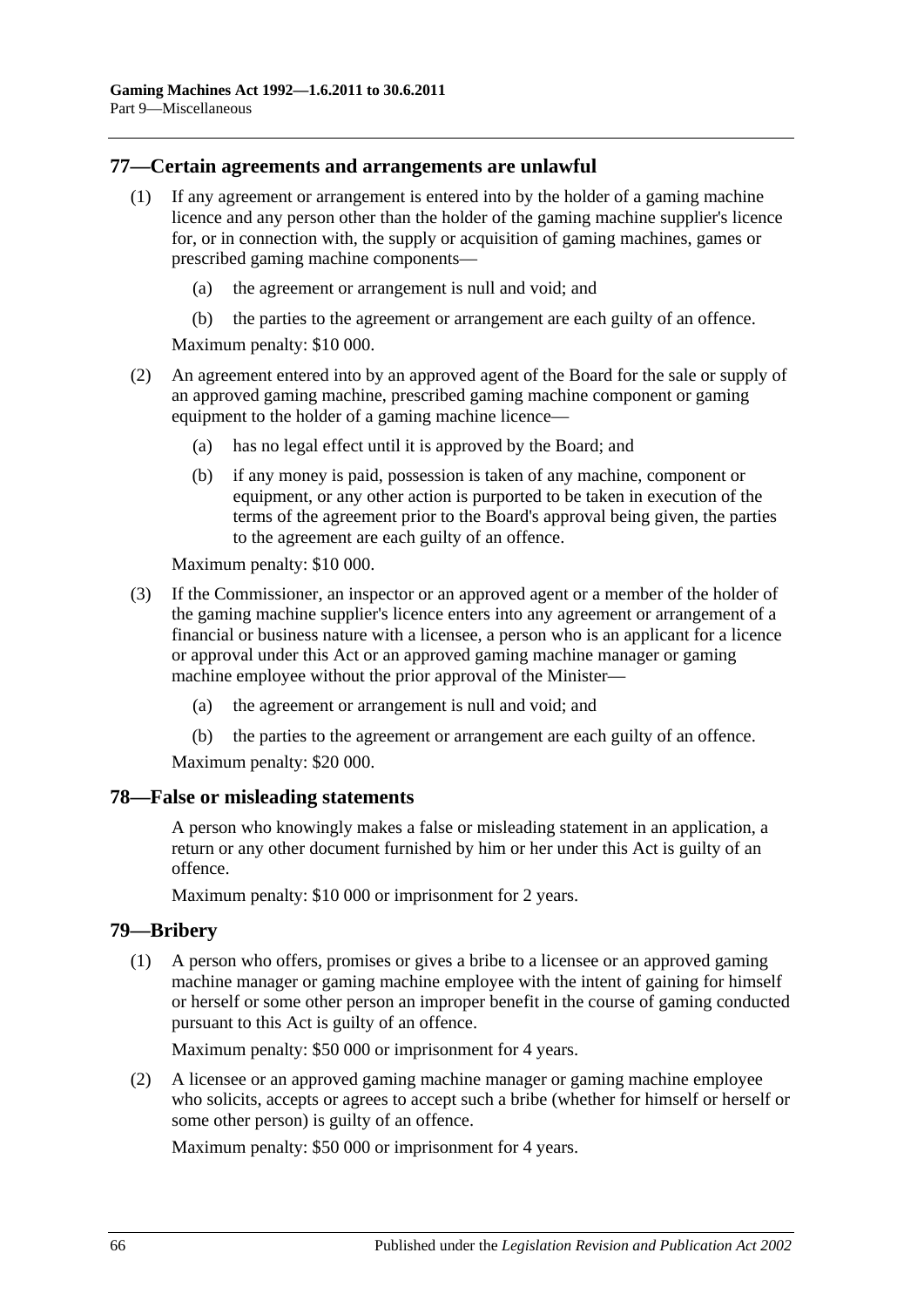(3) In this section—

*bribe* includes any form of inducement.

#### **80—Licensees to disclose gifts etc**

A licensee must, within one month of receiving, accepting or taking advantage of any gift, favour or benefit given or offered to him or her in connection with carrying out the undertaking authorised by the licence, furnish the Commissioner with a written report of the particulars of the gift, favour or benefit, including the name and address of the person who gave or offered it.

Maximum penalty: \$2 500.

#### **81—Liability of licensed dealer for acts of agent**

If a person, in the course of acting as the agent of the holder of a gaming machine dealer's licence, commits an offence against this Act or commits any other offence in the course of dealing with a licensee under this Act in relation to the undertaking authorised by the licence held by the licensee, the holder of the gaming machine dealer's licence is guilty of an offence and liable to the same penalty as is prescribed for the principal offence.

#### **82—Service**

- (1) A notice or other document may be served on a licensee—
	- (a) personally; or
	- (b) by leaving it at the licensed premises, in an envelope addressed to the licensee, with a person apparently employed or engaged in the business conducted in pursuance of the licence; or
	- (c) by sending it by post to the licensee addressed to him or her at the licensed premises.
- (1a) A notice or other document may be served on any other person—
	- (a) personally; or
	- (b) if the person has nominated an address for service—by leaving it at or posting it to that address in an envelope addressed to the person; or
	- (c) by posting it to the person's usual place of business or residence in an envelope addressed to the person; or
	- (d) by leaving it at or posting it to the address of the person's solicitor in an envelope addressed to the solicitor.
- (2) A notice or other document sent by post to a person under this section will be conclusively presumed to have been served on the person at the time when it would, in the ordinary course of post, reach the address to which it was posted.

## **84—Prosecution of summary offences**

Proceedings for a summary offence against this Act must be commenced—

(a) in the case of an expiable offence—within the time limits prescribed for expiable offences by the *[Summary Procedure Act](http://www.legislation.sa.gov.au/index.aspx?action=legref&type=act&legtitle=Summary%20Procedure%20Act%201921) 1921*;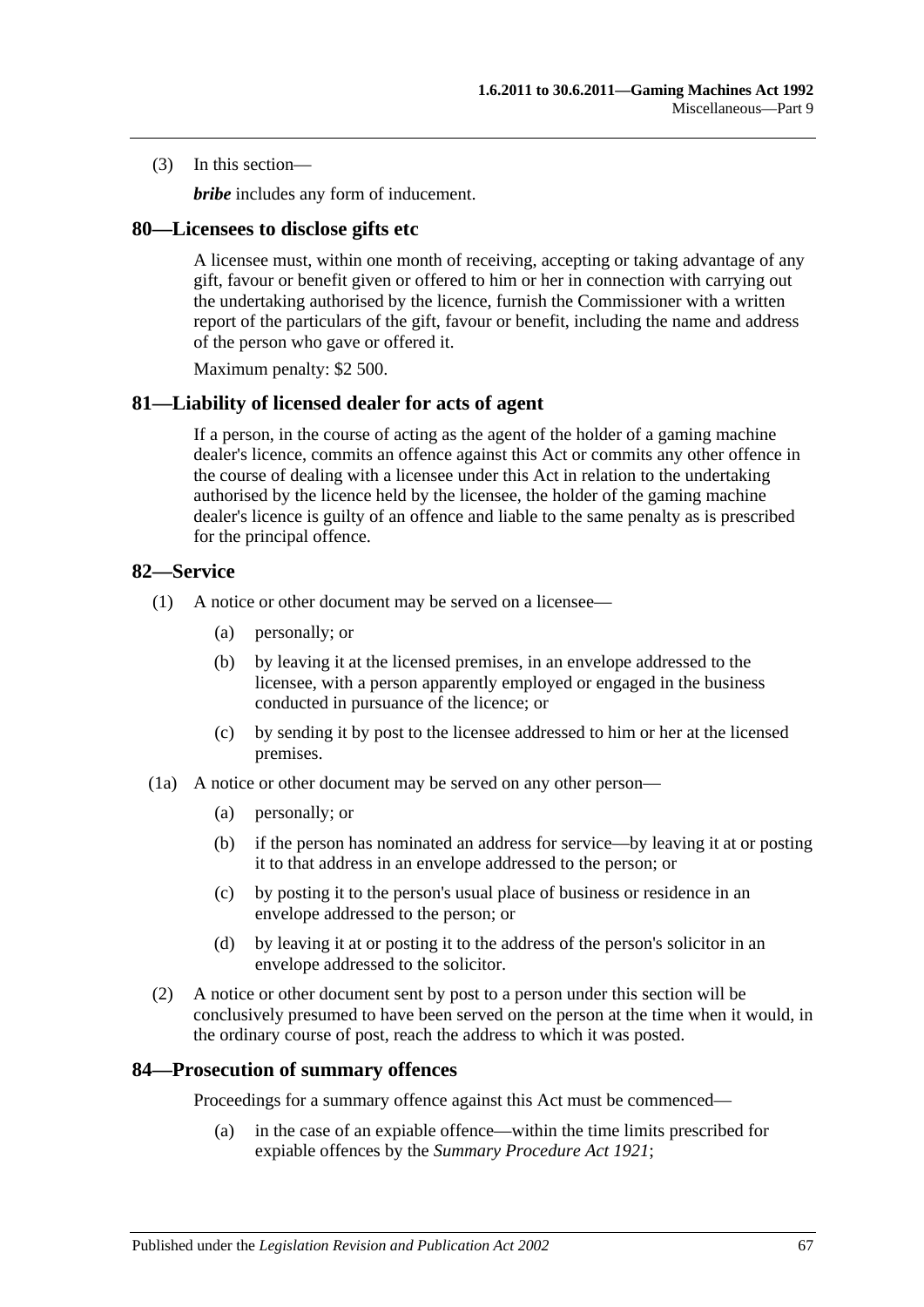(b) in any other case—within 5 years of the date on which the offence is alleged to have been committed.

## **85—Vicarious liability**

- (1) If a body corporate that holds a licence is guilty of an offence against this Act, any person occupying a position of authority in the body corporate and any approved gaming machine manager for the licensed premises are each guilty of an offence and liable to the same penalty as is prescribed for the principal offence unless it is proved that the person could not, by the exercise of reasonable care, have prevented the commission of the offence by the body corporate.
- (2) If the trustee of a trust that holds a licence is guilty of an offence against this Act, any other person occupying a position of authority in the trust and any approved gaming machine manager for the licensed premises are each guilty of an offence and liable to the same penalty as is prescribed for the principal offence unless it is proved that the person could not, by the exercise of reasonable care, have prevented the commission of the principal offence.
- (3) If there is proper cause for disciplinary action against a trust or corporate entity under [Part 3,](#page-14-0) there is proper cause for disciplinary action under that Part against each person occupying a position of authority in the entity unless it is proved that the person could not, by the exercise of reasonable care, have prevented the misconduct.

## **85A—Destruction of fingerprints**

- (1) This section applies—
	- (a) to fingerprints taken under [section](#page-21-1) 19, [28](#page-29-0) or [42](#page-39-6) in connection with an application for a licence, consent or approval if the application is refused; or
	- (b) to fingerprints taken under [section](#page-21-1) 19, [28](#page-29-0) or [42](#page-39-6) in connection with an application for a licence, consent or approval if the application is granted and—
		- (i) in the case of a licence—the licence is revoked or surrendered, or the holder, being a body corporate, dissolved; or
		- (ii) in the case of an approval—the approval is revoked.
- (2) A person whose fingerprints have been taken for the purposes of this Act may, if the fingerprints are fingerprints to which this section applies, apply to the Commissioner of Police to have the fingerprints, and any copies of the fingerprints, destroyed.
- (3) The Commissioner of Police may grant or refuse the application as the Commissioner of Police sees fit.

## **86—Evidentiary provision**

- (1) In proceedings for an offence against this Act or in disciplinary proceedings against a licensee, an allegation in the complaint—
	- (a) that a person named in the complaint is or is not, or was or was not on a specified date, the holder of a specified licence;
	- (b) that premises referred to in the complaint are, or were on a specified date, licensed premises;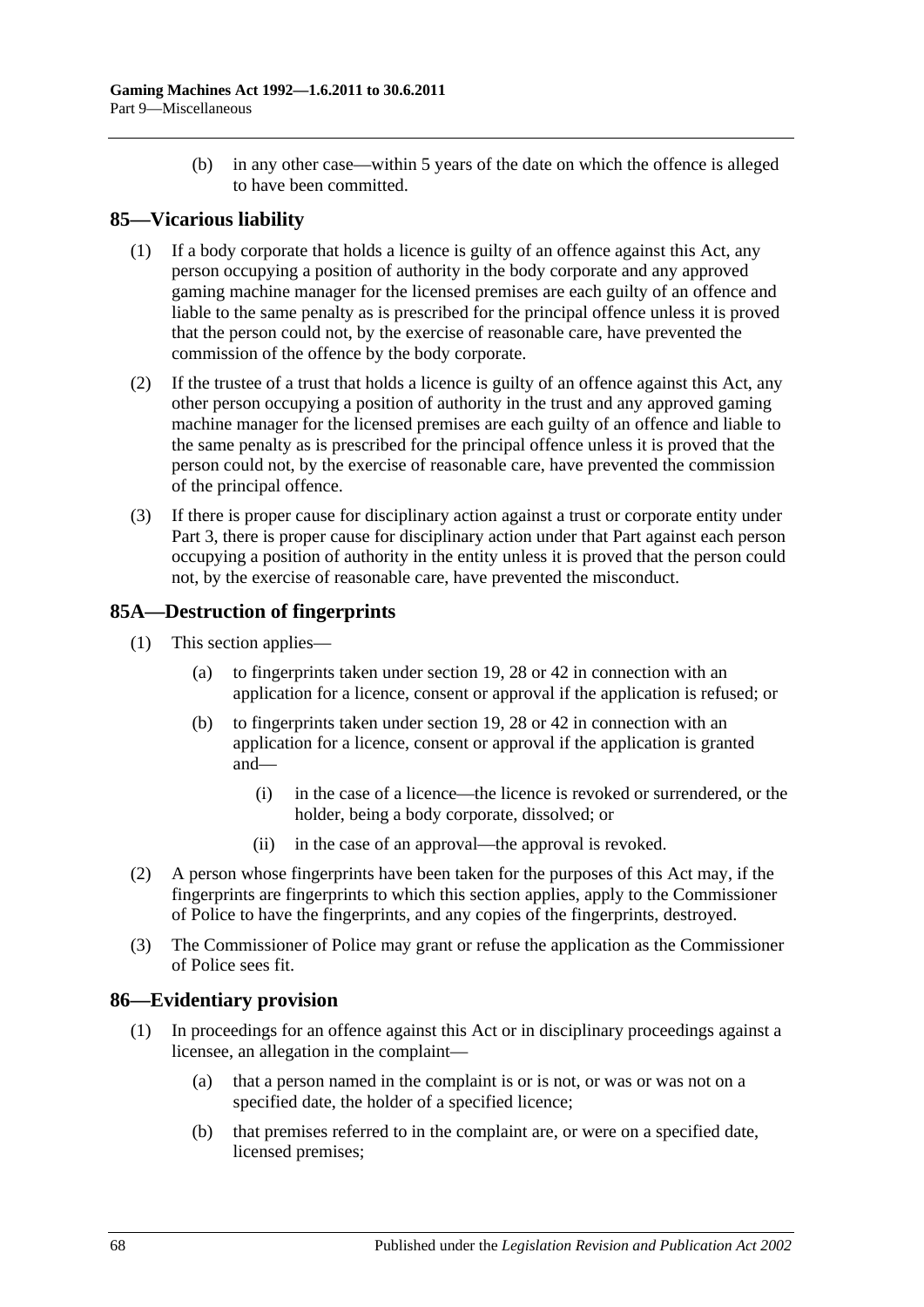- (c) that an area referred to in the complaint was or was not, on a specified date, a gaming area;
- (d) that a person named in the complaint is, or was on a specified date, a minor;
- (e) that a licence referred to in the complaint is, or was on a specified date, subject to specified conditions;
- (f) that a person named in the complaint is or is not, or was or was not on a specified date, an approved gaming machine manager or approved gaming machine employee;
- (g) that a machine referred to in the complaint was or was not on a specified date an approved gaming machine;
- (h) that an item referred to in the complaint was or was not on a specified date an approved gaming token or an approved game;
- (i) that a person named in the complaint is not, or was not on a specified date, an approved manufacturer of gaming tokens;
- (j) that a person named in the complaint is, or was on a specified day, occupying a position of authority in a trust or corporate entity that holds a licence under this Act;
- (k) that a person named in the complaint is or is not, or was or was not on a specified date, an inspector,

will be accepted as proved in the absence of proof to the contrary.

(2) In any legal proceedings, a document apparently certified by the Commissioner to be a licence, approval or other document issued under this Act, or to be a copy of such a licence, approval or other document, will be accepted as such in the absence of proof to the contrary.

#### <span id="page-68-0"></span>**87—Regulations**

- (1) The Governor may make such regulations as are contemplated by this Act, or as are necessary or desirable for the purposes of this Act.
- (2) Without limiting the generality of [subsection](#page-68-0) (1), the regulations may—
	- (a) regulate any matter relating to the conduct, management or procedures of a business carried on pursuant to a licence;
	- (b) fix fees in respect of any matter under this Act and provide for their payment, recovery or waiver;
	- (c) provide for the exemption, subject to prescribed conditions, of any person who, immediately before the commencement of this Act, had possession of a gaming machine in his or her home;
	- (d) provide for the granting by the Minister of other conditional or unconditional exemptions from this Act, or from any provision of this Act;
	- (e) fix penalties not exceeding \$10 000 for breaches of the regulations;
	- (f) fix expiation fees not exceeding \$1 200 for alleged breaches of the regulations.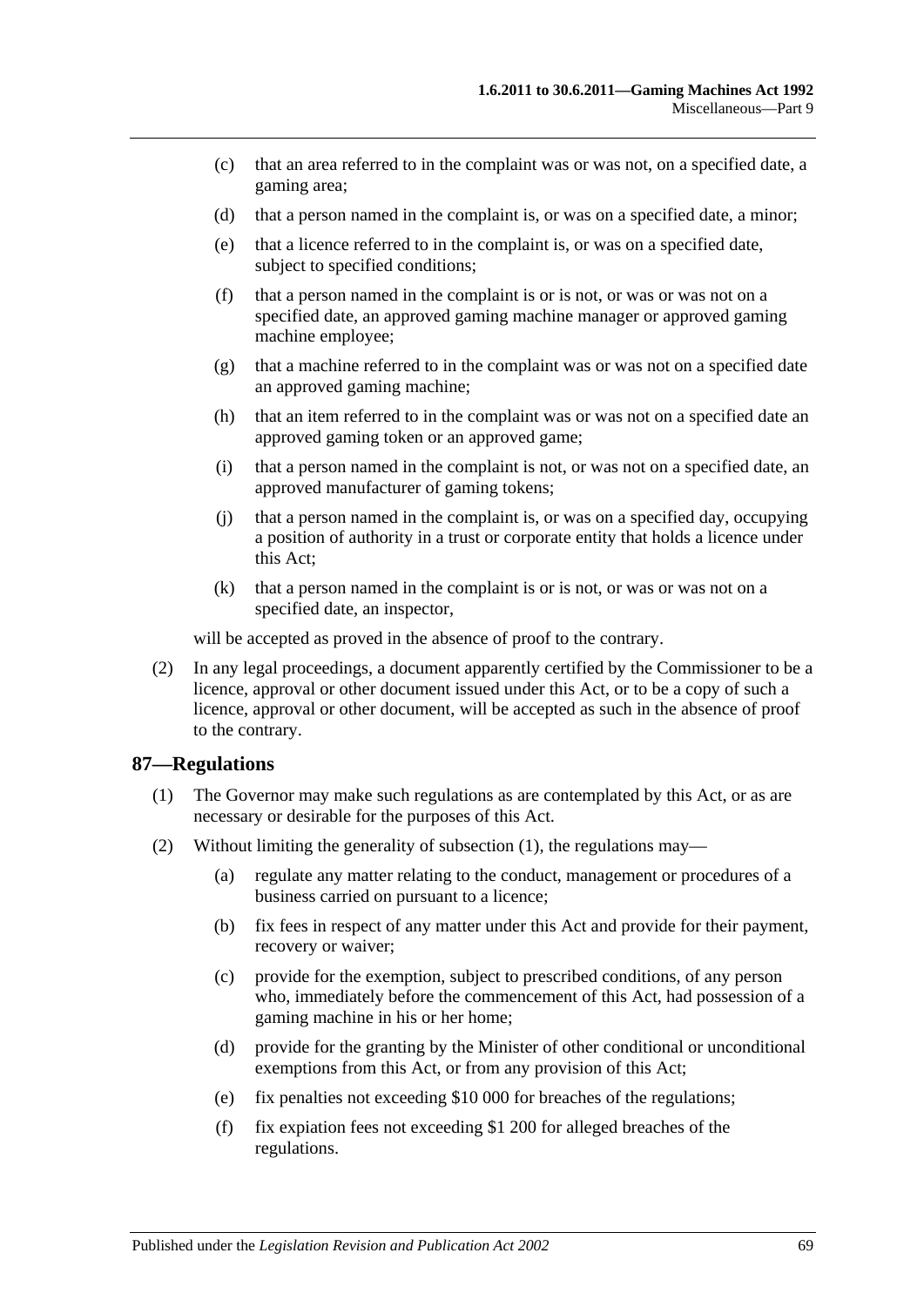- (3) A regulation under this Act may be of general, limited or varied application according  $to$ —
	- (a) the classes of person, gaming machines or gaming operations; or
	- (b) the circumstances; or
	- (c) any other specified factor,

to which the regulation is expressed to apply.

(4) A regulation under this Act may provide that a matter or thing in respect of which regulations may be made is to be determined according to the discretion of the Minister, the Authority or the Commissioner.

#### **88—Exclusion of compensation**

- (1) No right to compensation arises—
	- (a) as a result of the expropriation or diminution of rights of a licensee by the 2004 amendments; or
	- (b) as a result of the cancellation or lapse of a gaming machine entitlement under this Act.
- (2) In this section—

*2004 amendments* means the amendments to this Act made by the *[Gaming Machines](http://www.legislation.sa.gov.au/index.aspx?action=legref&type=act&legtitle=Gaming%20Machines%20(Miscellaneous)%20Amendment%20Act%202004)  [\(Miscellaneous\) Amendment Act 2004](http://www.legislation.sa.gov.au/index.aspx?action=legref&type=act&legtitle=Gaming%20Machines%20(Miscellaneous)%20Amendment%20Act%202004)*.

#### **89—Minister to obtain reports**

- <span id="page-69-0"></span>(1) The Minister must obtain the following reports from the Authority—
	- (a) a report on the introduction of gaming machine entitlements, the operation of the trading system for gaming machine entitlements, and the effects on the gambling industry;
	- (b) a report on the effects of the 2004 amendments on gambling in the State and in particular, on whether those amendments have been effective in reducing the incidence of problem gambling and the extent of any such reduction.
- <span id="page-69-1"></span>(2) The reports must be delivered to the Minister
	- (a) in the case of the report under [subsection](#page-69-0)  $(1)(a)$ —before 31 December 2005;
	- (b) in the case of the report under [subsection](#page-69-1)  $(1)(b)$ —as soon as practicable after the second anniversary of the commencement of the 2004 amendments.
- (3) The Minister must—
	- (a) if Parliament is sitting—have copies of a report received under this section laid before both Houses of Parliament within 6 sitting days; or
	- (b) if Parliament is not sitting—give copies of the report to the Speaker of the House of Assembly and the President of the Legislative Council so that they may lay copies of the report before their respective Houses on resumption of sittings and, in the meantime, distribute copies of the report among Members of their respective Houses.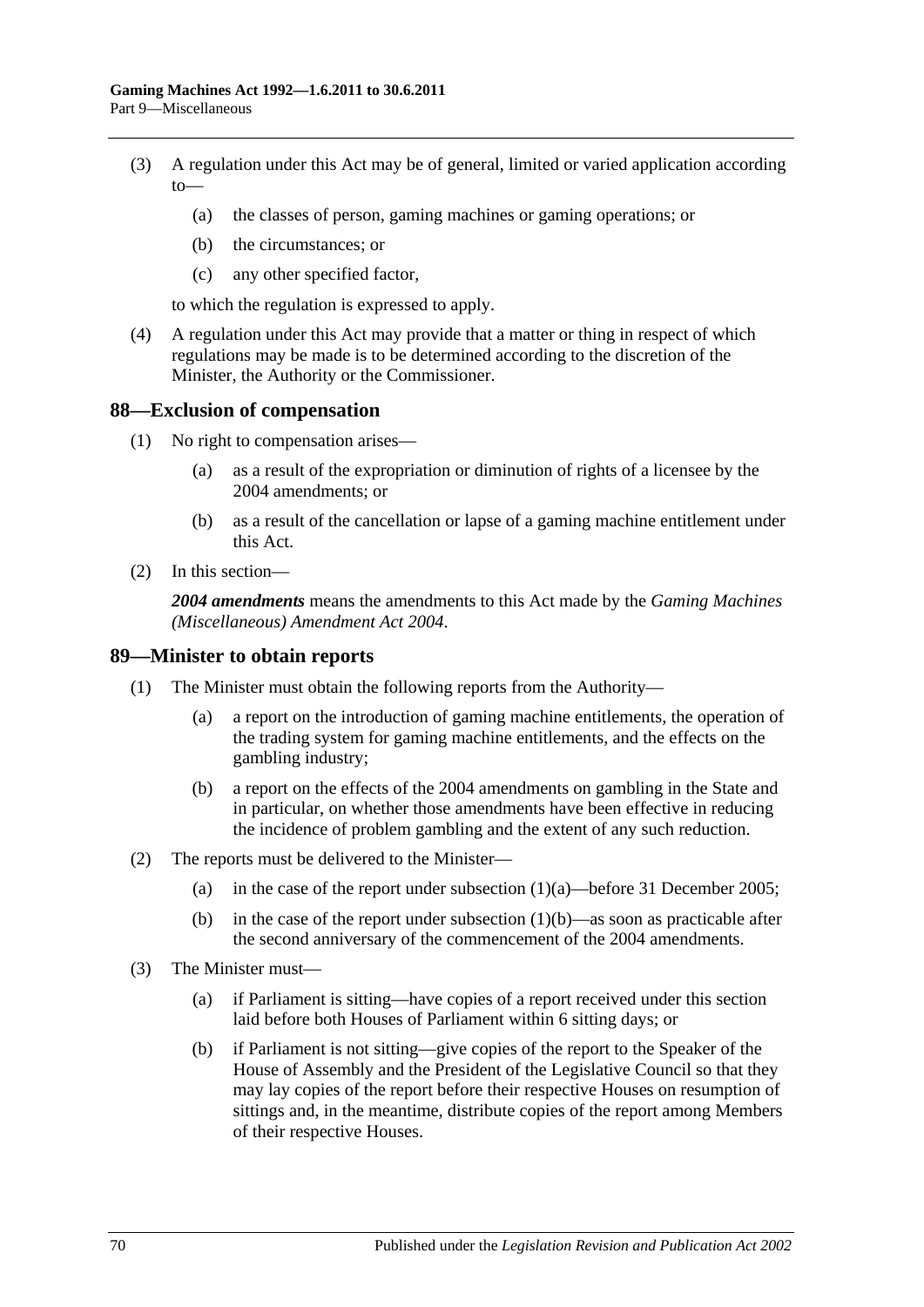(4) In this section—

*2004 amendments* means the amendments to this Act made by the *[Gaming Machines](http://www.legislation.sa.gov.au/index.aspx?action=legref&type=act&legtitle=Gaming%20Machines%20(Miscellaneous)%20Amendment%20Act%202004)  [\(Miscellaneous\) Amendment Act 2004](http://www.legislation.sa.gov.au/index.aspx?action=legref&type=act&legtitle=Gaming%20Machines%20(Miscellaneous)%20Amendment%20Act%202004)*.

#### **90—Minister to obtain report on Smartcard technology**

- (1) Within 6 months after the Governor assents to the *[Gaming Machines \(Miscellaneous\)](http://www.legislation.sa.gov.au/index.aspx?action=legref&type=act&legtitle=Gaming%20Machines%20(Miscellaneous)%20Amendment%20Act%202004)  [Amendment Act 2004](http://www.legislation.sa.gov.au/index.aspx?action=legref&type=act&legtitle=Gaming%20Machines%20(Miscellaneous)%20Amendment%20Act%202004)*, the Minister must obtain a report from the Authority on how Smartcard technology might be implemented with a view to significantly reducing problem gambling.
- (2) The Minister must, within 6 sitting days after receiving the report, have copies of the report laid before both Houses of Parliament.

#### **91—Minister to obtain report on gambling rehabilitation programs**

- (1) Within 6 months after the Governor assents to the *[Gaming Machines \(Miscellaneous\)](http://www.legislation.sa.gov.au/index.aspx?action=legref&type=act&legtitle=Gaming%20Machines%20(Miscellaneous)%20Amendment%20Act%202004)  [Amendment Act 2004](http://www.legislation.sa.gov.au/index.aspx?action=legref&type=act&legtitle=Gaming%20Machines%20(Miscellaneous)%20Amendment%20Act%202004)*, the Minister must obtain a report from the Authority on the effectiveness of each gambling rehabilitation program conducted or funded (wholly or partly) by the State Government.
- (2) The Minister must, within 6 sitting days after receiving the report, have copies of the report laid before both Houses of Parliament.

## <span id="page-70-0"></span>**Schedule 1—Gaming machine licence conditions**

The conditions to which a gaming machine licence will be subject are as follows:

- (a) that the licensee will use only approved gaming machines, approved games and prescribed gaming machine components in the gaming operations conducted pursuant to the licence; and
- (b) that the licensee will not sell or otherwise dispose of a gaming machine or prescribed gaming machine component except with the approval of the Commissioner; and
- (c) that the licensee will conduct the gaming operations only within the area, or areas, designated in the licence as the gaming area, or areas, for the premises; and
- (ca) that the licensee will not have in the licensee's possession more gaming machines than the number of gaming machine entitlements held in respect of the licensed premises; and
- (d) that the licensee will not have in any gaming area on the licensed premises a greater number of gaming machines than the number fixed by the Commissioner as the maximum for that area; and
- (e) that the licensee will not conduct the gaming operations within a gaming area unless the layout of the gaming machines within the area is in accordance with the layout approved by the Commissioner; and
- (f) that the licensee will not make any structural or other alterations within a gaming area on the licensed premises except with the approval of the Commissioner; and
- (g) that the licensee will not conduct the gaming operations outside the hours specified in the licence; and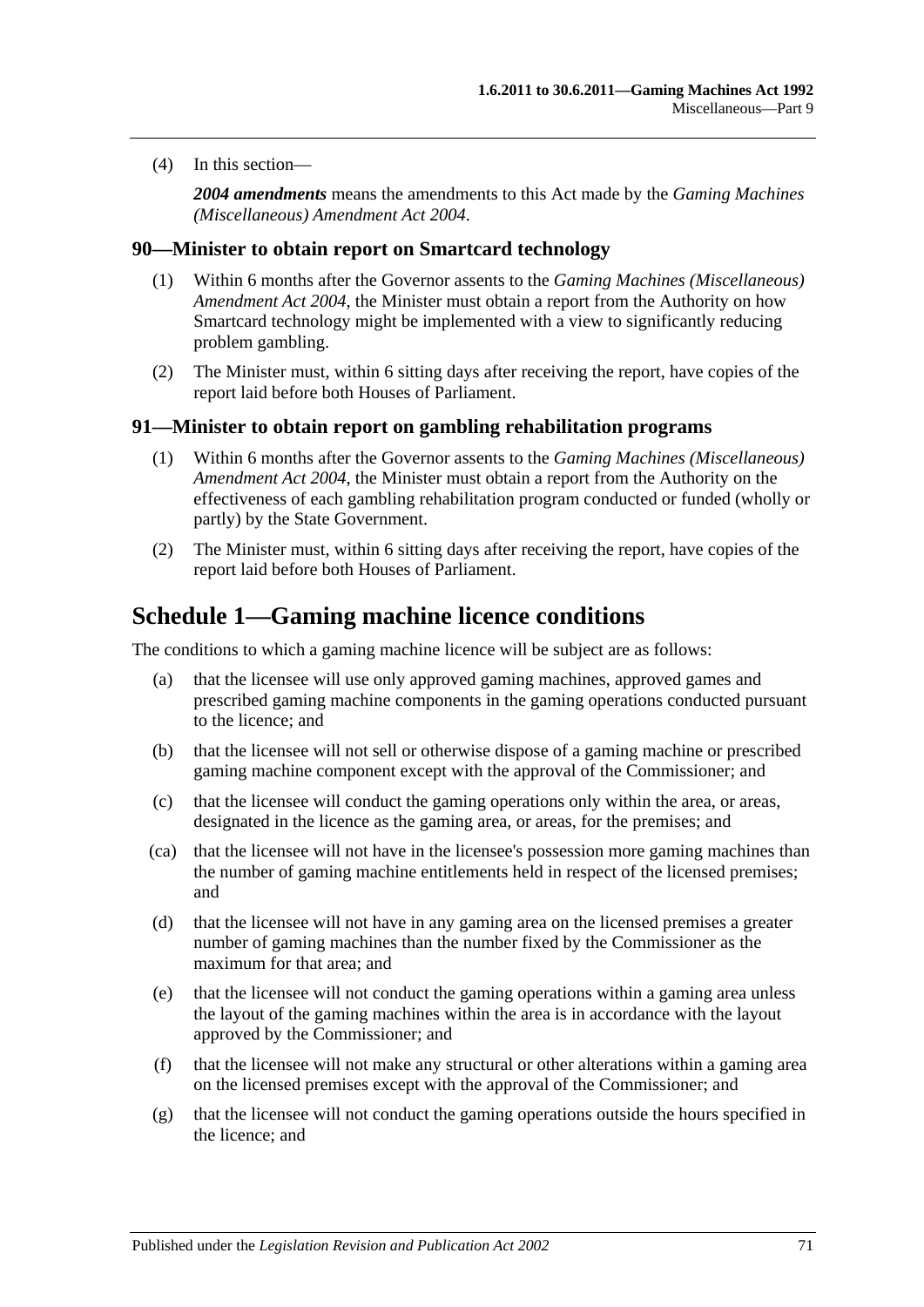- (j) that the licensee will not engage any person other than the holder of a gaming machine service licence to install, service or repair a gaming machine, gaming machine component or gaming equipment; and
- (k) that the licensee will not commence to conduct gaming operations pursuant to the licence until—
	- (i) he or she has entered into an arrangement, the terms of which have been approved by the Commissioner, for the monitoring by computer of the operation of all gaming machines on the licensed premises and that arrangement has been implemented; and
	- (ii) each gaming machine has been inspected and sealed by an authorised officer or approved gaming machine technician; and
	- (iii) such of the gaming equipment on the premises as the Commissioner may direct has been inspected and sealed by an authorised officer; and
- (l) that the licensee will not purchase for use, or use, in gaming machines any tokens other than approved gaming tokens that bear unique identification approved by the Commissioner; and
- (m) that the licensee will not purchase gaming tokens from a person other than an approved manufacturer of gaming tokens; and
- (n) that the licensee will not permit a gaming machine to be operated unless the machine, or the approved game played on the machine, returns winnings to players at a rate that is not less than—
	- (i) in the case of a machine or game installed before the commencement of this paragraph—85 per cent;
	- (ii) in the case of a machine or game installed after that commencement—87.5 per cent,

of the total amount of all bets made on the machine; and

(o) such other conditions (if any) as the Commissioner thinks fit and specifies in the licence.

## **Schedule 2—Gaming machine monitor licence conditions**

The conditions to which the gaming machine monitor licence will be subject are as follows:

- (a) a condition that the licensee will not charge any fee for any service provided by the licensee in the course of carrying out the undertaking authorised by the licence unless the fee is in accordance with a scale of fees approved by the Minister for the purpose;
- (b) a condition that the licensee will comply with such directions as the Minister or Commissioner may give in relation to—
	- (i) the keeping of books, accounts, financial statements and other records, and the manner in which they are to be kept and preserved, by the licensee in relation to the undertaking authorised by the licence; and
	- (ii) the furnishing of reports to the Minister or Commissioner on the financial affairs of the licensee in respect of that undertaking;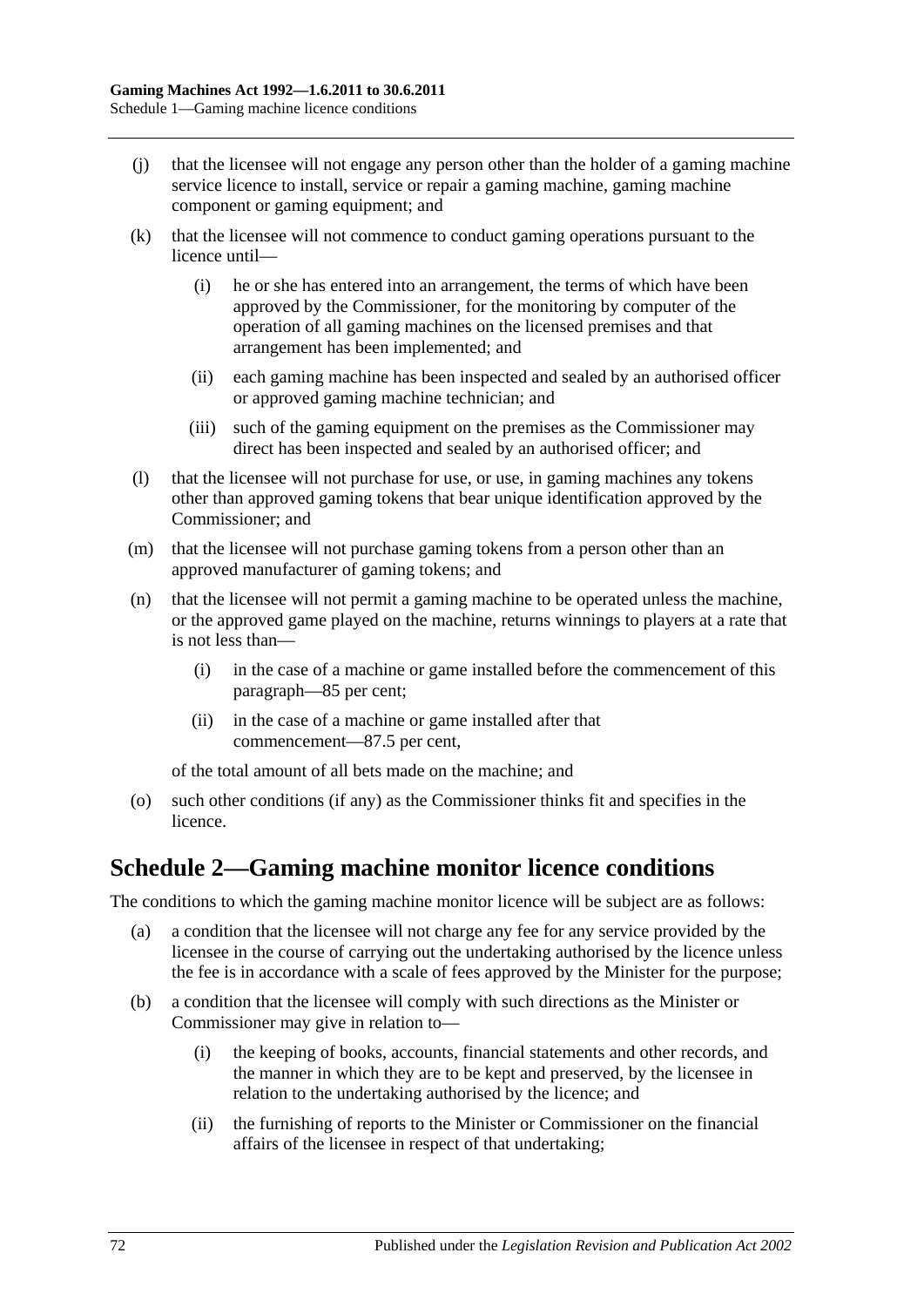- (c) a condition that the licensee will not employ any person to carry out duties in connection with the undertaking authorised by the licence unless that person has first been approved by the Commissioner;
- (d) a condition that the licensee will not modify in any way the monitoring system operated pursuant to the licence without the prior approval of the Commissioner;
- (e) a condition that the licensee will not, in the course of carrying out the undertaking authorised by the licence, do any other specified thing without the prior approval of the Commissioner;
- (f) a condition that the licensee must modify or upgrade the monitoring system operated pursuant to the licence as the Commissioner may from time to time reasonably require;
- (g) a condition that the licensee will comply with such other directions as the Commissioner may, in the interests of ensuring the efficient and effective monitoring of all gaming operations conducted pursuant to this Act, give to the licensee in relation to carrying out the undertaking authorised by the licence;
- (h) such other conditions (if any) as the Commissioner thinks fit and specifies in the licence.

## **Schedule 3—Special provision for licence for Roosters Club Incorporated**

## **1—Gaming machine licence purportedly granted to Roosters Club Incorporated**

- (1) Despite [section](#page-17-0) 15A, the gaming machine licence purportedly granted by the Commissioner to The Roosters Club Incorporated in respect of premises at 255 Main North Road, Sefton Park, is to be taken to have been validly granted.
- (2) The licence will, if still in force on the relevant date, be taken to be suspended as from that date (but may be surrendered for the purposes of this Act by the licensee after that date despite its suspension).
- (3) The *relevant date* is the date on which [section](#page-18-0) 16 of this Act, as enacted by the *[Gaming Machines \(Miscellaneous\) Amendment Act 2004](http://www.legislation.sa.gov.au/index.aspx?action=legref&type=act&legtitle=Gaming%20Machines%20(Miscellaneous)%20Amendment%20Act%202004)*, comes into operation.

## **2—Expiry of Schedule**

This Schedule will expire on a day to be fixed by proclamation.

## **Schedule 4—Transitional provision**

#### **1—Gaming machine entitlements**

If—

- (a) an application for a gaming machine licence was made before 7 December 2000; and
- (b) the application is granted after the commencement of this Schedule,

the Commissioner may issue up to 32 new gaming machine entitlements to the licensee.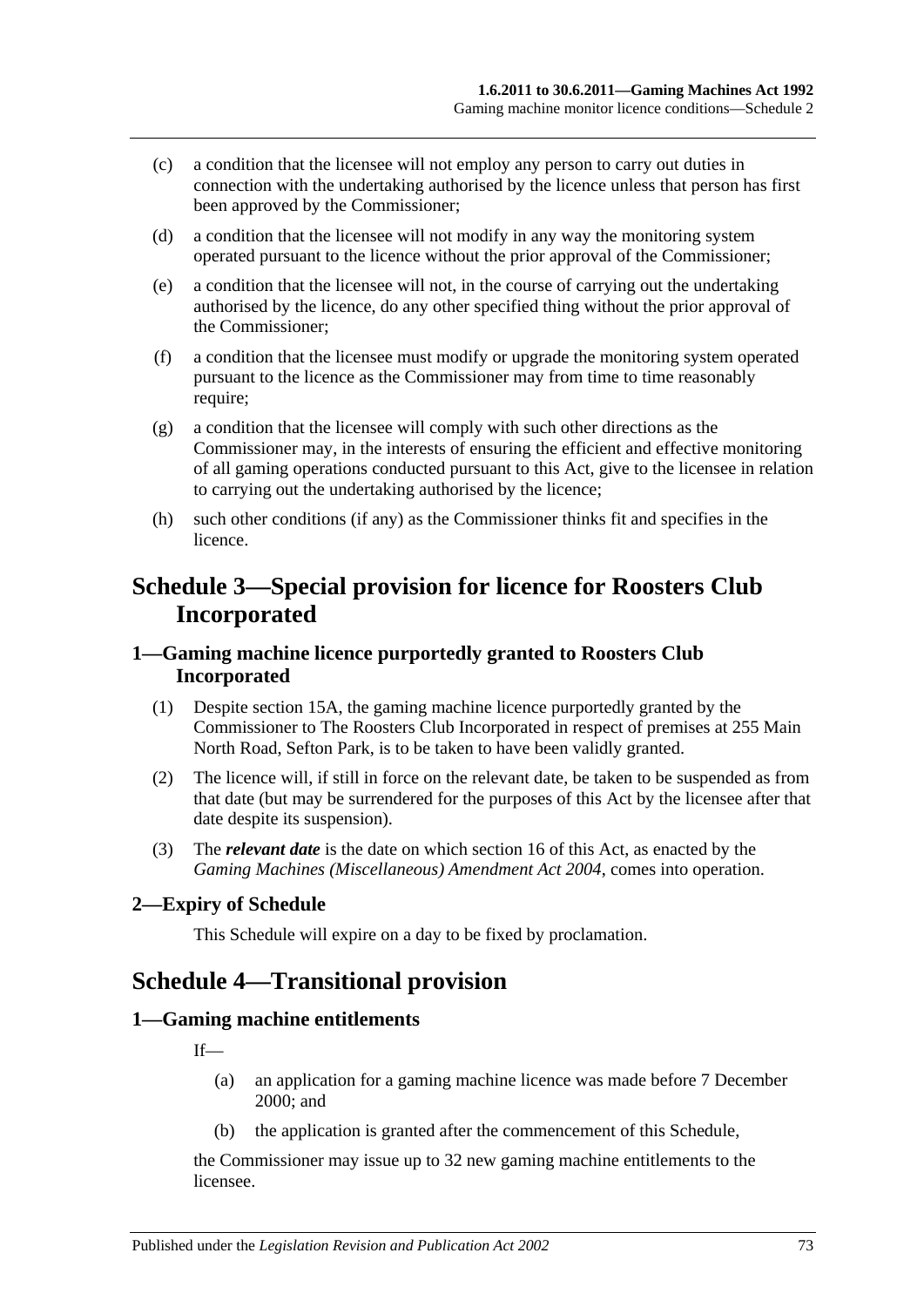# **Legislative history**

### **Notes**

- Amendments of this version that are uncommenced are not incorporated into the text.
- Please note—References in the legislation to other legislation or instruments or to titles of bodies or offices are not automatically updated as part of the program for the revision and publication of legislation and therefore may be obsolete.
- Earlier versions of this Act (historical versions) are listed at the end of the legislative history.
- For further information relating to the Act and subordinate legislation made under the Act see the Index of South Australian Statutes or www.legislation.sa.gov.au.

## **Principal Act and amendments**

New entries appear in bold.

| Year | No | Title                                                                                          | Assent     | Commencement                                                                                           |
|------|----|------------------------------------------------------------------------------------------------|------------|--------------------------------------------------------------------------------------------------------|
| 1992 | 49 | <b>Gaming Machines Act 1992</b>                                                                | 17.9.1992  | 1.7.1993 (Gazette 24.6.1993 p2046)                                                                     |
| 1994 | 58 | Gaming Machines (Prohibition of<br>Cross Holdings, Profit Sharing, etc.)<br>Amendment Act 1994 | 27.10.1994 | 1.7.1993 except s 3-1.8.1994: s 2                                                                      |
| 1995 | 13 | <b>Statutes Amendment (Gaming</b><br>Supervision) Act 1995                                     | 23.3.1995  | 1.7.1995 (Gazette 29.6.1995 p2972)                                                                     |
| 1996 | 22 | Gaming Machines (Miscellaneous)<br>Amendment Act 1996                                          | 24.4.1996  | 1.7.1996 (Gazette 6.6.1996 p2874)                                                                      |
| 1997 | 72 | Gaming Machines (Gaming Venues in 18.12.1997<br>Shopping Centres) Amendment<br>Act 1997        |            | 18.12.1997 except s 3-17.8.1997: s 2                                                                   |
| 1998 | 38 | Gaming Machines (Gaming Tax)<br>Amendment Act 1998                                             | 30.7.1998  | 30.7.1998                                                                                              |
| 2000 | 27 | Gaming Machines (Miscellaneous)<br>Amendment Act 2000                                          | 29.6.2000  | $1.7.2000$ : s 2                                                                                       |
| 2000 | 85 | Gaming Machines (Freeze on Gaming 14.12.2000<br>Machines) Amendment Act 2000                   |            | 14.12.2000                                                                                             |
| 2001 | 18 | <b>Statutes Amendment (Gambling</b><br>Regulation) Act 2001                                    | 31.5.2001  | Pt 4 (s 21) $-$ 31.5.2001: s 2(1) except Pt 4<br>(ss 20, 22-29)-1.10.2001 (Gazette<br>13.9.2001 p4116) |
| 2002 | 5  | Gaming Machines (Limitation on<br>Exception to Freeze) Amendment<br>Act 2002                   | 25.7.2002  | 25.7.2002                                                                                              |
| 2002 | 31 | Gaming Machines (Gaming Tax)<br>Amendment Act 2002                                             | 7.11.2002  | 7.11.2002                                                                                              |
| 2003 | 5  | Gaming Machines (Extension of<br><b>Freeze on Gaming Machines)</b><br>Amendment Act 2003       | 29.5.2003  | 29.5.2003                                                                                              |
| 2003 | 7  | Gaming Machines (Roosters Club<br>Incorporated Licence) Amendment<br>Act 2003                  | 5.6.2003   | 5.6.2003                                                                                               |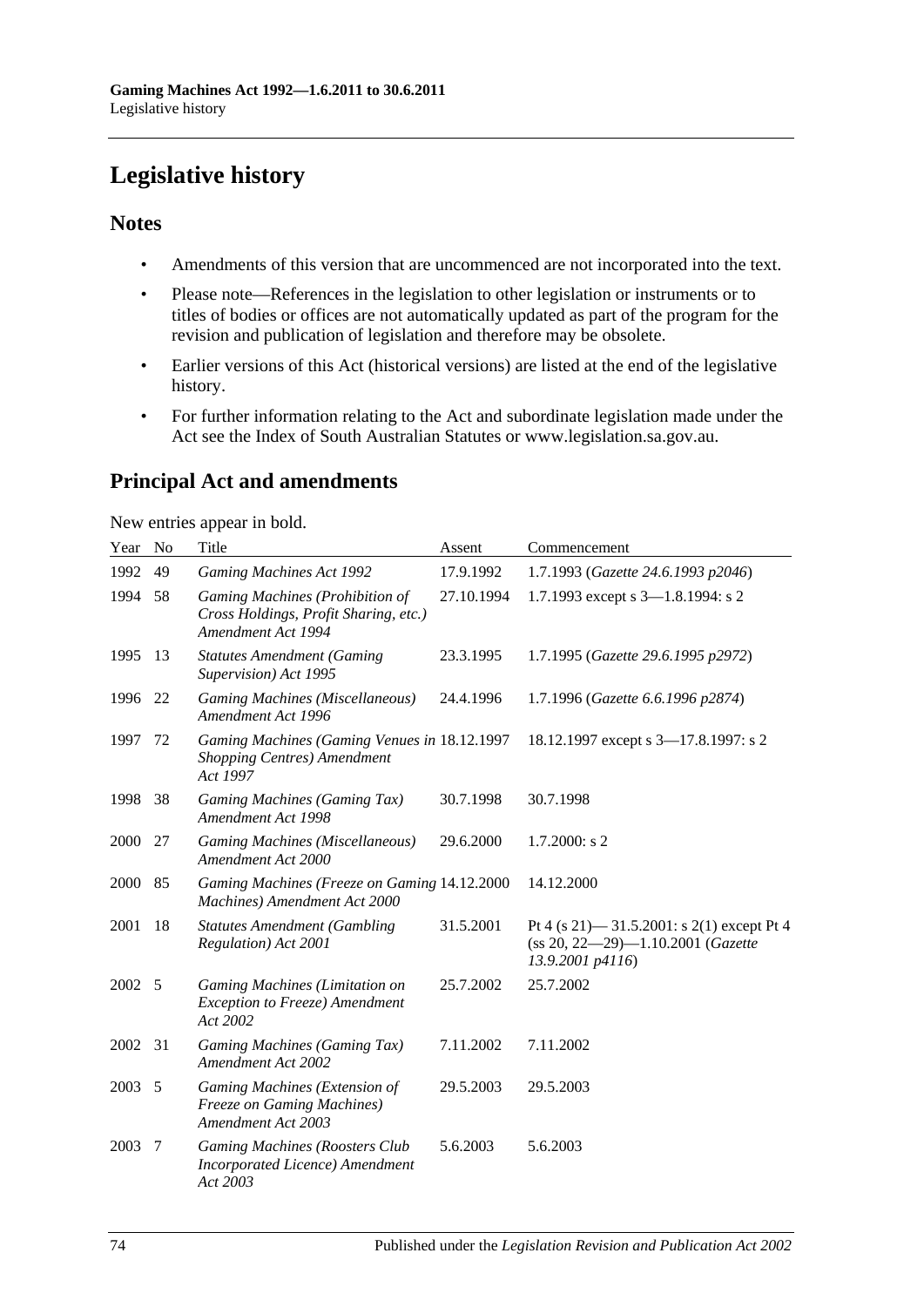| 2004        | 15 | Gaming Machines (Extension of<br>Freeze) Amendment Act 2004                    | 27.5.2004  | 27.5.2004                                                                                                                                                                                                                                                                                                                                                                                                                                                                                                                                     |
|-------------|----|--------------------------------------------------------------------------------|------------|-----------------------------------------------------------------------------------------------------------------------------------------------------------------------------------------------------------------------------------------------------------------------------------------------------------------------------------------------------------------------------------------------------------------------------------------------------------------------------------------------------------------------------------------------|
| 2004        | 28 | State Procurement Act 2004                                                     | 29.7.2004  | Sch 1 (cl 2)-4.10.2005 (Gazette<br>15.9.2005 p3343)                                                                                                                                                                                                                                                                                                                                                                                                                                                                                           |
| 2004        | 46 | Gaming Machines (Miscellaneous)<br>Amendment Act 2004                          | 9.12.2004  | 9.12.2004: s $2(2)$ except ss $5-8$ , $10-18$ ,<br>20, 21, 23, 25-29, 32, 33, new ss 48, 49<br>& 50A (as inserted by s 34), 36—42, 44,<br>45, 46(1), (3) & (4) and $48 - 1.2.2005$<br>(Gazette 13.1.2005 $p68$ ) and except<br>ss 9 & 19-1.7.2005 (Gazette 19.5.2005<br>p1293) and except ss 22, 24, 30, 31, new<br>s 50 (as inserted by s 34), 35, 43 and<br>46(2)-1.7.2006 (Gazette 22.6.2006<br>p2012                                                                                                                                      |
| 2005        | 22 | Statutes Amendment (Liquor,<br>Gambling and Security Industries) Act<br>2005   | 9.6.2005   | Pt 2 (ss 4(4), 5—24), Sch 1 (cl 1) &<br>Sch 2-8.12.2005 (Gazette 8.12.2005<br>$p4195$ ; s 4(1)–(3) & (5)–1.2.2007<br>(Gazette 1.2.2007 p323)                                                                                                                                                                                                                                                                                                                                                                                                  |
| 2006        | 43 | <b>Statutes Amendment (Domestic</b><br>Partners) Act 2006                      | 14.12.2006 | Pt 39 (ss 112-114)-1.6.2007 (Gazette<br>26.4.2007 p1352)                                                                                                                                                                                                                                                                                                                                                                                                                                                                                      |
| 2009        | 84 | <b>Statutes Amendment (Public Sector</b><br>Consequential Amendments) Act 2009 | 10.12.2009 | Pt 66 (s 161)-1.2.2010 (Gazette<br>28.1.2010 p320)                                                                                                                                                                                                                                                                                                                                                                                                                                                                                            |
| <b>2010</b> | 28 | <b>Gaming Machines (Miscellaneous)</b><br><b>Amendment Act 2010</b>            | 9.12.2010  | Pt 2 (ss 4(2), (5), 5, 6, 8, 9, 22(1), (2), 27,<br>$35, 37, 38(1), (2), 39-49, 52, 54, 56,$<br>$57(1)$ , (2) & Sch 1 (cl 6))-1.1.2011<br>(Gazette 16.12.2010 p5695); ss 4(1), (4),<br>$(6)$ — $(9)$ , 7, 10, 11, 13—17, 19(1), 20, 21,<br>$22(4)$ , $23-26$ , $29$ , new s 47 (as inserted<br>by s 36), 51, 55, 57(3) & Sch (cll 4 &<br>5)-1.6.2011 (Gazette 26.5.2011 p1582);<br>ss 4(3), 12, 18, 22(3), 28, 30–34, new<br>s 47A (as inserted by s 36), 38(3), 50,<br>53-1.7.2011 (Gazette 30.6.2011 p2869);<br>ss 19(2) & 57(4)—uncommenced |

## **Provisions amended**

New entries appear in bold.

Entries that relate to provisions that have been deleted appear in italics.

| Provision                            | How varied                                         | Commencement |
|--------------------------------------|----------------------------------------------------|--------------|
| Pt 1                                 |                                                    |              |
| s <sub>2</sub>                       | deleted by $72/1997 s 4 (Sch)$                     | 18.12.1997   |
| s <sub>3</sub>                       |                                                    |              |
| s(3(1))                              |                                                    |              |
| gambling<br>intervention<br>training | advanced problem inserted by $28/2010$ s $4(1)$    | 1.6.2011     |
| practice                             | advertising code of inserted by $28/2010$ s $4(1)$ | 1.6.2011     |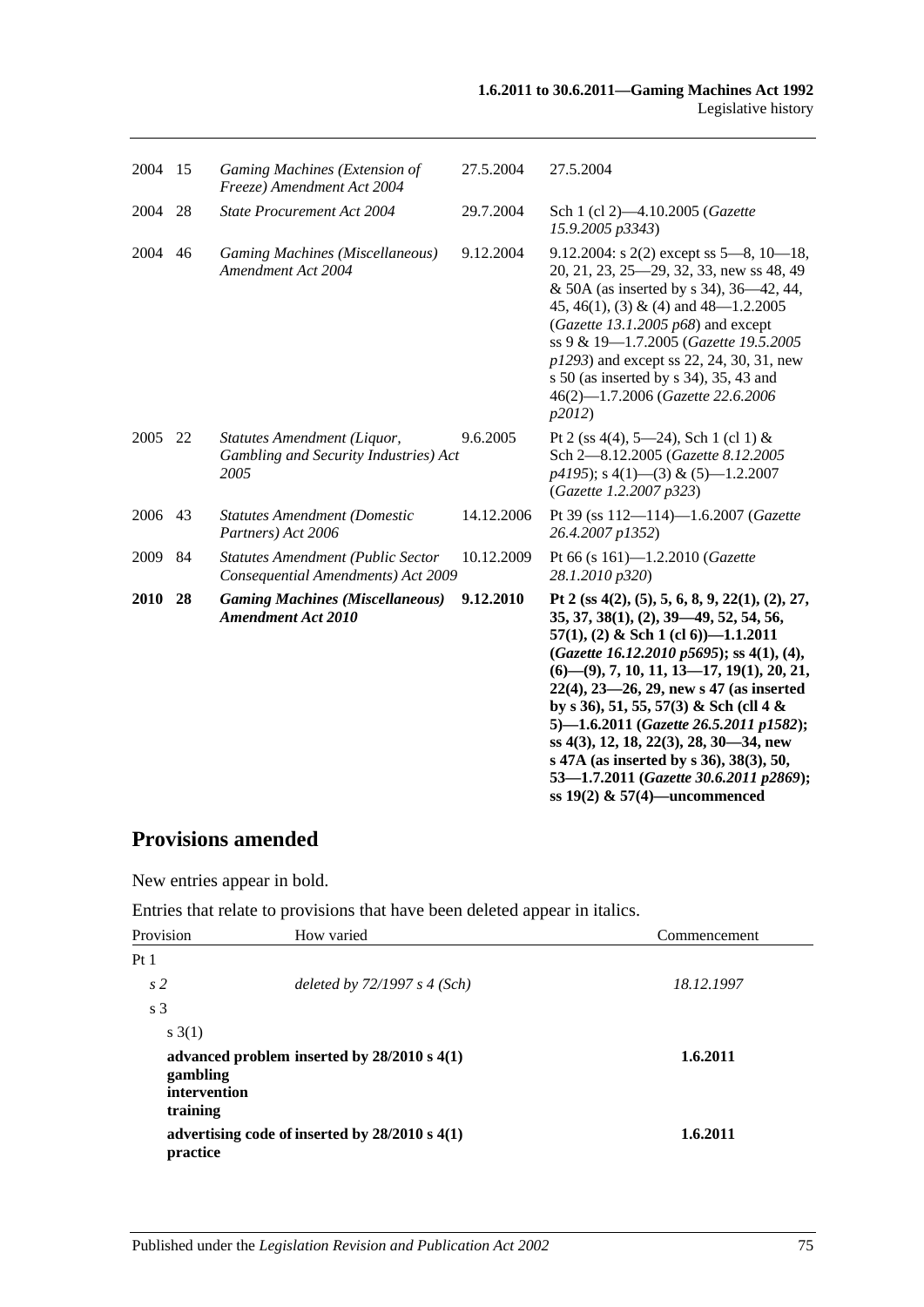| approved crowd<br>controller          | inserted by $22/2005$ s $4(1)$                | 1.2.2007                     |
|---------------------------------------|-----------------------------------------------|------------------------------|
| approved gaming<br>machine employee   | inserted by $22/2005$ s $4(2)$                | 1.2.2007                     |
| approved gaming<br>machine manager    | inserted by 22/1996 s 3                       | 1.7.1996                     |
|                                       | amended by 46/2004 s 20                       | 1.2.2005                     |
| approved gaming<br>machine technician | inserted by $28/2010$ s $4(2)$                | 1.1.2011                     |
| authorised officer                    | amended by 22/2005 Sch 2                      | 8.12.2005                    |
| authorised person                     | substituted by $22/2005$ s $4(3)$             | 1.2.2007                     |
| Authority                             | substituted by $13/1995$ s $11(a)$            | 1.7.1995                     |
|                                       | substituted by $18/2001$ s $20(a)$            | 1.10.2001                    |
| beneficiary                           | inserted by $31/2002$ s $2(a)$                | 7.11.2002                    |
| the Board                             | deleted by 28/2004 Sch 1 cl 2                 | 4.10.2005                    |
| Board                                 | inserted by 28/2004 Sch 1 cl 2                | 4.10.2005                    |
|                                       | deleted by 28/2010 4(3)                       | uncommenced-not incorporated |
| cash facility                         | inserted by 18/2001 s 20(b)                   | 1.10.2001                    |
| D offence                             | category A, B, C orinserted by 28/2010 s 4(4) | 1.6.2011                     |
| certificate                           | inserted by 28/2010 s 4(4)                    | 1.6.2011                     |
| club licence                          | amended by 72/1997 s 4 (Sch)                  | 18.12.1997                   |
| Club One                              | inserted by $46/2004$ s $5(1)$                | 1.2.2005                     |
| the Commissioner                      | amended by $72/1997$ s 4 (Sch)                | 18.12.1997                   |
|                                       | amended by $18/2001$ s $20(c)$                | 1.10.2001                    |
| the Court                             | inserted by 13/1995 s 11(b)                   | 1.7.1995                     |
| criminal<br>intelligence              | inserted by $22/2005$ s $4(4)$                | 8.12.2005                    |
| domestic partner                      | inserted by $43/2006$ s $112(1)$              | 1.6.2007                     |
| gaming equipment                      | amended by 28/2010 s 4(5)                     | 1.1.2011                     |
| gaming machine<br>entitlement         | inserted by $46/2004$ s $5(2)$                | 1.2.2005                     |
| general facility<br>licence           | deleted by $72/1997 s 4 (Sch)$                | 18.12.1997                   |
| hotel licence                         | amended by 72/1997 s 4 (Sch)                  | 18.12.1997                   |
| liquor licence                        | amended by 72/1997 s 4 (Sch)                  | 18.12.1997                   |
| mandatory<br>provision                | inserted by 28/2010 s 4(6)                    | 1.6.2011                     |
| non-profit<br>association             | inserted by $46/2004$ s $5(3)$                | 1.2.2005                     |
| officer                               | inserted by $31/2002$ s $2(b)$                | 7.11.2002                    |
| certificate                           | proposed premises inserted by 28/2010 s 4(7)  | 1.6.2011                     |
| responsible<br>gambling<br>agreement  | inserted by 28/2010 s 4(7)                    | 1.6.2011                     |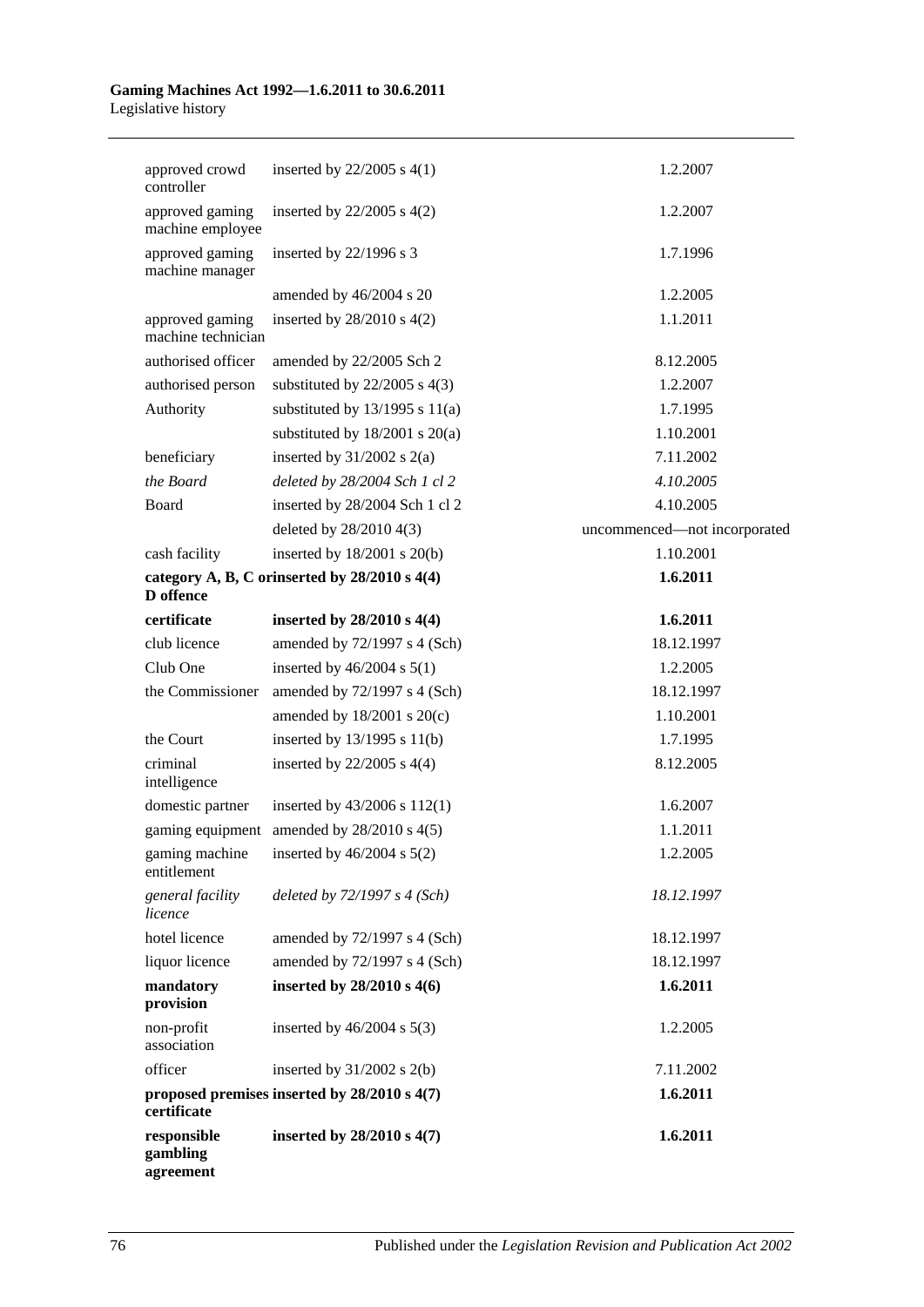| responsible<br>gambling code of<br>practice | inserted by 28/2010 s 4(7)                        | 1.6.2011   |
|---------------------------------------------|---------------------------------------------------|------------|
|                                             | responsible person inserted by $22/2005$ s $4(5)$ | 1.2.2007   |
| social effect<br>certificate                | inserted by 28/2010 s 4(8)                        | 1.6.2011   |
| social effect<br>inquiry                    | inserted by $28/2010 s 4(8)$                      | 1.6.2011   |
| social effect<br>principles                 | inserted by 28/2010 s 4(8)                        | 1.6.2011   |
| special<br>circumstances<br>licence         | inserted by $72/1997$ s 4 (Sch)                   | 18.12.1997 |
| spouse                                      | inserted by 43/2006 s 112(2)                      | 1.6.2007   |
| trust                                       | inserted by $31/2002$ s $2(c)$                    | 7.11.2002  |
| trust or corporate<br>entity                | inserted by $31/2002$ s $2(c)$                    | 7.11.2002  |
|                                             | variation of licence inserted by 28/2010 s 4(9)   | 1.6.2011   |
| s(2)                                        | substituted by $31/2002$ s $2(d)$                 | 7.11.2002  |
| s(3)                                        | inserted by $31/2002$ s $2(d)$                    | 7.11.2002  |
| s <sub>4</sub>                              |                                                   |            |
| s(4(1))                                     | amended by $72/1997$ s 4 (Sch)                    | 18.12.1997 |
| s(4(1a))                                    | inserted by 28/2010 s 5                           | 1.1.2011   |
| s(4(2)                                      | amended by 72/1997 s 4 (Sch)                      | 18.12.1997 |
| Pt 2                                        |                                                   |            |
| Pt Div 1                                    |                                                   |            |
| s <sub>5</sub>                              | substituted by 13/1995 s 12                       | 1.7.1995   |
| s <sub>6</sub>                              |                                                   |            |
| s(6(2))                                     | amended by $72/1997$ s 4 (Sch)                    | 18.12.1997 |
| s 7                                         |                                                   |            |
| s(7(2)                                      | amended by $22/2005$ s $5(1)$                     | 8.12.2005  |
| s(7(3))                                     | deleted by 22/2005 s 5(2)                         | 8.12.2005  |
|                                             | inserted by 28/2010 s 6                           | 1.1.2011   |
| s7(4)                                       | inserted by 28/2010 s 6                           | 1.1.2011   |
| s 7A                                        | inserted by 46/2004 s 21                          | 1.2.2005   |
| s 7A(1)                                     | amended by 28/2010 s 7(1)                         | 1.6.2011   |
| s 7A(3)                                     | amended by 28/2010 s 7(2)                         | 1.6.2011   |
| $s8$                                        |                                                   |            |
| s(1)                                        | amended by 31/2002 s 3                            | 7.11.2002  |
| 8(2)                                        | amended by 22/2005 Sch 2                          | 8.12.2005  |
| s 8A                                        | inserted by 28/2010 s 8                           | 1.1.2011   |
| s 9                                         | amended by 28/2010 s 9                            | 1.1.2011   |
| Pt 2 Div 3                                  |                                                   |            |
| ss 10A and 10B                              | inserted by 28/2010 s 10                          | 1.6.2011   |
| s 11                                        | substituted by 13/1995 s 13                       | 1.7.1995   |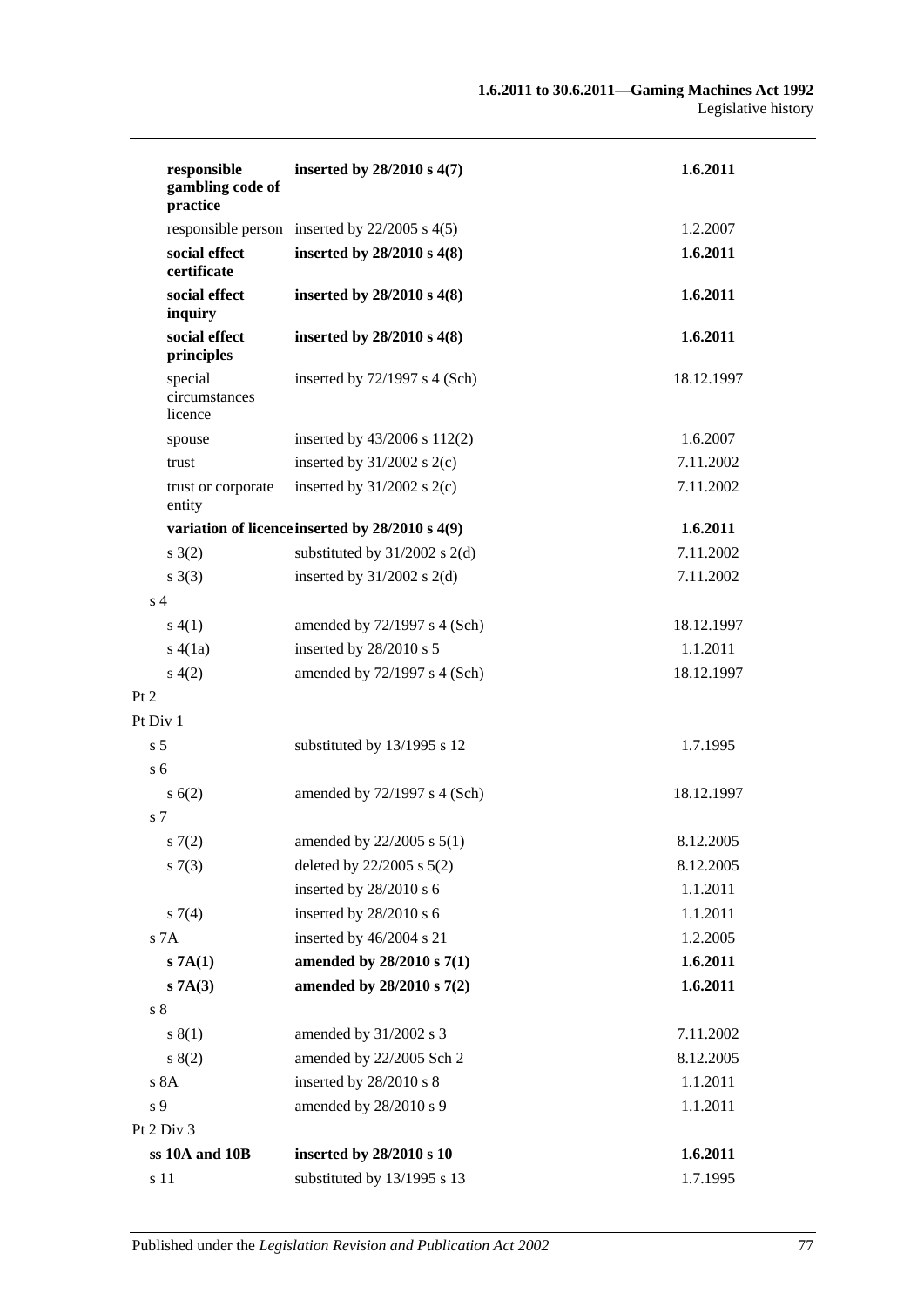| s 18           |                                                                  |                              |
|----------------|------------------------------------------------------------------|------------------------------|
| heading        | substituted by 28/2010 s 15                                      | 1.6.2011                     |
| Pt 3 Div 3     |                                                                  |                              |
| ss 17A and 17B | inserted by 28/2010 s 14                                         | 1.6.2011                     |
| 17(2)          | amended by 72/1997 s 4 (Sch)                                     | 18.12.1997                   |
| s 17           |                                                                  |                              |
| s 16           | substituted by 46/2004 s 9                                       | 1.7.2005                     |
| s 15A          | inserted by 72/1997 s 3                                          | 17.8.1997                    |
| s 15(5)        | substituted by $46/2004$ s $8(2)$<br>substituted by 28/2010 s 13 | 1.6.2011                     |
| s 15(4)        | substituted by 28/2010 s 13                                      | 1.2.2005                     |
| s 15(3a)       | inserted by $22/1996$ s 4(c)                                     | 1.7.1996<br>1.6.2011         |
| s 15(2)        | amended by 22/1996 s 4(b)                                        | 1.7.1996                     |
| s 15(1a)       | inserted by $46/2004$ s $8(1)$                                   | 1.2.2005                     |
|                | (d) deleted by $46/2004$ s 23                                    | 1.2.2005                     |
|                | amended by 72/1997 s 4 (Sch)                                     | 18.12.1997                   |
|                | amended by $22/1996$ s $4(a)$                                    | 1.7.1996                     |
| s 15(1)        | amended by 58/1994 s 3                                           | 1.8.1994                     |
| s 15           |                                                                  |                              |
| $s$ 14A        | deleted by $46/2004 s$ 7                                         | 1.2.2005                     |
|                | deleted by $46/2004$ s 4                                         | 9.12.2004                    |
|                | substituted by $15/2004$ s 3                                     | 27.5.2004                    |
|                | amended by $5/2003$ s 3                                          | 29.5.2003                    |
| s $14A(6)$     | amended by 18/2001 s 21                                          | 31.5.2001                    |
| $s$ 14A(2)     | amended by $5/2002$ s 2                                          | 25.7.2002                    |
| by 46/2004     | s 14A before deletion inserted by 85/2000 s 2                    | 14.12.2000                   |
| Pt 3 Div 2     |                                                                  |                              |
|                | (b) deleted by 28/2010 12(3)                                     | uncommenced-not incorporated |
|                | substituted by $46/2004$ s $22(3)$                               | 1.7.2006                     |
| s 14(2)        | substituted by $46/2004$ ss $6(2)$                               | 1.2.2005                     |
|                | (c) deleted by $28/2010$ s $12(2)$                               | uncommenced-not incorporated |
|                | amended by 28/2010 s 12(1)                                       | uncommenced-not incorporated |
|                | amended by 46/2004 s 22(1), (2)                                  | 1.7.2006                     |
| s 14(1)        | amended by $46/2004$ s $6(1)$                                    | 1.2.2005                     |
| s 14           |                                                                  |                              |
| Pt $3$ Div $1$ |                                                                  |                              |
| $Pt\,3$        |                                                                  |                              |
| s 12(2)        | amended by 28/2010 s 11                                          | 1.6.2011                     |
| s 12           |                                                                  |                              |
| Pt 2 Div 4     | inserted by $22/2005$ s 6                                        | 8.12.2005                    |
| ss 12 and 13   | deleted by 13/1995 s 13                                          | 1.7.1995                     |
| s 11(2)        | amended by $72/1997$ s 4 (Sch)                                   | 18.12.1997                   |
|                |                                                                  |                              |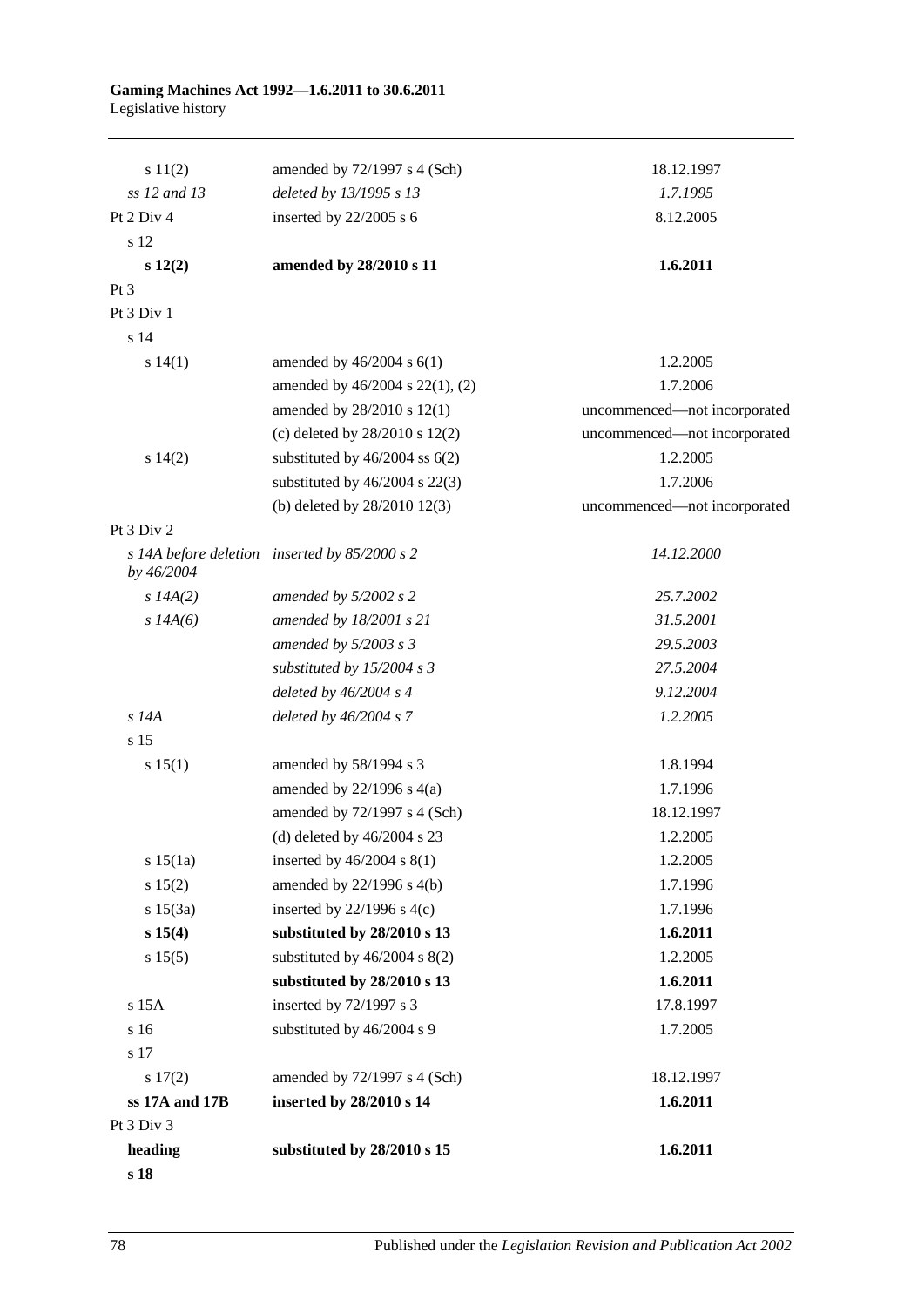| s 18(1)               | amended by $28/2010$ s $16(1)$ —(4) | 1.6.2011                     |
|-----------------------|-------------------------------------|------------------------------|
| s 18(4)               | amended by 28/2010 s 16(5)          | 1.6.2011                     |
| s 19                  |                                     |                              |
| s 19(1)               | amended by $31/2002$ s $4(a)$       | 7.11.2002                    |
| s 19(2)               | amended by $31/2002$ s $4(b)$       | 7.11.2002                    |
|                       | amended by 22/2005 s 7(1), (2)      | 8.12.2005                    |
| s 20                  | deleted by 58/1994 s 7 (Sch)        | 1.7.1993                     |
|                       | inserted by 22/2005 s 8             | 8.12.2005                    |
| s 23                  |                                     |                              |
| $s\,23(1)$            | amended by $31/2002$ s $5(a)$ , (b) | 7.11.2002                    |
| $s\,23(2)$            | deleted by $31/2002$ s $5(c)$       | 7.11.2002                    |
| s 23A                 | inserted by 28/2010 s 17            | 1.6.2011                     |
| s 24                  |                                     |                              |
| $s\,24(1)$            | amended by 46/2004 s 10             | 1.2.2005                     |
| $s\,24(3)$            | inserted by 22/2005 s 9             | 8.12.2005                    |
| s 24A                 | inserted by 46/2004 s 11            | 1.2.2005                     |
| s <sub>26</sub>       |                                     |                              |
| $s \; 26(1)$          | substituted by $46/2004$ s $24(1)$  | 1.7.2006                     |
| $s \, 26(2)$          | amended by 46/2004 s 24(2)          | 1.7.2006                     |
| s 26                  | deleted by 28/2010 s 18             | uncommenced-not incorporated |
| s 26A                 | inserted by 31/2002 s 6             | 7.11.2002                    |
| s 27                  |                                     |                              |
| s $27(4)$ —(6)        | deleted by $28/2010 s 19(1)$        | 1.6.2011                     |
| $s\,27(7)$            | substituted by 22/1996 s 5          | 1.7.1996                     |
|                       | amended by 28/2010 s 19(2)          | uncommenced-not incorporated |
| s 27AA                | inserted by 28/2010 s 20            | 1.6.2011                     |
| Pt 3 Div 3A           | inserted by 46/2004 s 12            | 1.2.2005                     |
| s 27A                 |                                     |                              |
| $s 27A(3)$ and (4)    | inserted by 28/2010 s 21            | 1.6.2011                     |
| s 27B                 |                                     |                              |
| s 27B(1)              | amended by 28/2010 s 22(1), (2)     | 1.1.2011                     |
| $s\ 27B(2)$           | substituted by $28/2010$ s $22(3)$  | uncommenced-not incorporated |
| s 27B(8)              | inserted by 28/2010 s 22(4)         | 1.6.2011                     |
| Pt 3 Div 4            |                                     |                              |
| s 28                  |                                     |                              |
| s 28(1)               | amended by $22/1996$ s $6(a)$       | 1.7.1996                     |
|                       | amended by 72/1997 s 4 (Sch)        | 18.12.1997                   |
| s $28(1a)$ and $(1b)$ | inserted by $22/1996$ s $6(b)$      | 1.7.1996                     |
| $s\,28(3)$            | amended by $22/1996$ s $6(c)$ , (d) | 1.7.1996                     |
|                       | amended by 31/2002 s 7              | 7.11.2002                    |
| $s\,28(4)$            | substituted by 22/2005 s 10         | 8.12.2005                    |
| s 28(5)               | amended by $22/1996$ s $6(e)$       | 1.7.1996                     |
|                       | amended by 72/1997 s 4 (Sch)        | 18.12.1997                   |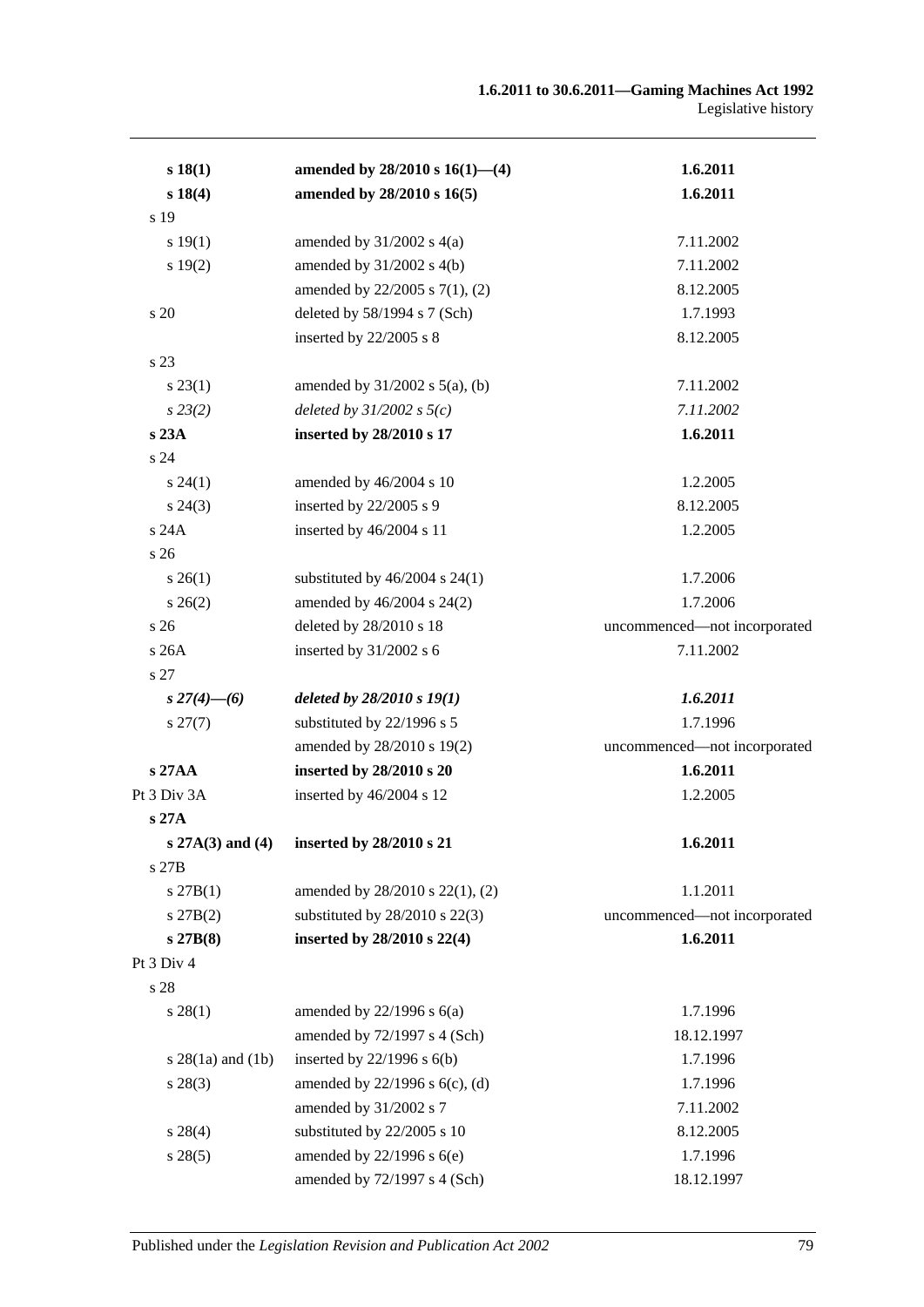| $s\,28(9)$           | amended by $22/1996$ s $6(f)$                                                                     | 1.7.1996   |
|----------------------|---------------------------------------------------------------------------------------------------|------------|
| $s\,28(10)$          | amended by $22/1996$ s $6(g)$                                                                     | 1.7.1996   |
|                      | ss 28AA and 28AAB inserted by 22/2005 s 11                                                        | 8.12.2005  |
| s 28A                | inserted by 31/2002 s 8                                                                           | 7.11.2002  |
| Pt 3 Div 4A          | inserted by 46/2004 s 25                                                                          | 1.2.2005   |
| Pt $3$ Div $5$       |                                                                                                   |            |
| s 29                 |                                                                                                   |            |
| $s\,29(1)$           | amended by 28/2010 s 23(1)                                                                        | 1.6.2011   |
| $s\,29(2)$           | substituted by 27/2000 s 3                                                                        | 1.7.2000   |
|                      | amended by 28/2010 s 23(2), (3)                                                                   | 1.6.2011   |
| s 30                 |                                                                                                   |            |
| $s \ 30(2)$          | amended by 22/2005 s 12                                                                           | 8.12.2005  |
| s $30(2a)$           | inserted by $46/2004$ s $26(1)$                                                                   | 1.2.2005   |
| $s \ 30(7)$          | inserted by $46/2004$ s $26(2)$                                                                   | 1.2.2005   |
| s 31                 |                                                                                                   |            |
| $s \, 31(1)$         | substituted by 22/2005 s 13                                                                       | 8.12.2005  |
| Pt 3 Div 6           |                                                                                                   |            |
| heading              | amended by 28/2010 s 24                                                                           | 1.6.2011   |
| s32A                 | inserted by 28/2010 s 25                                                                          | 1.6.2011   |
| s 34                 | amended by 72/1997 s 4 (Sch)                                                                      | 18.12.1997 |
| Pt 3 Div 7           |                                                                                                   |            |
| s35A                 | inserted by 46/2004 s 27                                                                          | 1.2.2005   |
| s 36                 |                                                                                                   |            |
| $s \, 36(1)$         | s 36(1) amended by 31/2002 s 9                                                                    | 7.11.2002  |
|                      | s 36(1) amended by 46/2004 s 28(1)                                                                | 1.2.2005   |
|                      | s 36(1) redesignated as s 36 under <i>Legislation</i><br><b>Revision and Publication Act 2002</b> | 1.2.2005   |
|                      | s 36 amended and redesignated as s 36(1) by<br>$22/2005$ s $14(1)$ , $(2)$                        | 8.12.2005  |
|                      | amended by 28/2010 s 26                                                                           | 1.6.2011   |
| $s \; 36(2)$         | deleted by 46/2004 s 28(2)                                                                        | 1.2.2005   |
|                      | inserted by $22/2005$ s $14(2)$                                                                   | 8.12.2005  |
| $s \, 36(3)$ and (4) | deleted by 46/2004 s 28(2)                                                                        | 1.2.2005   |
| s 36A                | inserted by 46/2004 s 29                                                                          | 1.2.2005   |
| $s \; 36A(2)$        | amended by 22/2005 s 15                                                                           | 8.12.2005  |
| s 36B                | inserted by 46/2004 s 29                                                                          | 1.2.2005   |
| $s \, 36B(1)$        | amended by 28/2010 s 27                                                                           | 1.1.2011   |
| Pt 4                 |                                                                                                   |            |
| s 37                 |                                                                                                   |            |
| $s \frac{37(1)}{2}$  | amended by 46/2004 s 13                                                                           | 1.2.2005   |
| $s\,37(2)$           | deleted by 22/1996 s 7                                                                            | 1.7.1996   |
| $s \frac{37(3)}{2}$  | inserted by 58/1994 s 4                                                                           | 1.7.1993   |
| s 38                 | amended by 31/2002 s 10                                                                           | 7.11.2002  |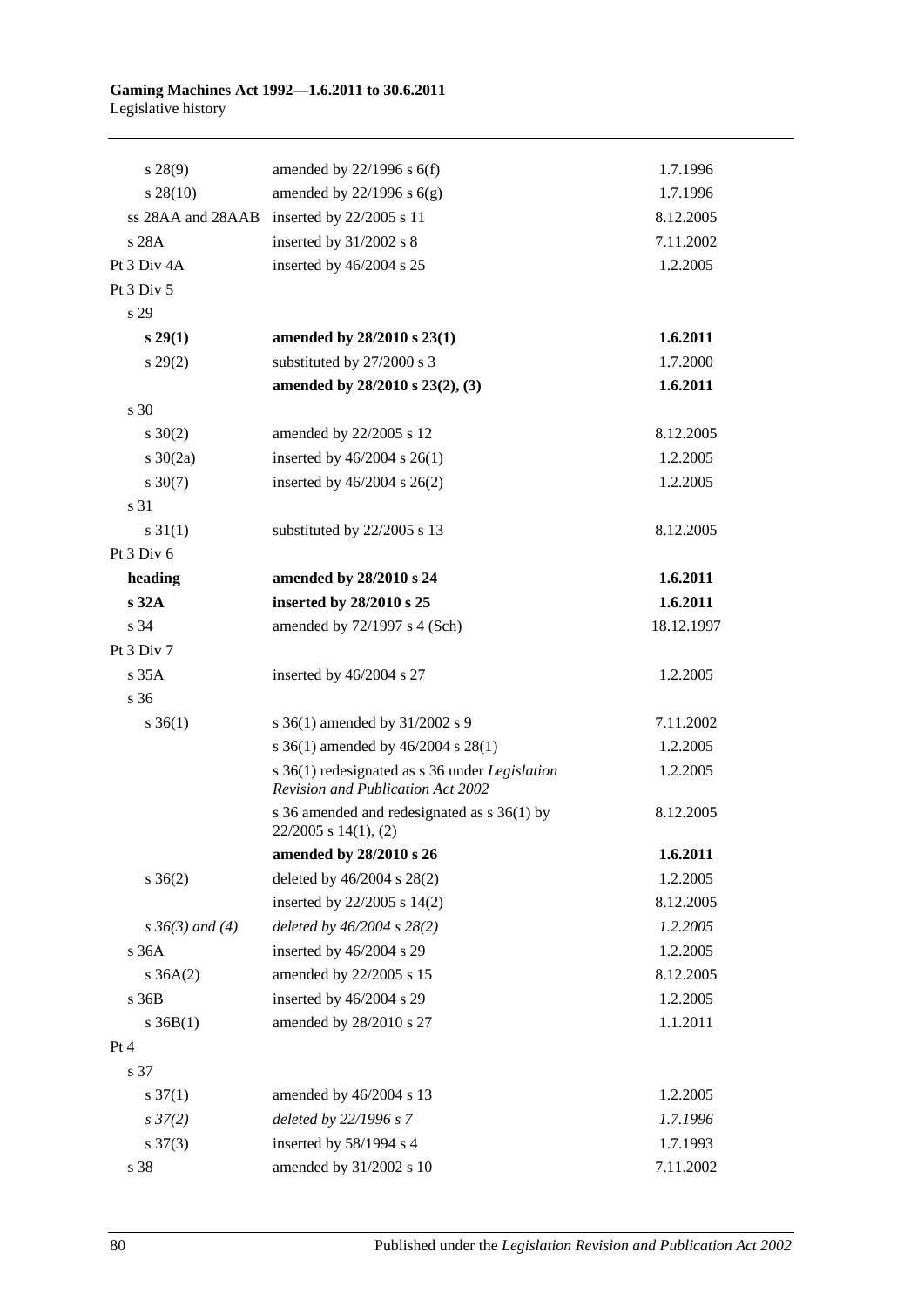| s 38A           | inserted by 31/2002 s 11                       | 7.11.2002                    |
|-----------------|------------------------------------------------|------------------------------|
| s 38B           | inserted by 46/2004 s 30                       | 1.7.2006                     |
| s 39            |                                                |                              |
| $s \, 39(3)$    | amended by 31/2002 s 12                        | 7.11.2002                    |
|                 | amended by 43/2006 s 113                       | 1.6.2007                     |
| s 39            | substituted by 28/2010 s 28                    | uncommenced-not incorporated |
| s 40            |                                                |                              |
| $s\ 40(1)$      | s 40 redesignated as $s$ 40(1) by 18/2001 s 22 | 1.10.2001                    |
| $s\,40(2)$      | inserted by 18/2001 s 22                       | 1.10.2001                    |
|                 | deleted by $28/2010 s 29(1)$                   | 1.6.2011                     |
| $s\ 40(3)$      | inserted by 18/2001 s 22                       | 1.10.2001                    |
| $s\,40(4)$      | inserted by 28/2010 s 29(2)                    | 1.6.2011                     |
| s 41A           | inserted by 22/2005 s 16                       | 8.12.2005                    |
| $s\ 41A(1)$     | amended by 28/2010 s 30                        | uncommenced-not incorporated |
| s <sub>42</sub> |                                                |                              |
| $s\ 42(1a)$     | inserted by $22/2005$ s $17(1)$                | 8.12.2005                    |
| $s\ 42(3a)$     | inserted by 46/2004 s 31(1)                    | 1.7.2006                     |
| $s\ 42(4)$      | amended by 31/2002 s 13                        | 7.11.2002                    |
| $s\,42(5)$      | deleted by 28/2010 31(1)                       | uncommenced-not incorporated |
| $s\ 42(6)$      | amended by 22/2005 s 17(2), (3)                | 8.12.2005                    |
|                 | amended by 46/2004 s 31(2)                     | 1.7.2006                     |
|                 | amended by 28/2010 s 31(2)                     | uncommenced-not incorporated |
| s 42A           | inserted by 46/2004 s 32                       | 1.2.2005                     |
| s 43            |                                                |                              |
| $s\,43(1)$      | substituted by 46/2004 s 33                    | 1.2.2005                     |
|                 | substituted by 22/2005 s 18                    | 8.12.2005                    |
|                 | amended by 28/2010 s 32                        | uncommenced-not incorporated |
| s 44            |                                                |                              |
| $s\,44(2)$      | amended by 22/2005 s 19                        | 8.12.2005                    |
| Pt 4A           | inserted by 58/1994 s 5                        | 1.7.1993                     |
| s 44A           |                                                |                              |
| $s\,44A(4)$     | amended by 22/2005 Sch 2                       | 8.12.2005                    |
|                 | amended by 43/2006 s 114                       | 1.6.2007                     |
|                 | amended by 28/2010 s 33                        | uncommenced-not incorporated |
| $Pt\,5$         |                                                |                              |
| s 45            | amended by 72/1997 s 4 (Sch)                   | 18.12.1997                   |
|                 | amended by 28/2010 s 34                        | uncommenced—not incorporated |
| s 46            | amended by 72/1997 s 4 (Sch)                   | 18.12.1997                   |
|                 | amended by 28/2010 s 35                        | 1.1.2011                     |
| s 47            | amended by 72/1997 s 4 (Sch)                   | 18.12.1997                   |
|                 | substituted by 28/2010 s 36                    | 1.6.2011                     |
| s 47A           | inserted by 28/2010 s 36                       | uncommenced-not incorporated |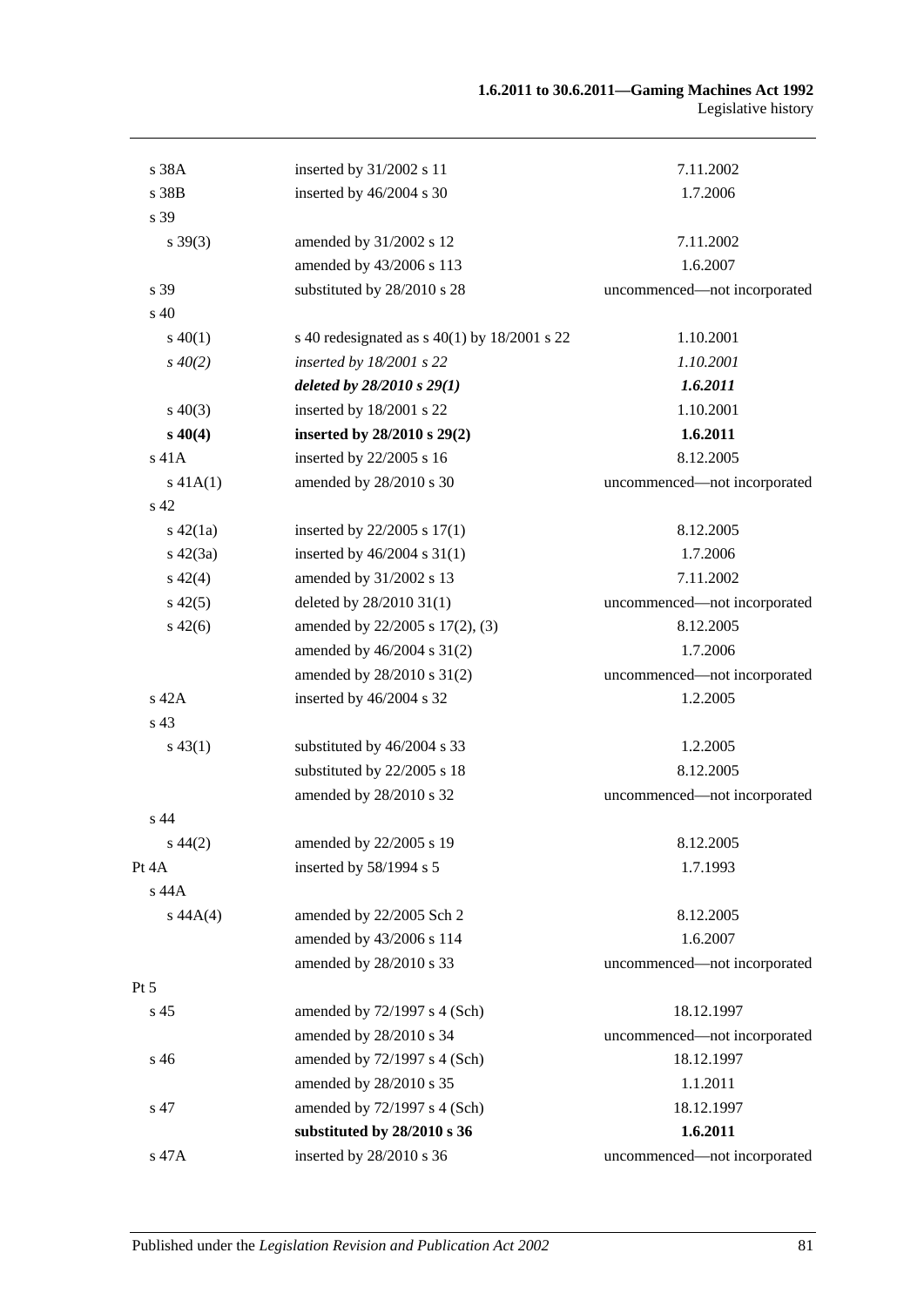| s 48 before<br>substitution by<br>46/2004 |                                                                        |                              |
|-------------------------------------------|------------------------------------------------------------------------|------------------------------|
| $s\,48(1)$                                | amended by 72/1997 s 4 (Sch)                                           | 18.12.1997                   |
| $s\,48(2)$                                | amended by $72/1997 s 4 (Sch)$                                         | 18.12.1997                   |
|                                           | amended by 31/2002 s 14                                                | 7.11.2002                    |
| s 48                                      | substituted by 46/2004 s 34                                            | 1.2.2005                     |
| s 49                                      | amended by 72/1997 s 4 (Sch)                                           | 18.12.1997                   |
|                                           | substituted by 46/2004 s 34                                            | 1.2.2005                     |
| s 50                                      | substituted by 46/2004 s 34                                            | 1.7.2006                     |
| s 50A                                     | inserted by 46/2004 s 34                                               | 1.2.2005                     |
|                                           | amended by 28/2010 s 37                                                | 1.1.2011                     |
| s 51                                      |                                                                        |                              |
| s 51(1)                                   | amended by 72/1997 s 4 (Sch)                                           | 18.12.1997                   |
|                                           | amended by 31/2002 s 15                                                | 7.11.2002                    |
|                                           | amended by 28/2010 s 38(1)                                             | 1.1.2011                     |
| s 51(2)                                   | amended by 72/1997 s 4 (Sch)                                           | 18.12.1997                   |
|                                           | amended by 31/2002 s 15                                                | 7.11.2002                    |
|                                           | amended by 28/2010 s 38(2)                                             | 1.1.2011                     |
| s 51(3)                                   | amended by 58/1994 s 7 (Sch)                                           | 1.7.1993                     |
|                                           | amended by 72/1997 s 4 (Sch)                                           | 18.12.1997                   |
|                                           | amended by 31/2002 s 15                                                | 7.11.2002                    |
| s 51(4)                                   | amended by 72/1997 s 4 (Sch)                                           | 18.12.1997                   |
|                                           | amended by 31/2002 s 15                                                | 7.11.2002                    |
| s 51(4a)                                  | inserted by 46/2004 s 35                                               | 1.7.2006                     |
| s 51(5)                                   | amended by 72/1997 s 4 (Sch)                                           | 18.12.1997                   |
|                                           | (c) deleted by 28/2010 s 38(3)                                         | uncommenced-not incorporated |
| s 51A                                     | inserted by 22/1996 s 8                                                | 1.7.1996                     |
| s $51A(1)$ and $(5)$                      | amended by 72/1997 s 4 (Sch)                                           | 18.12.1997                   |
| $s$ 51A(6)                                | deleted by 18/2001 s 23                                                | 1.10.2001                    |
| $s$ 51 $B$                                | inserted by 18/2001 s 24                                               | 1.10.2001                    |
| s 52                                      |                                                                        |                              |
| s 52(1)                                   | s 52 amended by 72/1997 s 4 (Sch)                                      | 18.12.1997                   |
|                                           | s 52 amended by 18/2001 s 25                                           | 1.10.2001                    |
|                                           | s 52 amended and redesignated as $s$ 52(1) by<br>$46/2004$ s 36(1)–(3) | 1.2.2005                     |
| s 52(2)                                   | inserted by $46/2004$ s $36(3)$                                        | 1.2.2005                     |
| s 53                                      | amended by 72/1997 s 4 (Sch)                                           | 18.12.1997                   |
| s 53A                                     | inserted by 18/2001 s 26                                               | 1.10.2001                    |
| s 53B                                     | inserted by 46/2004 s 37                                               | 1.2.2005                     |
| s 54                                      | amended by 72/1997 s 4 (Sch)                                           | 18.12.1997                   |
|                                           | amended by 28/2010 s 39                                                | 1.1.2011                     |
| s 55                                      | amended by 72/1997 s 4 (Sch)                                           | 18.12.1997                   |
|                                           |                                                                        |                              |

s 56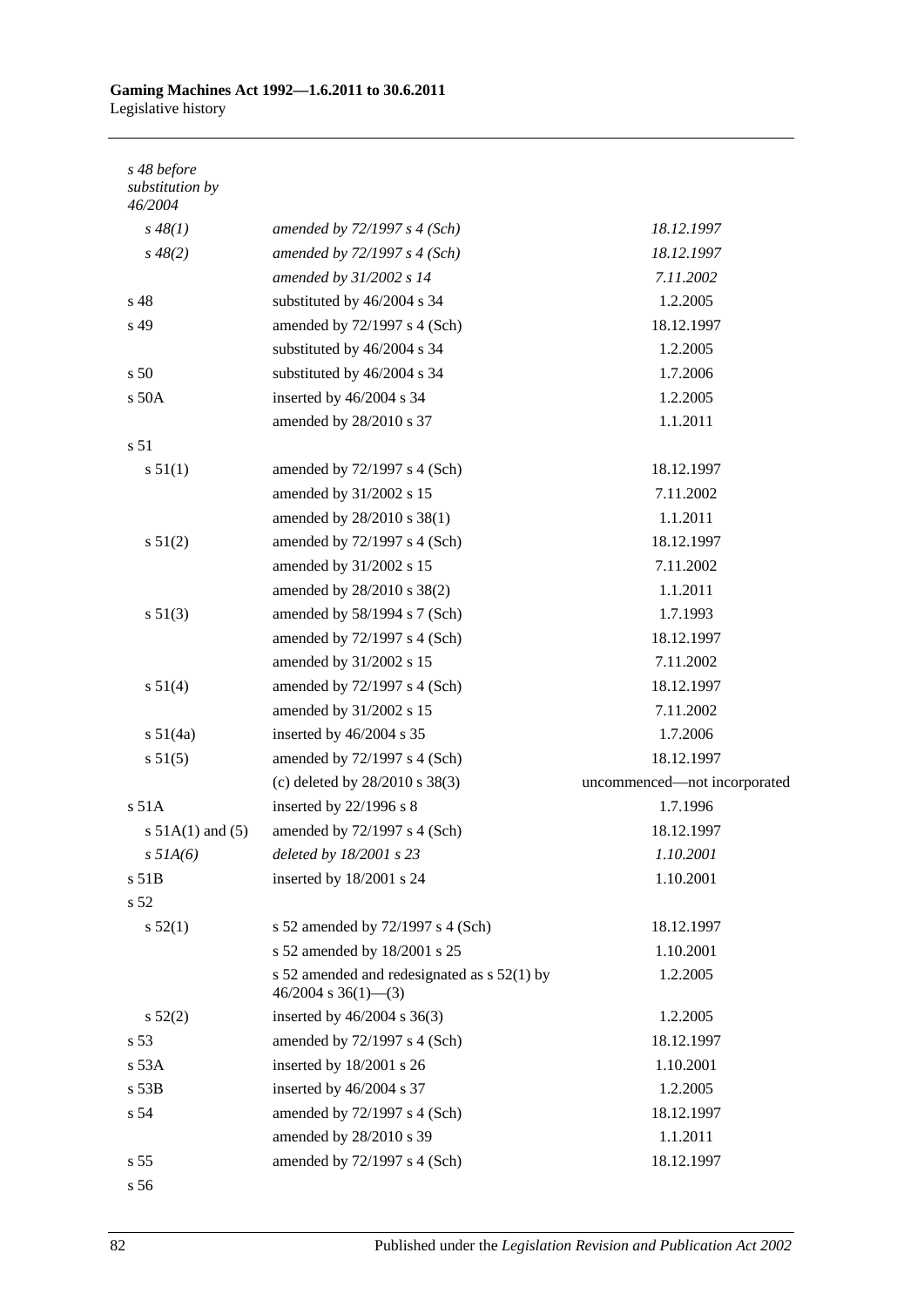|                 | s $56(1)$ , (2) and (4) amended by $72/1997$ s 4 (Sch) | 18.12.1997 |
|-----------------|--------------------------------------------------------|------------|
| s 57            |                                                        |            |
| s 57(3)         | amended by 72/1997 s 4 (Sch)                           | 18.12.1997 |
|                 | amended by 28/2010 s 40                                | 1.1.2011   |
| s 58            |                                                        |            |
| s 58(2)         | amended by $72/1997$ s 4 (Sch)                         | 18.12.1997 |
| s 58(5)         | inserted by 22/2005 s 20                               | 8.12.2005  |
|                 | amended by 28/2010 41(1), (2)                          | 1.1.2011   |
| s 59            |                                                        |            |
| s 59(1)         | amended by 72/1997 s 4 (Sch)                           | 18.12.1997 |
| s 59(4)         | amended by 72/1997 s 4 (Sch)                           | 18.12.1997 |
|                 | amended by 46/2004 s 38(1)                             | 1.2.2005   |
| s 59(5)         | inserted by 46/2004 s 38(2)                            | 1.2.2005   |
| s 60            |                                                        |            |
| $s \ 60(3)$     | inserted by 22/2005 s 21                               | 8.12.2005  |
| s <sub>62</sub> | amended by 72/1997 s 4 (Sch)                           | 18.12.1997 |
|                 | amended by 28/2010 s 42                                | 1.1.2011   |
| s 63            | amended by 72/1997 s 4 (Sch)                           | 18.12.1997 |
|                 | amended by 28/2010 s 43                                | 1.1.2011   |
| s 64            | amended by 58/1994 s 7 (Sch)                           | 1.7.1993   |
|                 | amended by 72/1997 s 4 (Sch)                           | 18.12.1997 |
|                 | substituted by 28/2010 s 44                            | 1.1.2011   |
| ss 65 and 66    | amended by 72/1997 s 4 (Sch)                           | 18.12.1997 |
| s 67            |                                                        |            |
| s 67(1)         | amended by 22/2005 s 22(1)                             | 8.12.2005  |
| s 67(2)         | amended by 72/1997 s 4 (Sch)                           | 18.12.1997 |
| s 67(3)         | amended by 22/2005 s 22(2), (3)                        | 8.12.2005  |
| s 67(4)         | amended by 72/1997 s 4 (Sch)                           | 18.12.1997 |
|                 | s $67(4a)$ and $(4b)$ inserted by $22/2005$ s $22(4)$  | 8.12.2005  |
| s 68            |                                                        |            |
| s 68(1)         | amended by 72/1997 s 4 (Sch)                           | 18.12.1997 |
|                 | amended by $31/2002$ s $16(a)$                         | 7.11.2002  |
| s 68(2)         | amended by 31/2002 s 16(b)                             | 7.11.2002  |
|                 | substituted by 46/2004 s 14                            | 1.2.2005   |
| $s\,68(3)$      | inserted by 58/1994 s 6                                | 1.7.1993   |
|                 | deleted by 46/2004 s 14                                | 1.2.2005   |
| s 68(4)         | inserted by $58/1994 s 6$                              | 1.7.1993   |
|                 | amended by 72/1997 s 4 (Sch)                           | 18.12.1997 |
|                 | amended by $31/2002 s 16(c)$                           | 7.11.2002  |
|                 | deleted by 46/2004 s 14                                | 1.2.2005   |
|                 |                                                        | 1.7.1993   |
| $s\,68(5)$      | inserted by $58/1994 s 6$                              |            |
|                 | deleted by 46/2004 s 14                                | 1.2.2005   |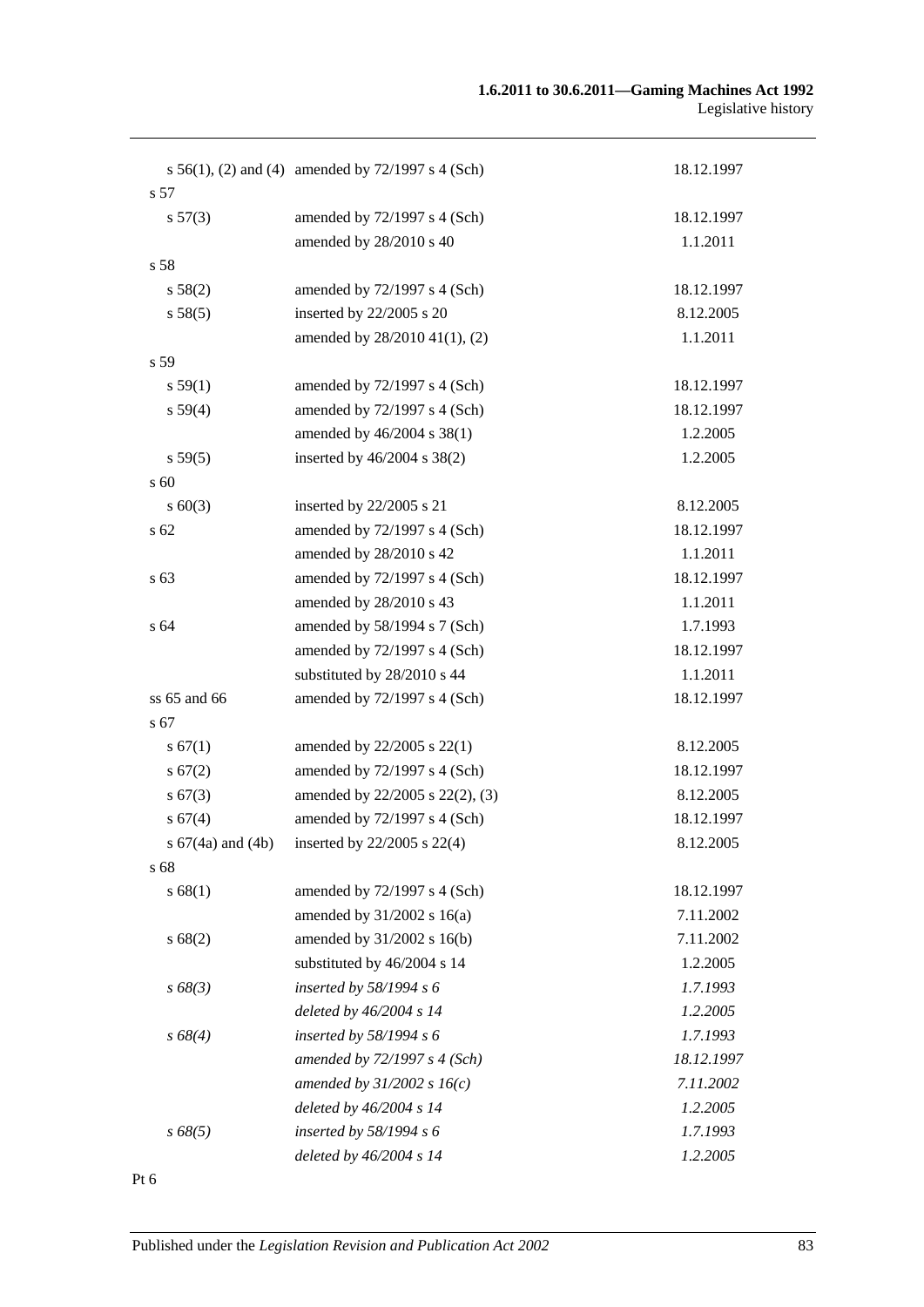#### s 69

| s 69(1)         | substituted by $13/1995$ s $14(a)$                    | 1.7.1995   |
|-----------------|-------------------------------------------------------|------------|
|                 | substituted by 46/2004 s 39                           | 1.2.2005   |
| s 69(2)         | substituted by 13/1995 s 14(a)                        | 1.7.1995   |
| $s\,69(3)$      | amended by 13/1995 s 14(b)                            | 1.7.1995   |
| $s\,69(5)$      | amended by $13/1995$ s $14(c)$                        | 1.7.1995   |
| $s\,69(6a)$     | inserted by 28/2010 s 45                              | 1.1.2011   |
| s 69(7)         | amended by 13/1995 s 14(d)                            | 1.7.1995   |
| s 70            |                                                       |            |
| 570(1)          | amended by 22/2005 Sch 2                              | 8.12.2005  |
| 570(2)          | substituted by 13/1995 s 15                           | 1.7.1995   |
|                 | substituted by 46/2004 s 15                           | 1.2.2005   |
| $s \, 70(3)$    | inserted by 46/2004 s 15                              | 1.2.2005   |
| s 70A           | inserted by 22/2005 s 23                              | 8.12.2005  |
| Pt 7            |                                                       |            |
| s 71            |                                                       |            |
| $s \, 71(6a)$   | inserted by 28/2010 s 46                              | 1.1.2011   |
| $s \, 71(7)$    | amended by 72/1997 s 4 (Sch)                          | 18.12.1997 |
| Pt 8            |                                                       |            |
| s 71A           | inserted by 46/2004 s 16                              | 1.2.2005   |
| s 72            | amended by 22/1996 s 9                                | 1.7.1996   |
|                 | substituted by 31/2002 s 17                           | 7.11.2002  |
| s 72A           | inserted by 22/1996 s 10                              | 1.7.1996   |
| $s$ 72A(1)      | amended by $27/2000$ s $4(a)$                         | 1.7.2000   |
|                 | substituted by $31/2002$ s $18(a)$                    | 7.11.2002  |
| $s$ 72A $(2)$   | deleted by $27/2000 s 4(b)$                           | 1.7.2000   |
| $s$ 72A(3)      | amended by $27/2000$ s $4(c)$                         | 1.7.2000   |
| $s$ 72A $(3aa)$ | inserted by $31/2002$ s $18(b)$                       | 7.11.2002  |
|                 | s $72A(3a)$ and $(3b)$ inserted by $27/2000$ s $4(d)$ | 1.7.2000   |
| $s$ 72A(4)      | amended by 31/2002 s 18(c)-(e)                        | 7.11.2002  |
|                 | amended by 46/2004 s 40(1)                            | 1.2.2005   |
| $s$ 72A $(5)$   | amended by 46/2004 s 40(2)                            | 1.2.2005   |
| $s$ 72A(6)      | amended by 38/1998 s $2(a)$ —(c)                      | 30.7.1998  |
|                 | amended by 27/2000 s $4(e)$ , (f)                     | 1.7.2000   |
|                 | deleted by $31/2002$ s $18(f)$                        | 7.11.2002  |
| s $72A(7)$ —(9) | deleted by $31/2002$ s $18(f)$                        | 7.11.2002  |
| $s$ 72A(10)     | inserted by $38/1998$ s $2(d)$                        | 30.7.1998  |
|                 | deleted by $31/2002$ s $18(f)$                        | 7.11.2002  |
| s 72B           | inserted by 22/1996 s 10                              | 1.7.1996   |
| $s$ 72B $(2a)$  | inserted by $46/2004$ s $41(1)$                       | 1.2.2005   |
| $s$ 72 $B(5)$   | deleted by $46/2004 s 41(2)$                          | 1.2.2005   |
| s 73            |                                                       |            |
| s 73(1)         | amended by 22/1996 s 11(a)                            | 1.7.1996   |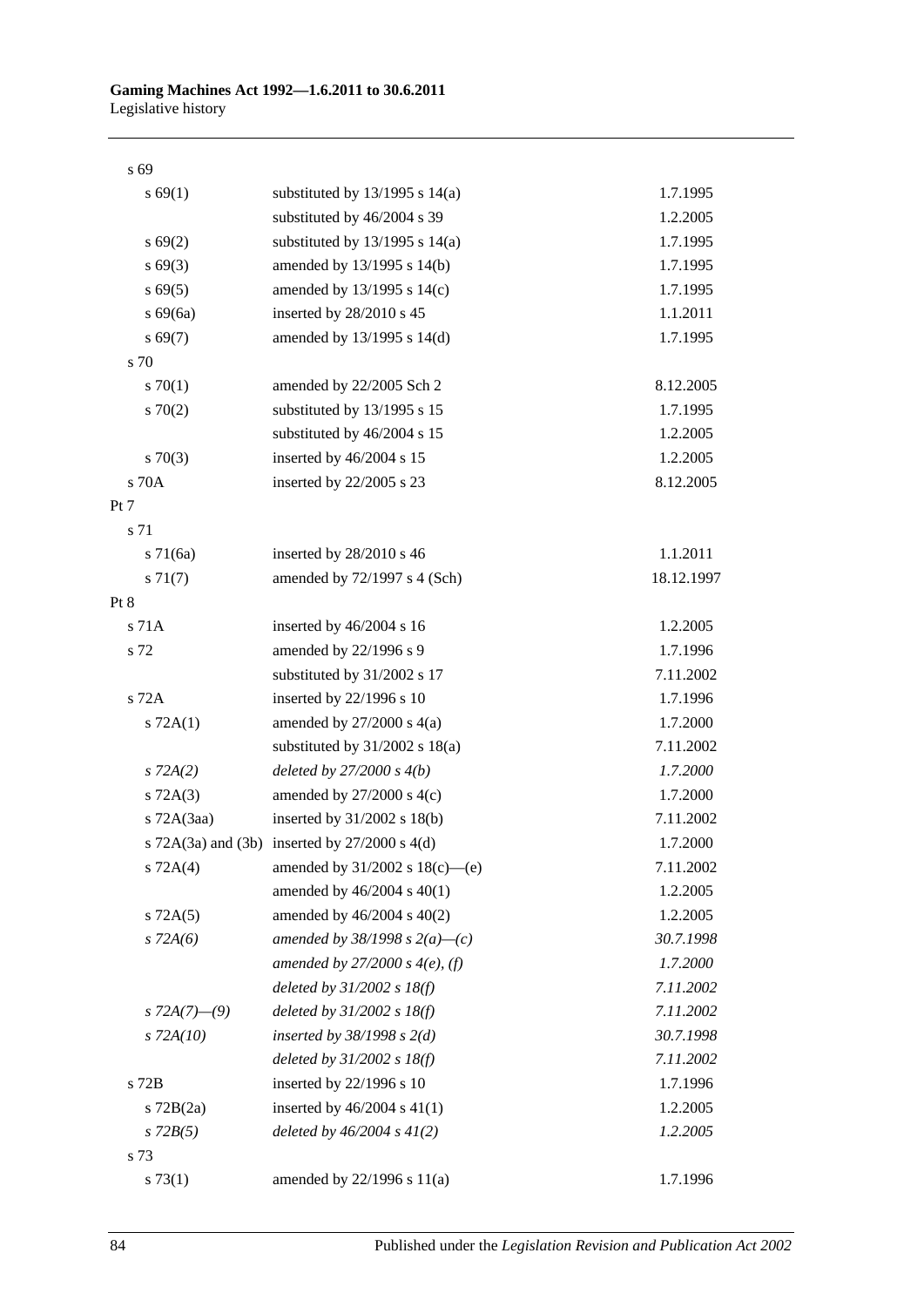| $s \, 73(3)$          | amended by 22/1996 s 11(b), (c)  | 1.7.1996                     |
|-----------------------|----------------------------------|------------------------------|
| s 73(4)               | amended by 72/1997 s 4 (Sch)     | 18.12.1997                   |
| s 73A                 | inserted by 22/1996 s 12         | 1.7.1996                     |
| s $73A(3)$ and $(4)$  | amended by 72/1997 s 4 (Sch)     | 18.12.1997                   |
|                       | amended by 28/2010 s 47(1)       | 1.1.2011                     |
| s 73A(5)              | amended by 72/1997 s 4 (Sch)     | 18.12.1997                   |
|                       | amended by 28/2010 s 47(2)       | 1.1.2011                     |
| s 73A(7)              | inserted by 28/2010 s 47(3)      | 1.1.2011                     |
| $s$ 73 $B$            | inserted by 22/1996 s 12         | 1.7.1996                     |
| s $73B(3)$ and $(5)$  | amended by 72/1997 s 4 (Sch)     | 18.12.1997                   |
|                       | amended by 28/2010 s 48          | 1.1.2011                     |
| s 73BA                | inserted by 46/2004 s 42         | 1.2.2005                     |
| s $73BA(3)$ and $(4)$ | amended by 28/2010 s 49          | 1.1.2011                     |
| s 73C                 | inserted by 22/1996 s 12         | 1.7.1996                     |
| s $73C(4)$            | inserted by 31/2002 s 19         | 7.11.2002                    |
| Pt <sub>9</sub>       |                                  |                              |
| s 74                  |                                  |                              |
| s74(3)                | amended by 46/2004 s 43          | 1.7.2006                     |
|                       | substituted by 28/2010 s 50      | uncommenced-not incorporated |
| ss 74A and 74B        | inserted by 18/2001 s 27         | 1.10.2001                    |
|                       | deleted by 28/2010 s 51          | 1.6.2011                     |
| s 76A                 | inserted by 28/2010 s 52         | 1.1.2011                     |
| s 77                  |                                  |                              |
| s 77(1)               | amended by $72/1997$ s 4 (Sch)   | 18.12.1997                   |
|                       | amended by 28/2010 s 53(1)       | uncommenced-not incorporated |
| $s\,77(2)$            | amended by $72/1997$ s 4 (Sch)   | 18.12.1997                   |
|                       | deleted by 28/2010 s 53(2)       | uncommenced-not incorporated |
| $s\,77(3)$            | amended by 72/1997 s 4 (Sch)     | 18.12.1997                   |
|                       | amended by 28/2010 s 53(3)       | uncommenced-not incorporated |
| s 78                  | amended by 72/1997 s 4 (Sch)     | 18.12.1997                   |
| s 79                  |                                  |                              |
| s79(1)                | amended by $72/1997$ s 4 (Sch)   | 18.12.1997                   |
|                       | amended by 28/2010 s 54(1), (2)  | 1.1.2011                     |
| s79(2)                | amended by 72/1997 s 4 (Sch)     | 18.12.1997                   |
|                       | amended by 28/2010 s 54(1), (3)  | 1.1.2011                     |
| $\sqrt{s}$ 80         | amended by 72/1997 s 4 (Sch)     | 18.12.1997                   |
| s 82                  |                                  |                              |
| s 82(1a)              | inserted by $46/2004$ s $44(1)$  | 1.2.2005                     |
| s 82(2)               | amended by 46/2004 s 44(2)       | 1.2.2005                     |
| s 83                  | deleted by 84/2009 s 161         | 1.2.2010                     |
| s 84                  | substituted by 72/1997 s 4 (Sch) | 18.12.1997                   |
|                       | amended by 27/2000 s 5           | 1.7.2000                     |
| s 85                  | substituted by 31/2002 s 20      | 7.11.2002                    |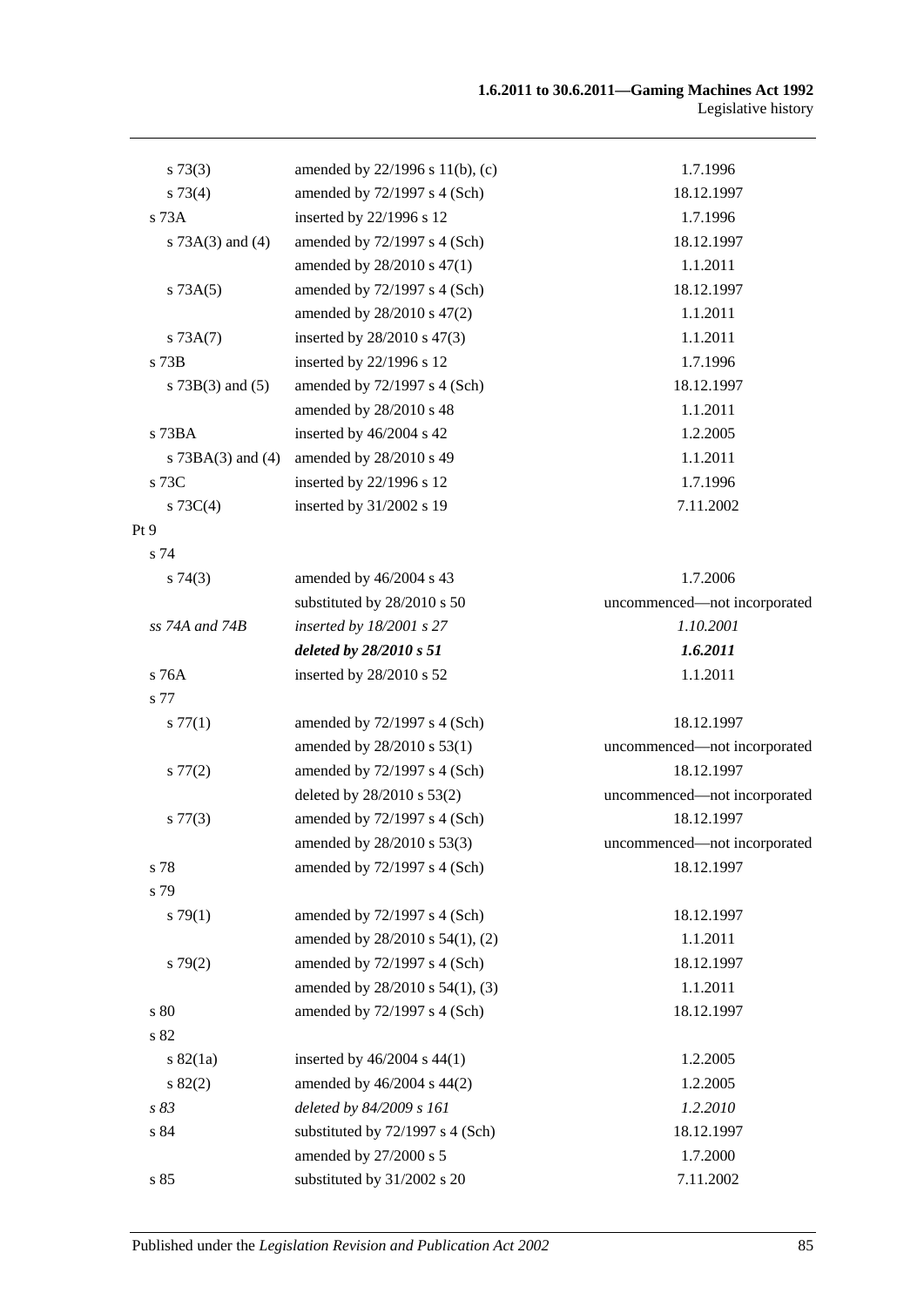| s 85(3)                                | inserted by 46/2004 s 45                            | 1.2.2005                     |
|----------------------------------------|-----------------------------------------------------|------------------------------|
| s 85A                                  | inserted by 22/2005 s 24                            | 8.12.2005                    |
| $\sqrt{86}$                            |                                                     |                              |
| s 86(1)                                | amended by 31/2002 s 21                             | 7.11.2002                    |
| s 86A                                  | inserted by $46/2004$ s 17                          | 1.2.2005                     |
|                                        | deleted by 28/2010 s 55                             | 1.6.2011                     |
| s 87                                   |                                                     |                              |
| s 87(2)                                | amended by $72/1997$ s 4 (Sch)                      | 18.12.1997                   |
|                                        | amended by $28/2010$ s $56(1)$ —(3)                 | 1.1.2011                     |
| s 87(4)                                | inserted by 28/2010 s 56(4)                         | 1.1.2011                     |
| ss 88-91                               | inserted by 46/2004 s 18                            | 1.2.2005                     |
| Sch 1                                  | heading substituted by 7/2003 s 3                   | 5.6.2003                     |
|                                        | amended by 18/2001 s 28                             | 1.10.2001                    |
|                                        | (h) and (i) deleted $46/2004$ s $46(1)$             | 1.2.2005                     |
|                                        | amended by 46/2004 s 46(3), (4)                     | 1.2.2005                     |
|                                        | amended by 46/2004 s 19                             | 1.7.2005                     |
|                                        | amended by 46/2004 s 46(2)                          | 1.7.2006                     |
|                                        | amended by 28/2010 s 57(1), (2)                     | 1.1.2011                     |
|                                        | $(na)$ , $(nb)$ , $(nc)$ deleted by 28/2010 s 57(3) | 1.6.2011                     |
|                                        | amended by 28/2010 s 57(4)                          | uncommenced-not incorporated |
| Sch 2                                  | heading substituted by 7/2003 s 4                   | 5.6.2003                     |
| Sch <sub>3</sub>                       | will expire by proclamation: cl 2                   |                              |
|                                        | inserted by 7/2003 s 5                              | 5.6.2003                     |
| cl 1 before substitution<br>by 46/2004 |                                                     |                              |
| $cl$ $I(2)$                            | amended by $15/2004$ s 4                            | 27.5.2004                    |
| cl <sub>1</sub>                        | substituted by 46/2004 s 47                         | 9.12.2004                    |
| Sch 4                                  | inserted by 46/2004 s 48                            | 1.2.2005                     |

## **Transitional etc provisions associated with Act or amendments**

## *Gaming Machines (Prohibition of Cross Holdings, Profit Sharing, etc.) Amendment Act 1994*

#### **8—Transitional provisions**

- (1) Sections 4 and 5 of this Act do not affect a decision made by the Commissioner in relation to an application for a licence or an approval under the principal Act if the decision was made before 19 April 1994.
- (2) Section 5 of this Act does not prevent the Commissioner from granting an application for approval to a person to assume a position of authority in a body corporate that is the holder of a gaming machine licence if—
	- (a) the person was, before 19 April 1994, approved under the *[Liquor Licensing](http://www.legislation.sa.gov.au/index.aspx?action=legref&type=act&legtitle=Liquor%20Licensing%20Act%201985)  Act [1985](http://www.legislation.sa.gov.au/index.aspx?action=legref&type=act&legtitle=Liquor%20Licensing%20Act%201985)* to hold a position of authority in a body corporate that held a licence under that Act; and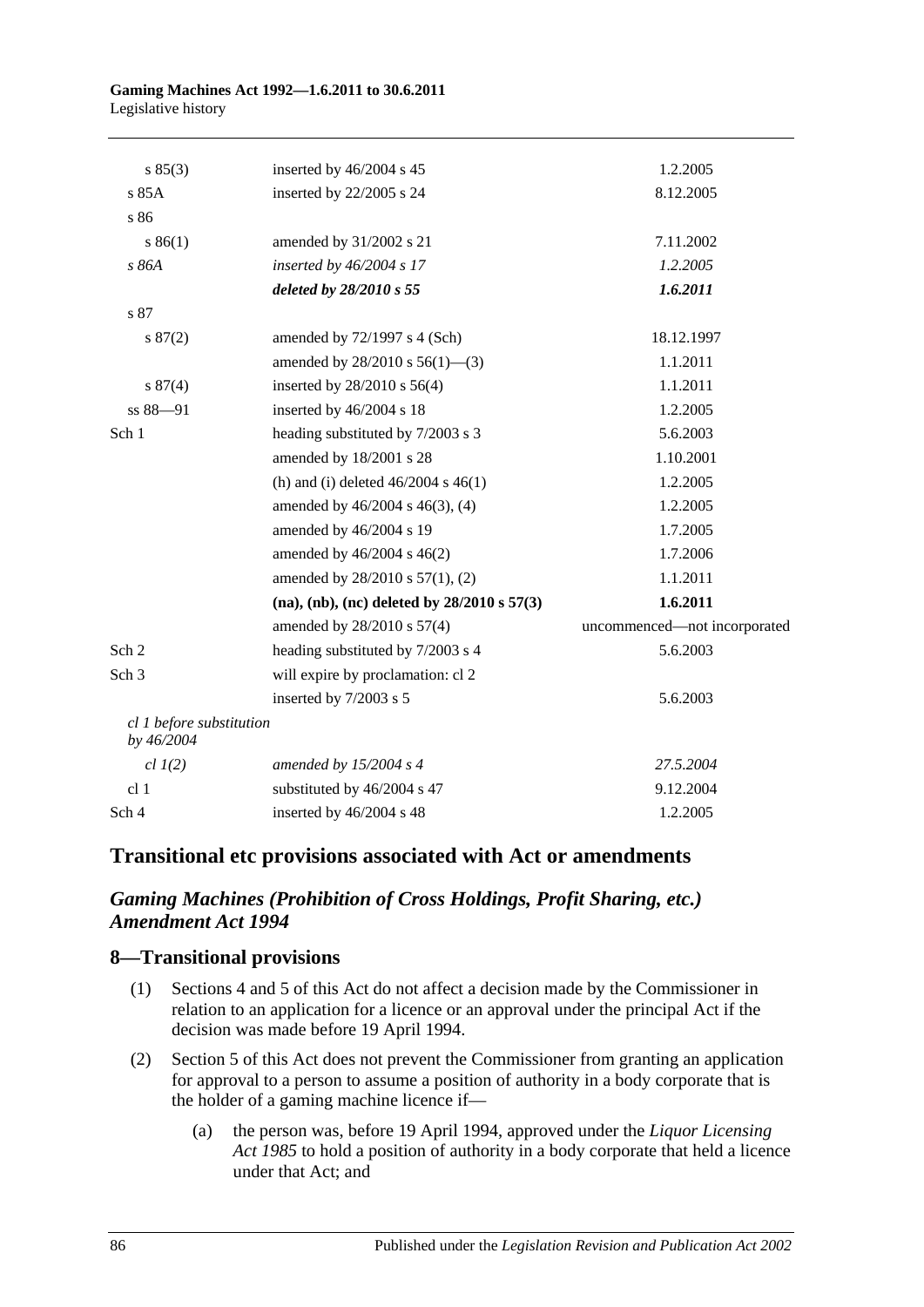- (b) the body corporate held the gaming machine licence at the time that approval was granted; and
- (c) the Commissioner is satisfied that the applicant or some other person incurred significant irrecoverable costs or expenses on the assumption that, because approval was granted under the Liquor Licensing Act, the application under the principal Act would be granted.

#### *Gaming Machines (Miscellaneous) Amendment Act 1996*

#### **13—Transitional provision**

The Commissioner must, in relation to a gaming machine licence that is in force as at the commencement of this section, vary the condition fixing the hours during which gaming operations may be conducted on the licensed premises to such extent (if any) as is necessary to ensure—

- (a) that gaming operations cannot be conducted on the premises on Christmas Day or Good Friday; and
- (b) that at other times there are at least 6 hours in each 24 hour period (which may be a continuous period of 6 hours, or 2 separate periods of 3 hours or 3 separate periods of 2 hours) during which gaming operations cannot be conducted on the premises.

#### *Statutes Amendment (Gambling Regulation) Act 2001*

#### **29—Transitional provision**

- (1) On the commencement of this section, the holder of a gaming machine licence will be taken to have adopted the codes of practice relating to advertising and responsible gambling approved by the Minister, by notice in the Gazette, for the purposes of this section.
- (2) On approving a code of practice under this section, the Minister will cause a copy of the code to be given personally or by post to each holder of a gaming machine licence.
- (3) The codes of practice referred to in subsection (1) will, for the purposes of the principal Act (as amended by this Act), be taken to be codes of practice approved under the Act by the Independent Gambling Authority.

#### *Gaming Machines (Limitation on Exception to Freeze) Amendment Act 2002*

#### **3—Transitional provision**

The amendments effected by section 2 apply in respect of applications for a gaming machine licence made on or after 8 May 2002 or made, but not determined, before that date.

#### *Statutes Amendment (Liquor, Gambling and Security Industries) Act 2005, Sch 1—Transitional provisions*

#### **1—***Gaming Machines Act 1992*

(1) An amendment to the *[Gaming Machines Act](http://www.legislation.sa.gov.au/index.aspx?action=legref&type=act&legtitle=Gaming%20Machines%20Act%201992) 1992* effected by a provision of this Act applies in respect of an application under that Act if the application is determined after the commencement of that provision irrespective of whether the application was lodged before or after that commencement.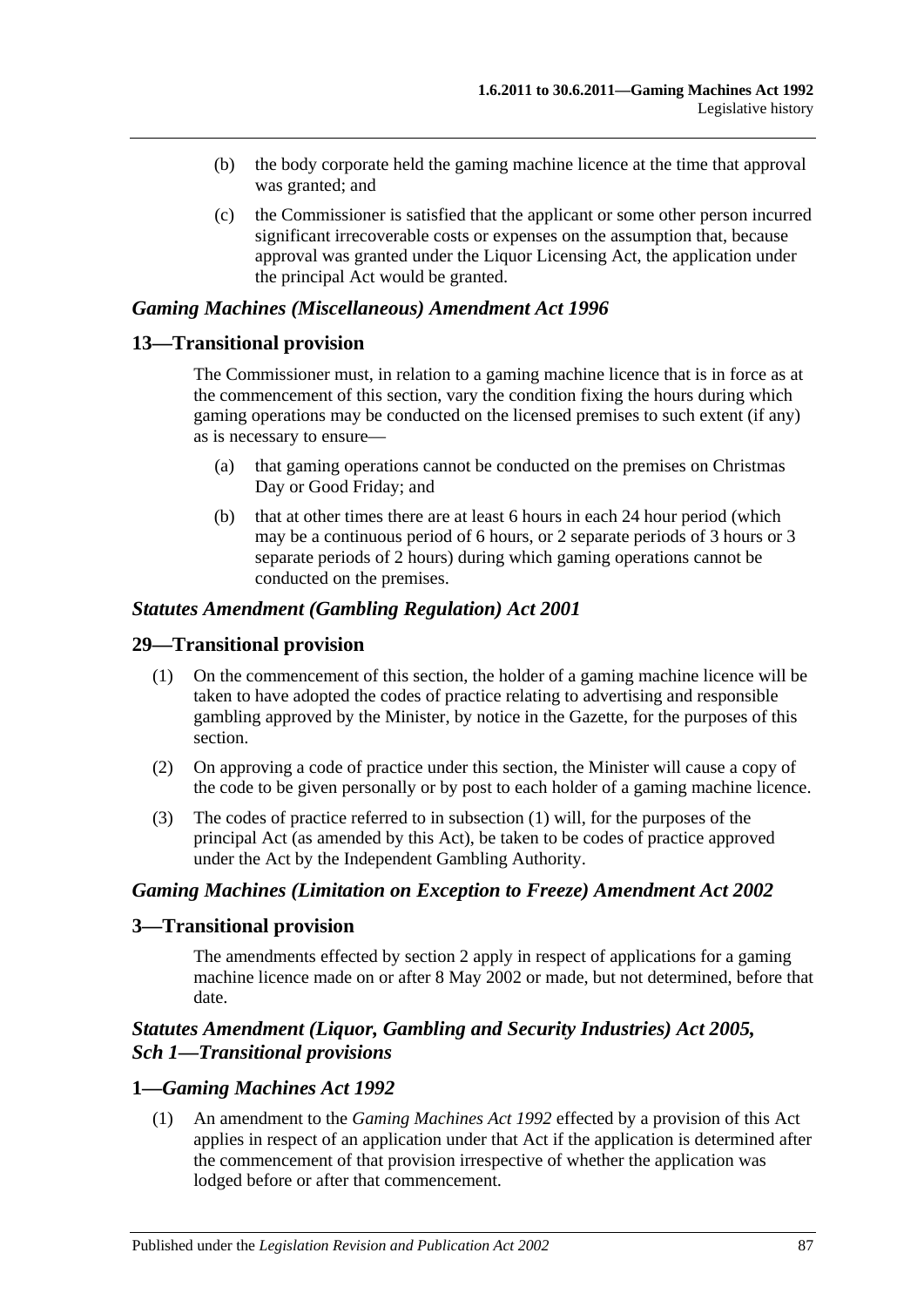(2) An amendment to the *[Gaming Machines Act](http://www.legislation.sa.gov.au/index.aspx?action=legref&type=act&legtitle=Gaming%20Machines%20Act%201992) 1992* effected by a provision of this Act applies in respect of a licence or approval granted under that Act, or a person licensed or approved under that Act, whether the licence or approval was granted before or after the commencement of that provision.

#### *Gaming Machines (Miscellaneous) Amendment Act 2010, Sch 1—Transitional provisions*

### **4—Principles**

- (1) Section 10A(5) and (7) of the *[Gaming Machines Act](http://www.legislation.sa.gov.au/index.aspx?action=legref&type=act&legtitle=Gaming%20Machines%20Act%201992) 1992* as inserted by this Act do not apply to the first notice published in the Gazette under that section prescribing the principles for assessing whether a game is likely to lead to an exacerbation of problem gambling (and, consequently, consultation is not required and the notice need not be laid before both Houses of Parliament and is not subject to disallowance).
- <span id="page-87-0"></span>(2) The Authority must ensure that the principles for assessing whether a game is likely to lead to an exacerbation of problem gambling first prescribed by the Authority are substantially in the form of the guidelines in force for the purposes of section 40 of the *[Gaming Machines Act](http://www.legislation.sa.gov.au/index.aspx?action=legref&type=act&legtitle=Gaming%20Machines%20Act%201992) 1992* immediately before the commencement of this subsection.
- (3) Failure to comply with [subclause](#page-87-0) (2) does not affect the validity of the principles.

#### **5—Application for gaming machine licence**

If an application for a gaming machine licence has been made but not determined before the commencement of section 13 of this Act—

- (a) section 15(4) of the *[Gaming Machines Act](http://www.legislation.sa.gov.au/index.aspx?action=legref&type=act&legtitle=Gaming%20Machines%20Act%201992) 1992* as inserted by section 13 of this Act does not apply to the application; and
- (b) section 15(5) of the *[Gaming Machines Act](http://www.legislation.sa.gov.au/index.aspx?action=legref&type=act&legtitle=Gaming%20Machines%20Act%201992) 1992* as in force immediately before its deletion by section 13 of this Act continues to apply to the application as if it had not been so deleted and had been redesignated as section 15(4).

#### **6—Exemptions**

An exemption granted by notice in the Gazette under regulation 10(2) of the *[Gaming](http://www.legislation.sa.gov.au/index.aspx?action=legref&type=subordleg&legtitle=Gaming%20Machines%20Regulations%201993)  [Machines Regulations](http://www.legislation.sa.gov.au/index.aspx?action=legref&type=subordleg&legtitle=Gaming%20Machines%20Regulations%201993) 1993* and in force immediately before the commencement of section 76A of the *[Gaming Machines Act](http://www.legislation.sa.gov.au/index.aspx?action=legref&type=act&legtitle=Gaming%20Machines%20Act%201992) 1992* as inserted by this Act continues in force as if it had been granted under section 76A of the *Gaming [Machines Act](http://www.legislation.sa.gov.au/index.aspx?action=legref&type=act&legtitle=Gaming%20Machines%20Act%201992) 1992*.

## **Historical versions**

Reprint No 1—27.10.1994 Reprint No 2—1.7.1995 Reprint No 3—1.7.1996 Reprint No 4—18.12.1997 Reprint No 5—30.7.1998 Reprint No 6—1.7.2000 Reprint No 7—14.12.2000 Reprint No 8—31.5.2001